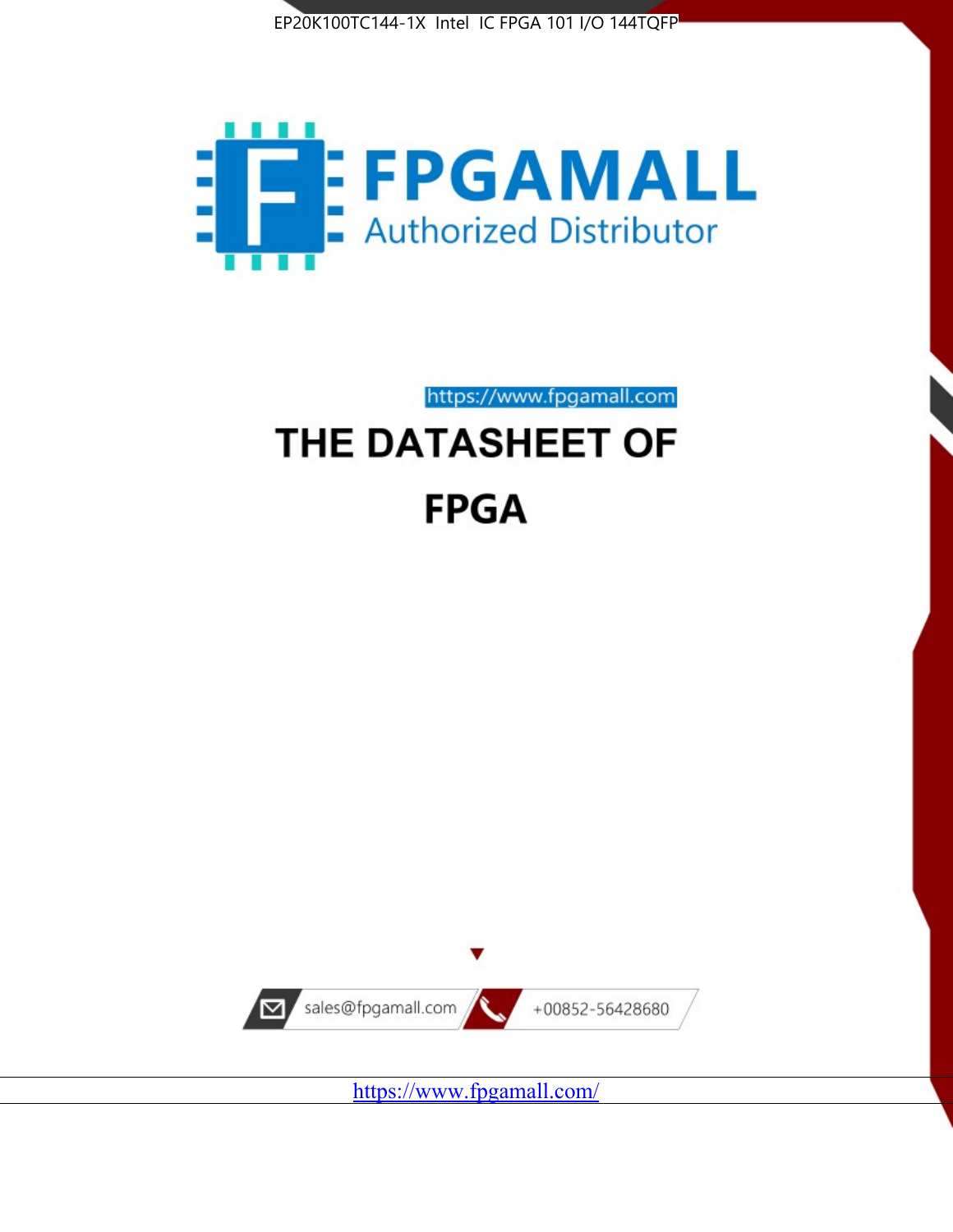#### EP20K100TC144-1X Intel IC FPGA 101 I/O 144TQFP



## **APEX 20K**

**Programmable Logic Device Family**

#### **March 2004, ver. 5.1 Data Sheet**

**Features ■** Industry's first programmable logic device (PLD) incorporating system-on-a-programmable-chip (SOPC) integration

- MultiCore<sup>™</sup> architecture integrating look-up table (LUT) logic, product-term logic, and embedded memory
- LUT logic used for register-intensive functions
- Embedded system block (ESB) used to implement memory functions, including first-in first-out (FIFO) buffers, dual-port RAM, and content-addressable memory (CAM)
- ESB implementation of product-term logic used for combinatorial-intensive functions
- High density
	- 30,000 to 1.5 million typical gates (see Tables 1 and 2)
	- Up to 51,840 logic elements (LEs)
	- Up to 442,368 RAM bits that can be used without reducing available logic
	- Up to 3,456 product-term-based macrocells

|                             | Table 1. APEX 20K Device Features<br>Note $(1)$ |                 |                 |                  |                  |                 |                  |  |  |
|-----------------------------|-------------------------------------------------|-----------------|-----------------|------------------|------------------|-----------------|------------------|--|--|
| <b>Feature</b>              | <b>EP20K30E</b>                                 | <b>EP20K60E</b> | <b>EP20K100</b> | <b>EP20K100E</b> | <b>EP20K160E</b> | <b>EP20K200</b> | <b>EP20K200E</b> |  |  |
| Maximum<br>system<br>gates  | 113,000                                         | 162,000         | 263,000         | 263,000          | 404,000          | 526,000         | 526,000          |  |  |
| Typical<br>gates            | 30,000                                          | 60,000          | 100,000         | 100.000          | 160,000          | 200,000         | 200,000          |  |  |
| <b>LEs</b>                  | 1,200                                           | 2,560           | 4,160           | 4,160            | 6,400            | 8,320           | 8,320            |  |  |
| <b>ESBs</b>                 | 12                                              | 16              | 26              | 26               | 40               | 52              | 52               |  |  |
| Maximum<br>RAM bits         | 24,576                                          | 32,768          | 53,248          | 53,248           | 81,920           | 106,496         | 106,496          |  |  |
| Maximum<br>macrocells       | 192                                             | 256             | 416             | 416              | 640              | 832             | 832              |  |  |
| Maximum<br>user I/O<br>pins | 128                                             | 196             | 252             | 246              | 316              | 382             | 376              |  |  |

#### **Altera Corporation 1**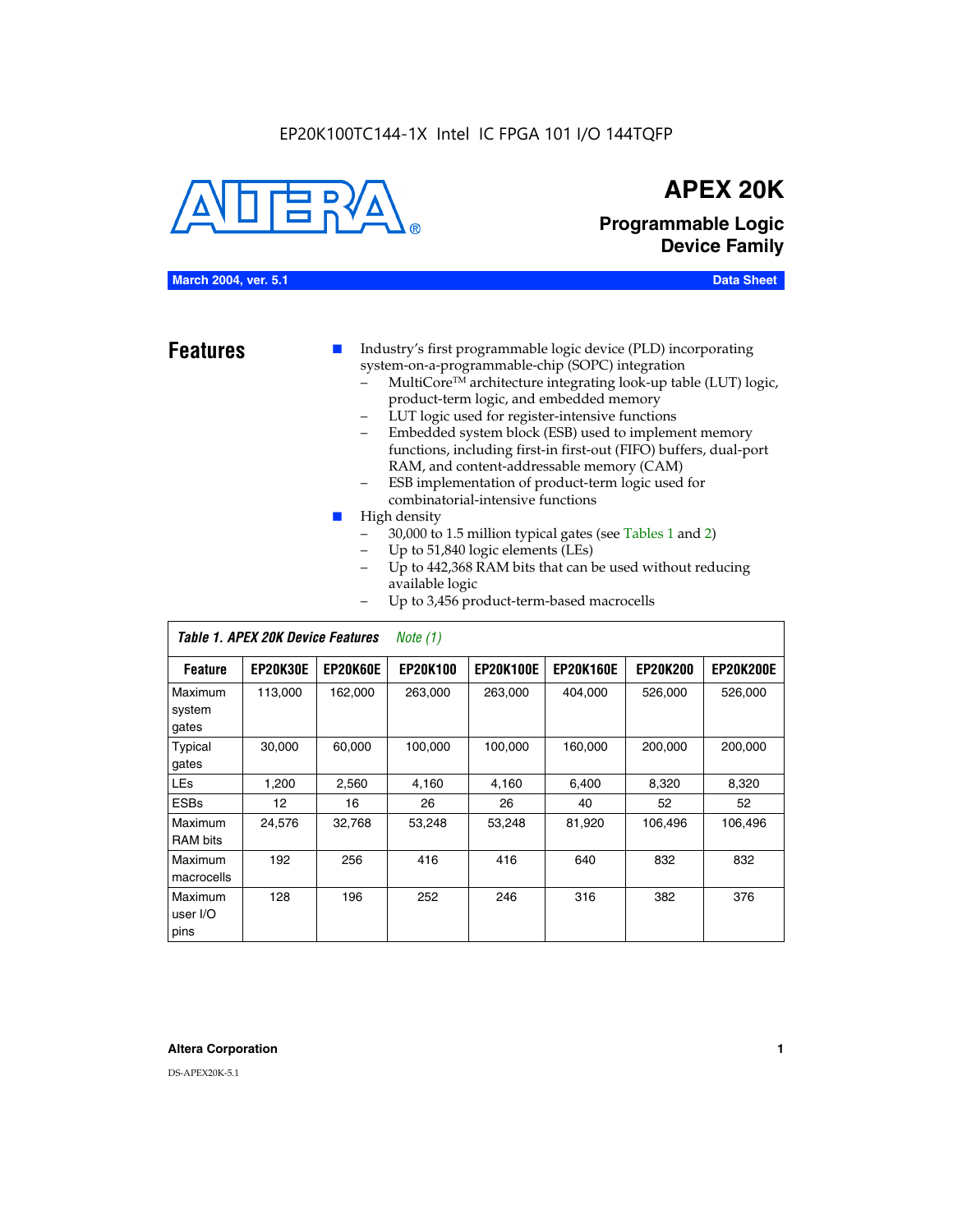| Table 2. Additional APEX 20K Device Features |                  |                 | Note (1)         |                  |                   |                   |
|----------------------------------------------|------------------|-----------------|------------------|------------------|-------------------|-------------------|
| <b>Feature</b>                               | <b>EP20K300E</b> | <b>EP20K400</b> | <b>EP20K400E</b> | <b>EP20K600E</b> | <b>EP20K1000E</b> | <b>EP20K1500E</b> |
| Maximum system<br>gates                      | 728.000          | 1,052,000       | 1,052,000        | 1,537,000        | 1,772,000         | 2,392,000         |
| <b>Typical gates</b>                         | 300,000          | 400,000         | 400,000          | 600,000          | 1,000,000         | 1,500,000         |
| <b>LEs</b>                                   | 11,520           | 16,640          | 16,640           | 24,320           | 38,400            | 51,840            |
| <b>ESBs</b>                                  | 72               | 104             | 104              | 152              | 160               | 216               |
| Maximum<br><b>RAM</b> bits                   | 147,456          | 212,992         | 212,992          | 311,296          | 327,680           | 442,368           |
| Maximum<br>macrocells                        | 1.152            | 1.664           | 1,664            | 2.432            | 2,560             | 3,456             |
| Maximum user I/O<br>pins                     | 408              | 502             | 488              | 588              | 708               | 808               |

#### *Note to Tables 1 and 2:*

(1) The embedded IEEE Std. 1149.1 Joint Test Action Group (JTAG) boundary-scan circuitry contributes up to 57,000 additional gates.

**Additional Features**

- Designed for low-power operation
	- 1.8-V and 2.5-V supply voltage (see Table 3)
	- $-$  MultiVolt<sup>TM</sup> I/O interface support to interface with 1.8-V, 2.5-V, 3.3-V, and 5.0-V devices (see Table 3)
	- ESB offering programmable power-saving mode

| <b>Table 3. APEX 20K Supply Voltages</b>                                       |                                                       |                                                                                                                                                                          |  |  |  |  |  |  |
|--------------------------------------------------------------------------------|-------------------------------------------------------|--------------------------------------------------------------------------------------------------------------------------------------------------------------------------|--|--|--|--|--|--|
| <b>Feature</b>                                                                 | <b>Device</b>                                         |                                                                                                                                                                          |  |  |  |  |  |  |
|                                                                                | <b>EP20K100</b><br><b>EP20K200</b><br><b>EP20K400</b> | EP20K30E<br>EP20K60E<br><b>EP20K100E</b><br><b>EP20K160E</b><br>EP20K200E<br><b>EP20K300E</b><br><b>EP20K400E</b><br>EP20K600E<br><b>EP20K1000E</b><br><b>EP20K1500E</b> |  |  |  |  |  |  |
| Internal supply voltage (V <sub>CCINT</sub> )                                  | 2.5V                                                  | 1.8V                                                                                                                                                                     |  |  |  |  |  |  |
| MultiVolt I/O interface voltage levels $(V_{\text{CCIO}})$ 2.5 V, 3.3 V, 5.0 V |                                                       | 1.8 V, 2.5 V, 3.3 V, 5.0 V $(1)$                                                                                                                                         |  |  |  |  |  |  |

#### *Note to Table 3:*

(1) APEX 20KE devices can be 5.0-V tolerant by using an external resistor.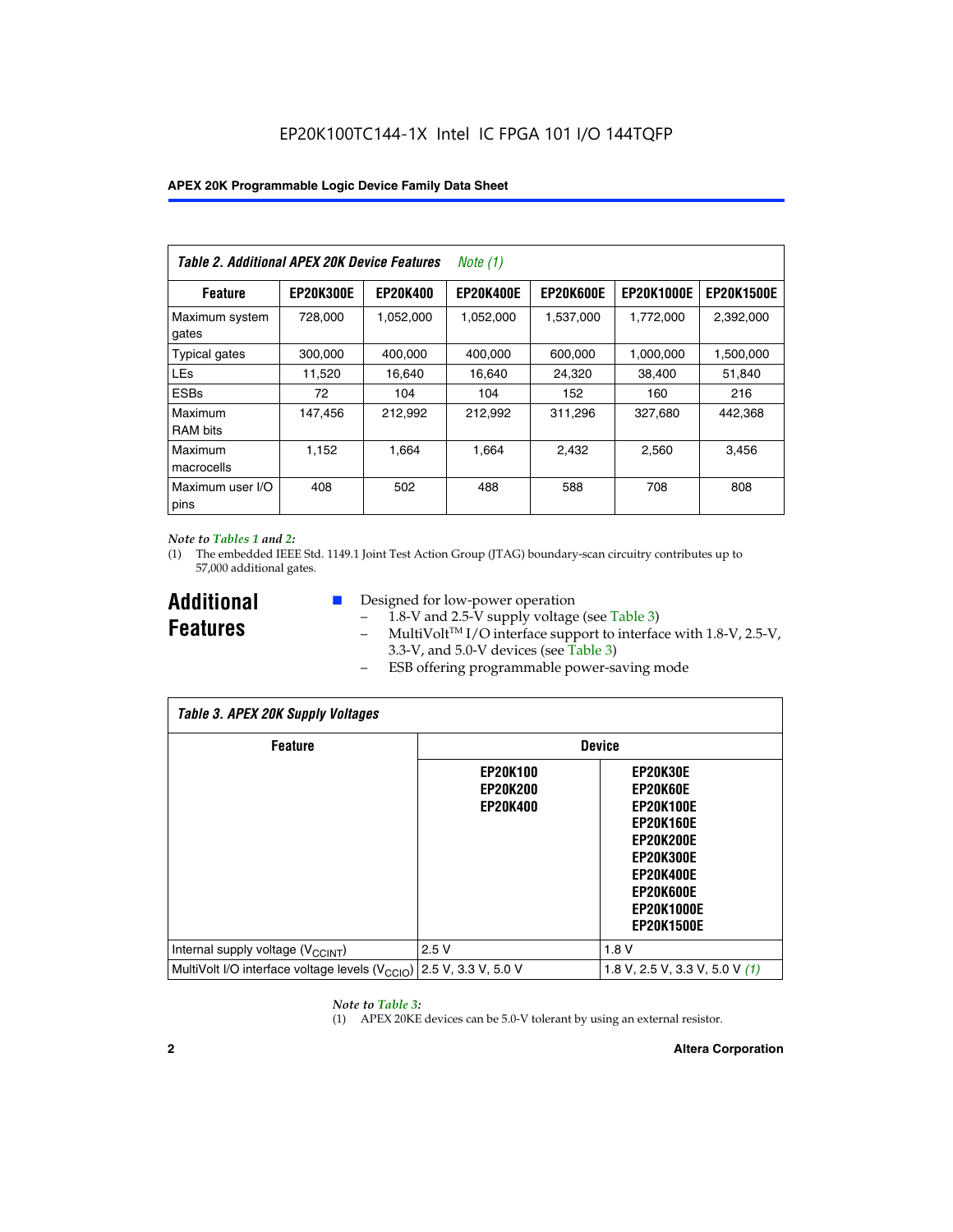### EP20K100TC144-1X Intel IC FPGA 101 I/O 144TQFP

#### **APEX 20K Programmable Logic Device Family Data Sheet**

- Flexible clock management circuitry with up to four phase-locked loops (PLLs)
	- Built-in low-skew clock tree
	- Up to eight global clock signals
	- $ClockLock^{\circledR}$  feature reducing clock delay and skew
	- $ClockBoost^{\circledR}$  feature providing clock multiplication and division
	- ClockShiftTM programmable clock phase and delay shifting
- Powerful I/O features
	- Compliant with peripheral component interconnect Special Interest Group (PCI SIG) *PCI Local Bus Specification, Revision 2.2* for 3.3-V operation at 33 or 66 MHz and 32 or 64 bits
	- Support for high-speed external memories, including DDR SDRAM and ZBT SRAM (ZBT is a trademark of Integrated Device Technology, Inc.)
	- Bidirectional I/O performance  $(t_{CO} + t_{SU})$  up to 250 MHz
	- LVDS performance up to 840 Mbits per channel
	- Direct connection from I/O pins to local interconnect providing fast  $t_{CO}$  and  $t_{SU}$  times for complex logic
	- MultiVolt I/O interface support to interface with 1.8-V, 2.5-V, 3.3-V, and 5.0-V devices (see Table 3)
	- Programmable clamp to  $V_{\text{C}CD}$
	- Individual tri-state output enable control for each pin
	- Programmable output slew-rate control to reduce switching noise
	- Support for advanced I/O standards, including low-voltage differential signaling (LVDS), LVPECL, PCI-X, AGP, CTT, stubseries terminated logic (SSTL-3 and SSTL-2), Gunning transceiver logic plus (GTL+), and high-speed terminated logic (HSTL Class I)
	- Pull-up on I/O pins before and during configuration
- Advanced interconnect structure
	- Four-level hierarchical FastTrack® Interconnect structure providing fast, predictable interconnect delays
	- Dedicated carry chain that implements arithmetic functions such as fast adders, counters, and comparators (automatically used by software tools and megafunctions)
	- Dedicated cascade chain that implements high-speed, high-fan-in logic functions (automatically used by software tools and megafunctions)
	- Interleaved local interconnect allows one LE to drive 29 other LEs through the fast local interconnect
- Advanced packaging options
	- Available in a variety of packages with 144 to 1,020 pins (see Tables 4 through 7)
	- FineLine BGA® packages maximize board space efficiency
- Advanced software support
	- Software design support and automatic place-and-route provided by the Altera® Quartus® II development system for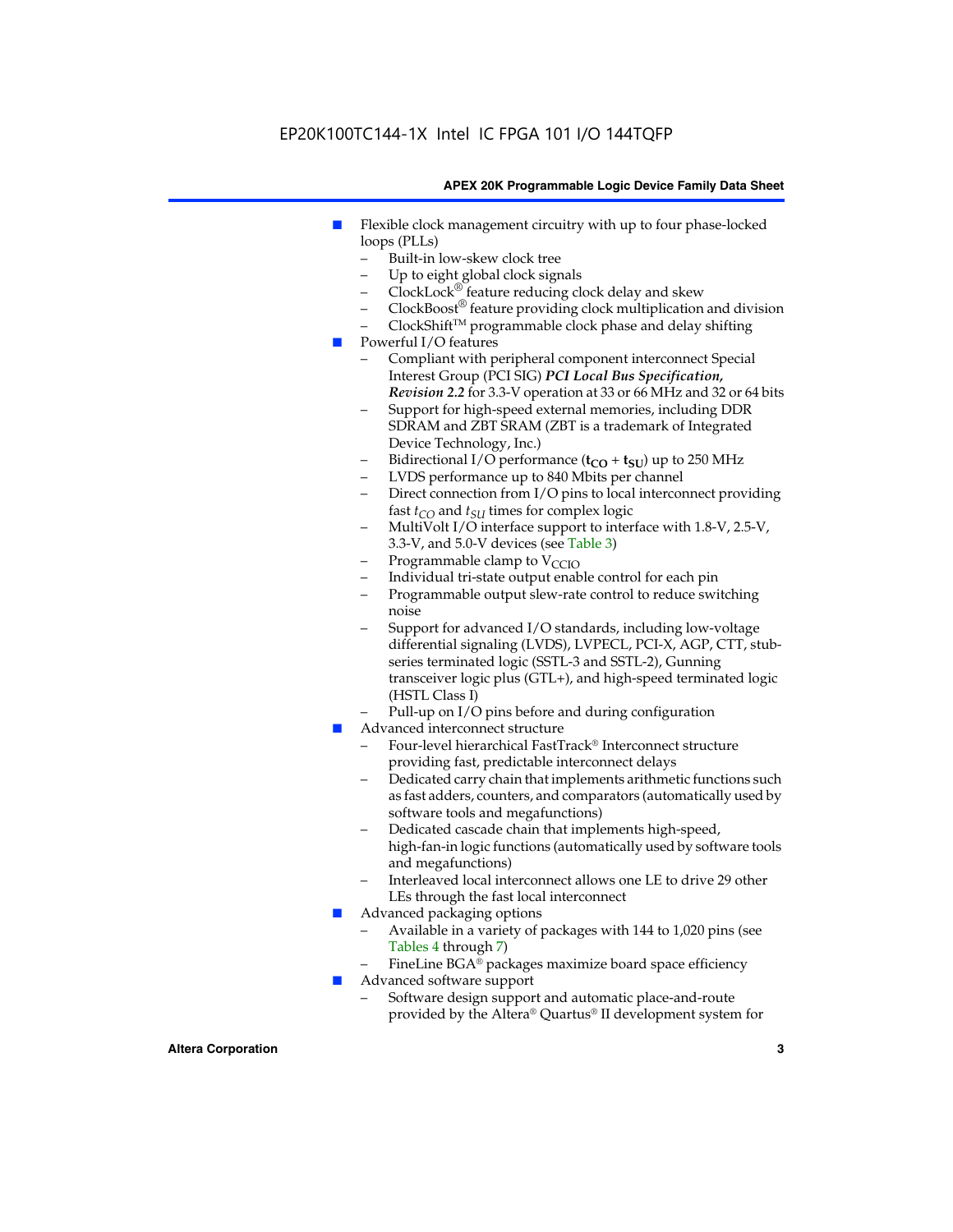Windows-based PCs, Sun SPARCstations, and HP 9000 Series 700/800 workstations

- Altera MegaCore® functions and Altera Megafunction Partners Program (AMPP<sup>SM</sup>) megafunctions
- NativeLink™ integration with popular synthesis, simulation, and timing analysis tools
- Quartus II SignalTap® embedded logic analyzer simplifies in-system design evaluation by giving access to internal nodes during device operation
- Supports popular revision-control software packages including PVCS, Revision Control System (RCS), and Source Code Control System (SCCS )

#### *Table 4. APEX 20K QFP, BGA & PGA Package Options & I/O Count Notes (1), (2)*

| <b>Device</b>   | 144-Pin<br><b>TQFP</b> | 208-Pin<br><b>PQFP</b><br><b>ROFP</b> | 240-Pin<br><b>PQFP</b><br><b>ROFP</b> |     | 356-Pin BGA   652-Pin BGA | 655-Pin PGA |
|-----------------|------------------------|---------------------------------------|---------------------------------------|-----|---------------------------|-------------|
| EP20K30E        | 92                     | 125                                   |                                       |     |                           |             |
| <b>EP20K60E</b> | 92                     | 148                                   | 151                                   | 196 |                           |             |
| EP20K100        | 101                    | 159                                   | 189                                   | 252 |                           |             |
| EP20K100E       | 92                     | 151                                   | 183                                   | 246 |                           |             |
| EP20K160E       | 88                     | 143                                   | 175                                   | 271 |                           |             |
| EP20K200        |                        | 144                                   | 174                                   | 277 |                           |             |
| EP20K200E       |                        | 136                                   | 168                                   | 271 | 376                       |             |
| EP20K300E       |                        |                                       | 152                                   |     | 408                       |             |
| EP20K400        |                        |                                       |                                       |     | 502                       | 502         |
| EP20K400E       |                        |                                       |                                       |     | 488                       |             |
| EP20K600E       |                        |                                       |                                       |     | 488                       |             |
| EP20K1000E      |                        |                                       |                                       |     | 488                       |             |
| EP20K1500E      |                        |                                       |                                       |     | 488                       |             |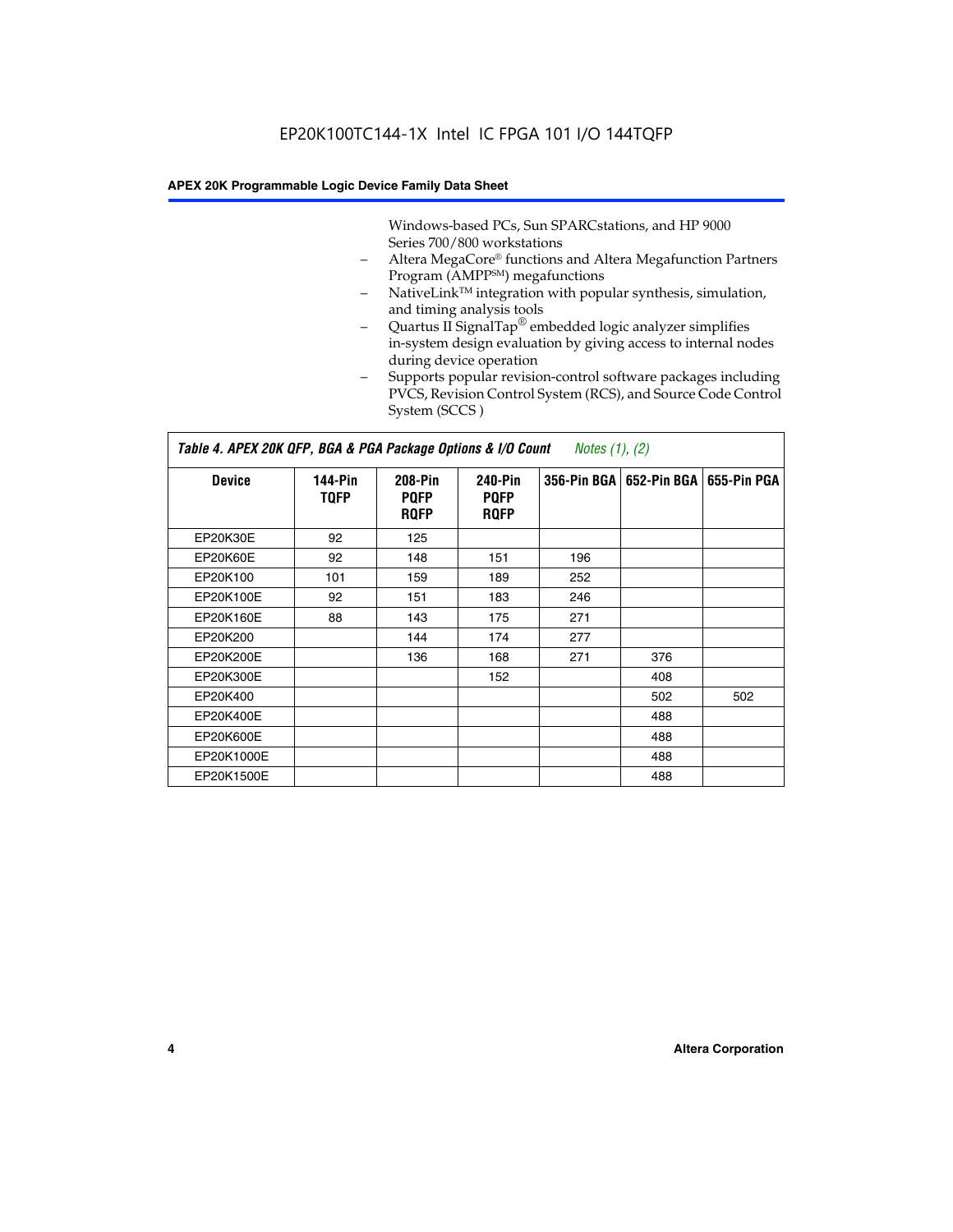| Table 5. APEX 20K FineLine BGA Package Options & I/O Count<br>Notes $(1)$ , $(2)$ |                |                |                |           |           |  |  |  |
|-----------------------------------------------------------------------------------|----------------|----------------|----------------|-----------|-----------|--|--|--|
| <b>Device</b>                                                                     | <b>144 Pin</b> | <b>324 Pin</b> | <b>484 Pin</b> | 672 Pin   | 1,020 Pin |  |  |  |
| EP20K30E                                                                          | 93             | 128            |                |           |           |  |  |  |
| <b>EP20K60E</b>                                                                   | 93             | 196            |                |           |           |  |  |  |
| EP20K100                                                                          |                | 252            |                |           |           |  |  |  |
| EP20K100E                                                                         | 93             | 246            |                |           |           |  |  |  |
| EP20K160E                                                                         |                |                | 316            |           |           |  |  |  |
| EP20K200                                                                          |                |                | 382            |           |           |  |  |  |
| EP20K200E                                                                         |                |                | 376            | 376       |           |  |  |  |
| EP20K300E                                                                         |                |                |                | 408       |           |  |  |  |
| EP20K400                                                                          |                |                |                | 502(3)    |           |  |  |  |
| EP20K400E                                                                         |                |                |                | 488 $(3)$ |           |  |  |  |
| EP20K600E                                                                         |                |                |                | 508 $(3)$ | 588       |  |  |  |
| EP20K1000E                                                                        |                |                |                | 508 $(3)$ | 708       |  |  |  |
| EP20K1500E                                                                        |                |                |                |           | 808       |  |  |  |

#### *Notes to Tables 4 and 5:*

 $\Gamma$ 

(1) I/O counts include dedicated input and clock pins.

(2) APEX 20K device package types include thin quad flat pack (TQFP), plastic quad flat pack (PQFP), power quad flat pack (RQFP), 1.27-mm pitch ball-grid array (BGA), 1.00-mm pitch FineLine BGA, and pin-grid array (PGA) packages.

(3) This device uses a thermally enhanced package, which is taller than the regular package. Consult the *Altera Device Package Information Data Sheet* for detailed package size information.

| Table 6. APEX 20K QFP, BGA & PGA Package Sizes                                                           |                |                    |                    |                |                |                    |  |  |  |
|----------------------------------------------------------------------------------------------------------|----------------|--------------------|--------------------|----------------|----------------|--------------------|--|--|--|
| 144-Pin TQFP<br>240-Pin QFP<br>356-Pin BGA   652-Pin BGA<br>208-Pin QFP<br>655-Pin PGA<br><b>Feature</b> |                |                    |                    |                |                |                    |  |  |  |
| Pitch (mm)                                                                                               | 0.50           | 0.50               | 0.50               | 1.27           | 1.27           |                    |  |  |  |
| Area $(mm^2)$                                                                                            | 484            | 924                | 1.218              | 1.225          | 2.025          | 3,906              |  |  |  |
| Length $\times$ Width<br>$(mm \times mm)$                                                                | $22 \times 22$ | $30.4 \times 30.4$ | $34.9 \times 34.9$ | $35 \times 35$ | $45 \times 45$ | $62.5 \times 62.5$ |  |  |  |

| Table 7. APEX 20K FineLine BGA Package Sizes                                          |                |                |      |      |       |  |  |  |
|---------------------------------------------------------------------------------------|----------------|----------------|------|------|-------|--|--|--|
| 1,020 Pin<br><b>144 Pin</b><br><b>324 Pin</b><br>672 Pin<br>484 Pin<br><b>Feature</b> |                |                |      |      |       |  |  |  |
| Pitch (mm)                                                                            | 1.00           | 1.00           | 1.00 | 1.00 | 1.00  |  |  |  |
| Area ( $mm2$ )                                                                        | 169            | 361            | 529  | 729  | 1,089 |  |  |  |
| Length $\times$ Width (mm $\times$ mm)                                                | $27 \times 27$ | $33 \times 33$ |      |      |       |  |  |  |

٦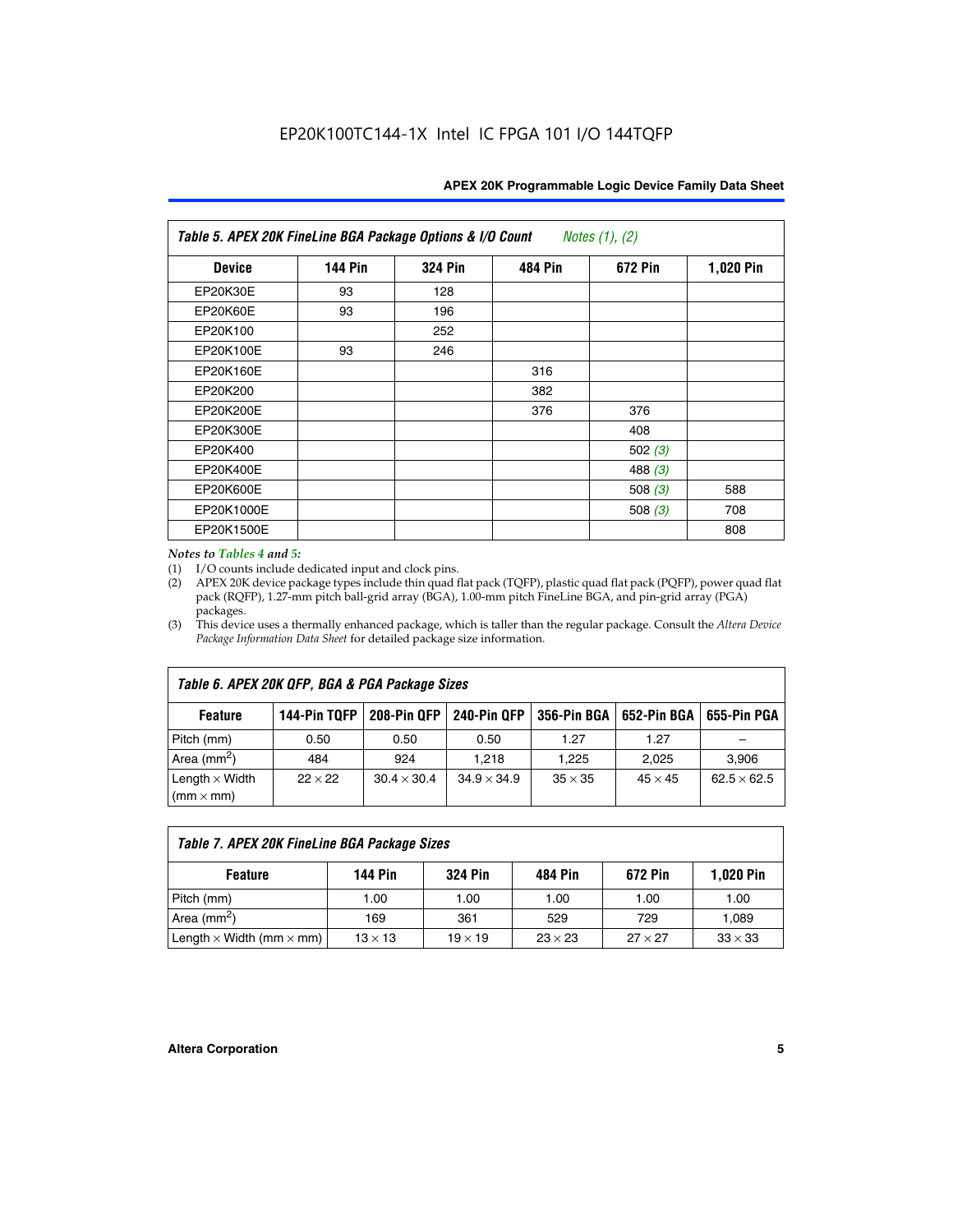### **General Description**

APEXTM 20K devices are the first PLDs designed with the MultiCore architecture, which combines the strengths of LUT-based and productterm-based devices with an enhanced memory structure. LUT-based logic provides optimized performance and efficiency for data-path, registerintensive, mathematical, or digital signal processing (DSP) designs. Product-term-based logic is optimized for complex combinatorial paths, such as complex state machines. LUT- and product-term-based logic combined with memory functions and a wide variety of MegaCore and AMPP functions make the APEX 20K device architecture uniquely suited for system-on-a-programmable-chip designs. Applications historically requiring a combination of LUT-, product-term-, and memory-based devices can now be integrated into one APEX 20K device.

APEX 20KE devices are a superset of APEX 20K devices and include additional features such as advanced I/O standard support, CAM, additional global clocks, and enhanced ClockLock clock circuitry. In addition, APEX 20KE devices extend the APEX 20K family to 1.5 million gates. APEX 20KE devices are denoted with an "E" suffix in the device name (e.g., the EP20K1000E device is an APEX 20KE device). Table 8 compares the features included in APEX 20K and APEX 20KE devices.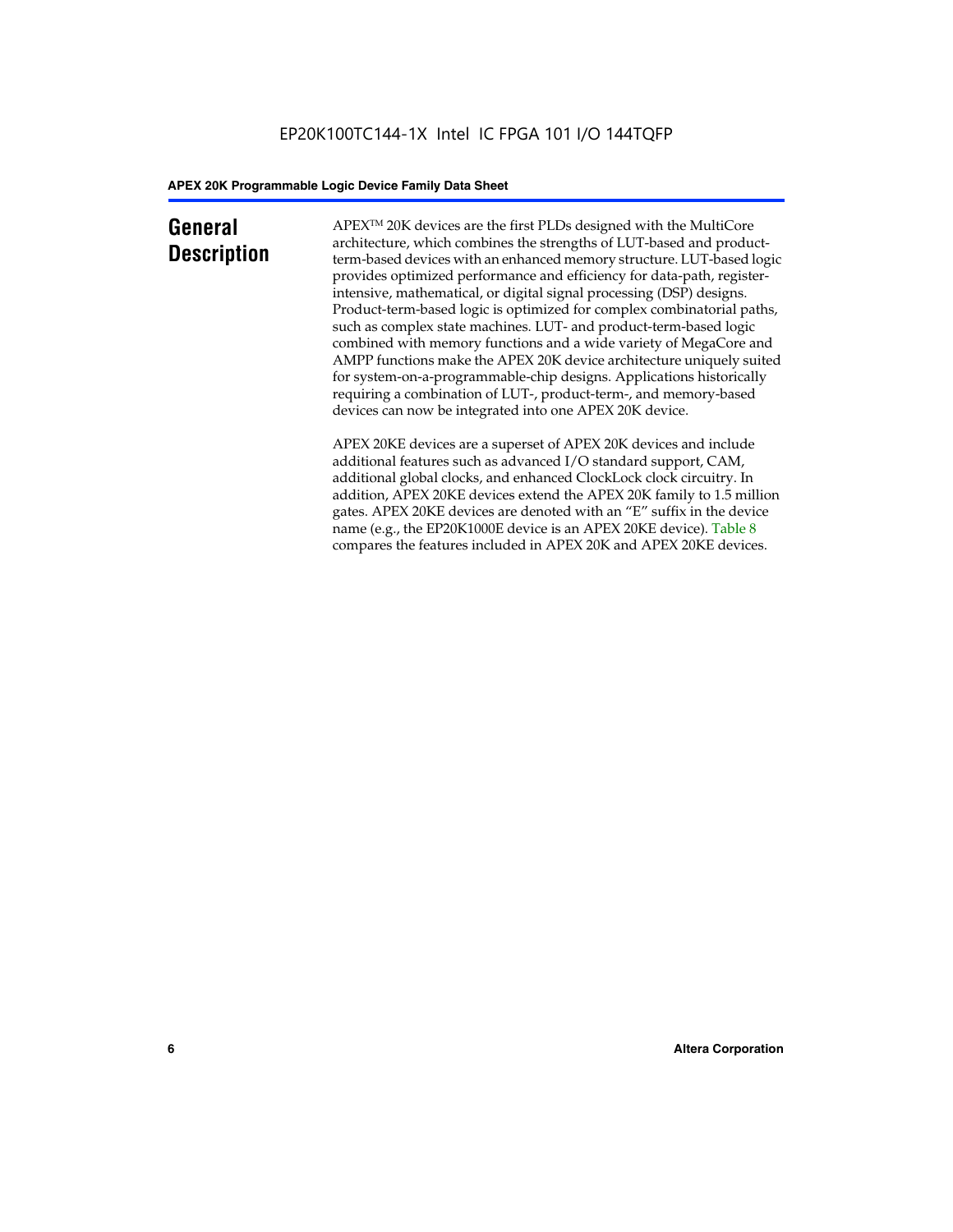| Table 8. Comparison of APEX 20K & APEX 20KE Features |                                                                                                                                                                     |                                                                                                                                                                                                                                                                                                                                                                                                                                                                                       |  |  |  |  |  |
|------------------------------------------------------|---------------------------------------------------------------------------------------------------------------------------------------------------------------------|---------------------------------------------------------------------------------------------------------------------------------------------------------------------------------------------------------------------------------------------------------------------------------------------------------------------------------------------------------------------------------------------------------------------------------------------------------------------------------------|--|--|--|--|--|
| <b>Feature</b>                                       | <b>APEX 20K Devices</b>                                                                                                                                             | <b>APEX 20KE Devices</b>                                                                                                                                                                                                                                                                                                                                                                                                                                                              |  |  |  |  |  |
| MultiCore system integration                         | Full support                                                                                                                                                        | Full support                                                                                                                                                                                                                                                                                                                                                                                                                                                                          |  |  |  |  |  |
| SignalTap logic analysis                             | Full support                                                                                                                                                        | Full support                                                                                                                                                                                                                                                                                                                                                                                                                                                                          |  |  |  |  |  |
| 32/64-Bit, 33-MHz PCI                                | Full compliance in -1, -2 speed<br>grades                                                                                                                           | Full compliance in -1, -2 speed grades                                                                                                                                                                                                                                                                                                                                                                                                                                                |  |  |  |  |  |
| 32/64-Bit, 66-MHz PCI                                |                                                                                                                                                                     | Full compliance in -1 speed grade                                                                                                                                                                                                                                                                                                                                                                                                                                                     |  |  |  |  |  |
| MultiVolt I/O                                        | 2.5-V or 3.3-V V <sub>CCIO</sub><br>V <sub>CCIO</sub> selected for device<br>Certain devices are 5.0-V tolerant                                                     | 1.8-V, 2.5-V, or 3.3-V V <sub>CCIO</sub><br>V <sub>CCIO</sub> selected block-by-block<br>5.0-V tolerant with use of external resistor                                                                                                                                                                                                                                                                                                                                                 |  |  |  |  |  |
| ClockLock support                                    | Clock delay reduction<br>$2\times$ and $4\times$ clock multiplication                                                                                               | Clock delay reduction<br>$m/(n \times v)$ or $m/(n \times k)$ clock multiplication<br>Drive ClockLock output off-chip<br>External clock feedback<br><b>ClockShift</b><br>LVDS support<br>Up to four PLLs<br>ClockShift, clock phase adjustment                                                                                                                                                                                                                                        |  |  |  |  |  |
| Dedicated clock and input pins                       | <b>Six</b>                                                                                                                                                          | Eight                                                                                                                                                                                                                                                                                                                                                                                                                                                                                 |  |  |  |  |  |
| I/O standard support                                 | 2.5-V, 3.3-V, 5.0-V I/O<br>3.3-V PCI<br>Low-voltage complementary<br>metal-oxide semiconductor<br>(LVCMOS)<br>Low-voltage transistor-to-transistor<br>logic (LVTTL) | 1.8-V, 2.5-V, 3.3-V, 5.0-V I/O<br>2.5-V I/O<br>3.3-V PCI and PCI-X<br>3.3-V Advanced Graphics Port (AGP)<br>Center tap terminated (CTT)<br>$GTL+$<br><b>LVCMOS</b><br>LVTTL<br>True-LVDS and LVPECL data pins<br>(in EP20K300E and larger devices)<br>LVDS and LVPECL signaling (in all BGA<br>and FineLine BGA devices)<br>LVDS and LVPECL data pins up to<br>156 Mbps (in -1 speed grade devices)<br><b>HSTL Class I</b><br>PCI-X<br>SSTL-2 Class I and II<br>SSTL-3 Class I and II |  |  |  |  |  |
| Memory support                                       | Dual-port RAM<br><b>FIFO</b><br><b>RAM</b><br><b>ROM</b>                                                                                                            | CAM<br>Dual-port RAM<br><b>FIFO</b><br>RAM<br><b>ROM</b>                                                                                                                                                                                                                                                                                                                                                                                                                              |  |  |  |  |  |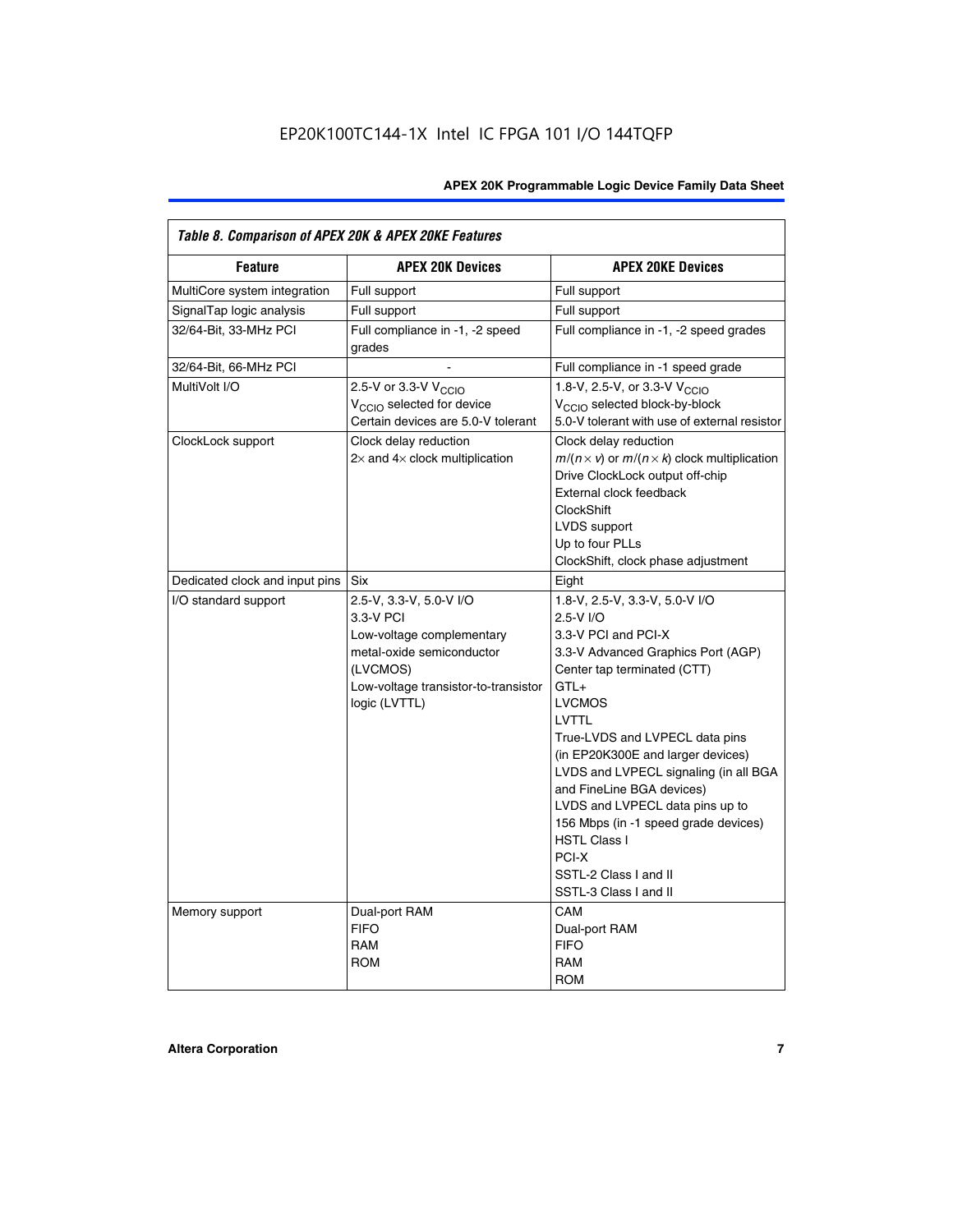All APEX 20K devices are reconfigurable and are 100% tested prior to shipment. As a result, test vectors do not have to be generated for fault coverage purposes. Instead, the designer can focus on simulation and design verification. In addition, the designer does not need to manage inventories of different application-specific integrated circuit (ASIC) designs; APEX 20K devices can be configured on the board for the specific functionality required.

APEX 20K devices are configured at system power-up with data stored in an Altera serial configuration device or provided by a system controller. Altera offers in-system programmability (ISP)-capable EPC1, EPC2, and EPC16 configuration devices, which configure APEX 20K devices via a serial data stream. Moreover, APEX 20K devices contain an optimized interface that permits microprocessors to configure APEX 20K devices serially or in parallel, and synchronously or asynchronously. The interface also enables microprocessors to treat APEX 20K devices as memory and configure the device by writing to a virtual memory location, making reconfiguration easy.

After an APEX 20K device has been configured, it can be reconfigured in-circuit by resetting the device and loading new data. Real-time changes can be made during system operation, enabling innovative reconfigurable computing applications.

APEX 20K devices are supported by the Altera Quartus II development system, a single, integrated package that offers HDL and schematic design entry, compilation and logic synthesis, full simulation and worst-case timing analysis, SignalTap logic analysis, and device configuration. The Quartus II software runs on Windows-based PCs, Sun SPARCstations, and HP 9000 Series 700/800 workstations.

The Quartus II software provides NativeLink interfaces to other industrystandard PC- and UNIX workstation-based EDA tools. For example, designers can invoke the Quartus II software from within third-party design tools. Further, the Quartus II software contains built-in optimized synthesis libraries; synthesis tools can use these libraries to optimize designs for APEX 20K devices. For example, the Synopsys Design Compiler library, supplied with the Quartus II development system, includes DesignWare functions optimized for the APEX 20K architecture.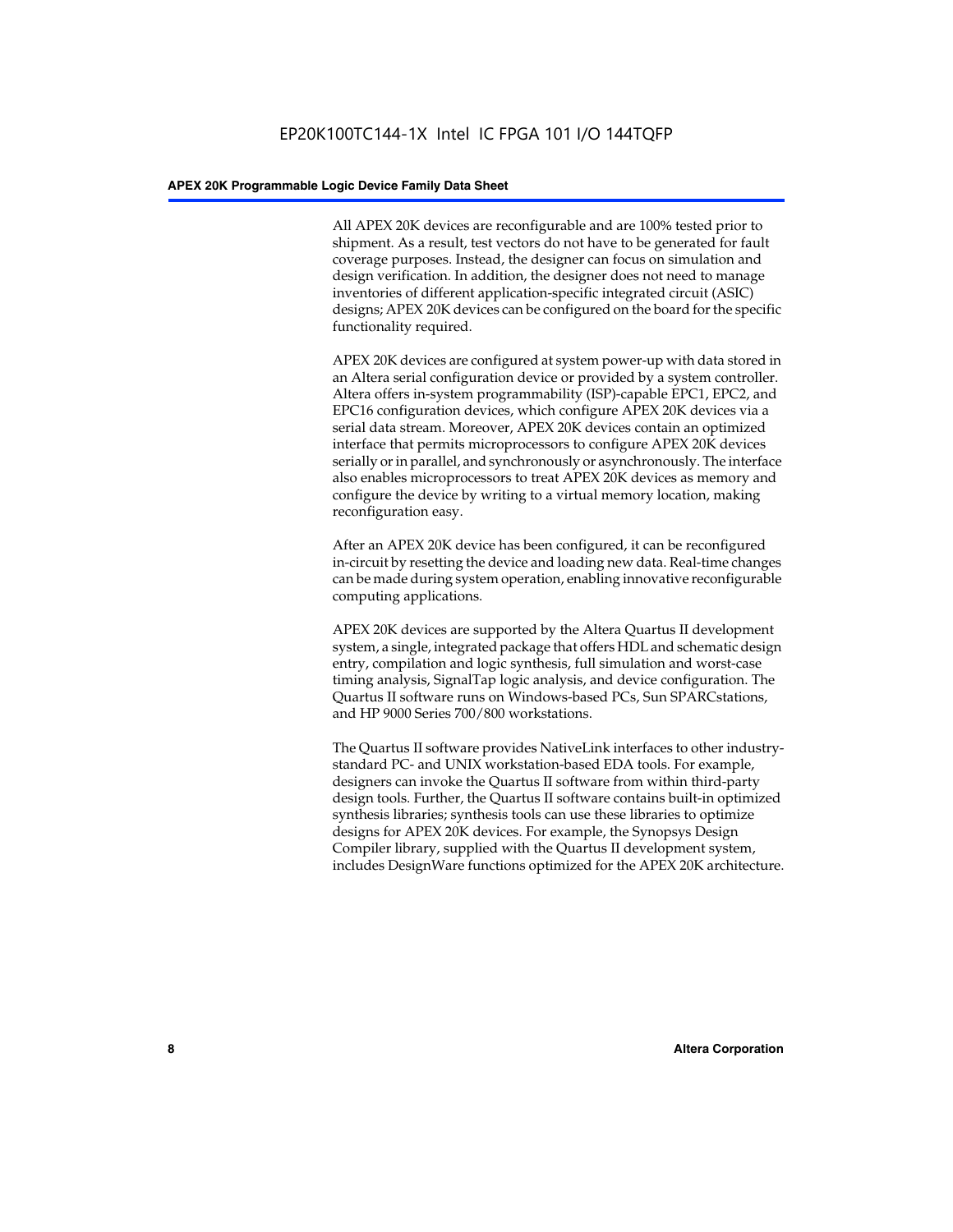| <b>Functional</b><br><b>Description</b> | APEX 20K devices incorporate LUT-based logic, product-term-based<br>logic, and memory into one device. Signal interconnections within<br>APEX 20K devices (as well as to and from device pins) are provided by the<br>FastTrack <sup>®</sup> Interconnect—a series of fast, continuous row and column<br>channels that run the entire length and width of the device.                                                                                                                                                                                                                                                                                                                                                                                              |
|-----------------------------------------|--------------------------------------------------------------------------------------------------------------------------------------------------------------------------------------------------------------------------------------------------------------------------------------------------------------------------------------------------------------------------------------------------------------------------------------------------------------------------------------------------------------------------------------------------------------------------------------------------------------------------------------------------------------------------------------------------------------------------------------------------------------------|
|                                         | Each I/O pin is fed by an I/O element (IOE) located at the end of each row<br>and column of the FastTrack Interconnect. Each IOE contains a<br>bidirectional I/O buffer and a register that can be used as either an input<br>or output register to feed input, output, or bidirectional signals. When<br>used with a dedicated clock pin, these registers provide exceptional<br>performance. IOEs provide a variety of features, such as 3.3-V, 64-bit,<br>66-MHz PCI compliance; JTAG BST support; slew-rate control; and<br>tri-state buffers. APEX 20KE devices offer enhanced I/O support,<br>including support for 1.8-V I/O, 2.5-V I/O, LVCMOS, LVTTL, LVPECL,<br>3.3-V PCI, PCI-X, LVDS, GTL+, SSTL-2, SSTL-3, HSTL, CTT, and 3.3-V<br>AGP I/O standards. |
|                                         | The ESB can implement a variety of memory functions, including CAM,<br>RAM, dual-port RAM, ROM, and FIFO functions. Embedding the<br>memory directly into the die improves performance and reduces die area<br>compared to distributed-RAM implementations. Moreover, the<br>abundance of cascadable ESBs ensures that the APEX 20K device can<br>implement multiple wide memory blocks for high-density designs. The<br>ESB's high speed ensures it can implement small memory blocks without<br>any speed penalty. The abundance of ESBs ensures that designers can<br>create as many different-sized memory blocks as the system requires.                                                                                                                      |



Figure 1 shows an overview of the APEX 20K device.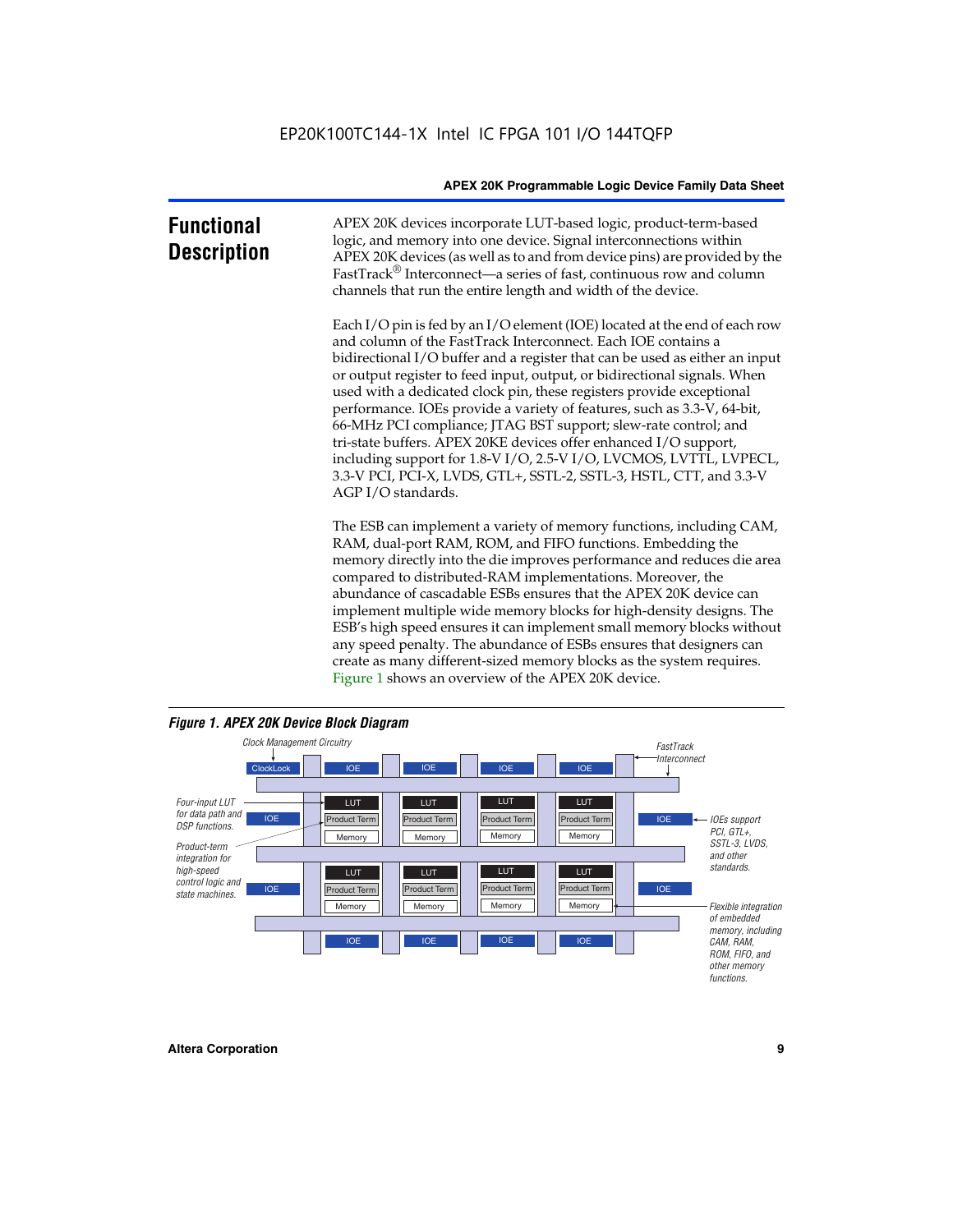APEX 20K devices provide two dedicated clock pins and four dedicated input pins that drive register control inputs. These signals ensure efficient distribution of high-speed, low-skew control signals. These signals use dedicated routing channels to provide short delays and low skews. Four of the dedicated inputs drive four global signals. These four global signals can also be driven by internal logic, providing an ideal solution for a clock divider or internally generated asynchronous clear signals with high fan-out. The dedicated clock pins featured on the APEX 20K devices can also feed logic. The devices also feature ClockLock and ClockBoost clock management circuitry. APEX 20KE devices provide two additional dedicated clock pins, for a total of four dedicated clock pins.

#### **MegaLAB Structure**

APEX 20K devices are constructed from a series of MegaLAB<sup>™</sup> structures. Each MegaLAB structure contains a group of logic array blocks (LABs), one ESB, and a MegaLAB interconnect, which routes signals within the MegaLAB structure. The EP20K30E device has 10 LABs, EP20K60E through EP20K600E devices have 16 LABs, and the EP20K1000E and EP20K1500E devices have 24 LABs. Signals are routed between MegaLAB structures and I/O pins via the FastTrack Interconnect. In addition, edge LABs can be driven by I/O pins through the local interconnect. Figure 2 shows the MegaLAB structure.



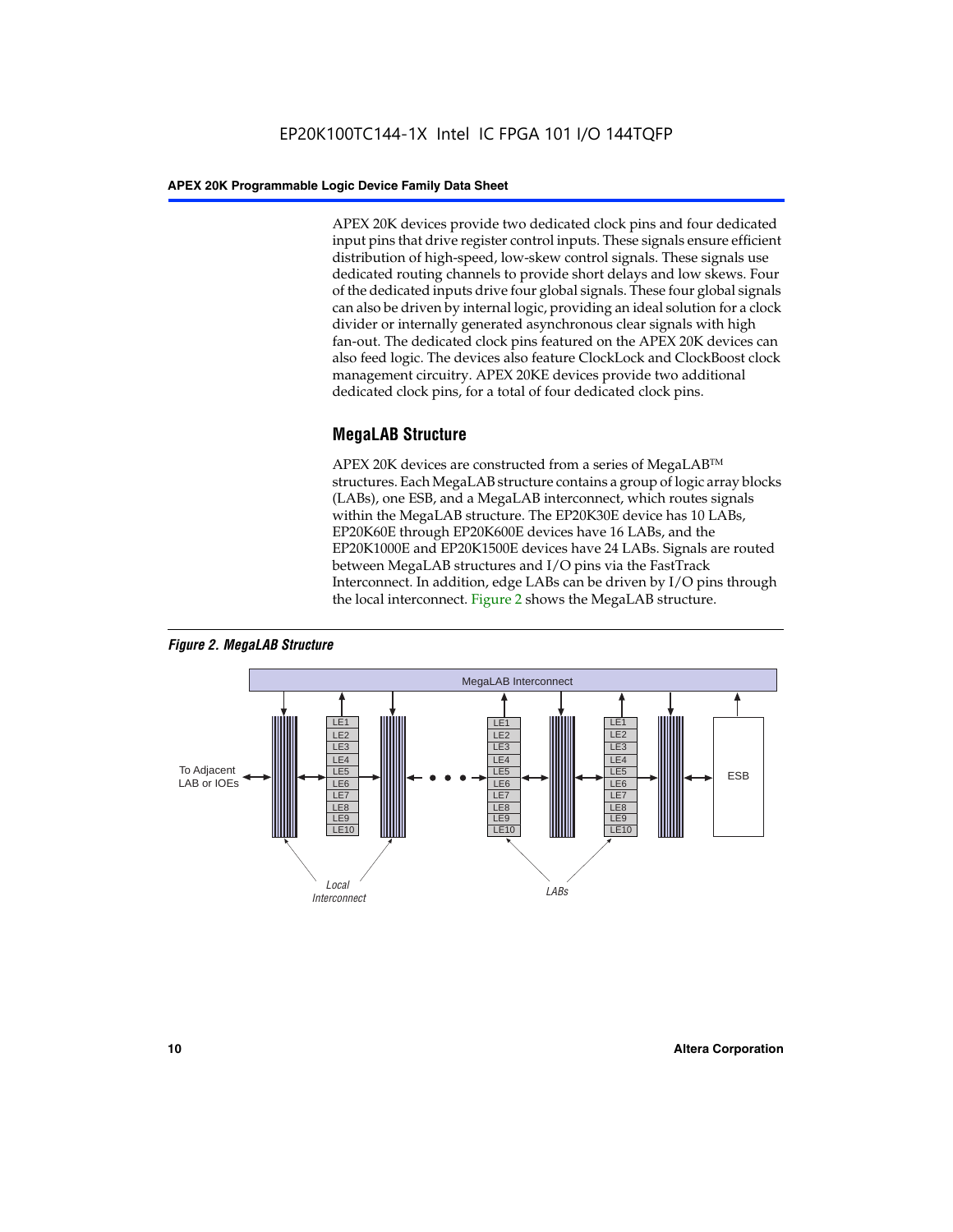#### **Logic Array Block**

Each LAB consists of 10 LEs, the LEs' associated carry and cascade chains, LAB control signals, and the local interconnect. The local interconnect transfers signals between LEs in the same or adjacent LABs, IOEs, or ESBs. The Quartus II Compiler places associated logic within an LAB or adjacent LABs, allowing the use of a fast local interconnect for high performance. Figure 3 shows the APEX 20K LAB.

APEX 20K devices use an interleaved LAB structure. This structure allows each LE to drive two local interconnect areas. This feature minimizes use of the MegaLAB and FastTrack interconnect, providing higher performance and flexibility. Each LE can drive 29 other LEs through the fast local interconnect.

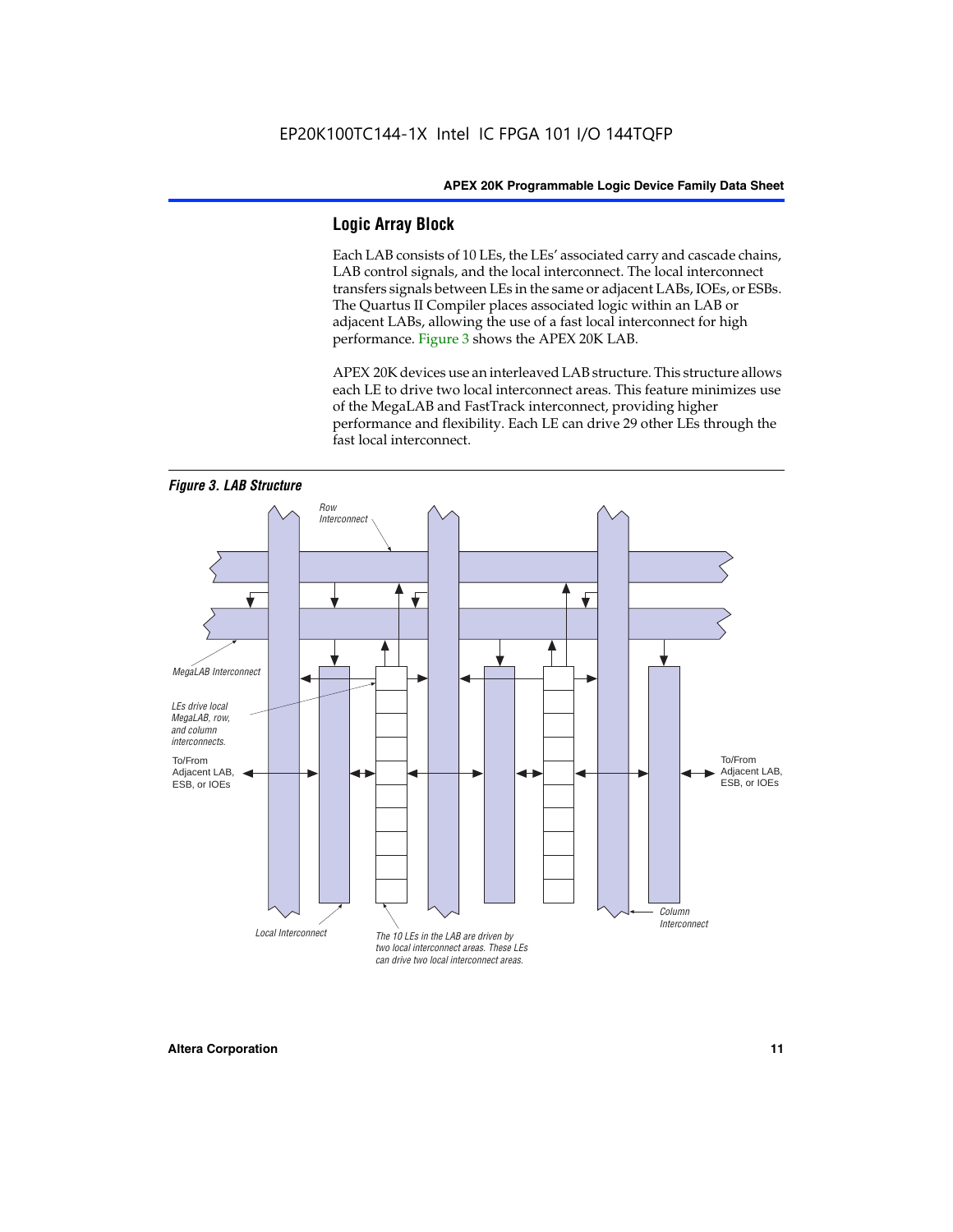Each LAB contains dedicated logic for driving control signals to its LEs and ESBs. The control signals include clock, clock enable, asynchronous clear, asynchronous preset, asynchronous load, synchronous clear, and synchronous load signals. A maximum of six control signals can be used at a time. Although synchronous load and clear signals are generally used when implementing counters, they can also be used with other functions.

Each LAB can use two clocks and two clock enable signals. Each LAB's clock and clock enable signals are linked (e.g., any LE in a particular LAB using CLK1 will also use CLKENA1). LEs with the same clock but different clock enable signals either use both clock signals in one LAB or are placed into separate LABs.

If both the rising and falling edges of a clock are used in a LAB, both LABwide clock signals are used.

The LAB-wide control signals can be generated from the LAB local interconnect, global signals, and dedicated clock pins. The inherent low skew of the FastTrack Interconnect enables it to be used for clock distribution. Figure 4 shows the LAB control signal generation circuit.



#### *Figure 4. LAB Control Signal Generation*

#### *Notes to Figure 4:*

- (1) APEX 20KE devices have four dedicated clocks.
- (2) The LABCLR1 and LABCLR2 signals also control asynchronous load and asynchronous preset for LEs within the LAB.
- (3) The SYNCCLR signal can be generated by the local interconnect or global signals.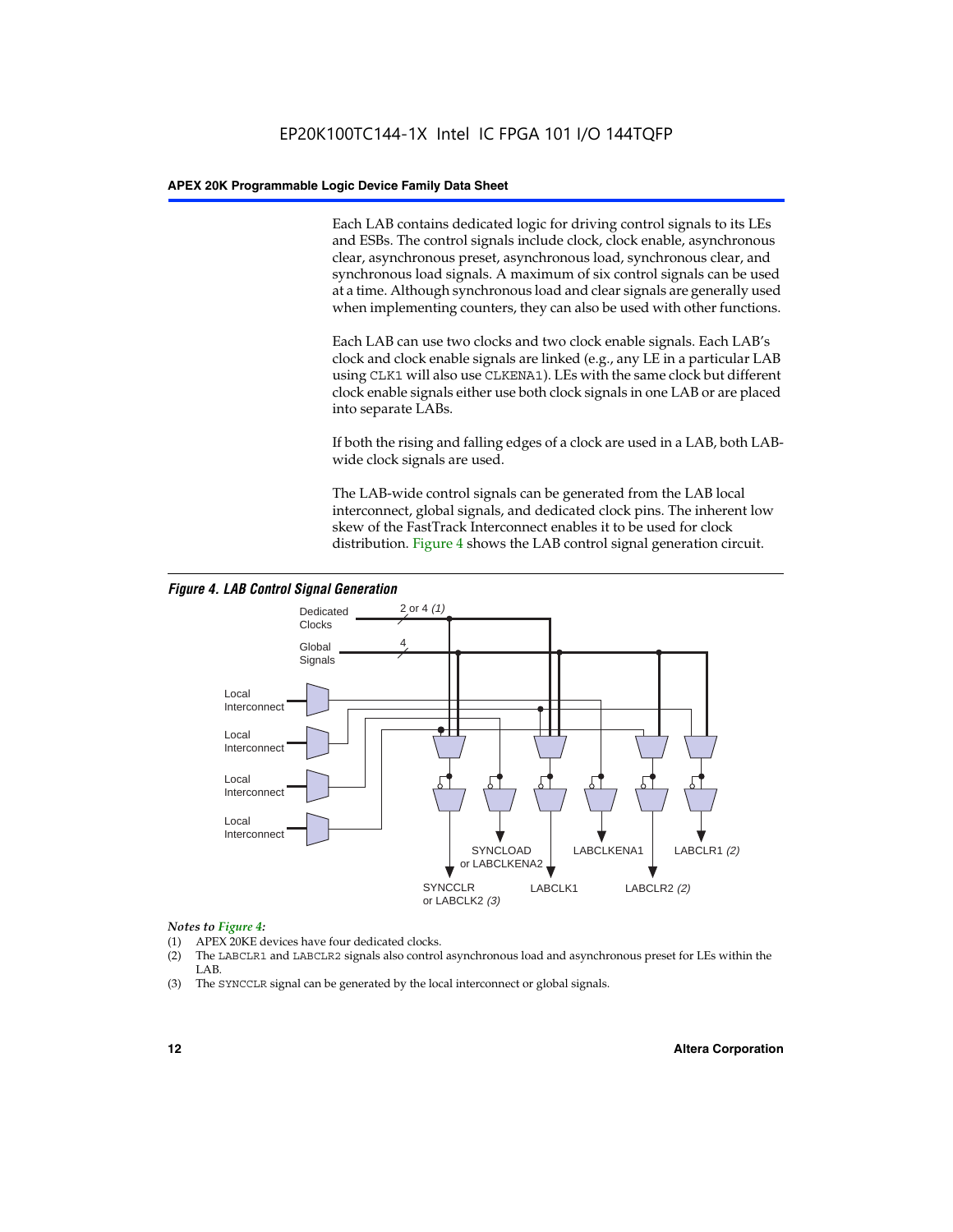#### **Logic Element**

The LE, the smallest unit of logic in the APEX 20K architecture, is compact and provides efficient logic usage. Each LE contains a four-input LUT, which is a function generator that can quickly implement any function of four variables. In addition, each LE contains a programmable register and carry and cascade chains. Each LE drives the local interconnect, MegaLAB interconnect, and FastTrack Interconnect routing structures. See Figure 5.



Each LE's programmable register can be configured for D, T, JK, or SR operation. The register's clock and clear control signals can be driven by global signals, general-purpose I/O pins, or any internal logic. For combinatorial functions, the register is bypassed and the output of the LUT drives the outputs of the LE.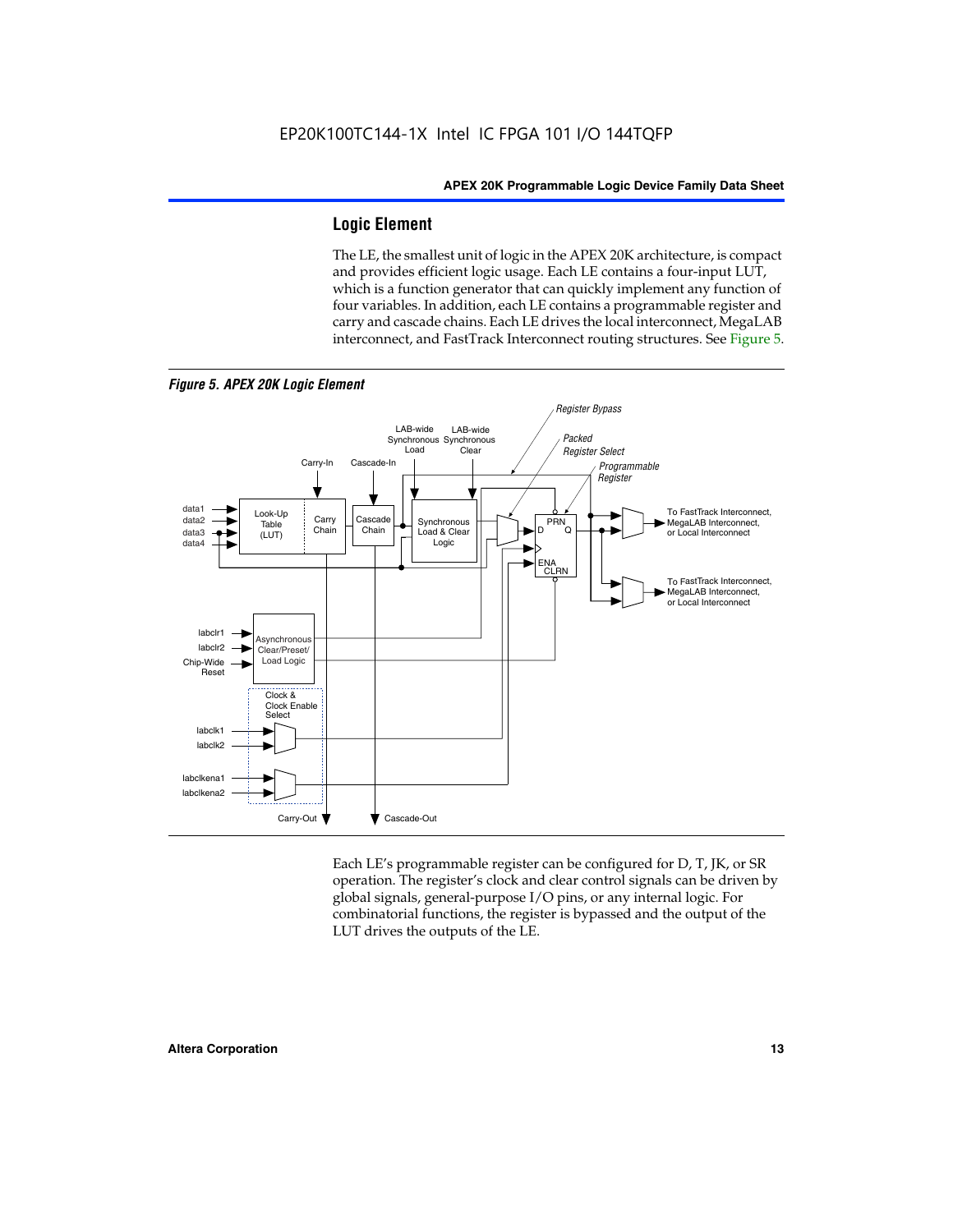Each LE has two outputs that drive the local, MegaLAB, or FastTrack Interconnect routing structure. Each output can be driven independently by the LUT's or register's output. For example, the LUT can drive one output while the register drives the other output. This feature, called register packing, improves device utilization because the register and the LUT can be used for unrelated functions. The LE can also drive out registered and unregistered versions of the LUT output.

The APEX 20K architecture provides two types of dedicated high-speed data paths that connect adjacent LEs without using local interconnect paths: carry chains and cascade chains. A carry chain supports high-speed arithmetic functions such as counters and adders, while a cascade chain implements wide-input functions such as equality comparators with minimum delay. Carry and cascade chains connect LEs 1 through 10 in an LAB and all LABs in the same MegaLAB structure.

#### *Carry Chain*

The carry chain provides a very fast carry-forward function between LEs. The carry-in signal from a lower-order bit drives forward into the higherorder bit via the carry chain, and feeds into both the LUT and the next portion of the carry chain. This feature allows the APEX 20K architecture to implement high-speed counters, adders, and comparators of arbitrary width. Carry chain logic can be created automatically by the Quartus II software Compiler during design processing, or manually by the designer during design entry. Parameterized functions such as library of parameterized modules (LPM) and DesignWare functions automatically take advantage of carry chains for the appropriate functions.

The Quartus II software Compiler creates carry chains longer than ten LEs by linking LABs together automatically. For enhanced fitting, a long carry chain skips alternate LABs in a MegaLAB<sup>™</sup> structure. A carry chain longer than one LAB skips either from an even-numbered LAB to the next evennumbered LAB, or from an odd-numbered LAB to the next oddnumbered LAB. For example, the last LE of the first LAB in the upper-left MegaLAB structure carries to the first LE of the third LAB in the MegaLAB structure.

Figure 6 shows how an *n*-bit full adder can be implemented in *n* + 1 LEs with the carry chain. One portion of the LUT generates the sum of two bits using the input signals and the carry-in signal; the sum is routed to the output of the LE. The register can be bypassed for simple adders or used for accumulator functions. Another portion of the LUT and the carry chain logic generates the carry-out signal, which is routed directly to the carryin signal of the next-higher-order bit. The final carry-out signal is routed to an LE, where it is driven onto the local, MegaLAB, or FastTrack Interconnect routing structures.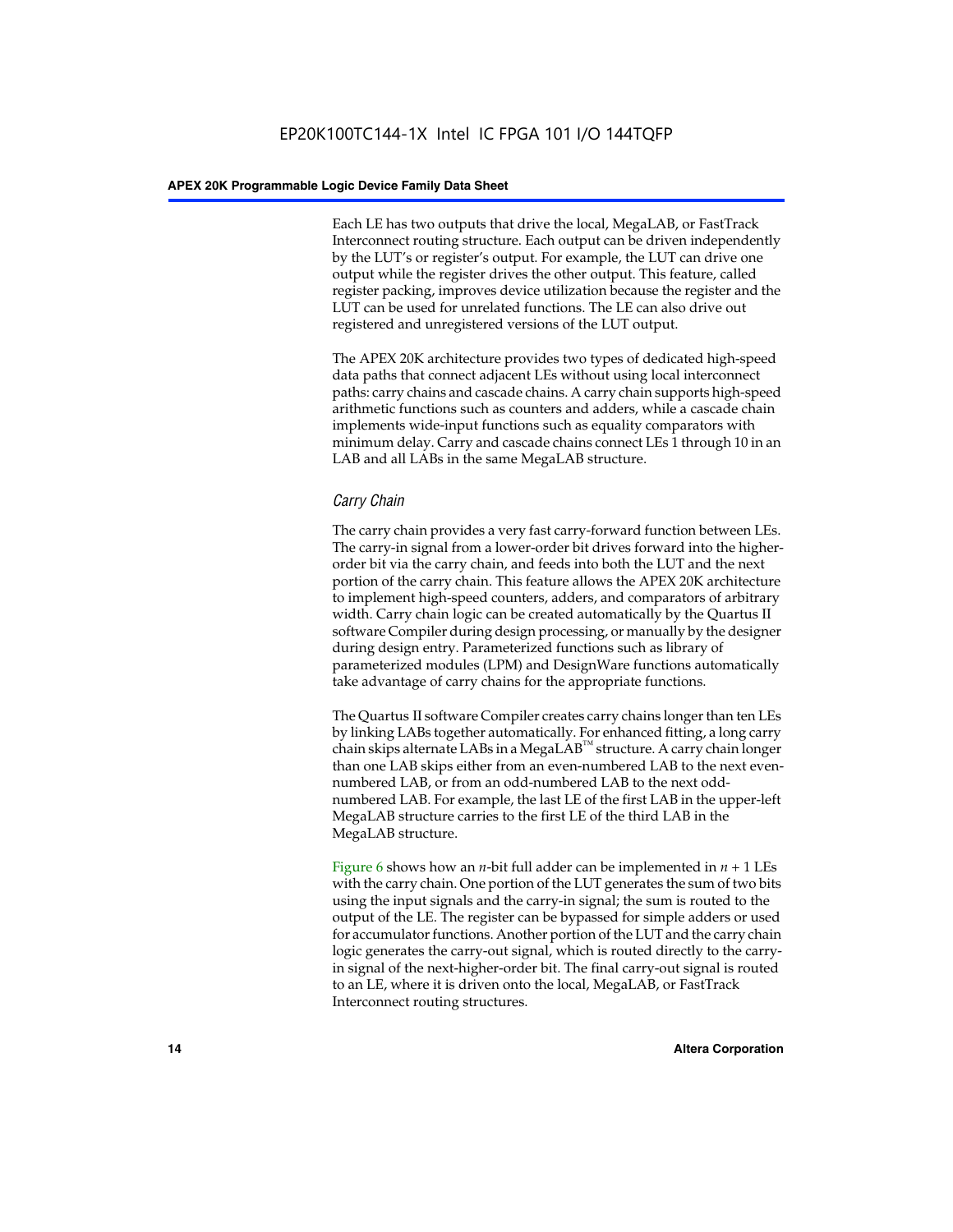

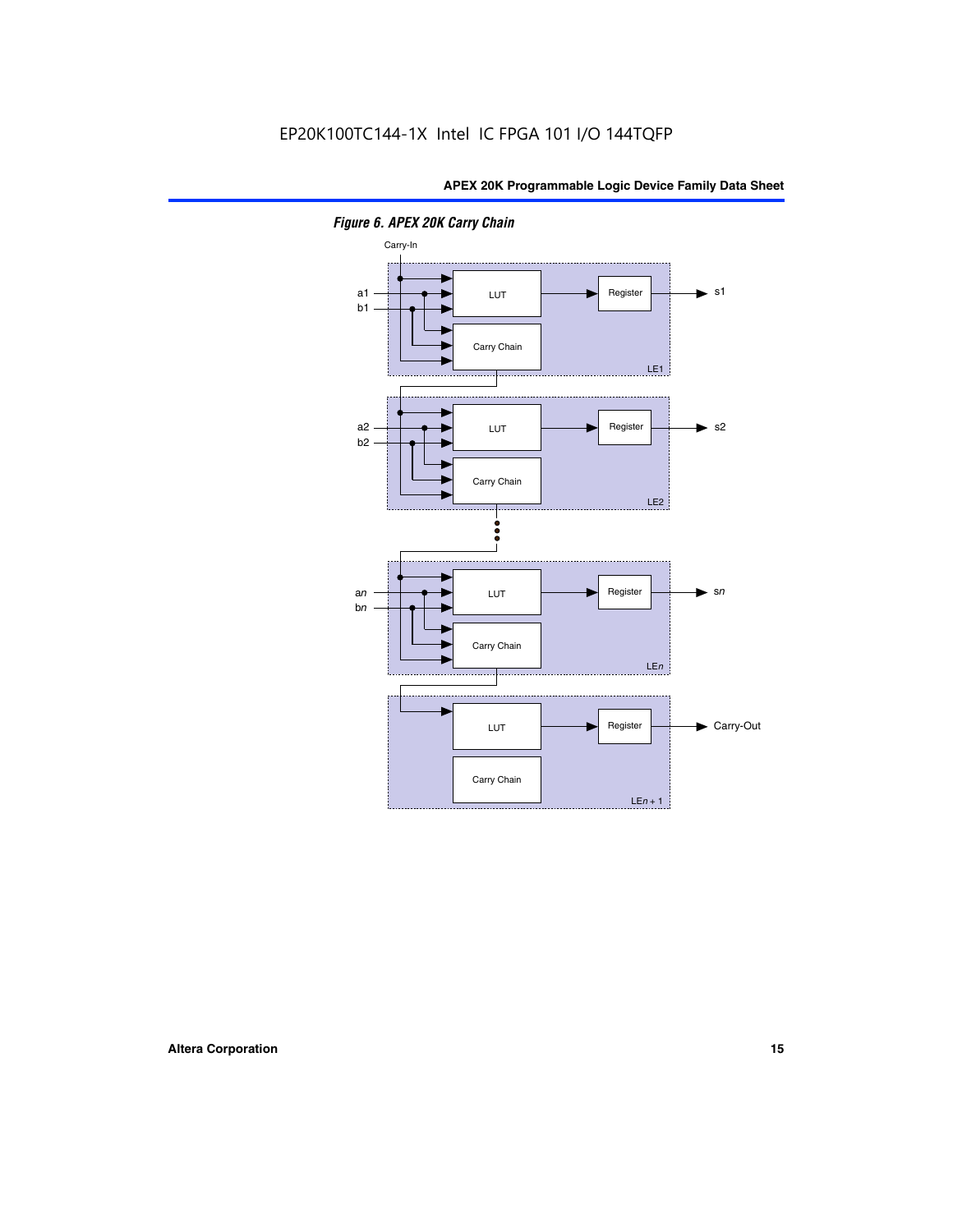#### *Cascade Chain*

With the cascade chain, the APEX 20K architecture can implement functions with a very wide fan-in. Adjacent LUTs can compute portions of a function in parallel; the cascade chain serially connects the intermediate values. The cascade chain can use a logical AND or logical OR (via De Morgan's inversion) to connect the outputs of adjacent LEs. Each additional LE provides four more inputs to the effective width of a function, with a short cascade delay. Cascade chain logic can be created automatically by the Quartus II software Compiler during design processing, or manually by the designer during design entry.

Cascade chains longer than ten LEs are implemented automatically by linking LABs together. For enhanced fitting, a long cascade chain skips alternate LABs in a MegaLAB structure. A cascade chain longer than one LAB skips either from an even-numbered LAB to the next even-numbered LAB, or from an odd-numbered LAB to the next odd-numbered LAB. For example, the last LE of the first LAB in the upper-left MegaLAB structure carries to the first LE of the third LAB in the MegaLAB structure. Figure 7 shows how the cascade function can connect adjacent LEs to form functions with a wide fan-in.



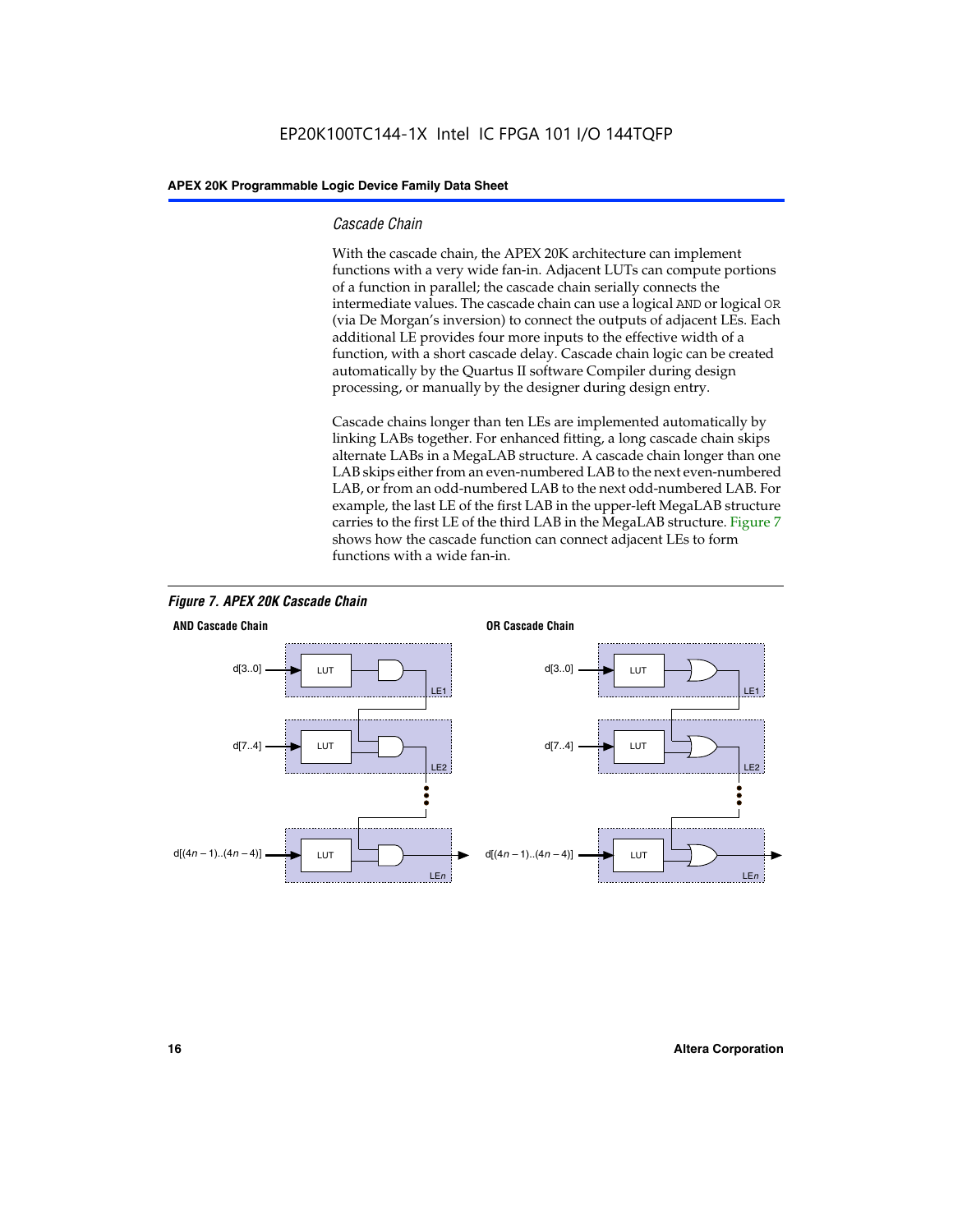#### *LE Operating Modes*

The APEX 20K LE can operate in one of the following three modes:

- Normal mode
- Arithmetic mode
- Counter mode

Each mode uses LE resources differently. In each mode, seven available inputs to the LE—the four data inputs from the LAB local interconnect, the feedback from the programmable register, and the carry-in and cascade-in from the previous LE—are directed to different destinations to implement the desired logic function. LAB-wide signals provide clock, asynchronous clear, asynchronous preset, asynchronous load, synchronous clear, synchronous load, and clock enable control for the register. These LAB-wide signals are available in all LE modes.

The Quartus II software, in conjunction with parameterized functions such as LPM and DesignWare functions, automatically chooses the appropriate mode for common functions such as counters, adders, and multipliers. If required, the designer can also create special-purpose functions that specify which LE operating mode to use for optimal performance. Figure 8 shows the LE operating modes.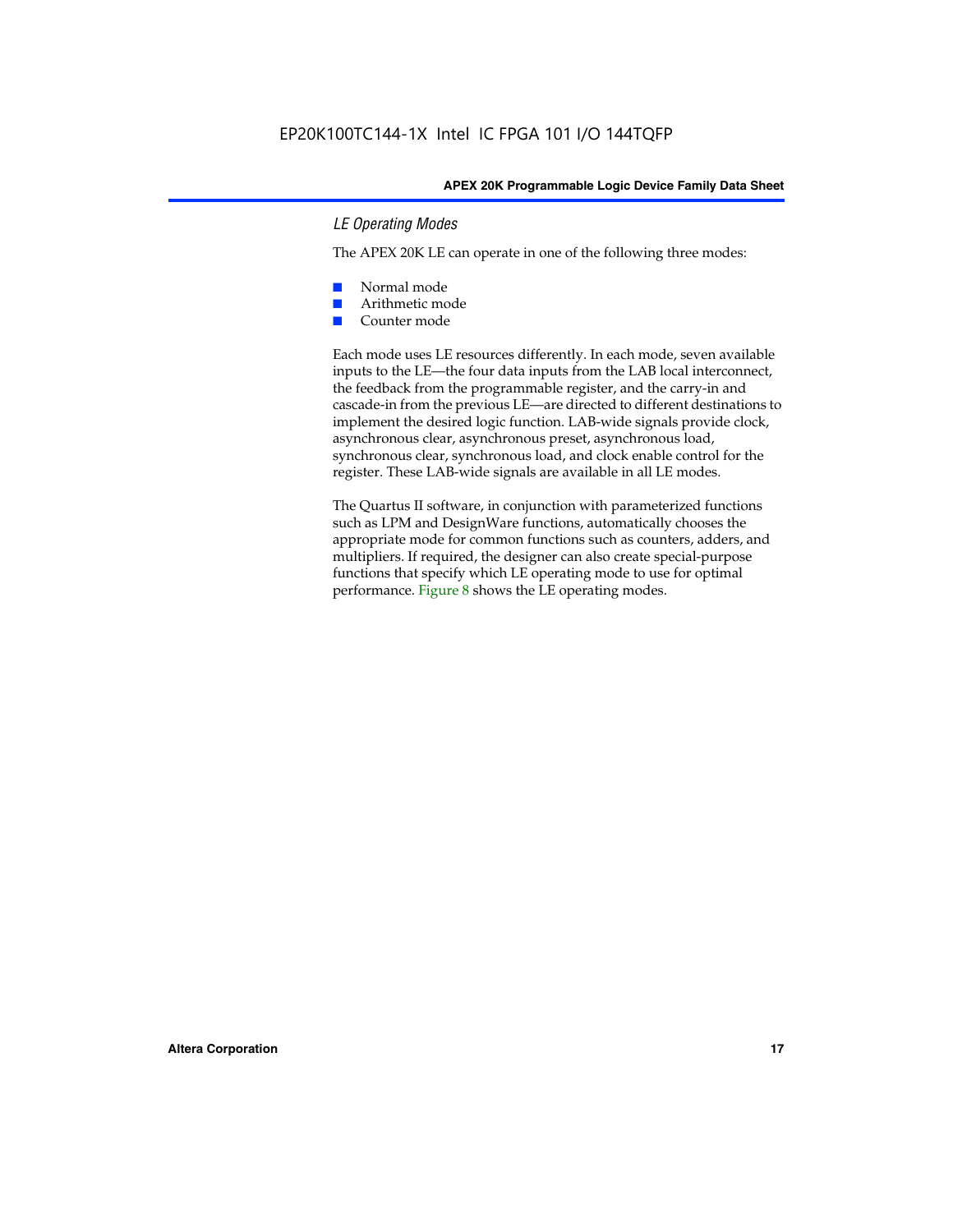#### *Figure 8. APEX 20K LE Operating Modes*



#### *Notes to Figure 8:*

- (1) LEs in normal mode support register packing.
- (2) There are two LAB-wide clock enables per LAB.
- (3) When using the carry-in in normal mode, the packed register feature is unavailable.
- (4) A register feedback multiplexer is available on LE1 of each LAB.
- (5) The DATA1 and DATA2 input signals can supply counter enable, up or down control, or register feedback signals for LEs other than the second LE in an LAB.
- (6) The LAB-wide synchronous clear and LAB wide synchronous load affect all registers in an LAB.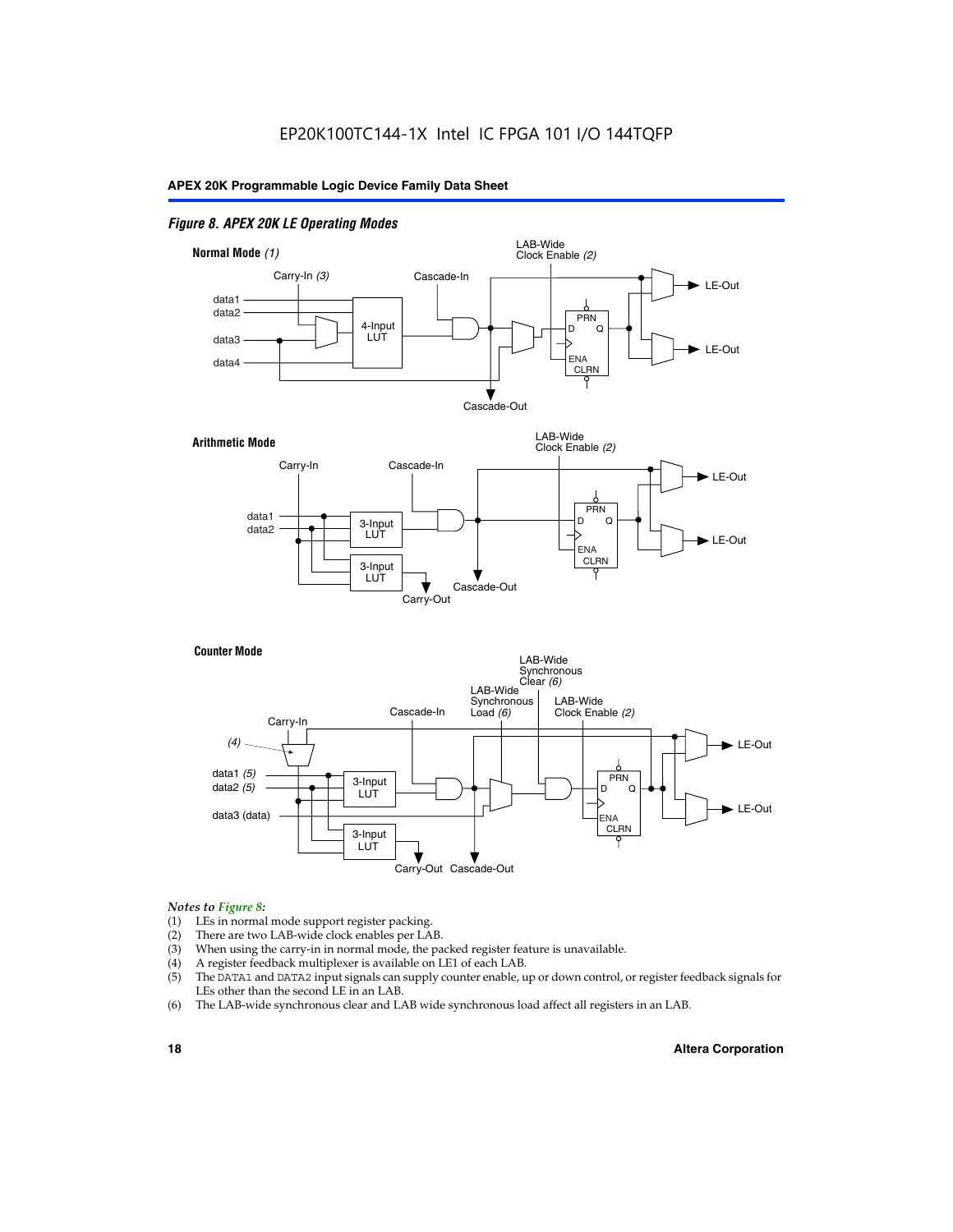#### **Normal Mode**

The normal mode is suitable for general logic applications, combinatorial functions, or wide decoding functions that can take advantage of a cascade chain. In normal mode, four data inputs from the LAB local interconnect and the carry-in are inputs to a four-input LUT. The Quartus II software Compiler automatically selects the carry-in or the DATA3 signal as one of the inputs to the LUT. The LUT output can be combined with the cascade-in signal to form a cascade chain through the cascade-out signal. LEs in normal mode support packed registers.

#### **Arithmetic Mode**

The arithmetic mode is ideal for implementing adders, accumulators, and comparators. An LE in arithmetic mode uses two 3-input LUTs. One LUT computes a three-input function; the other generates a carry output. As shown in Figure 8, the first LUT uses the carry-in signal and two data inputs from the LAB local interconnect to generate a combinatorial or registered output. For example, when implementing an adder, this output is the sum of three signals: DATA1, DATA2, and carry-in. The second LUT uses the same three signals to generate a carry-out signal, thereby creating a carry chain. The arithmetic mode also supports simultaneous use of the cascade chain. LEs in arithmetic mode can drive out registered and unregistered versions of the LUT output.

The Quartus II software implements parameterized functions that use the arithmetic mode automatically where appropriate; the designer does not need to specify how the carry chain will be used.

#### **Counter Mode**

The counter mode offers clock enable, counter enable, synchronous up/down control, synchronous clear, and synchronous load options. The counter enable and synchronous up/down control signals are generated from the data inputs of the LAB local interconnect. The synchronous clear and synchronous load options are LAB-wide signals that affect all registers in the LAB. Consequently, if any of the LEs in an LAB use the counter mode, other LEs in that LAB must be used as part of the same counter or be used for a combinatorial function. The Quartus II software automatically places any registers that are not used by the counter into other LABs.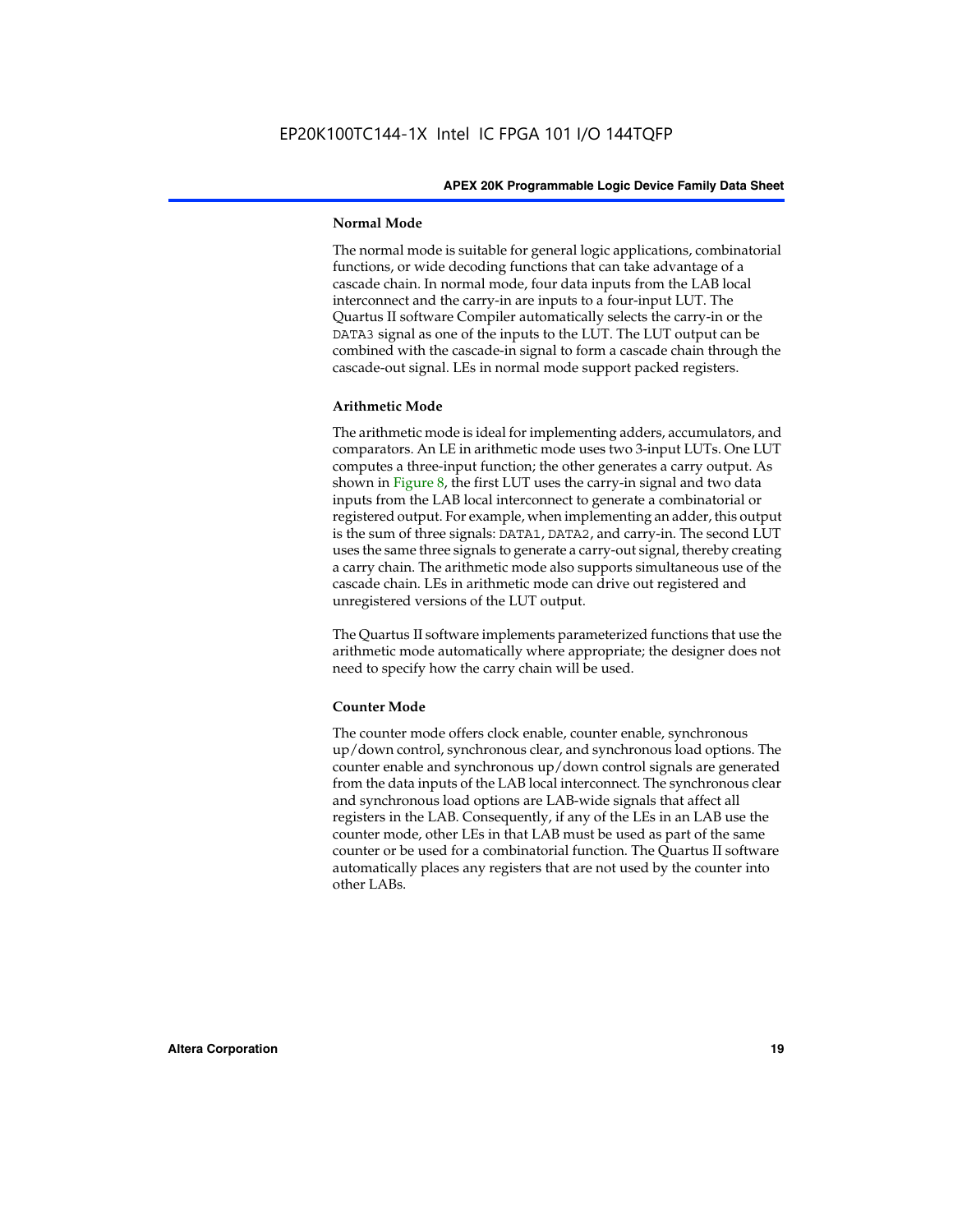The counter mode uses two three-input LUTs: one generates the counter data, and the other generates the fast carry bit. A 2-to-1 multiplexer provides synchronous loading, and another AND gate provides synchronous clearing. If the cascade function is used by an LE in counter mode, the synchronous clear or load overrides any signal carried on the cascade chain. The synchronous clear overrides the synchronous load. LEs in arithmetic mode can drive out registered and unregistered versions of the LUT output.

#### *Clear & Preset Logic Control*

Logic for the register's clear and preset signals is controlled by LAB-wide signals. The LE directly supports an asynchronous clear function. The Quartus II software Compiler can use a NOT-gate push-back technique to emulate an asynchronous preset. Moreover, the Quartus II software Compiler can use a programmable NOT-gate push-back technique to emulate simultaneous preset and clear or asynchronous load. However, this technique uses three additional LEs per register. All emulation is performed automatically when the design is compiled. Registers that emulate simultaneous preset and load will enter an unknown state upon power-up or when the chip-wide reset is asserted.

In addition to the two clear and preset modes, APEX 20K devices provide a chip-wide reset pin (DEV\_CLRn) that resets all registers in the device. Use of this pin is controlled through an option in the Quartus II software that is set before compilation. The chip-wide reset overrides all other control signals. Registers using an asynchronous preset are preset when the chip-wide reset is asserted; this effect results from the inversion technique used to implement the asynchronous preset.

#### **FastTrack Interconnect**

In the APEX 20K architecture, connections between LEs, ESBs, and I/O pins are provided by the FastTrack Interconnect. The FastTrack Interconnect is a series of continuous horizontal and vertical routing channels that traverse the device. This global routing structure provides predictable performance, even in complex designs. In contrast, the segmented routing in FPGAs requires switch matrices to connect a variable number of routing paths, increasing the delays between logic resources and reducing performance.

The FastTrack Interconnect consists of row and column interconnect channels that span the entire device. The row interconnect routes signals throughout a row of MegaLAB structures; the column interconnect routes signals throughout a column of MegaLAB structures. When using the row and column interconnect, an LE, IOE, or ESB can drive any other LE, IOE, or ESB in a device. See Figure 9.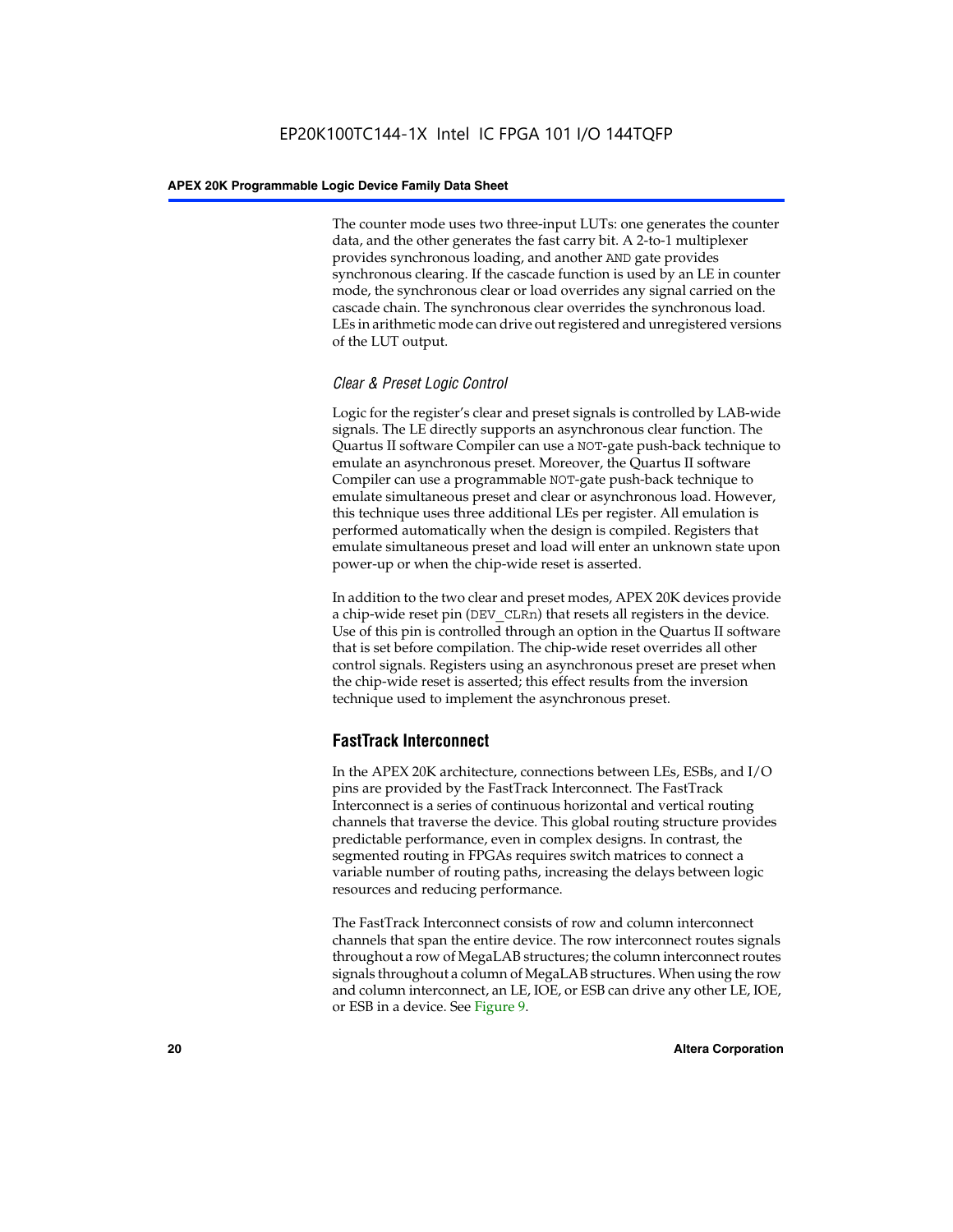

#### *Figure 9. APEX 20K Interconnect Structure*

A row line can be driven directly by LEs, IOEs, or ESBs in that row. Further, a column line can drive a row line, allowing an LE, IOE, or ESB to drive elements in a different row via the column and row interconnect. The row interconnect drives the MegaLAB interconnect to drive LEs, IOEs, or ESBs in a particular MegaLAB structure.

A column line can be directly driven by LEs, IOEs, or ESBs in that column. A column line on a device's left or right edge can also be driven by row IOEs. The column line is used to route signals from one row to another. A column line can drive a row line; it can also drive the MegaLAB interconnect directly, allowing faster connections between rows.

Figure 10 shows how the FastTrack Interconnect uses the local interconnect to drive LEs within MegaLAB structures.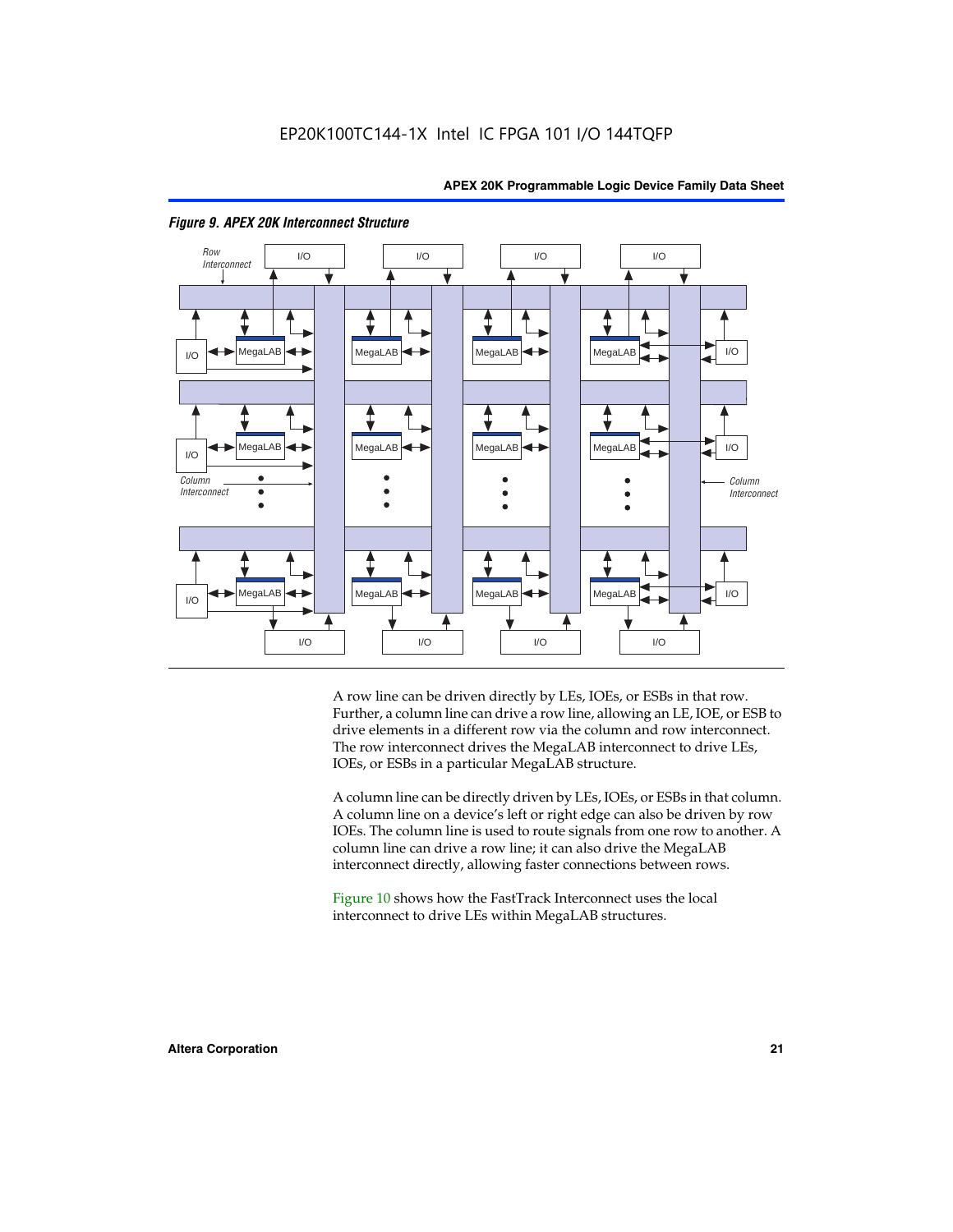

*Figure 10. FastTrack Connection to Local Interconnect*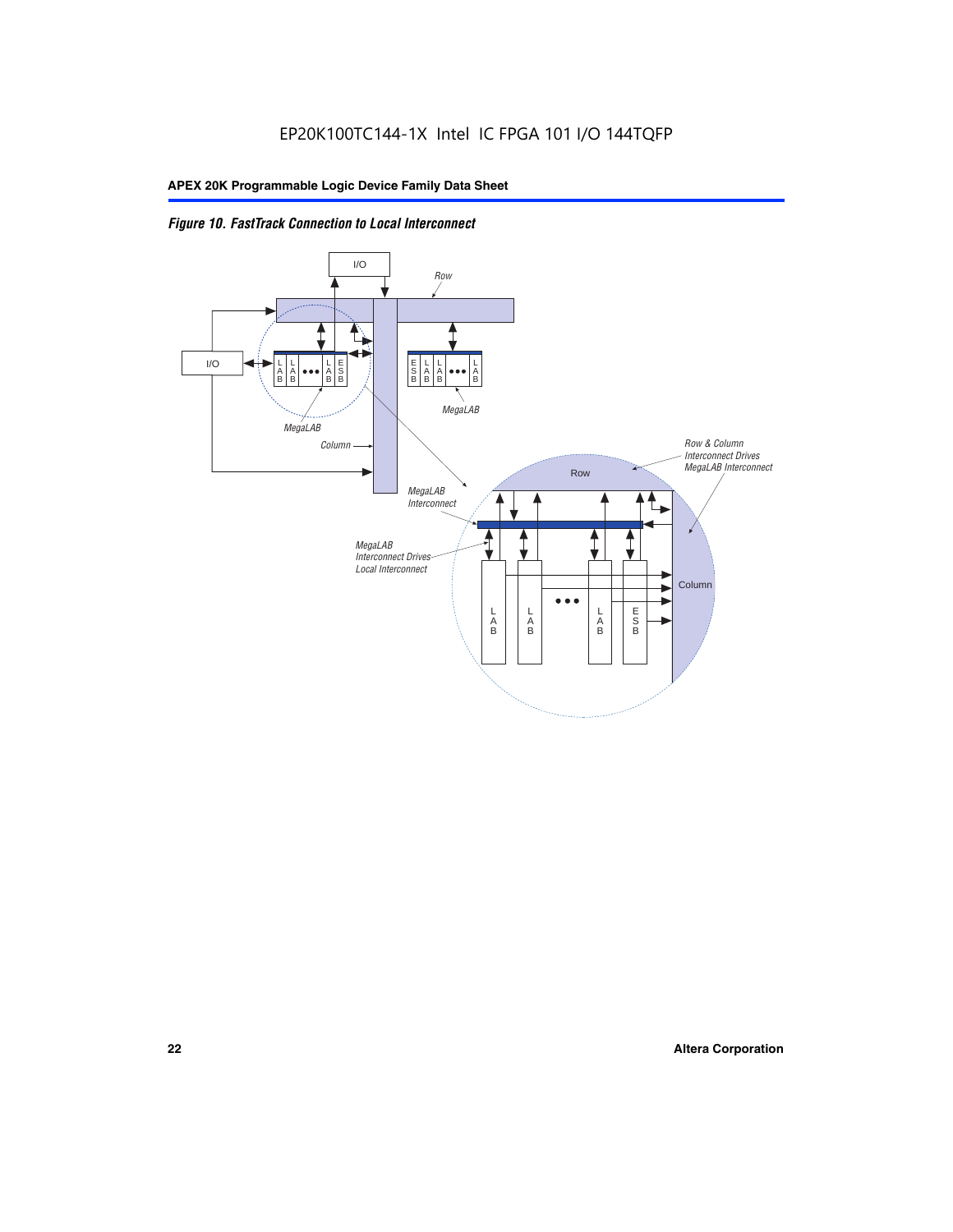Figure 11 shows the intersection of a row and column interconnect, and how these forms of interconnects and LEs drive each other.





APEX 20KE devices include an enhanced interconnect structure for faster routing of input signals with high fan-out. Column I/O pins can drive the FastRow<sup>™</sup> interconnect, which routes signals directly into the local interconnect without having to drive through the MegaLAB interconnect. FastRow lines traverse two MegaLAB structures. Also, these pins can drive the local interconnect directly for fast setup times. On EP20K300E and larger devices, the FastRow interconnect drives the two MegaLABs in the top left corner, the two MegaLABs in the top right corner, the two MegaLABS in the bottom left corner, and the two MegaLABs in the bottom right corner. On EP20K200E and smaller devices, FastRow interconnect drives the two MegaLABs on the top and the two MegaLABs on the bottom of the device. On all devices, the FastRow interconnect drives all local interconnect in the appropriate MegaLABs except the local interconnect on the side of the MegaLAB opposite the ESB. Pins using the FastRow interconnect achieve a faster set-up time, as the signal does not need to use a MegaLAB interconnect line to reach the destination LE. Figure 12 shows the FastRow interconnect.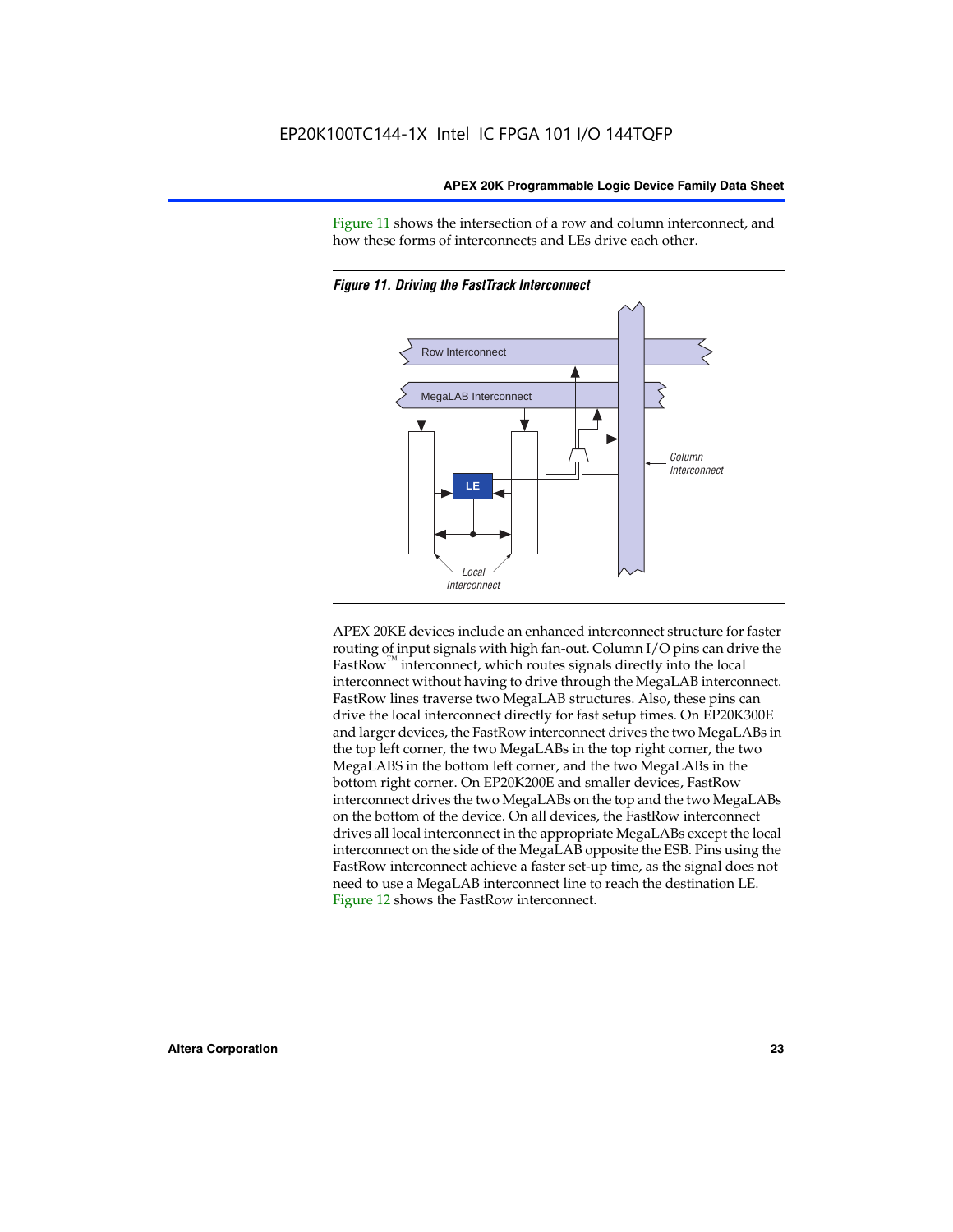

Table 9 summarizes how various elements of the APEX 20K architecture drive each other.

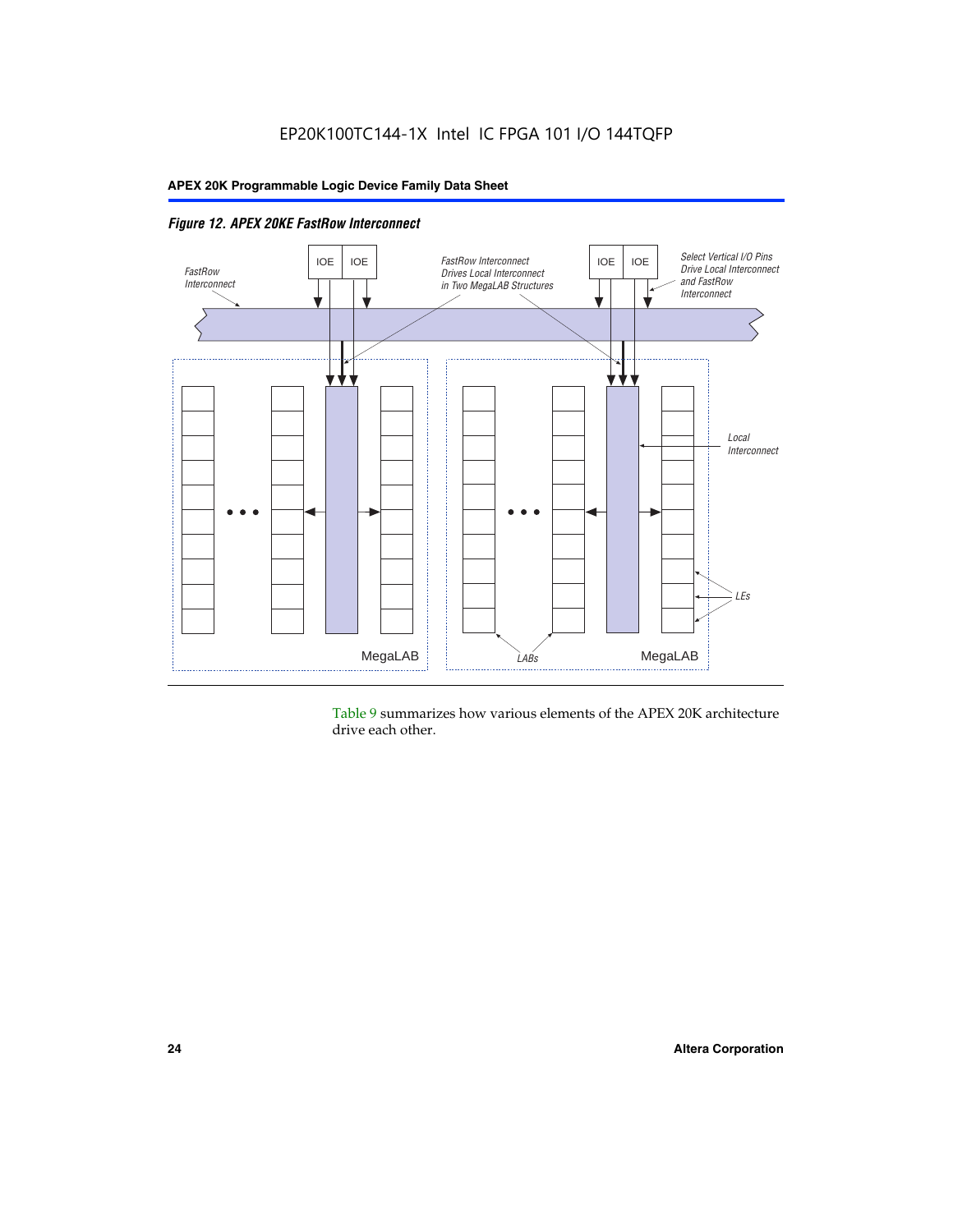| <b>Table 9. APEX 20K Routing Scheme</b> |                    |                      |              |              |                       |                                |                                                       |                                                   |                                |
|-----------------------------------------|--------------------|----------------------|--------------|--------------|-----------------------|--------------------------------|-------------------------------------------------------|---------------------------------------------------|--------------------------------|
| <b>Source</b>                           | <b>Destination</b> |                      |              |              |                       |                                |                                                       |                                                   |                                |
|                                         | Row<br>$I/O P$ in  | Column<br>$I/O P$ in | LE           | <b>ESB</b>   | Local<br>Interconnect | <b>MegaLAB</b><br>Interconnect | <b>Row</b><br><b>FastTrack</b><br><b>Interconnect</b> | Column<br><b>FastTrack</b><br><b>Interconnect</b> | <b>FastRow</b><br>Interconnect |
| Row I/O Pin                             |                    |                      |              |              | $\checkmark$          | $\checkmark$                   | $\checkmark$                                          | $\checkmark$                                      |                                |
| Column I/O<br>Pin                       |                    |                      |              |              |                       |                                |                                                       |                                                   | $\checkmark$<br>(1)            |
| LE                                      |                    |                      |              |              | $\checkmark$          | $\checkmark$                   | $\checkmark$                                          | $\checkmark$                                      |                                |
| <b>ESB</b>                              |                    |                      |              |              | $\checkmark$          | $\checkmark$                   | $\checkmark$                                          | $\checkmark$                                      |                                |
| Local<br>Interconnect                   | $\checkmark$       | $\checkmark$         | $\checkmark$ | $\checkmark$ |                       |                                |                                                       |                                                   |                                |
| MegaLAB<br>Interconnect                 |                    |                      |              |              | $\checkmark$          |                                |                                                       |                                                   |                                |
| Row<br>FastTrack<br>Interconnect        |                    |                      |              |              |                       | $\checkmark$                   |                                                       | $\checkmark$                                      |                                |
| Column<br>FastTrack<br>Interconnect     |                    |                      |              |              |                       | $\checkmark$                   | $\checkmark$                                          |                                                   |                                |
| FastRow<br>Interconnect                 |                    |                      |              |              | $\checkmark$<br>(1)   |                                |                                                       |                                                   |                                |

#### *Note to Table 9:*

(1) This connection is supported in APEX 20KE devices only.

#### **Product-Term Logic**

The product-term portion of the MultiCore architecture is implemented with the ESB. The ESB can be configured to act as a block of macrocells on an ESB-by-ESB basis. Each ESB is fed by 32 inputs from the adjacent local interconnect; therefore, it can be driven by the MegaLAB interconnect or the adjacent LAB. Also, nine ESB macrocells feed back into the ESB through the local interconnect for higher performance. Dedicated clock pins, global signals, and additional inputs from the local interconnect drive the ESB control signals.

In product-term mode, each ESB contains 16 macrocells. Each macrocell consists of two product terms and a programmable register. Figure 13 shows the ESB in product-term mode.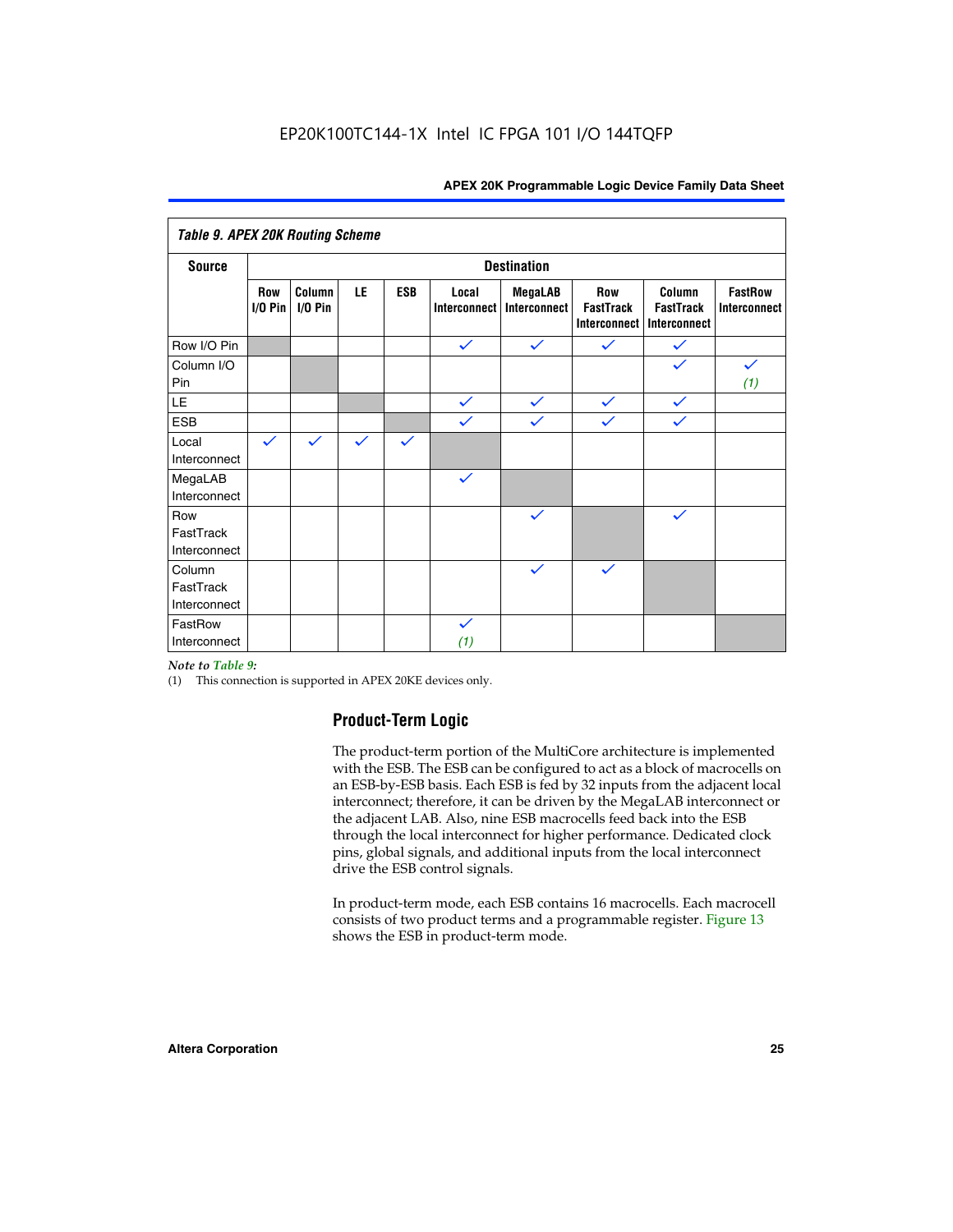#### *Figure 13. Product-Term Logic in ESB*



(1) APEX 20KE devices have four dedicated clocks.

#### *Macrocells*

APEX 20K macrocells can be configured individually for either sequential or combinatorial logic operation. The macrocell consists of three functional blocks: the logic array, the product-term select matrix, and the programmable register.

Combinatorial logic is implemented in the product terms. The productterm select matrix allocates these product terms for use as either primary logic inputs (to the OR and XOR gates) to implement combinatorial functions, or as parallel expanders to be used to increase the logic available to another macrocell. One product term can be inverted; the Quartus II software uses this feature to perform DeMorgan's inversion for more efficient implementation of wide OR functions. The Quartus II software Compiler can use a NOT-gate push-back technique to emulate an asynchronous preset. Figure 14 shows the APEX 20K macrocell.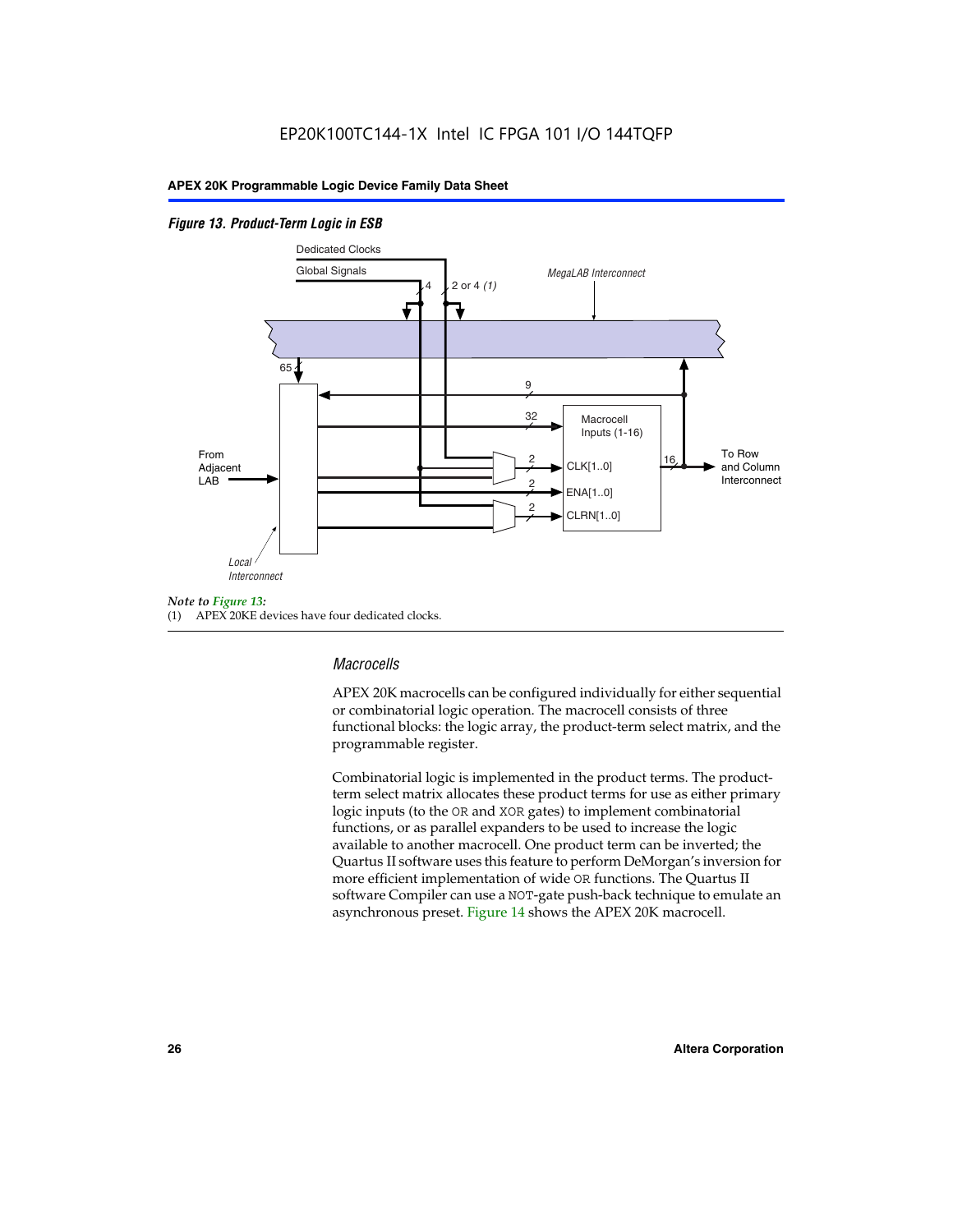

#### *Figure 14. APEX 20K Macrocell*

For registered functions, each macrocell register can be programmed individually to implement D, T, JK, or SR operation with programmable clock control. The register can be bypassed for combinatorial operation. During design entry, the designer specifies the desired register type; the Quartus II software then selects the most efficient register operation for each registered function to optimize resource utilization. The Quartus II software or other synthesis tools can also select the most efficient register operation automatically when synthesizing HDL designs.

Each programmable register can be clocked by one of two ESB-wide clocks. The ESB-wide clocks can be generated from device dedicated clock pins, global signals, or local interconnect. Each clock also has an associated clock enable, generated from the local interconnect. The clock and clock enable signals are related for a particular ESB; any macrocell using a clock also uses the associated clock enable.

If both the rising and falling edges of a clock are used in an ESB, both ESB-wide clock signals are used.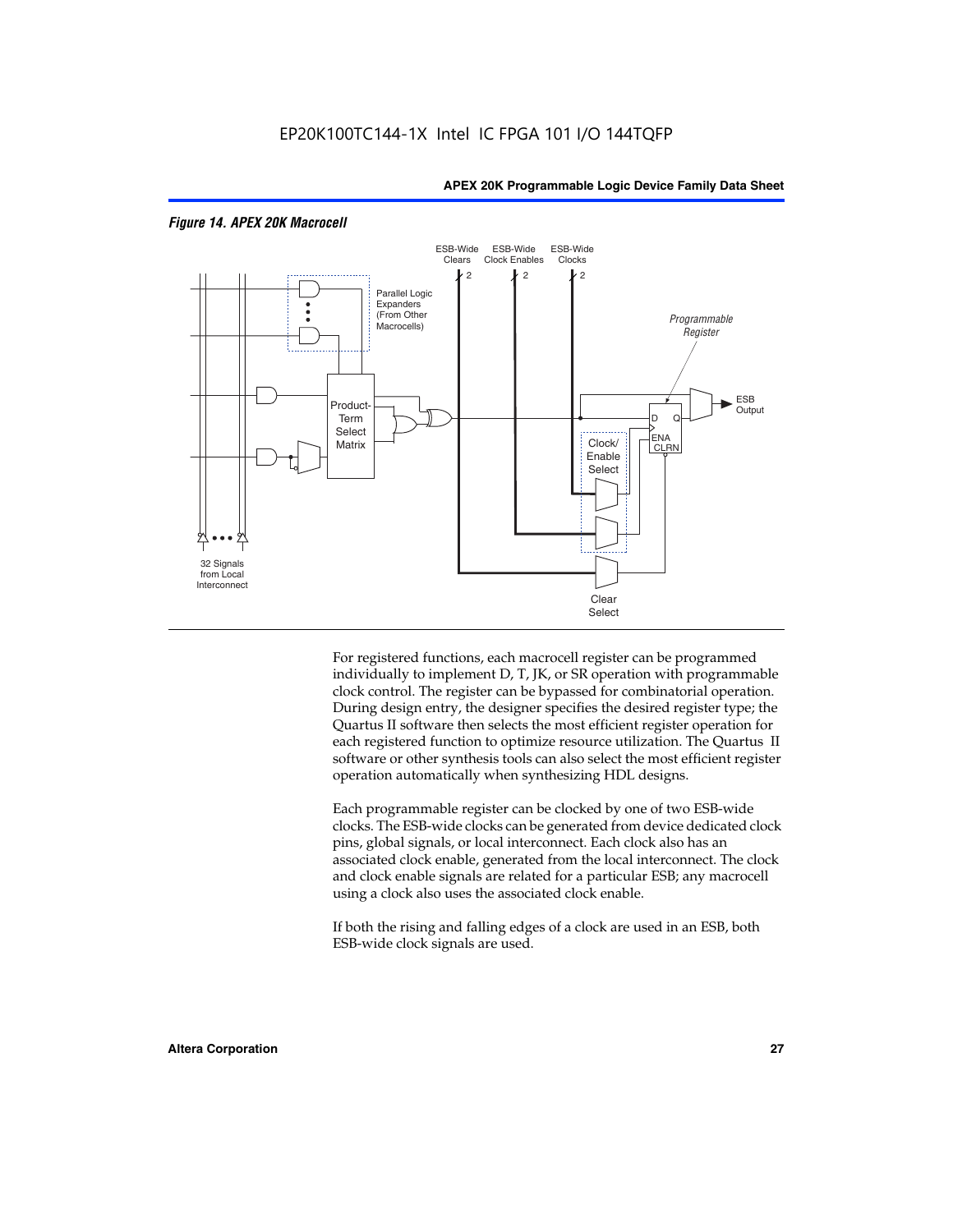The programmable register also supports an asynchronous clear function. Within the ESB, two asynchronous clears are generated from global signals and the local interconnect. Each macrocell can either choose between the two asynchronous clear signals or choose to not be cleared. Either of the two clear signals can be inverted within the ESB. Figure 15 shows the ESB control logic when implementing product-terms.





(1) APEX 20KE devices have four dedicated clocks.

#### *Parallel Expanders*

Parallel expanders are unused product terms that can be allocated to a neighboring macrocell to implement fast, complex logic functions. Parallel expanders allow up to 32 product terms to feed the macrocell OR logic directly, with two product terms provided by the macrocell and 30 parallel expanders provided by the neighboring macrocells in the ESB.

The Quartus II software Compiler can allocate up to 15 sets of up to two parallel expanders per set to the macrocells automatically. Each set of two parallel expanders incurs a small, incremental timing delay. Figure 16 shows the APEX 20K parallel expanders.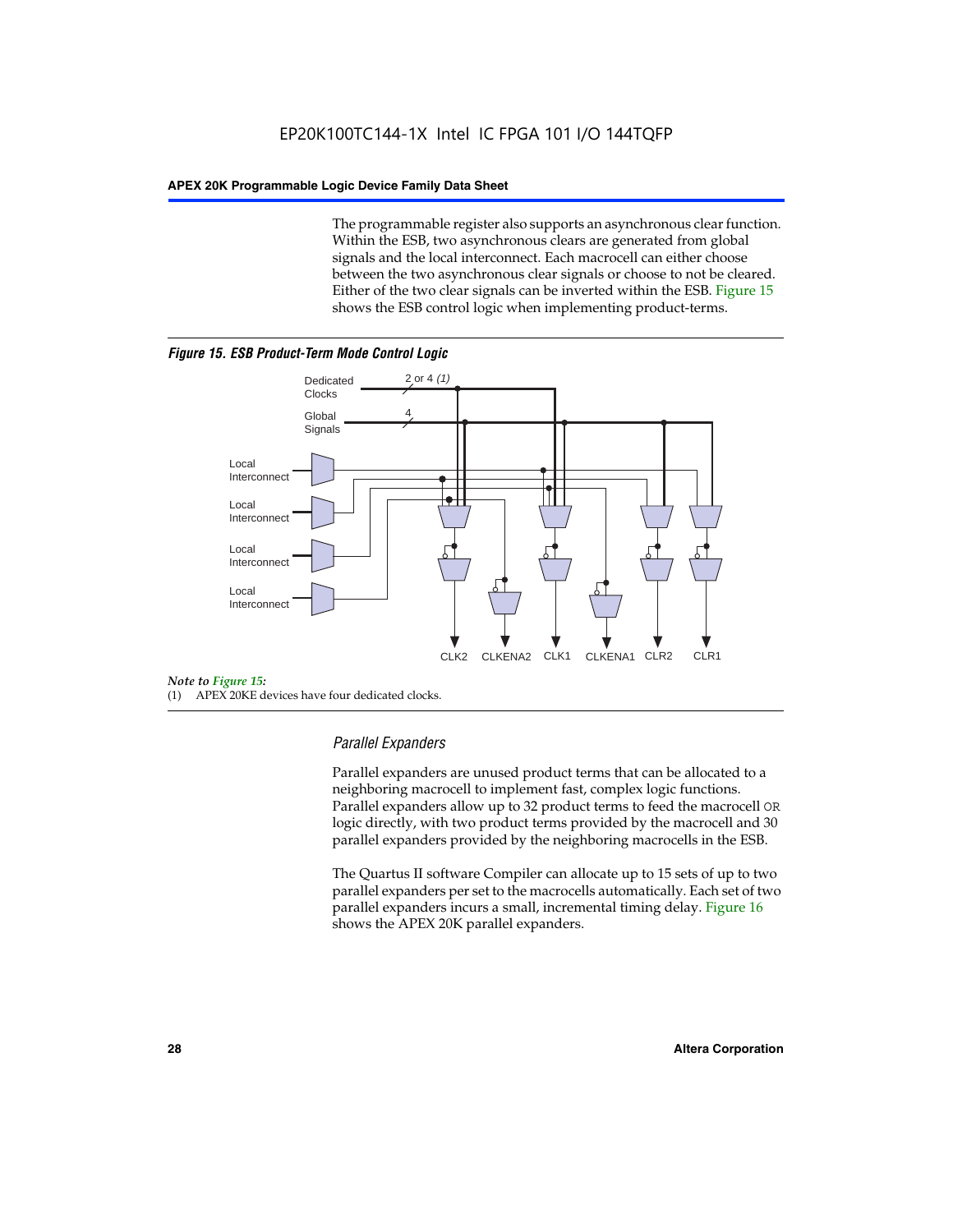



## **Embedded System Block**

The ESB can implement various types of memory blocks, including dual-port RAM, ROM, FIFO, and CAM blocks. The ESB includes input and output registers; the input registers synchronize writes, and the output registers can pipeline designs to improve system performance. The ESB offers a dual-port mode, which supports simultaneous reads and writes at two different clock frequencies. Figure 17 shows the ESB block diagram.



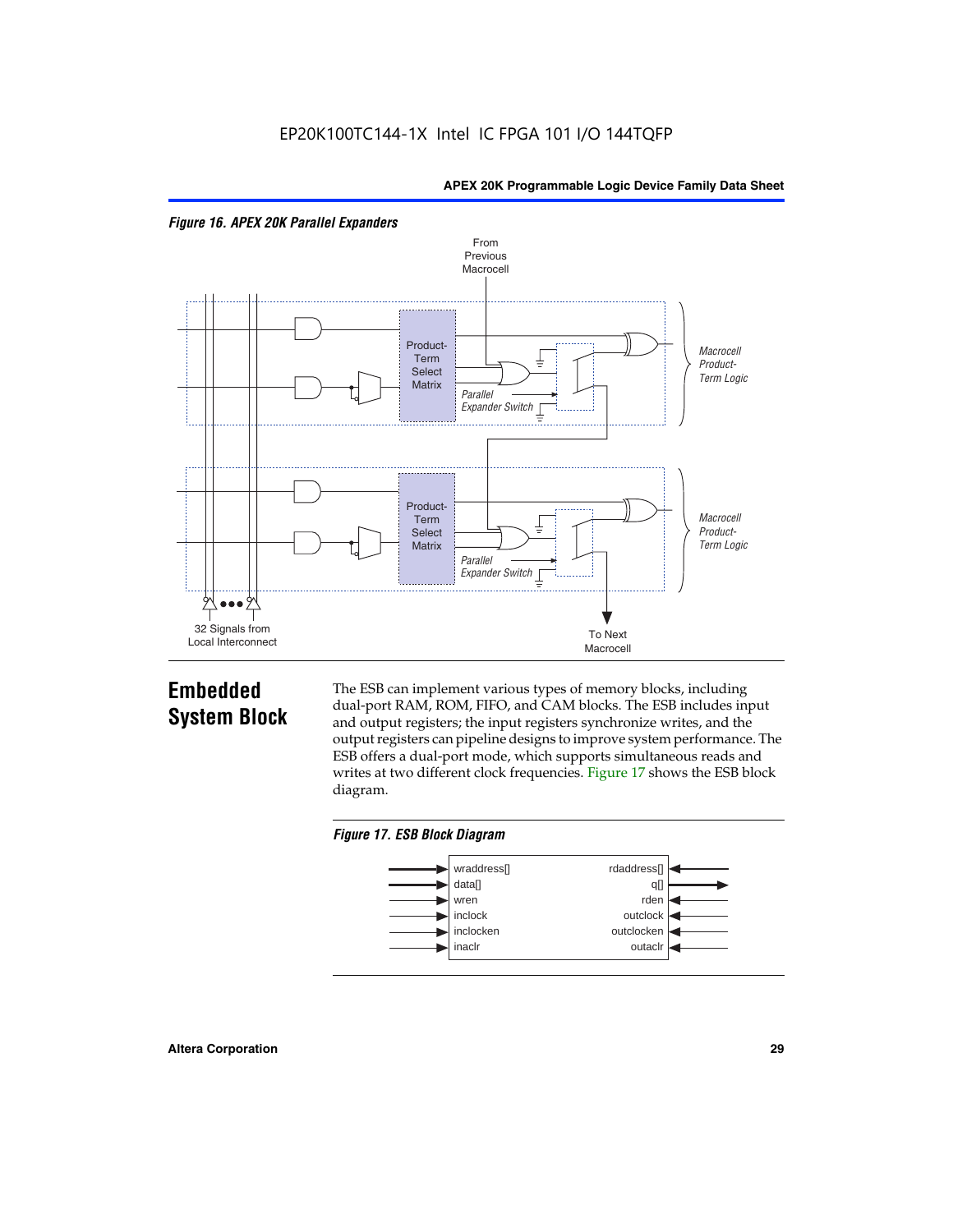ESBs can implement synchronous RAM, which is easier to use than asynchronous RAM. A circuit using asynchronous RAM must generate the RAM write enable (WE) signal, while ensuring that its data and address signals meet setup and hold time specifications relative to the WE signal. In contrast, the ESB's synchronous RAM generates its own WE signal and is self-timed with respect to the global clock. Circuits using the ESB's selftimed RAM must only meet the setup and hold time specifications of the global clock.

ESB inputs are driven by the adjacent local interconnect, which in turn can be driven by the MegaLAB or FastTrack Interconnect. Because the ESB can be driven by the local interconnect, an adjacent LE can drive it directly for fast memory access. ESB outputs drive the MegaLAB and FastTrack Interconnect. In addition, ten ESB outputs, nine of which are unique output lines, drive the local interconnect for fast connection to adjacent LEs or for fast feedback product-term logic.

When implementing memory, each ESB can be configured in any of the following sizes:  $128 \times 16$ ,  $256 \times 8$ ,  $512 \times 4$ ,  $1,024 \times 2$ , or  $2,048 \times 1$ . By combining multiple ESBs, the Quartus II software implements larger memory blocks automatically. For example, two  $128 \times 16$  RAM blocks can be combined to form a  $128 \times 32$  RAM block, and two  $512 \times 4$  RAM blocks can be combined to form a  $512 \times 8$  RAM block. Memory performance does not degrade for memory blocks up to 2,048 words deep. Each ESB can implement a 2,048-word-deep memory; the ESBs are used in parallel, eliminating the need for any external control logic and its associated delays.

To create a high-speed memory block that is more than 2,048 words deep, ESBs drive tri-state lines. Each tri-state line connects all ESBs in a column of MegaLAB structures, and drives the MegaLAB interconnect and row and column FastTrack Interconnect throughout the column. Each ESB incorporates a programmable decoder to activate the tri-state driver appropriately. For instance, to implement 8,192-word-deep memory, four ESBs are used. Eleven address lines drive the ESB memory, and two more drive the tri-state decoder. Depending on which 2,048-word memory page is selected, the appropriate ESB driver is turned on, driving the output to the tri-state line. The Quartus II software automatically combines ESBs with tri-state lines to form deeper memory blocks. The internal tri-state control logic is designed to avoid internal contention and floating lines. See Figure 18.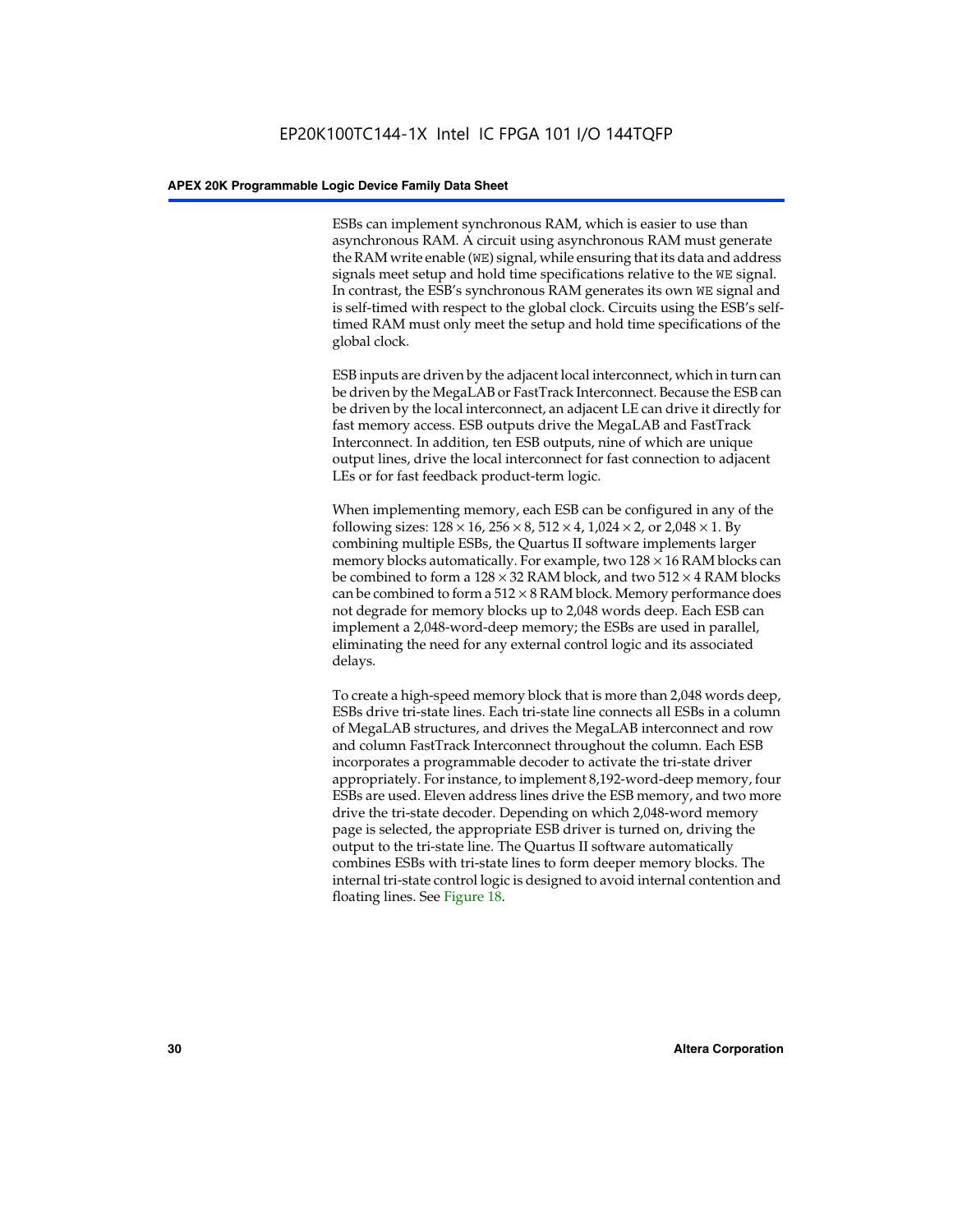

*Figure 18. Deep Memory Block Implemented with Multiple ESBs*

The ESB implements two forms of dual-port memory: read/write clock mode and input/output clock mode. The ESB can also be used for bidirectional, dual-port memory applications in which two ports read or write simultaneously. To implement this type of dual-port memory, two or four ESBs are used to support two simultaneous reads or writes. This functionality is shown in Figure 19.

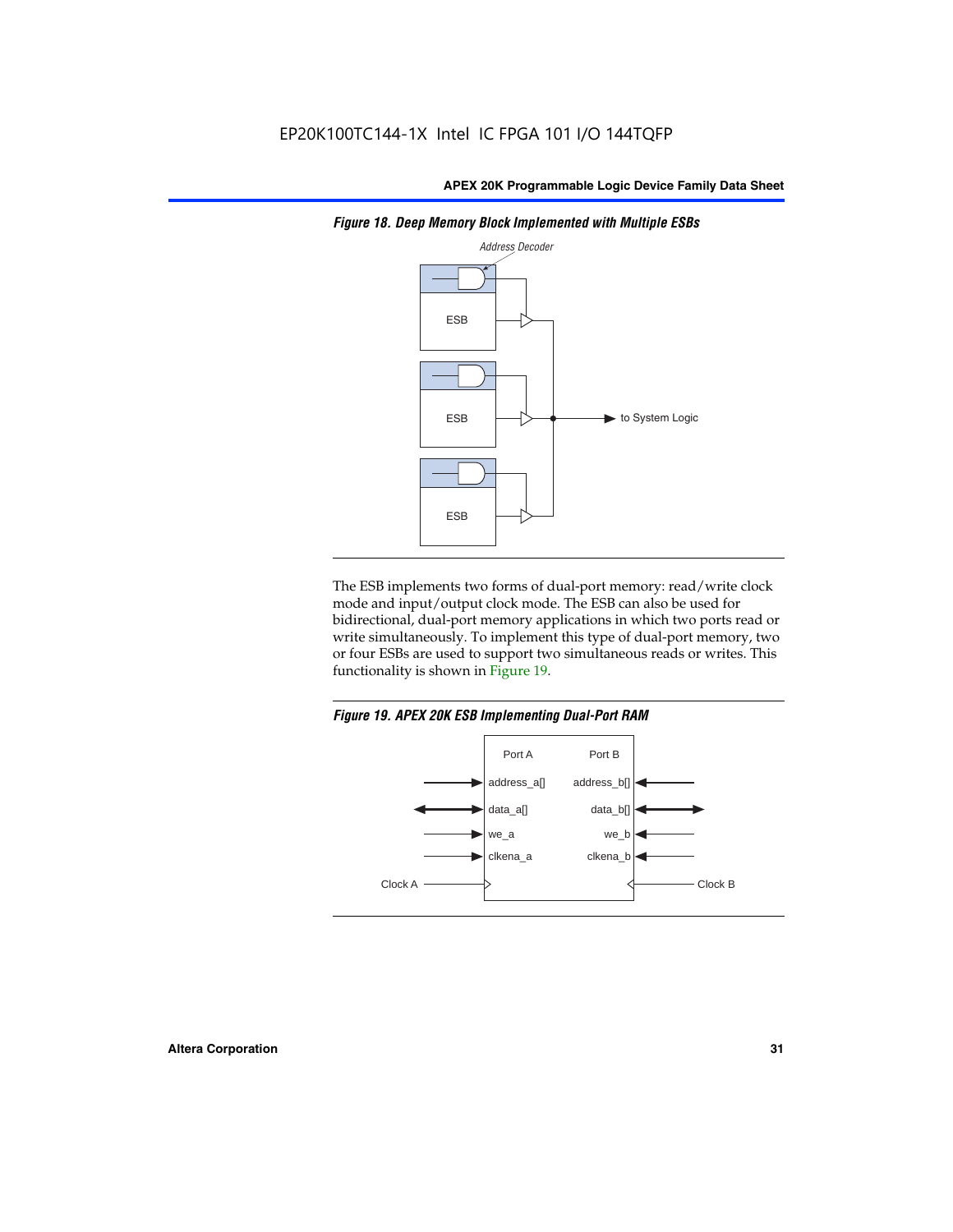#### **Read/Write Clock Mode**

The read/write clock mode contains two clocks. One clock controls all registers associated with writing: data input, WE, and write address. The other clock controls all registers associated with reading: read enable (RE), read address, and data output. The ESB also supports clock enable and asynchronous clear signals; these signals also control the read and write registers independently. Read/write clock mode is commonly used for applications where reads and writes occur at different system frequencies. Figure 20 shows the ESB in read/write clock mode.



## *Notes to Figure 20:*

- (1) All registers can be cleared asynchronously by ESB local interconnect signals, global signals, or the chip-wide reset.
- (2) APEX 20KE devices have four dedicated clocks.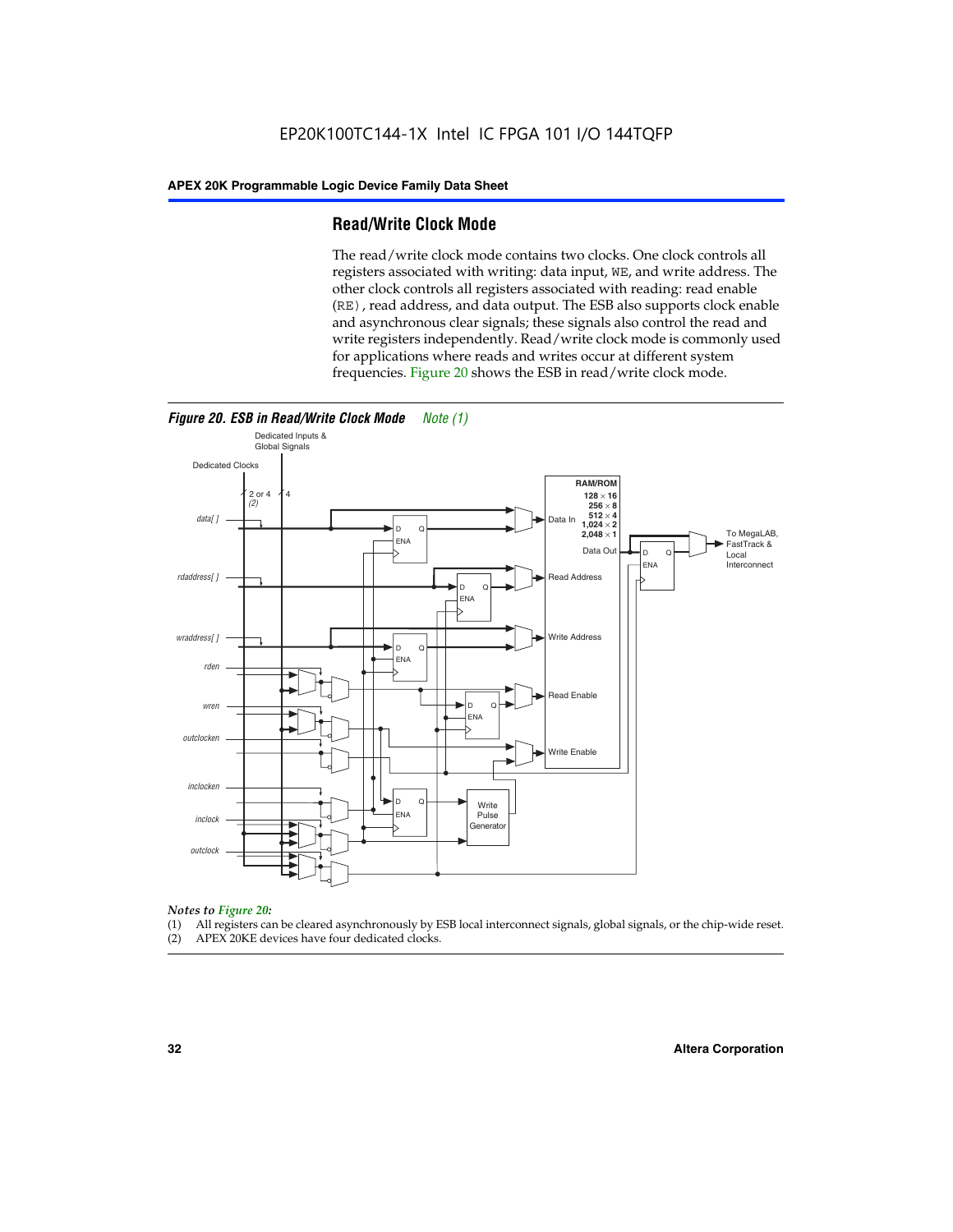#### **Input/Output Clock Mode**

The input/output clock mode contains two clocks. One clock controls all registers for inputs into the ESB: data input, WE, RE, read address, and write address. The other clock controls the ESB data output registers. The ESB also supports clock enable and asynchronous clear signals; these signals also control the reading and writing of registers independently. Input/output clock mode is commonly used for applications where the reads and writes occur at the same system frequency, but require different clock enable signals for the input and output registers. Figure 21 shows the ESB in input/output clock mode.



*Figure 21. ESB in Input/Output Clock Mode Note (1)*

#### *Notes to Figure 21:*

(1) All registers can be cleared asynchronously by ESB local interconnect signals, global signals, or the chip-wide reset.

(2) APEX 20KE devices have four dedicated clocks.

#### **Single-Port Mode**

The APEX 20K ESB also supports a single-port mode, which is used when simultaneous reads and writes are not required. See Figure 22.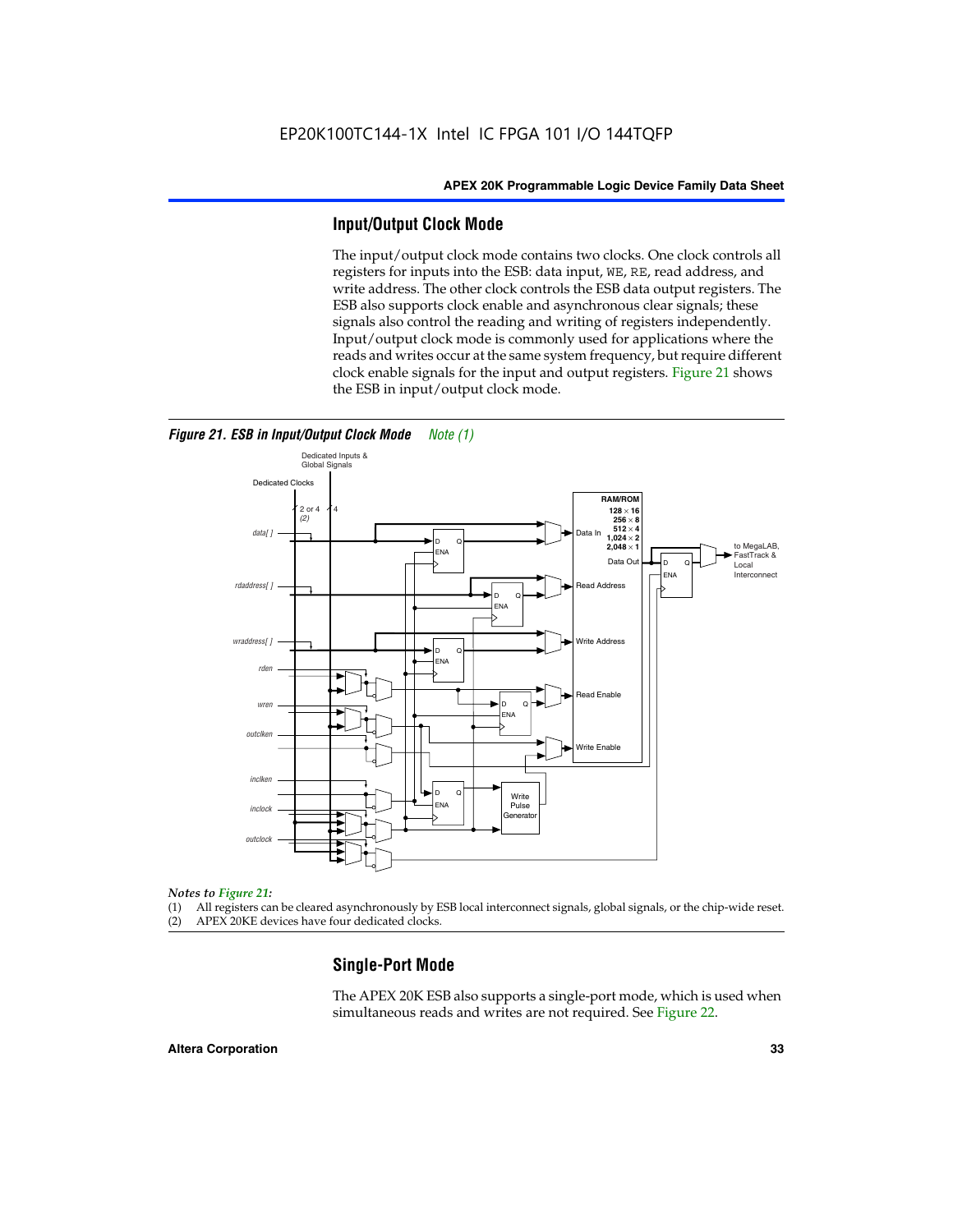#### *Figure 22. ESB in Single-Port Mode Note (1)*



#### *Notes to Figure 22:*

(1) All registers can be asynchronously cleared by ESB local interconnect signals, global signals, or the chip-wide reset.

#### (2) APEX 20KE devices have four dedicated clocks.

#### **Content-Addressable Memory**

In APEX 20KE devices, the ESB can implement CAM. CAM can be thought of as the inverse of RAM. When read, RAM outputs the data for a given address. Conversely, CAM outputs an address for a given data word. For example, if the data FA12 is stored in address 14, the CAM outputs 14 when FA12 is driven into it.

CAM is used for high-speed search operations. When searching for data within a RAM block, the search is performed serially. Thus, finding a particular data word can take many cycles. CAM searches all addresses in parallel and outputs the address storing a particular word. When a match is found, a match flag is set high. Figure 23 shows the CAM block diagram.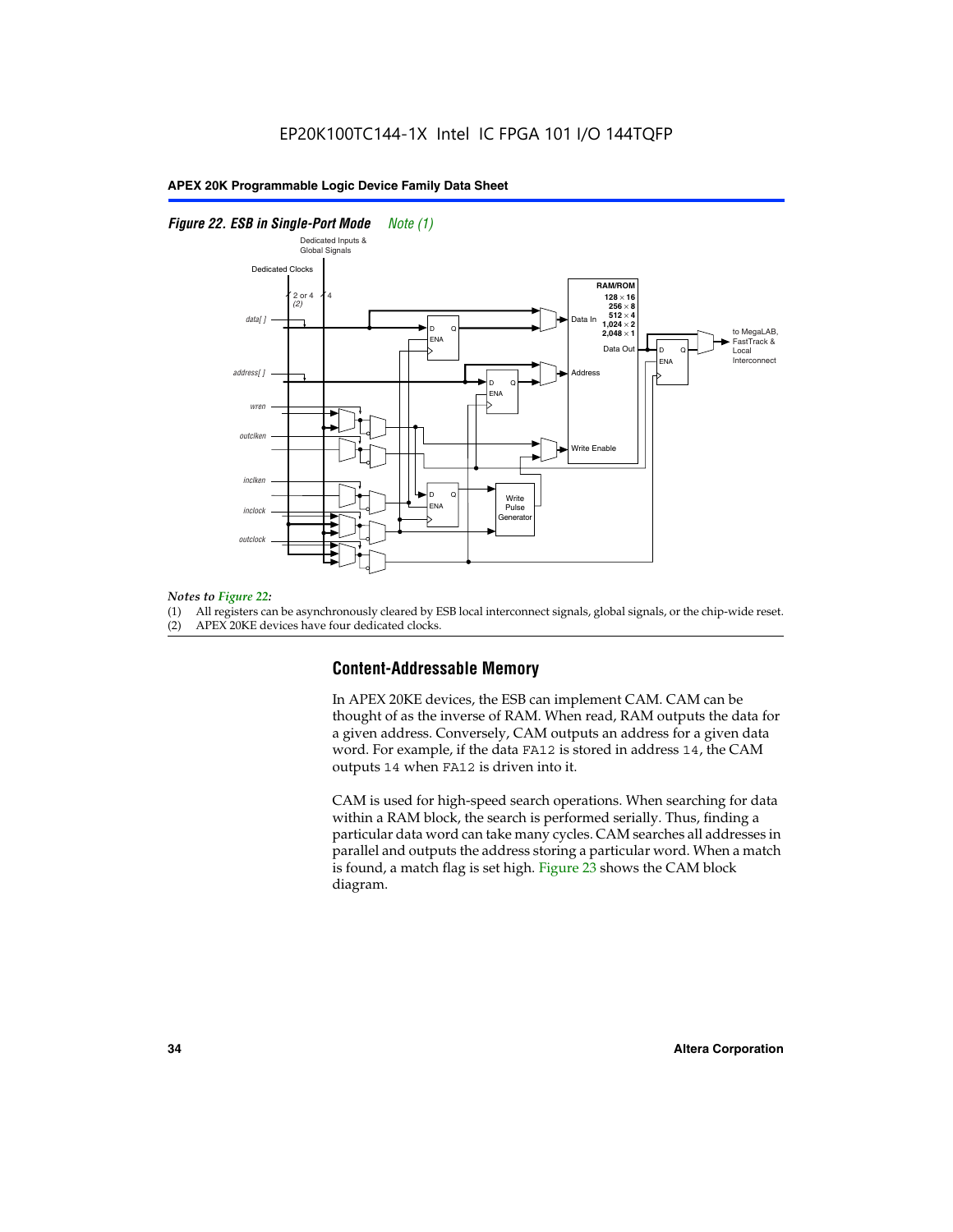

#### *Figure 23. APEX 20KE CAM Block Diagram*

CAM can be used in any application requiring high-speed searches, such as networking, communications, data compression, and cache management.

The APEX 20KE on-chip CAM provides faster system performance than traditional discrete CAM. Integrating CAM and logic into the APEX 20KE device eliminates off-chip and on-chip delays, improving system performance.

When in CAM mode, the ESB implements 32-word, 32-bit CAM. Wider or deeper CAM can be implemented by combining multiple CAMs with some ancillary logic implemented in LEs. The Quartus II software combines ESBs and LEs automatically to create larger CAMs.

CAM supports writing "don't care" bits into words of the memory. The "don't-care" bit can be used as a mask for CAM comparisons; any bit set to "don't-care" has no effect on matches.

The output of the CAM can be encoded or unencoded. When encoded, the ESB outputs an encoded address of the data's location. For instance, if the data is located in address 12, the ESB output is 12. When unencoded, the ESB uses its 16 outputs to show the location of the data over two clock cycles. In this case, if the data is located in address 12, the 12th output line goes high. When using unencoded outputs, two clock cycles are required to read the output because a 16-bit output bus is used to show the status of 32 words.

The encoded output is better suited for designs that ensure duplicate data is not written into the CAM. If duplicate data is written into two locations, the CAM's output will be incorrect. If the CAM may contain duplicate data, the unencoded output is a better solution; CAM with unencoded outputs can distinguish multiple data locations.

CAM can be pre-loaded with data during configuration, or it can be written during system operation. In most cases, two clock cycles are required to write each word into CAM. When "don't-care" bits are used, a third clock cycle is required.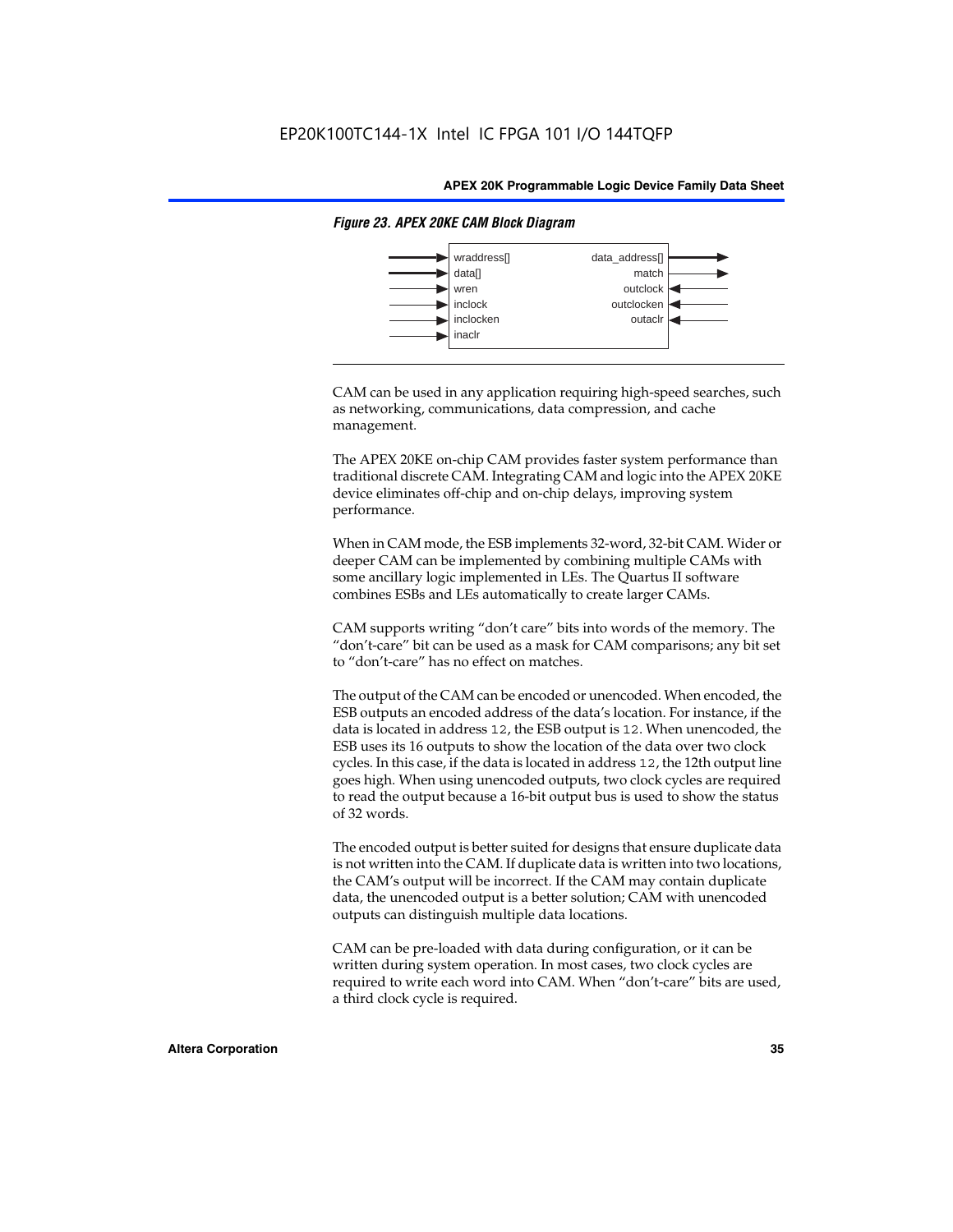

For more information on APEX 20KE devices and CAM, see *Application Note 119 (Implementing High-Speed Search Applications with APEX CAM).*

# **Driving Signals to the ESB**

ESBs provide flexible options for driving control signals. Different clocks can be used for the ESB inputs and outputs. Registers can be inserted independently on the data input, data output, read address, write address, WE, and RE signals. The global signals and the local interconnect can drive the WE and RE signals. The global signals, dedicated clock pins, and local interconnect can drive the ESB clock signals. Because the LEs drive the local interconnect, the LEs can control the WE and RE signals and the ESB clock, clock enable, and asynchronous clear signals. Figure 24 shows the ESB control signal generation logic.





#### *Note to Figure 24:*

(1) APEX 20KE devices have four dedicated clocks.

An ESB is fed by the local interconnect, which is driven by adjacent LEs (for high-speed connection to the ESB) or the MegaLAB interconnect. The ESB can drive the local, MegaLAB, or FastTrack Interconnect routing structure to drive LEs and IOEs in the same MegaLAB structure or anywhere in the device.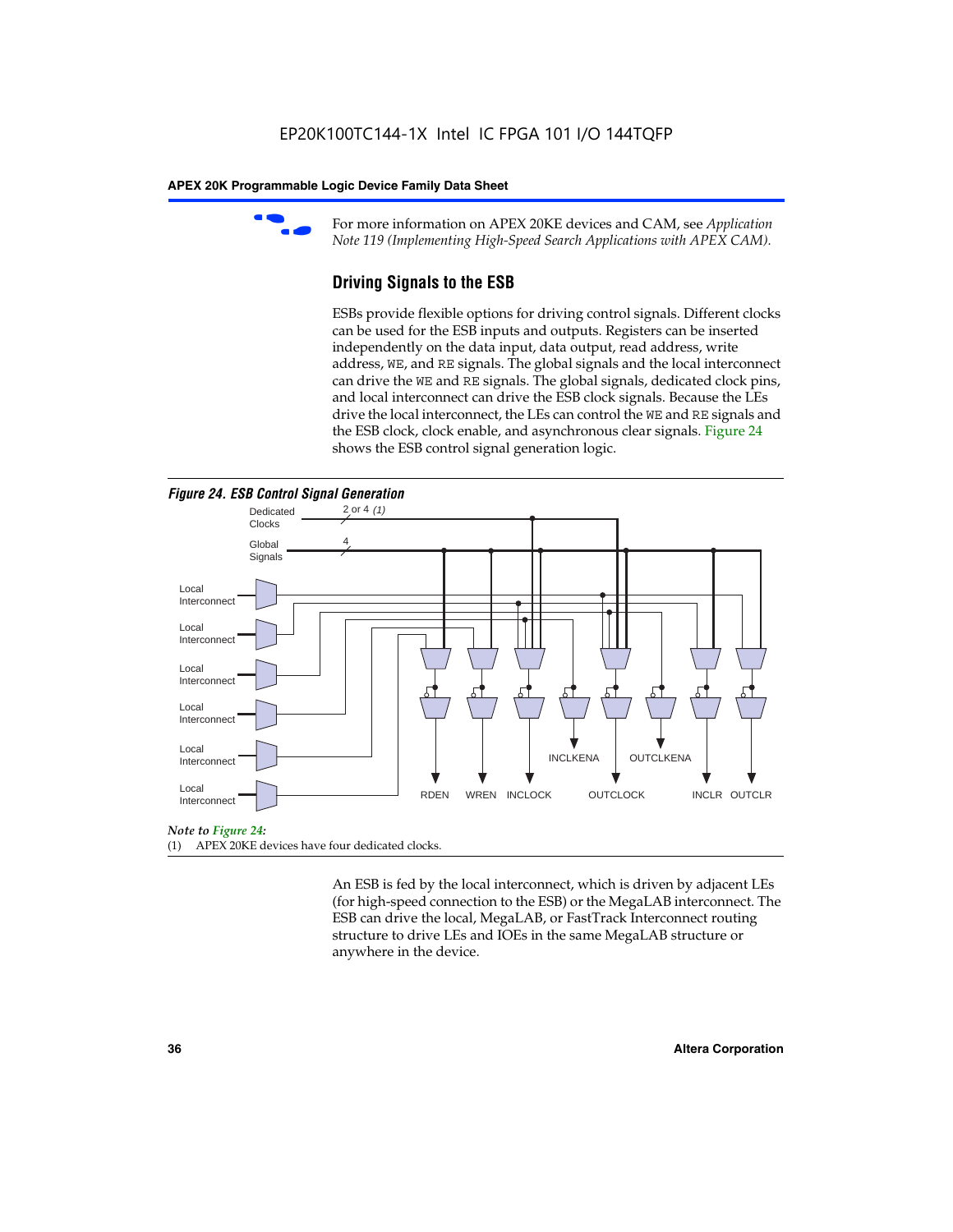# **Implementing Logic in ROM**

In addition to implementing logic with product terms, the ESB can implement logic functions when it is programmed with a read-only pattern during configuration, creating a large LUT. With LUTs, combinatorial functions are implemented by looking up the results, rather than by computing them. This implementation of combinatorial functions can be faster than using algorithms implemented in general logic, a performance advantage that is further enhanced by the fast access times of ESBs. The large capacity of ESBs enables designers to implement complex functions in one logic level without the routing delays associated with linked LEs or distributed RAM blocks. Parameterized functions such as LPM functions can take advantage of the ESB automatically. Further, the Quartus II software can implement portions of a design with ESBs where appropriate.

# **Programmable Speed/Power Control**

APEX 20K ESBs offer a high-speed mode that supports very fast operation on an ESB-by-ESB basis. When high speed is not required, this feature can be turned off to reduce the ESB's power dissipation by up to 50%. ESBs that run at low power incur a nominal timing delay adder. This Turbo  $Bit^{TM}$  option is available for ESBs that implement product-term logic or memory functions. An ESB that is not used will be powered down so that it does not consume DC current.

Designers can program each ESB in the APEX 20K device for either high-speed or low-power operation. As a result, speed-critical paths in the design can run at high speed, while the remaining paths operate at reduced power.

**I/O Structure** The APEX 20K IOE contains a bidirectional I/O buffer and a register that can be used either as an input register for external data requiring fast setup times, or as an output register for data requiring fast clock-to-output performance. IOEs can be used as input, output, or bidirectional pins. For fast bidirectional I/O timing, LE registers using local routing can improve setup times and OE timing. The Quartus II software Compiler uses the programmable inversion option to invert signals from the row and column interconnect automatically where appropriate. Because the APEX 20K IOE offers one output enable per pin, the Quartus II software Compiler can emulate open-drain operation efficiently.

> The APEX 20K IOE includes programmable delays that can be activated to ensure zero hold times, minimum clock-to-output times, input IOE register-to-core register transfers, or core-to-output IOE register transfers. A path in which a pin directly drives a register may require the delay to ensure zero hold time, whereas a path in which a pin drives a register through combinatorial logic may not require the delay.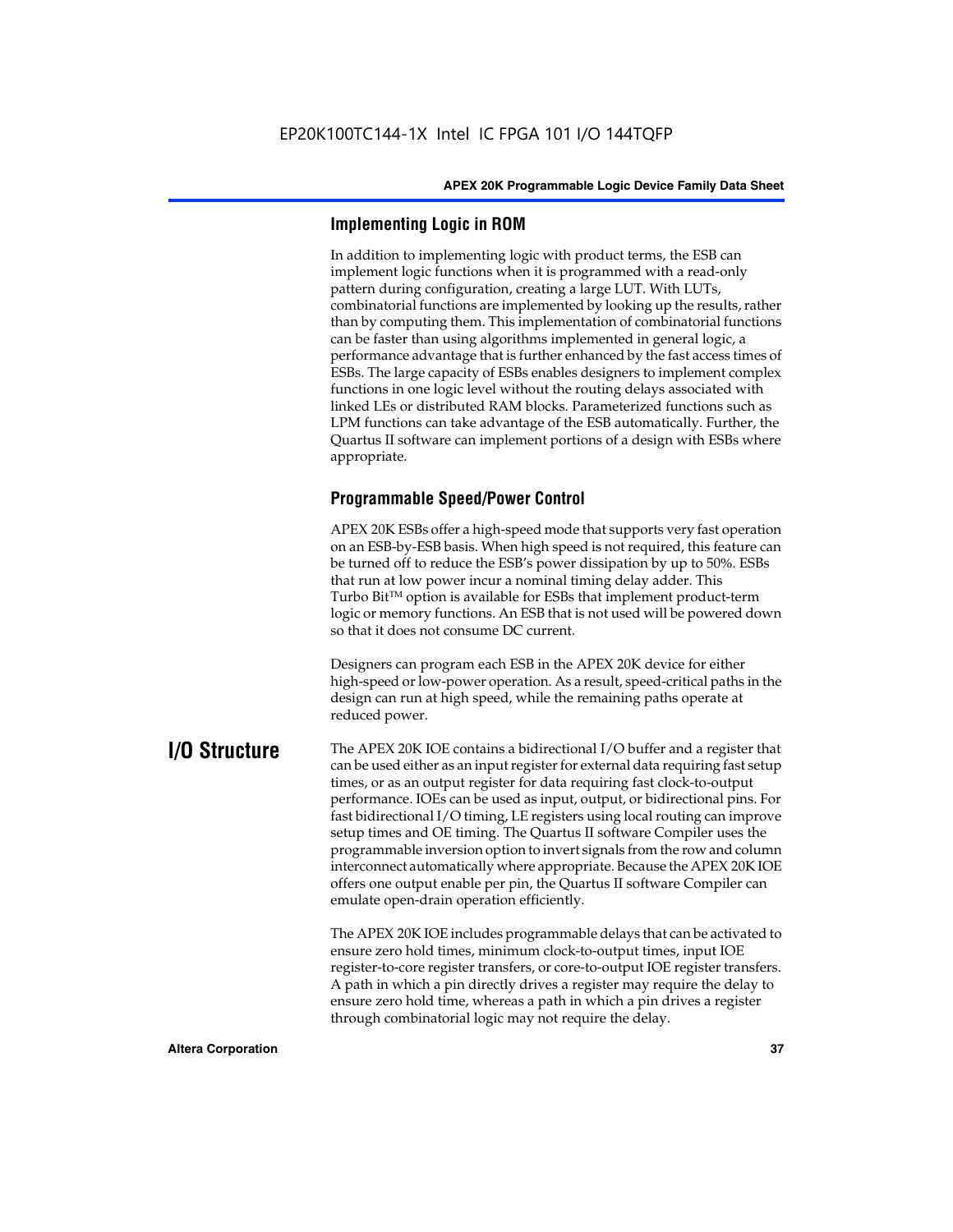Table 10 describes the APEX 20K programmable delays and their logic options in the Quartus II software.

| Table 10. APEX 20K Programmable Delay Chains                 |                                         |  |  |  |
|--------------------------------------------------------------|-----------------------------------------|--|--|--|
| <b>Programmable Delays</b><br><b>Quartus II Logic Option</b> |                                         |  |  |  |
| Input pin to core delay                                      | Decrease input delay to internal cells  |  |  |  |
| Input pin to input register delay                            | Decrease input delay to input register  |  |  |  |
| Core to output register delay                                | Decrease input delay to output register |  |  |  |
| Output register $t_{\rm CO}$ delay                           | Increase delay to output pin            |  |  |  |

The Quartus II software compiler can program these delays automatically to minimize setup time while providing a zero hold time. Figure 25 shows how fast bidirectional I/Os are implemented in APEX 20K devices.

The register in the APEX 20K IOE can be programmed to power-up high or low after configuration is complete. If it is programmed to power-up low, an asynchronous clear can control the register. If it is programmed to power-up high, the register cannot be asynchronously cleared or preset. This feature is useful for cases where the APEX 20K device controls an active-low input or another device; it prevents inadvertent activation of the input upon power-up.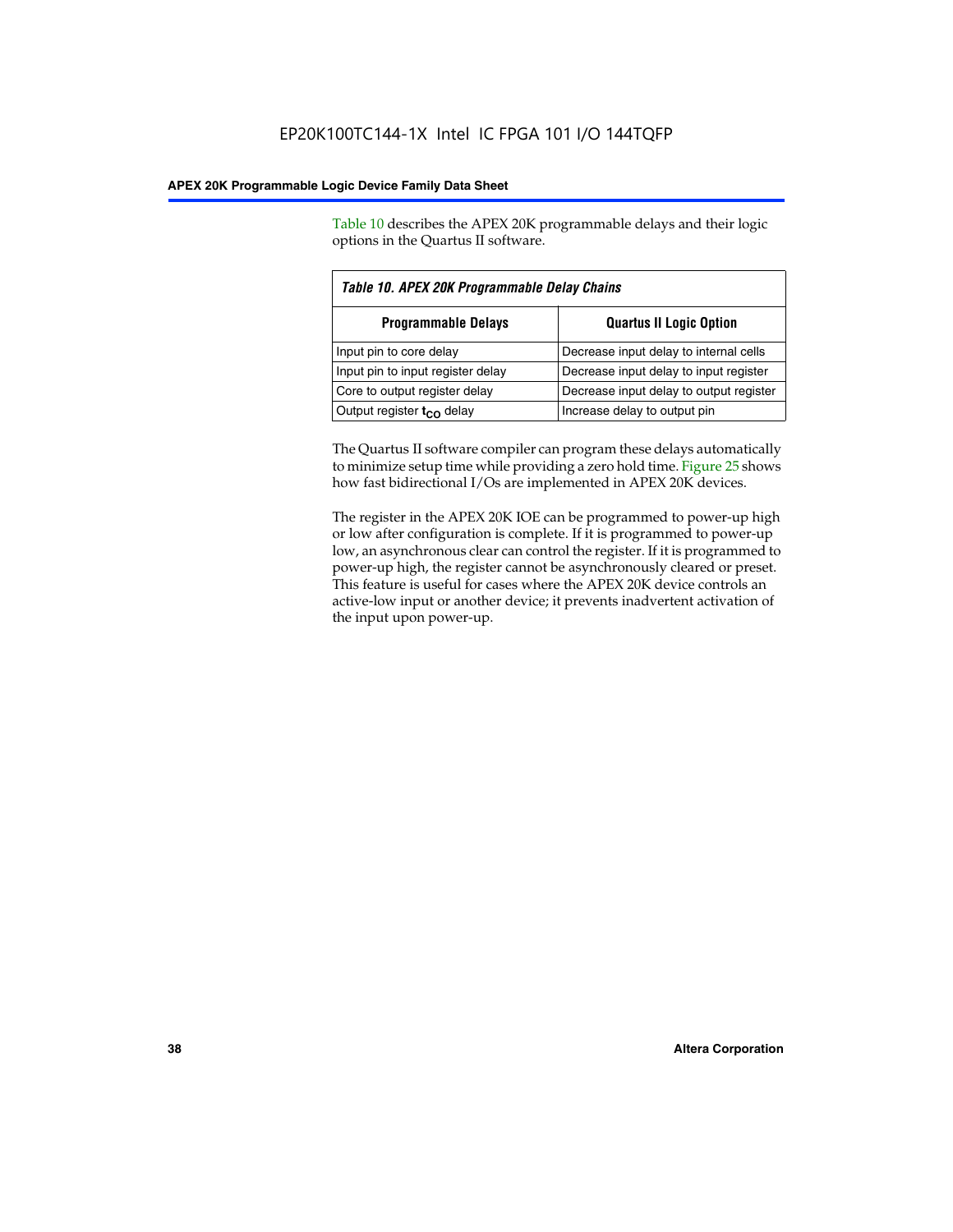

# *Figure 25. APEX 20K Bidirectional I/O Registers Note (1)*



#### **Altera Corporation 39**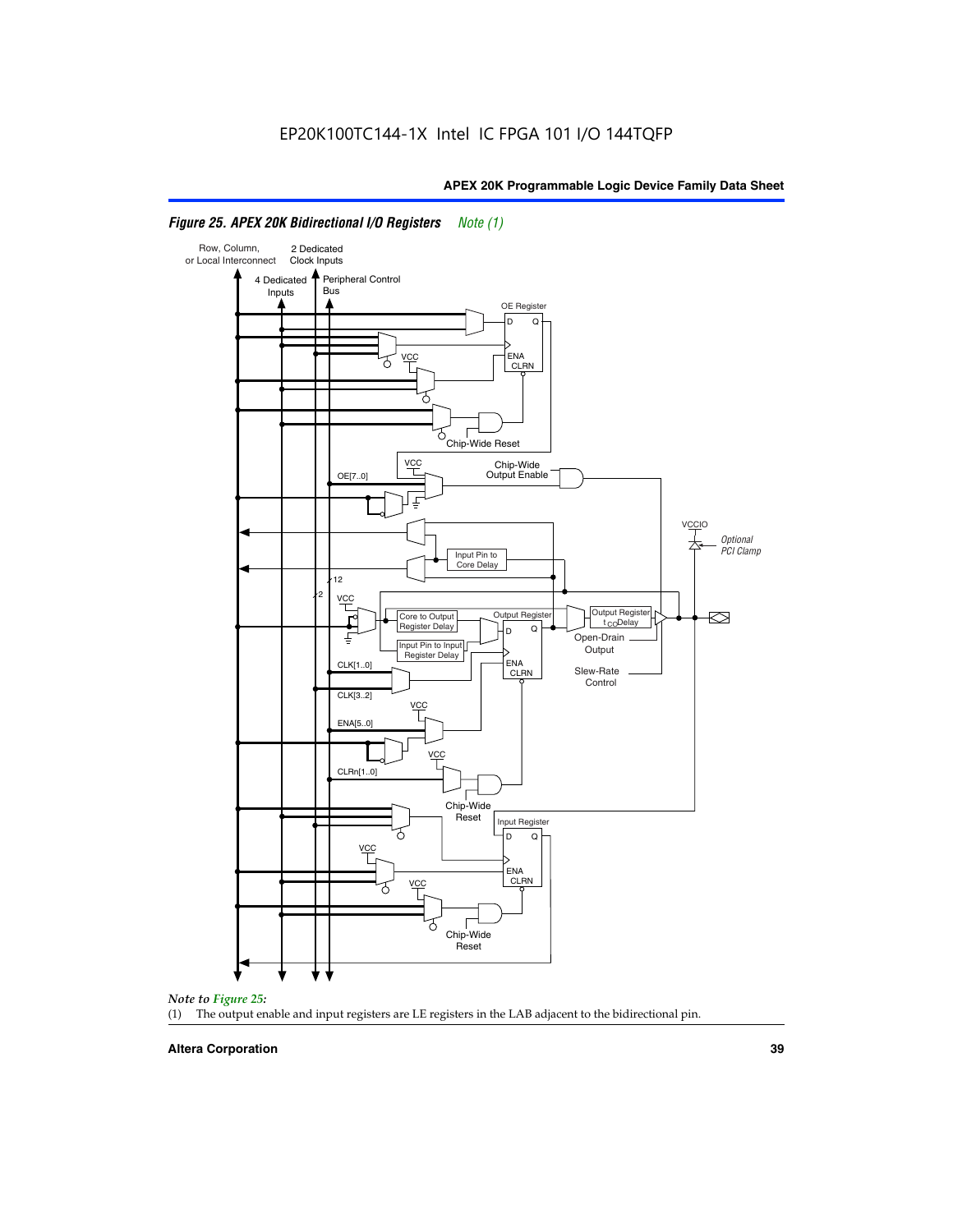APEX 20KE devices include an enhanced IOE, which drives the FastRow interconnect. The FastRow interconnect connects a column I/O pin directly to the LAB local interconnect within two MegaLAB structures. This feature provides fast setup times for pins that drive high fan-outs with complex logic, such as PCI designs. For fast bidirectional I/O timing, LE registers using local routing can improve setup times and OE timing. The APEX 20KE IOE also includes direct support for open-drain operation, giving faster clock-to-output for open-drain signals. Some programmable delays in the APEX 20KE IOE offer multiple levels of delay to fine-tune setup and hold time requirements. The Quartus II software compiler can set these delays automatically to minimize setup time while providing a zero hold time.

Table 11 describes the APEX 20KE programmable delays and their logic options in the Quartus II software.

| Table 11. APEX 20KE Programmable Delay Chains |                                         |  |  |  |
|-----------------------------------------------|-----------------------------------------|--|--|--|
| <b>Programmable Delays</b>                    | <b>Quartus II Logic Option</b>          |  |  |  |
| Input Pin to Core Delay                       | Decrease input delay to internal cells  |  |  |  |
| Input Pin to Input Register Delay             | Decrease input delay to input registers |  |  |  |
| Core to Output Register Delay                 | Decrease input delay to output register |  |  |  |
| Output Register t <sub>CO</sub> Delay         | Increase delay to output pin            |  |  |  |
| <b>Clock Enable Delay</b>                     | Increase clock enable delay             |  |  |  |

The register in the APEX 20KE IOE can be programmed to power-up high or low after configuration is complete. If it is programmed to power-up low, an asynchronous clear can control the register. If it is programmed to power-up high, an asynchronous preset can control the register. Figure 26 shows how fast bidirectional I/O pins are implemented in APEX 20KE devices. This feature is useful for cases where the APEX 20KE device controls an active-low input or another device; it prevents inadvertent activation of the input upon power-up.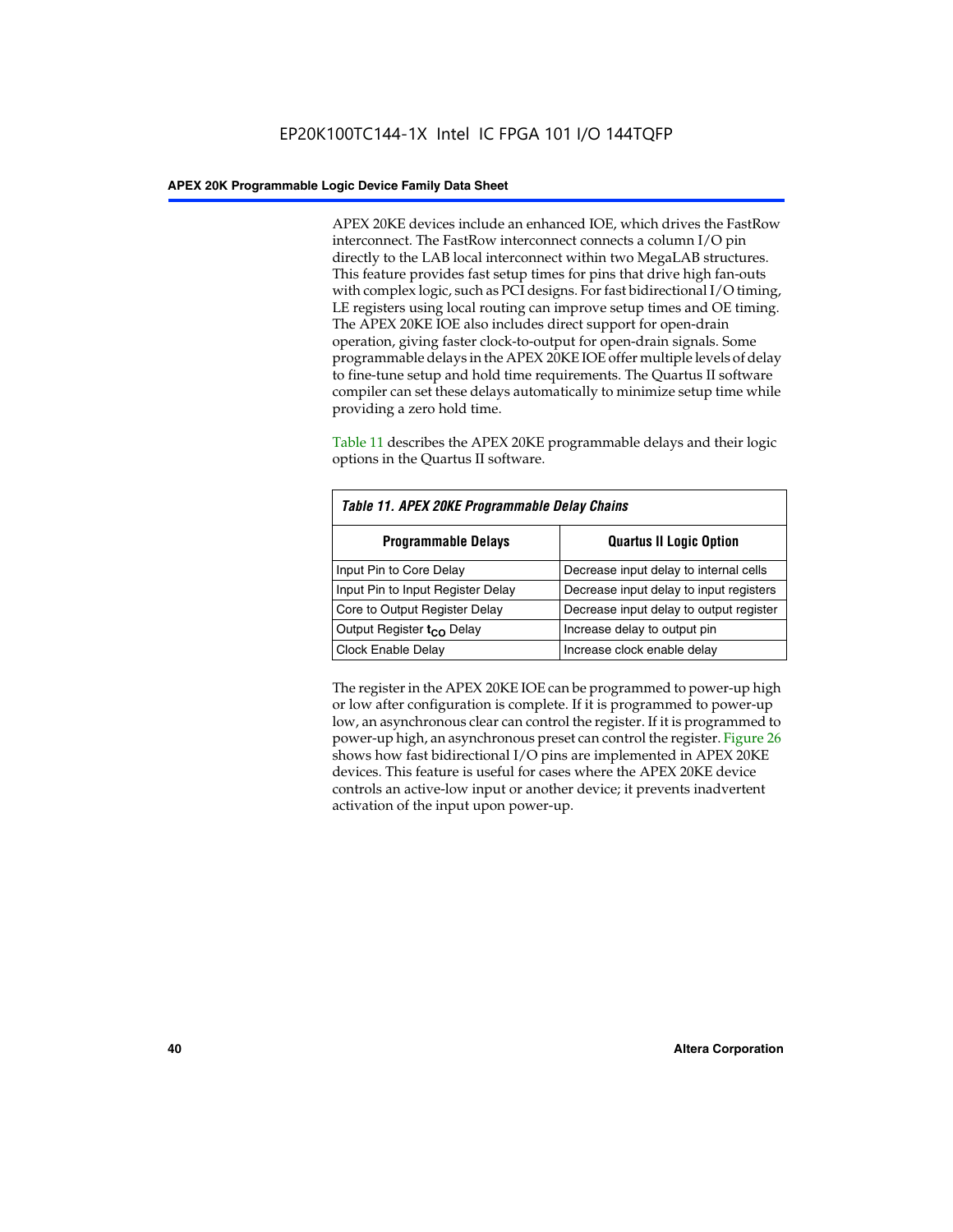#### Row, Column, FastRow, 4 Dedicated or Local Interconnect Clock Inputs Peripheral Control 4 Dedicated **Bus** Inputs OE Register D Q ENA VCC CLRN 7 Chip-Wide Reset vcc Chip-Wide Output Enable OE[7..0] VC Input Pin to **Optional** Core Delay (1) PCI Clamp Input Pin to Core Delay (1) 12 4 **VCC** Output Register **Output Registe**  $\approx$ Core to Output | Output Hegister | Durbut Tropieding | Contput Tropieding | Durbut Tropieding | Output Tropied<br>Register Delay | Durbut Tropieding | Contput Tropieding | Contput Tropieding | O t<sub>CO</sub>Delay  $D$  Q ŧ Open-Drain Input Pin to Input **Output** Register Delay ENA CLK[1..0] CLRN/ Slew-Rate PR<sub>N</sub> Control CLK[3..0] VCC ENA[5..0] Clock Enable Delay (1) VCC CLRn[1..0] Chip-Wide Input Pin to Core Delay (1) Reset Input Register D Q <u>vcc</u> .<br>ENA CLRN **VCC** Chip-Wide Reset

# *Figure 26. APEX 20KE Bidirectional I/O Registers Notes (1), (2)*

#### *Notes to Figure 26:*

- (1) This programmable delay has four settings: off and three levels of delay.<br>(2) The output enable and input registers are LE registers in the LAB adjacer
- The output enable and input registers are LE registers in the LAB adjacent to the bidirectional pin.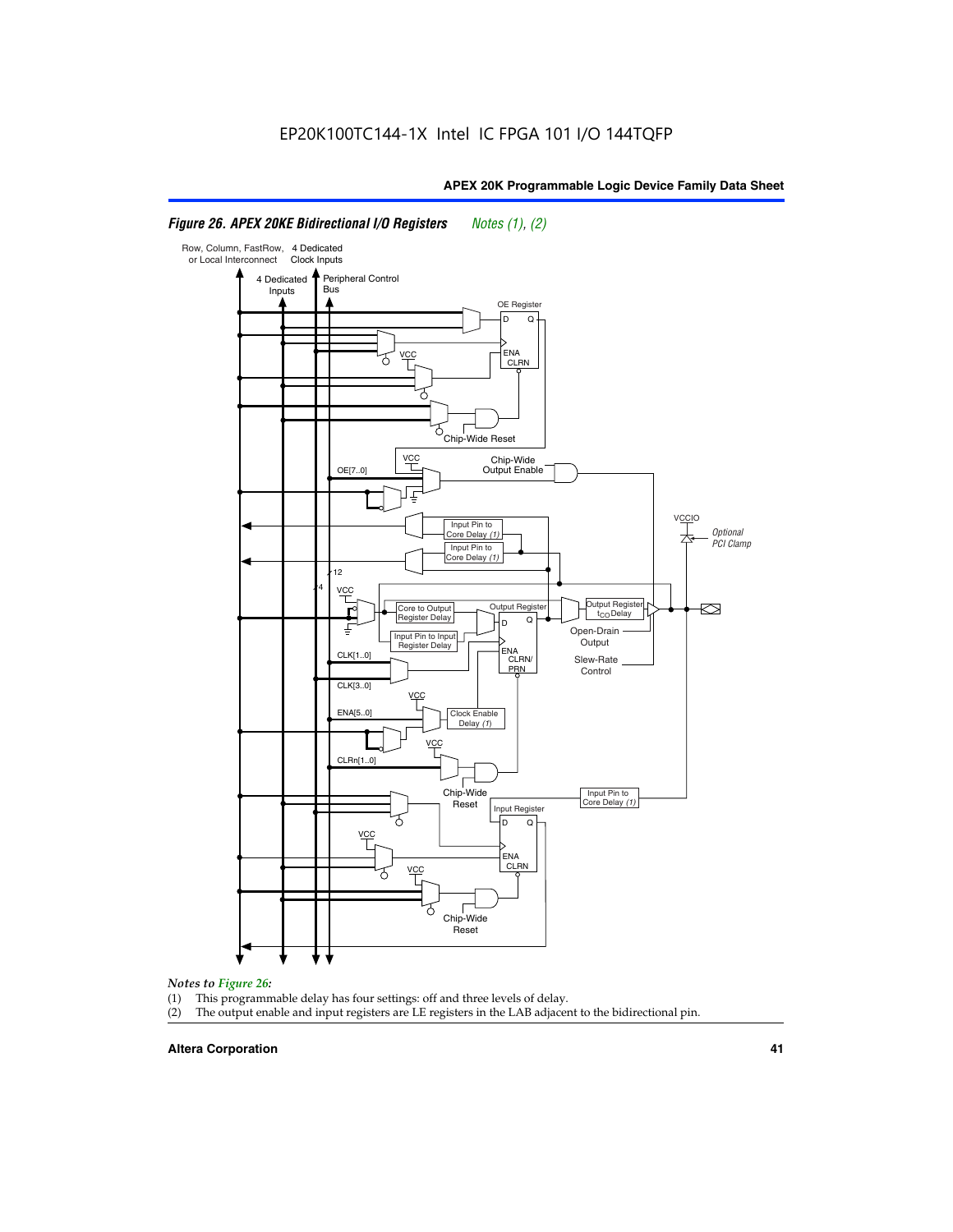Each IOE drives a row, column, MegaLAB, or local interconnect when used as an input or bidirectional pin. A row IOE can drive a local, MegaLAB, row, and column interconnect; a column IOE can drive the column interconnect. Figure 27 shows how a row IOE connects to the interconnect.

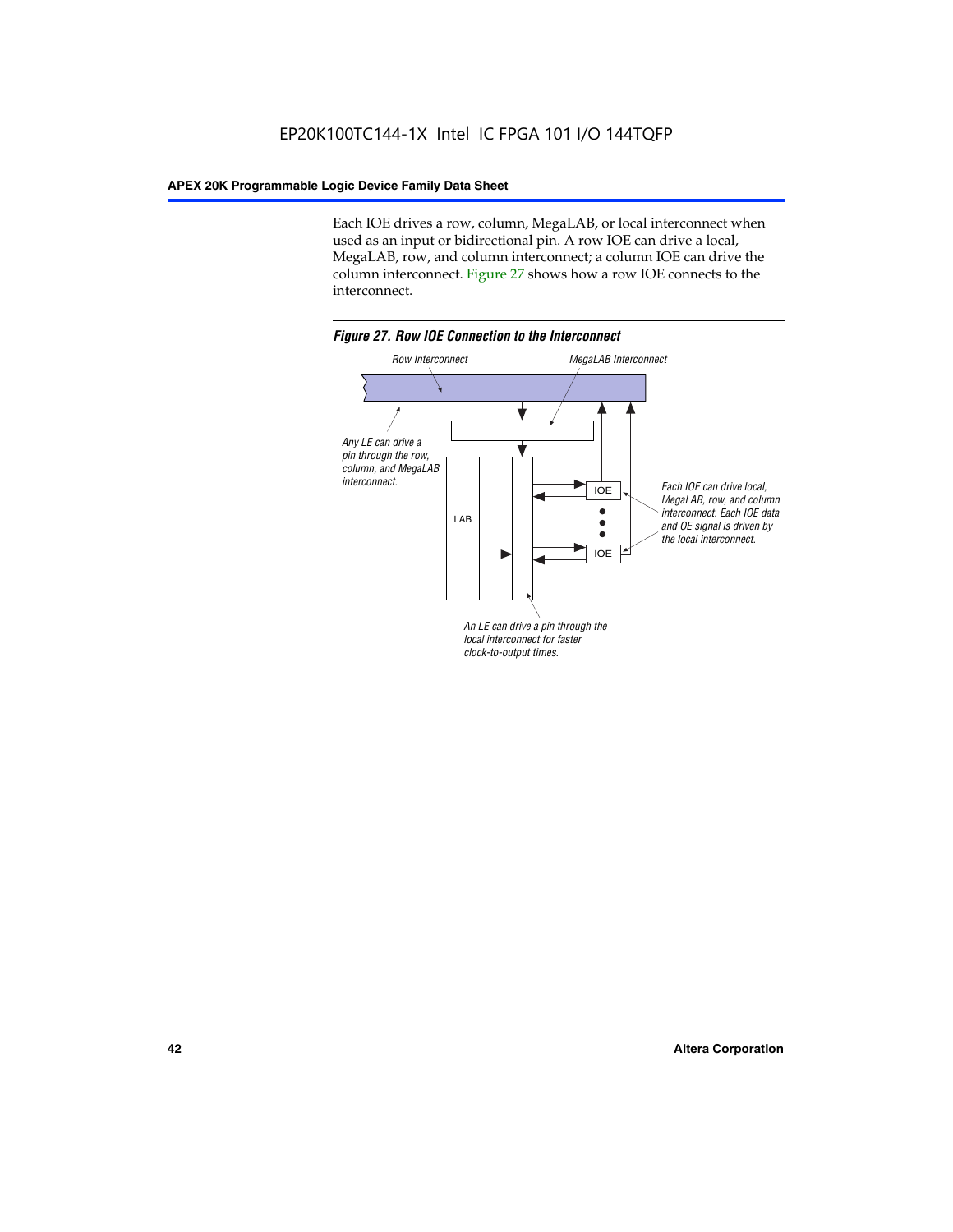Figure 28 shows how a column IOE connects to the interconnect.

# *Figure 28. Column IOE Connection to the Interconnect*



# **Dedicated Fast I/O Pins**

APEX 20KE devices incorporate an enhancement to support bidirectional pins with high internal fanout such as PCI control signals. These pins are called Dedicated Fast I/O pins (FAST1, FAST2, FAST3, and FAST4) and replace dedicated inputs. These pins can be used for fast clock, clear, or high fanout logic signal distribution. They also can drive out. The Dedicated Fast I/O pin data output and tri-state control are driven by local interconnect from the adjacent MegaLAB for high speed.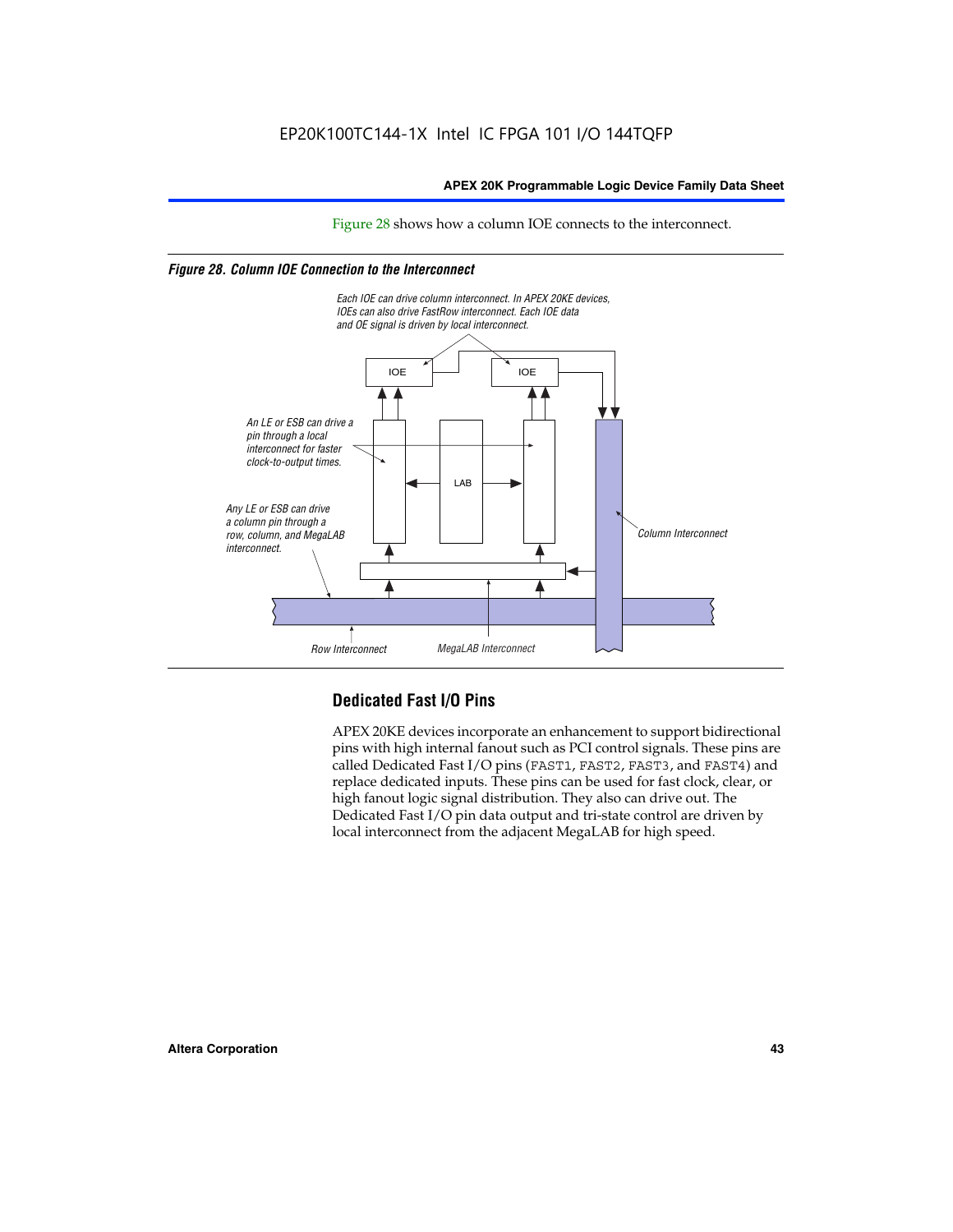# **Advanced I/O Standard Support**

APEX 20KE IOEs support the following I/O standards: LVTTL, LVCMOS, 1.8-V I/O, 2.5-V I/O, 3.3-V PCI, PCI-X, 3.3-V AGP, LVDS, LVPECL, GTL+, CTT, HSTL Class I, SSTL-3 Class I and II, and SSTL-2 Class I and II.



For more information on I/O standards supported by APEX 20KE devices, see *Application Note 117 (Using Selectable I/O Standards in Altera Devices)*.

The APEX 20KE device contains eight I/O banks. In QFP packages, the banks are linked to form four I/O banks. The I/O banks directly support all standards except LVDS and LVPECL. All I/O banks can support LVDS and LVPECL with the addition of external resistors. In addition, one block within a bank contains circuitry to support high-speed True-LVDS and LVPECL inputs, and another block within a particular bank supports high-speed True-LVDS and LVPECL outputs. The LVDS blocks support all of the I/O standards. Each I/O bank has its own VCCIO pins. A single device can support 1.8-V, 2.5-V, and 3.3-V interfaces; each bank can support a different standard independently. Each bank can also use a separate  $V_{\text{REF}}$  level so that each bank can support any of the terminated standards (such as SSTL-3) independently. Within a bank, any one of the terminated standards can be supported. EP20K300E and larger APEX 20KE devices support the LVDS interface for data pins (smaller devices support LVDS clock pins, but not data pins). All EP20K300E and larger devices support the LVDS interface for data pins up to 155 Mbit per channel; EP20K400E devices and larger with an X-suffix on the ordering code add a serializer/deserializer circuit and PLL for higher-speed support.

Each bank can support multiple standards with the same VCCIO for output pins. Each bank can support one voltage-referenced I/O standard, but it can support multiple I/O standards with the same VCCIO voltage level. For example, when VCCIO is 3.3 V, a bank can support LVTTL, LVCMOS, 3.3-V PCI, and SSTL-3 for inputs and outputs.

When the LVDS banks are not used as LVDS I/O banks, they support all of the other I/O standards. Figure 29 shows the arrangement of the APEX 20KE I/O banks.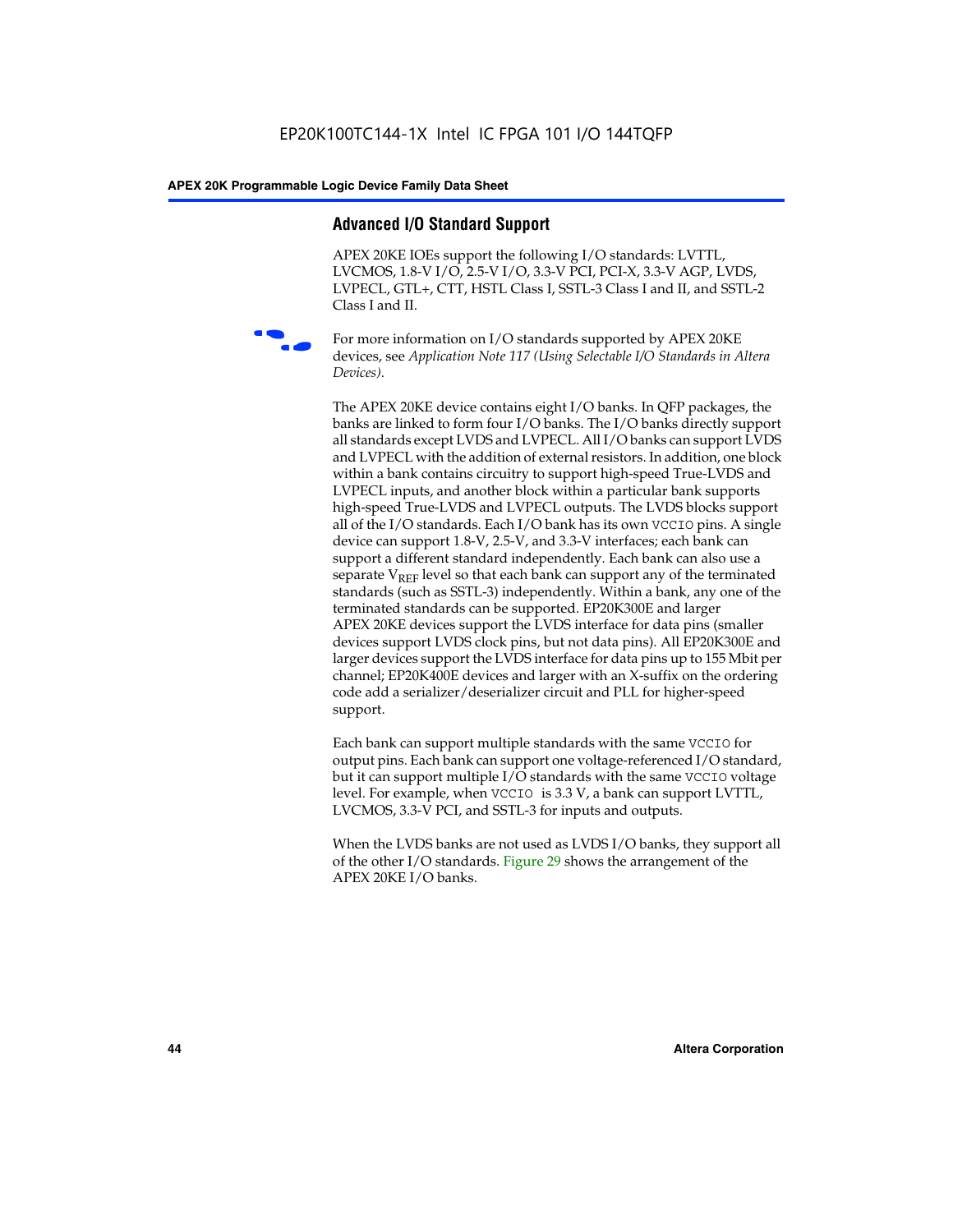

# *Figure 29. APEX 20KE I/O Banks*

#### *Notes to Figure 29:*

- (1) For more information on placing I/O pins in LVDS blocks, refer to the *Guidelines for Using LVDS Blocks* section in *Application Note 120 (Using LVDS in APEX 20KE Devices*).
- (2) If the LVDS input and output blocks are not used for LVDS, they can support all of the I/O standards and can be used as input, output, or bidirectional pins with  $V_{\text{C} \cap \text{O}}$  set to 3.3 V, 2.5 V, or 1.8 V.

# **Power Sequencing & Hot Socketing**

Because APEX 20K and APEX 20KE devices can be used in a mixedvoltage environment, they have been designed specifically to tolerate any possible power-up sequence. Therefore, the  $V_{\text{CCIO}}$  and  $V_{\text{CCINT}}$  power supplies may be powered in any order.

For more information, please refer to the "Power Sequencing Considerations" section in the *Configuring APEX 20KE & APEX 20KC Devices* chapter of the *Configuration Devices Handbook*.

Signals can be driven into APEX 20K devices before and during power-up without damaging the device. In addition, APEX 20K devices do not drive out during power-up. Once operating conditions are reached and the device is configured, APEX 20K and APEX 20KE devices operate as specified by the user.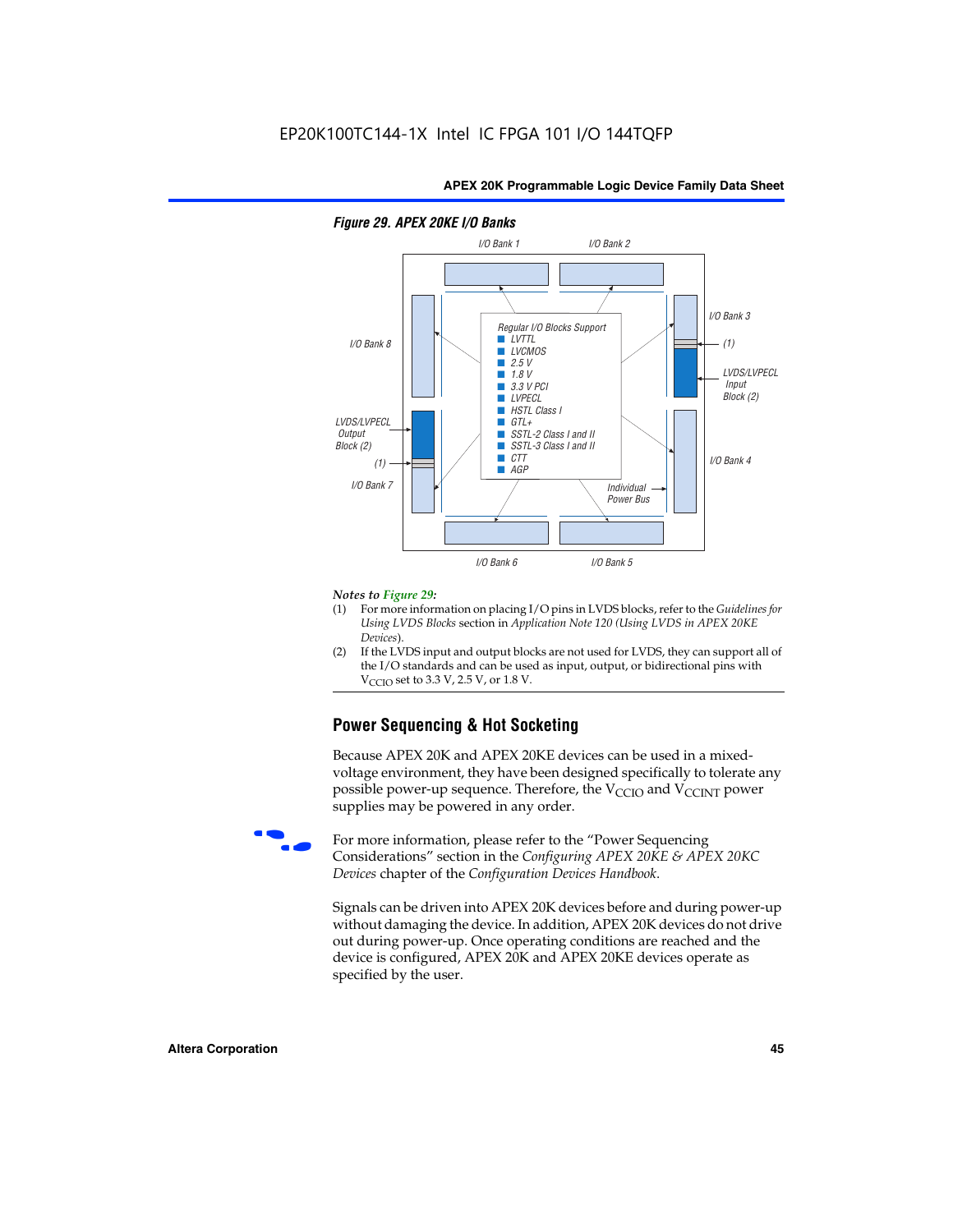Under hot socketing conditions, APEX 20KE devices will not sustain any damage, but the I/O pins will drive out.

# **MultiVolt I/O Interface**

The APEX device architecture supports the MultiVolt I/O interface feature, which allows APEX devices in all packages to interface with systems of different supply voltages. The devices have one set of VCC pins for internal operation and input buffers (VCCINT), and another set for I/O output drivers (VCCIO).

The APEX 20K VCCINT pins must always be connected to a 2.5 V power supply. With a 2.5-V  $V_{\text{CCMT}}$  level, input pins are 2.5-V, 3.3-V, and 5.0-V tolerant. The VCCIO pins can be connected to either a 2.5-V or 3.3-V power supply, depending on the output requirements. When VCCIO pins are connected to a 2.5-V power supply, the output levels are compatible with 2.5-V systems. When the VCCIO pins are connected to a 3.3-V power supply, the output high is 3.3 V and is compatible with 3.3-V or 5.0-V systems.

| Table 12. 5.0-V Tolerant APEX 20K MultiVolt I/O Support |     |                                                |     |     |     |     |
|---------------------------------------------------------|-----|------------------------------------------------|-----|-----|-----|-----|
| $V_{\text{CCIO}}(V)$                                    |     | Input Signals (V)<br><b>Output Signals (V)</b> |     |     |     |     |
|                                                         | 2.5 | 3.3                                            | 5.0 | 2.5 | 3.3 | 5.0 |
| 2.5                                                     |     | $\checkmark$ (1)                               |     |     |     |     |
| 3.3                                                     |     |                                                |     |     |     |     |

Table 12 summarizes 5.0-V tolerant APEX 20K MultiVolt I/O support.

#### *Notes to Table 12:*

- (1) The PCI clamping diode must be disabled to drive an input with voltages higher than  $V_{CCIO}$ .
- (2) When  $V_{CCIO} = 3.3 V$ , an APEX 20K device can drive a 2.5-V device with 3.3-V tolerant inputs.

Open-drain output pins on 5.0-V tolerant APEX 20K devices (with a pullup resistor to the 5.0-V supply) can drive 5.0-V CMOS input pins that require a  $V_{IH}$  of 3.5 V. When the pin is inactive, the trace will be pulled up to 5.0 V by the resistor. The open-drain pin will only drive low or tri-state; it will never drive high. The rise time is dependent on the value of the pullup resistor and load impedance. The  $I_{OI}$  current specification should be considered when selecting a pull-up resistor.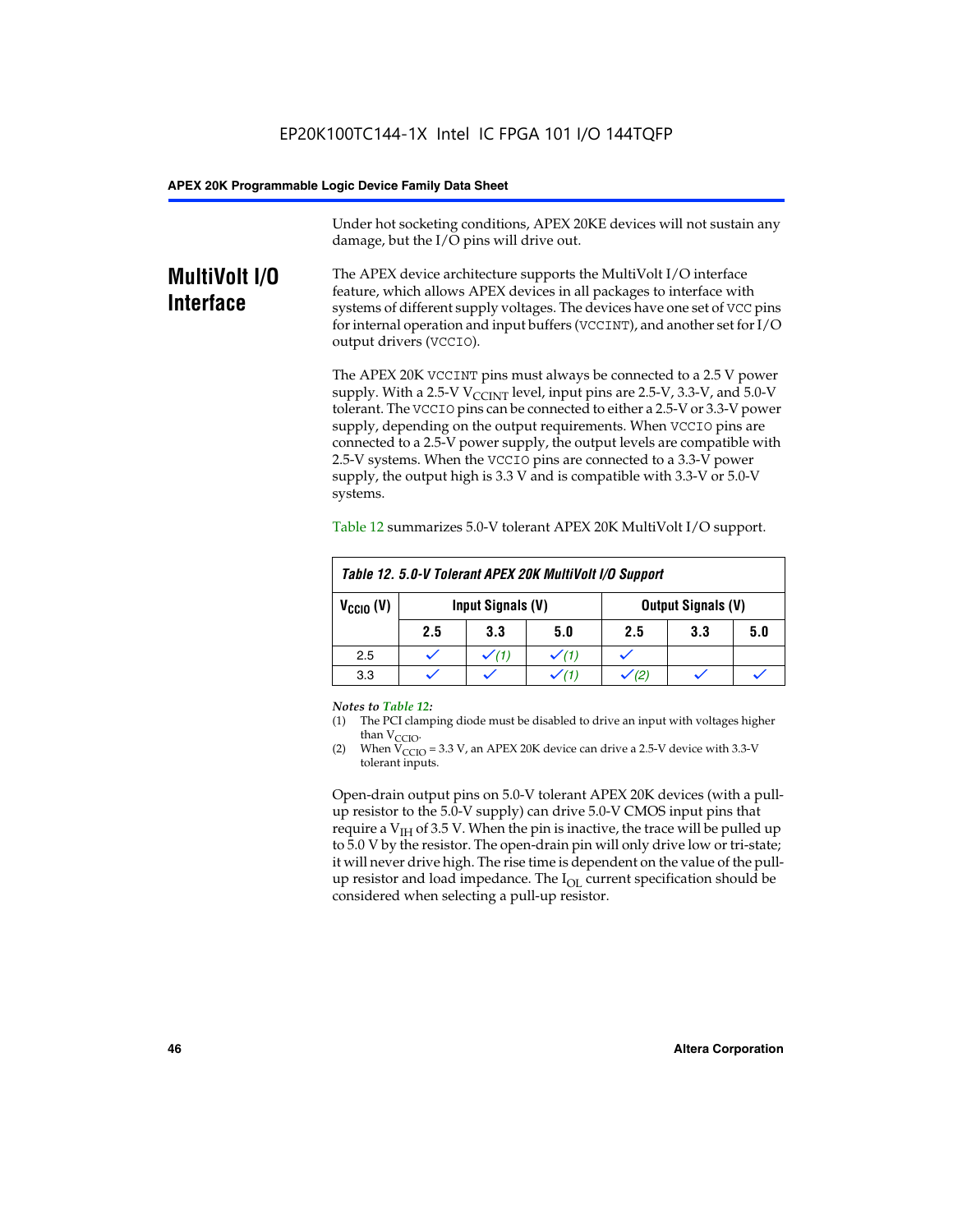APEX 20KE devices also support the MultiVolt I/O interface feature. The APEX 20KE VCCINT pins must always be connected to a 1.8-V power supply. With a 1.8-V  $V_{\text{CCINT}}$  level, input pins are 1.8-V, 2.5-V, and 3.3-V tolerant. The VCCIO pins can be connected to either a 1.8-V, 2.5-V, or 3.3-V power supply, depending on the I/O standard requirements. When the VCCIO pins are connected to a 1.8-V power supply, the output levels are compatible with 1.8-V systems. When VCCIO pins are connected to a 2.5-V power supply, the output levels are compatible with 2.5-V systems. When VCCIO pins are connected to a 3.3-V power supply, the output high is 3.3 V and compatible with 3.3-V or 5.0-V systems. An APEX 20KE device is 5.0-V tolerant with the addition of a resistor.

# Table 13 summarizes APEX 20KE MultiVolt I/O support.

| Table 13. APEX 20KE MultiVolt I/O Support<br>Note $(1)$                |     |     |     |          |     |     |     |     |
|------------------------------------------------------------------------|-----|-----|-----|----------|-----|-----|-----|-----|
| $V_{\text{CCIO}}(V)$<br>Input Signals (V)<br><b>Output Signals (V)</b> |     |     |     |          |     |     |     |     |
|                                                                        | 1.8 | 2.5 | 3.3 | 5.0      | 1.8 | 2.5 | 3.3 | 5.0 |
| 1.8                                                                    |     |     |     |          |     |     |     |     |
| 2.5                                                                    |     |     |     |          |     |     |     |     |
| 3.3                                                                    |     |     |     | $^{(2)}$ |     |     | (3) |     |

### *Notes to Table 13:*

(1) The PCI clamping diode must be disabled to drive an input with voltages higher than  $V_{CCIO}$ , except for the 5.0-V input case.

(2) An APEX 20KE device can be made 5.0-V tolerant with the addition of an external resistor. You also need a PCI clamp and series resistor.

(3) When  $V_{\text{CCIO}} = 3.3$  V, an APEX 20KE device can drive a 2.5-V device with 3.3-V tolerant inputs.

# **ClockLock & ClockBoost Features**

APEX 20K devices support the ClockLock and ClockBoost clock management features, which are implemented with PLLs. The ClockLock circuitry uses a synchronizing PLL that reduces the clock delay and skew within a device. This reduction minimizes clock-to-output and setup times while maintaining zero hold times. The ClockBoost circuitry, which provides a clock multiplier, allows the designer to enhance device area efficiency by sharing resources within the device. The ClockBoost circuitry allows the designer to distribute a low-speed clock and multiply that clock on-device. APEX 20K devices include a high-speed clock tree; unlike ASICs, the user does not have to design and optimize the clock tree. The ClockLock and ClockBoost features work in conjunction with the APEX 20K device's high-speed clock to provide significant improvements in system performance and band-width. Devices with an X-suffix on the ordering code include the ClockLock circuit.

The ClockLock and ClockBoost features in APEX 20K devices are enabled through the Quartus II software. External devices are not required to use these features.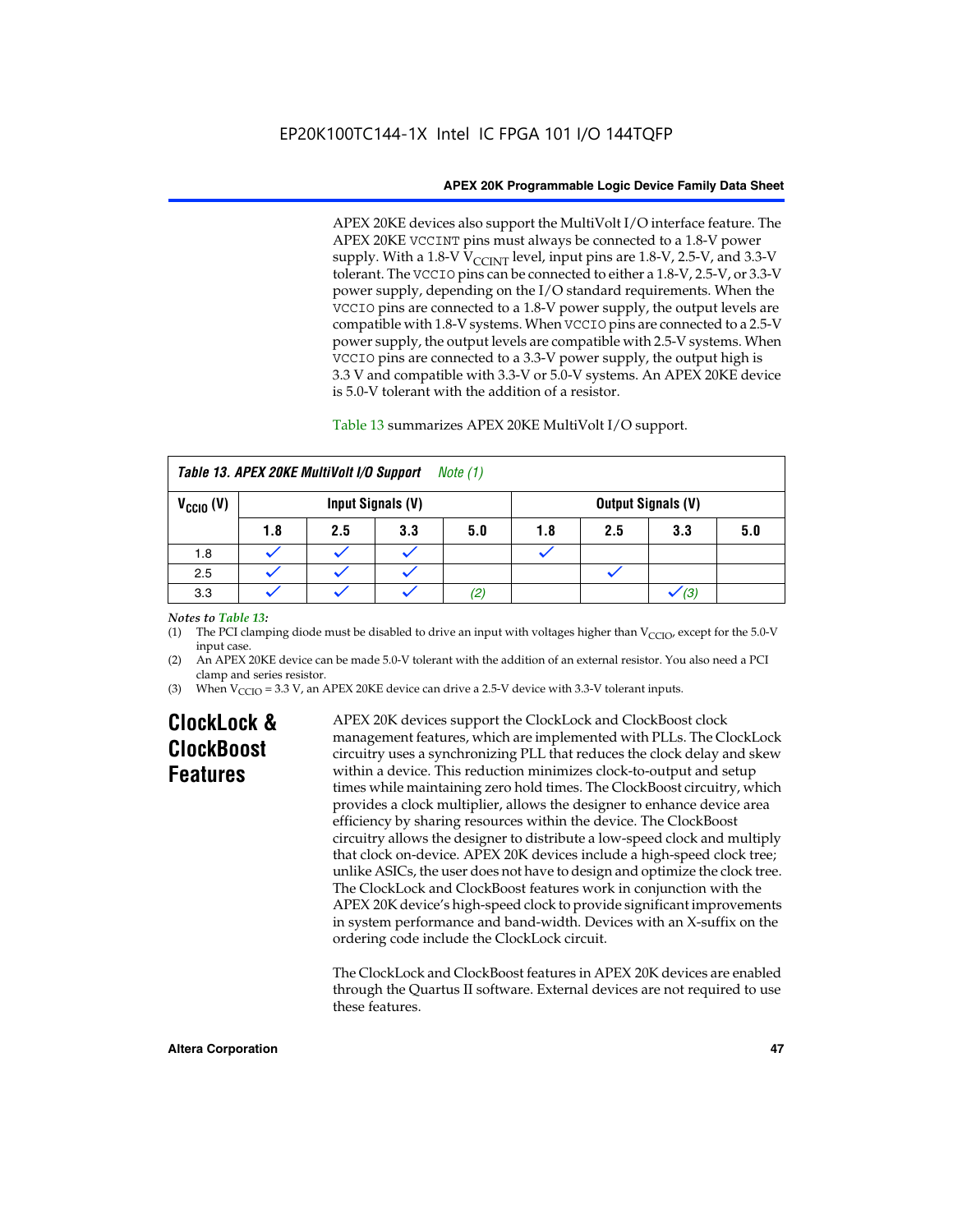For designs that require both a multiplied and non-multiplied clock, the clock trace on the board can be connected to CLK2p. Table 14 shows the combinations supported by the ClockLock and ClockBoost circuitry. The CLK2p pin can feed both the ClockLock and ClockBoost circuitry in the APEX 20K device. However, when both circuits are used, the other clock pin (CLK1p) cannot be used.

| <b>Table 14. Multiplication Factor Combinations</b> |                    |  |
|-----------------------------------------------------|--------------------|--|
| Clock <sub>1</sub>                                  | Clock <sub>2</sub> |  |
| $\times$ 1                                          | ×1                 |  |
| $\times$ 1, $\times$ 2                              | $\times 2$         |  |
| $\times$ 1, $\times$ 2, $\times$ 4                  | ×4                 |  |

# **APEX 20KE ClockLock Feature**

APEX 20KE devices include an enhanced ClockLock feature set. These devices include up to four PLLs, which can be used independently. Two PLLs are designed for either general-purpose use or LVDS use (on devices that support LVDS I/O pins). The remaining two PLLs are designed for general-purpose use. The EP20K200E and smaller devices have two PLLs; the EP20K300E and larger devices have four PLLs.

The following sections describe some of the features offered by the APEX 20KE PLLs.

# *External PLL Feedback*

The ClockLock circuit's output can be driven off-chip to clock other devices in the system; further, the feedback loop of the PLL can be routed off-chip. This feature allows the designer to exercise fine control over the I/O interface between the APEX 20KE device and another high-speed device, such as SDRAM.

# *Clock Multiplication*

The APEX 20KE ClockBoost circuit can multiply or divide clocks by a programmable number. The clock can be multiplied by *m*/(*n* × *k*) or  $m/(n \times v)$ , where *m* and *k* range from 2 to 160, and *n* and *v* range from 1 to 16. Clock multiplication and division can be used for time-domain multiplexing and other functions, which can reduce design LE requirements.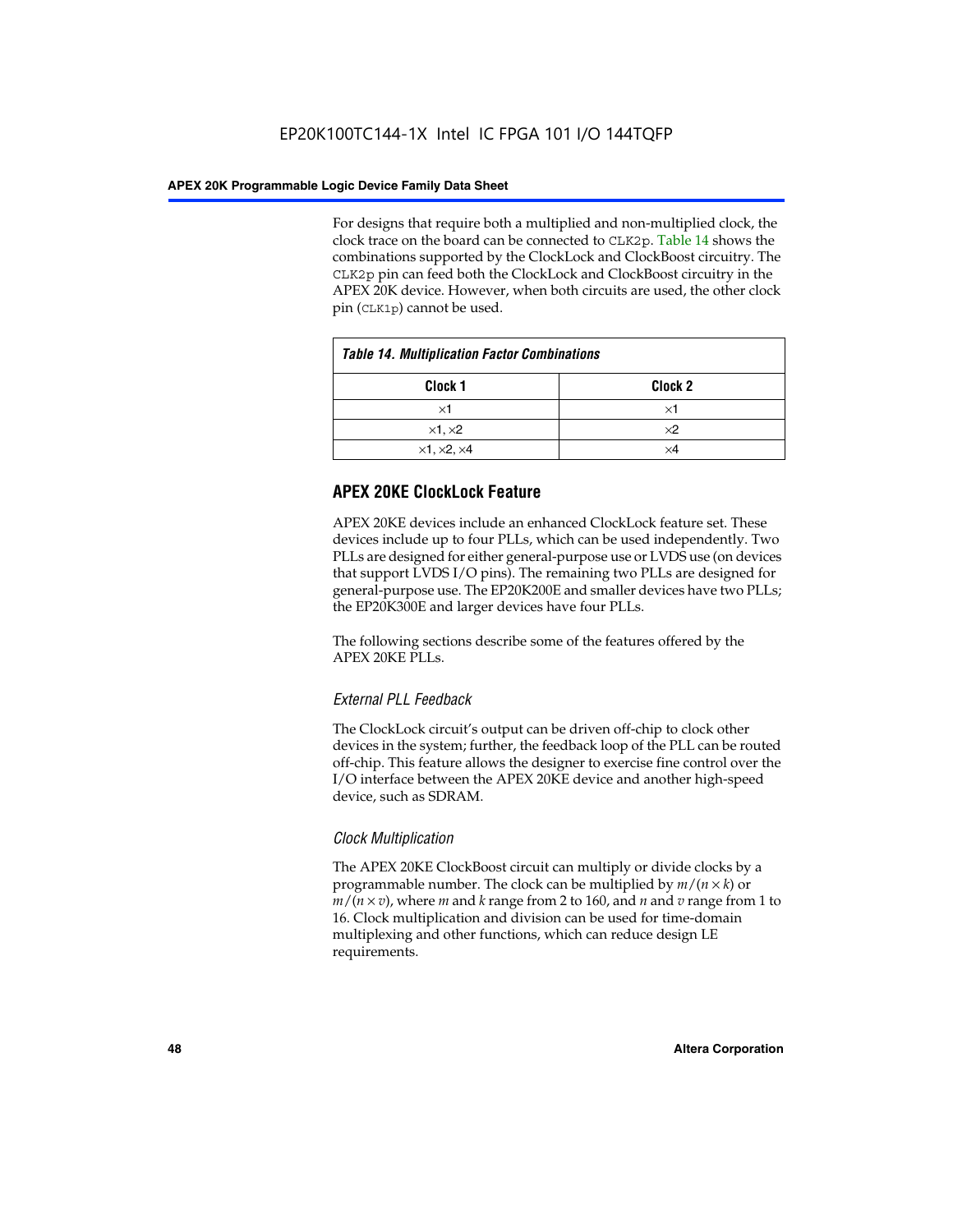# *Clock Phase & Delay Adjustment*

The APEX 20KE ClockShift feature allows the clock phase and delay to be adjusted. The clock phase can be adjusted by 90° steps. The clock delay can be adjusted to increase or decrease the clock delay by an arbitrary amount, up to one clock period.

# *LVDS Support*

Two PLLs are designed to support the LVDS interface. When using LVDS, the I/O clock runs at a slower rate than the data transfer rate. Thus, PLLs are used to multiply the I/O clock internally to capture the LVDS data. For example, an I/O clock may run at 105 MHz to support 840 megabits per second (Mbps) LVDS data transfer. In this example, the PLL multiplies the incoming clock by eight to support the high-speed data transfer. You can use PLLs in EP20K400E and larger devices for high-speed LVDS interfacing.

# *Lock Signals*

The APEX 20KE ClockLock circuitry supports individual LOCK signals. The LOCK signal drives high when the ClockLock circuit has locked onto the input clock. The LOCK signals are optional for each ClockLock circuit; when not used, they are I/O pins.

# **ClockLock & ClockBoost Timing Parameters**

For the ClockLock and ClockBoost circuitry to function properly, the incoming clock must meet certain requirements. If these specifications are not met, the circuitry may not lock onto the incoming clock, which generates an erroneous clock within the device. The clock generated by the ClockLock and ClockBoost circuitry must also meet certain specifications. If the incoming clock meets these requirements during configuration, the APEX 20K ClockLock and ClockBoost circuitry will lock onto the clock during configuration. The circuit will be ready for use immediately after configuration. In APEX 20KE devices, the clock input standard is programmable, so the PLL cannot respond to the clock until the device is configured. The PLL locks onto the input clock as soon as configuration is complete. Figure 30 shows the incoming and generated clock specifications.

 $\mathbb{I} \mathcal{F}$  For more information on ClockLock and ClockBoost circuitry, see *Application Note 115: Using the ClockLock and ClockBoost PLL Features in APEX Devices*.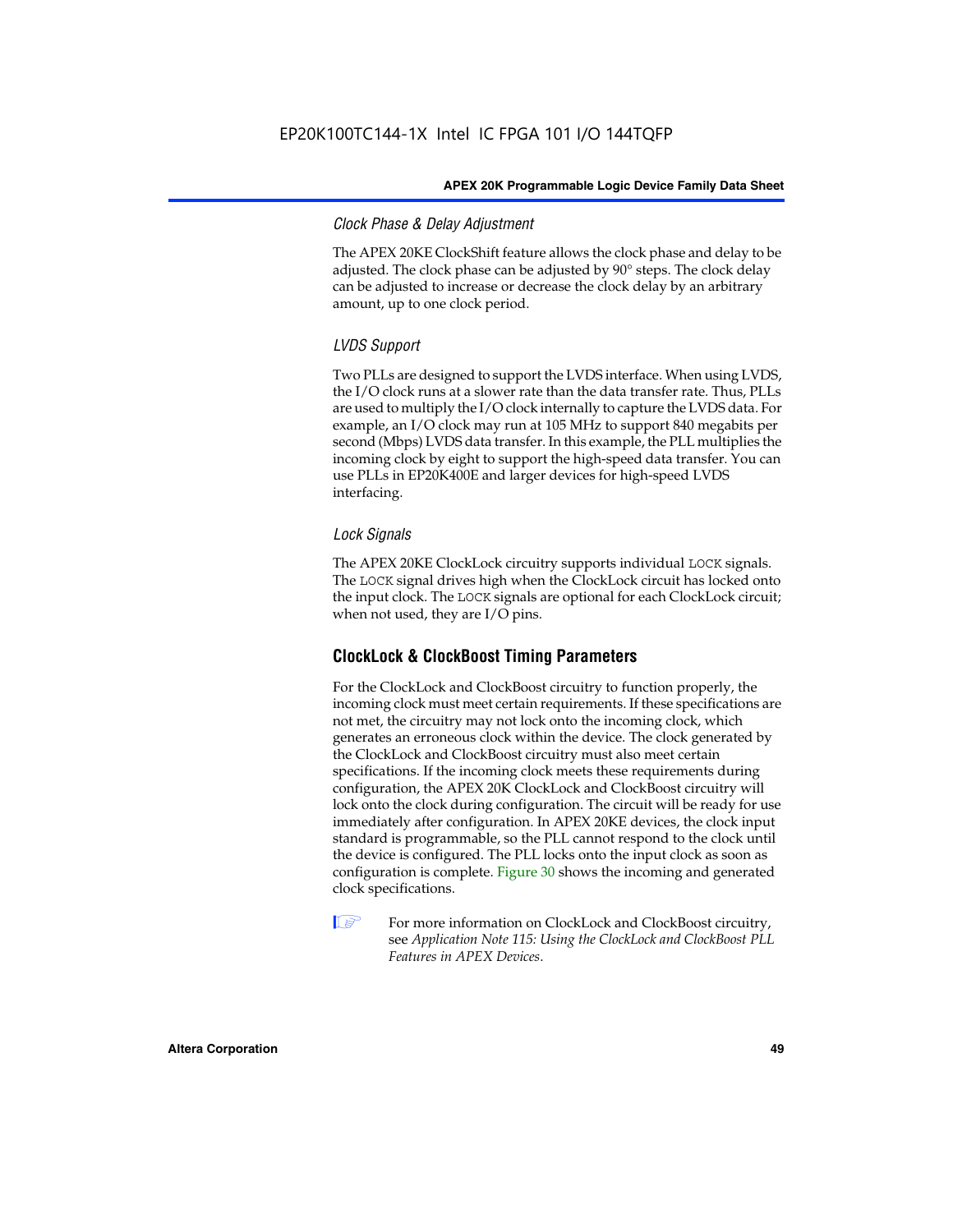

# *Figure 30. Specifications for the Incoming & Generated Clocks Note (1)*

# *Note to Figure 30:*

The tI parameter refers to the nominal input clock period; the tO parameter refers to the nominal output clock period.

Table 15 summarizes the APEX 20K ClockLock and ClockBoost parameters for -1 speed-grade devices.

| <b>Symbol</b>                                                                                                                                       | <b>Parameter</b>                                                           | Min | Max       | <b>Unit</b> |
|-----------------------------------------------------------------------------------------------------------------------------------------------------|----------------------------------------------------------------------------|-----|-----------|-------------|
| $f_{OUT}$                                                                                                                                           | Output frequency                                                           | 25  | 180       | MHz         |
| $f_{CLK1}$ $(1)$                                                                                                                                    | Input clock frequency (ClockBoost clock<br>multiplication factor equals 1) | 25  | 180 $(1)$ | <b>MHz</b>  |
| $f_{CLK2}$                                                                                                                                          | Input clock frequency (ClockBoost clock<br>multiplication factor equals 2) | 16  | 90        | <b>MHz</b>  |
| $f_{CLK4}$                                                                                                                                          | Input clock frequency (ClockBoost clock<br>multiplication factor equals 4) | 10  | 48        | <b>MHz</b>  |
| toutputy                                                                                                                                            | Duty cycle for ClockLock/ClockBoost-generated<br>clock                     | 40  | 60        | %           |
| Input deviation from user specification in the<br><b>f</b> CLKDEV<br>Quartus II software (ClockBoost clock<br>multiplication factor equals 1) $(2)$ |                                                                            |     | 25,000(3) | <b>PPM</b>  |
| $t_{\mathsf{R}}$                                                                                                                                    | Input rise time                                                            |     | 5         | ns          |
| $t_{\mathsf{F}}$                                                                                                                                    | Input fall time                                                            |     | 5         | ns          |
| <sup>t</sup> LOCK                                                                                                                                   | Time required for ClockLock/ClockBoost to<br>acquire lock (4)              |     | 10        | μs          |

 $\mathsf I$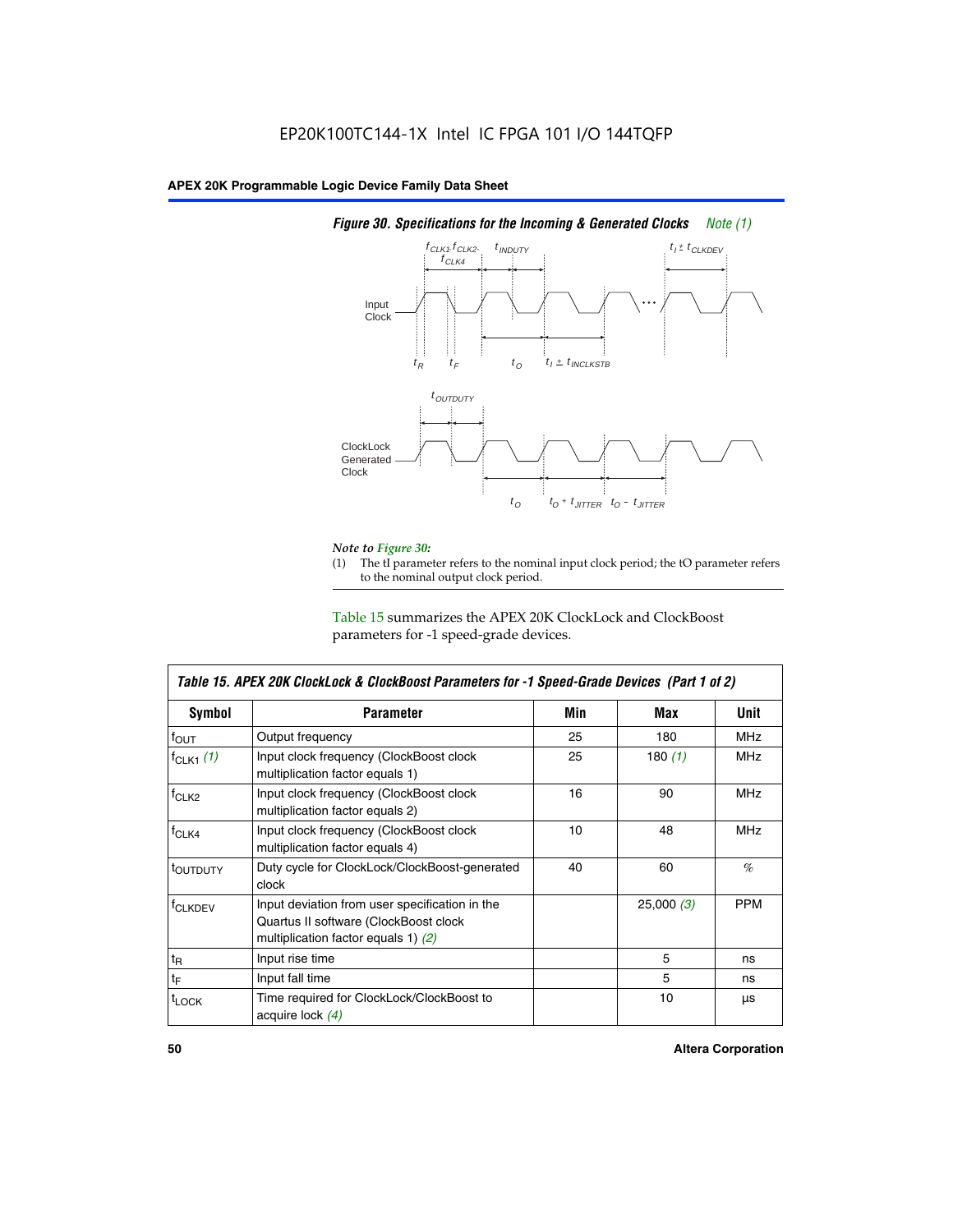| Table 15. APEX 20K ClockLock & ClockBoost Parameters for -1 Speed-Grade Devices (Part 2 of 2) |                                                                     |     |     |      |
|-----------------------------------------------------------------------------------------------|---------------------------------------------------------------------|-----|-----|------|
| <b>Symbol</b>                                                                                 | <b>Parameter</b>                                                    | Min | Max | Unit |
| t <sub>SKEW</sub>                                                                             | Skew delay between related<br>ClockLock/ClockBoost-generated clocks |     | 500 | ps   |
| <b>UITTER</b>                                                                                 | Jitter on ClockLock/ClockBoost-generated clock<br>(5)               |     | 200 | ps   |
| <b>INCLKSTB</b>                                                                               | Input clock stability (measured between adjacent<br>clocks)         |     | 50  | ps   |

*Notes to Table 15:*

- (1) The PLL input frequency range for the EP20K100-1X device for 1x multiplication is 25 MHz to 175 MHz.
- (2) All input clock specifications must be met. The PLL may not lock onto an incoming clock if the clock specifications are not met, creating an erroneous clock within the device.
- (3) During device configuration, the ClockLock and ClockBoost circuitry is configured first. If the incoming clock is supplied during configuration, the ClockLock and ClockBoost circuitry locks during configuration, because the lock time is less than the configuration time.
- (4) The jitter specification is measured under long-term observation.
- (5) If the input clock stability is 100 ps,  $t_{\text{JITTER}}$  is 250 ps.

# Table 16 summarizes the APEX 20K ClockLock and ClockBoost parameters for -2 speed grade devices.

| Symbol                                                                                   | <b>Parameter</b>                                                                                                                   | Min | Max       | <b>Unit</b> |
|------------------------------------------------------------------------------------------|------------------------------------------------------------------------------------------------------------------------------------|-----|-----------|-------------|
| $f_{\text{OUT}}$                                                                         | Output frequency                                                                                                                   | 25  | 170       | <b>MHz</b>  |
| <sup>†</sup> CLK1                                                                        | Input clock frequency (ClockBoost clock multiplication<br>factor equals 1)                                                         | 25  | 170       | <b>MHz</b>  |
| $f_{CLK2}$                                                                               | Input clock frequency (ClockBoost clock multiplication<br>factor equals 2)                                                         |     | 80        | <b>MHz</b>  |
| $f_{CLK4}$<br>Input clock frequency (ClockBoost clock multiplication<br>factor equals 4) |                                                                                                                                    | 10  | 34        | <b>MHz</b>  |
| <sup>τ</sup> ουτρυτγ                                                                     | Duty cycle for ClockLock/ClockBoost-generated clock                                                                                | 40  | 60        | $\%$        |
| <sup>T</sup> CLKDEV                                                                      | Input deviation from user specification in the Quartus II<br>software (ClockBoost clock multiplication factor equals<br>one) $(1)$ |     | 25,000(2) | <b>PPM</b>  |
| $t_{\mathsf{R}}$                                                                         | Input rise time                                                                                                                    |     | 5         | ns          |
| $t_F$                                                                                    | Input fall time                                                                                                                    |     | 5         | ns          |
| $t_{\text{LOCK}}$                                                                        | Time required for ClockLock/ ClockBoost to acquire<br>lock $(3)$                                                                   |     | 10        | μs          |
| <sup>t</sup> SKEW                                                                        | Skew delay between related ClockLock/ ClockBoost-<br>generated clock                                                               | 500 | 500       | ps          |
| t <sub>JITTER</sub>                                                                      | Jitter on ClockLock/ ClockBoost-generated clock (4)                                                                                |     | 200       | ps          |
| <sup>I</sup> INCLKSTB                                                                    | Input clock stability (measured between adjacent<br>clocks)                                                                        |     | 50        | ps          |

# *Table 16. APEX 20K ClockLock & ClockBoost Parameters for -2 Speed Grade Devices*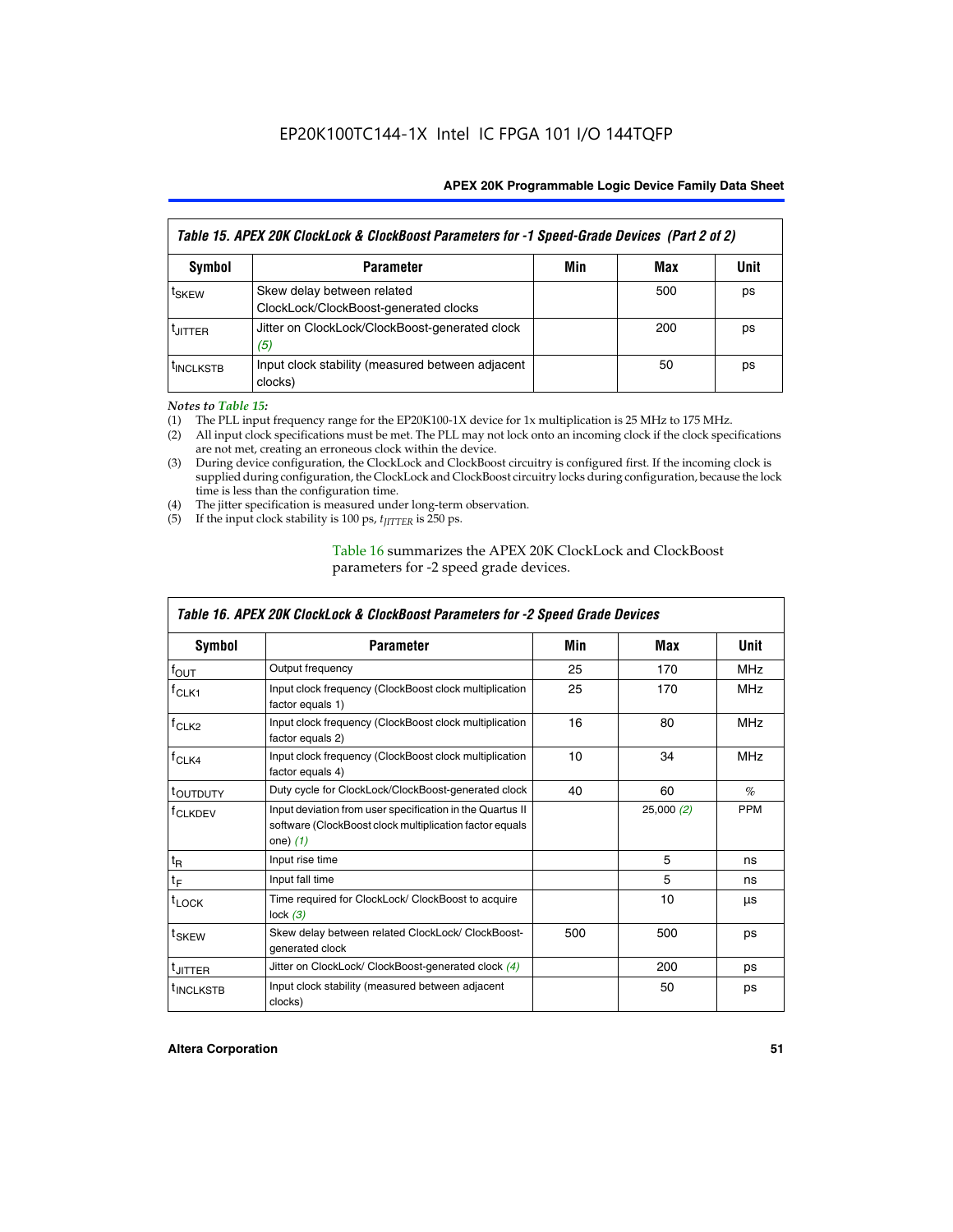#### *Notes to Table 16:*

- (1) To implement the ClockLock and ClockBoost circuitry with the Quartus II software, designers must specify the input frequency. The Quartus II software tunes the PLL in the ClockLock and ClockBoost circuitry to this frequency. The *f<sub>CLKDEV</sub>* parameter specifies how much the incoming clock can differ from the specified frequency during device operation. Simulation does not reflect this parameter.
- (2) Twenty-five thousand parts per million (PPM) equates to 2.5% of input clock period.
- (3) During device configuration, the ClockLock and ClockBoost circuitry is configured before the rest of the device. If the incoming clock is supplied during configuration, the ClockLock and ClockBoost circuitry locks during configuration because the  $t_{LOCK}$  value is less than the time required for configuration.
- (4) The  $t_{\text{ITTTER}}$  specification is measured under long-term observation.

Tables 17 and 18 summarize the ClockLock and ClockBoost parameters for APEX 20KE devices.

|                            | Table 17. APEX 20KE ClockLock & ClockBoost Parameters<br>Note (1) |                   |     |     |                             |                  |
|----------------------------|-------------------------------------------------------------------|-------------------|-----|-----|-----------------------------|------------------|
| Symbol                     | <b>Parameter</b>                                                  | <b>Conditions</b> | Min | Typ | Max                         | <b>Unit</b>      |
| $t_{R}$                    | Input rise time                                                   |                   |     |     | 5                           | ns               |
| tF                         | Input fall time                                                   |                   |     |     | 5                           | ns               |
| <sup>t</sup> INDUTY        | Input duty cycle                                                  |                   | 40  |     | 60                          | %                |
| <sup>t</sup> INJITTER      | Input jitter peak-to-peak                                         |                   |     |     | 2% of input<br>period       | peak-to-<br>peak |
| <sup>t</sup> OUTJITTER     | Jitter on ClockLock or ClockBoost-<br>generated clock             |                   |     |     | $0.35%$ of<br>output period | <b>RMS</b>       |
| t <sub>outputy</sub>       | Duty cycle for ClockLock or<br>ClockBoost-generated clock         |                   | 45  |     | 55                          | $\%$             |
| $t_{\text{LOCK}}$ (2), (3) | Time required for ClockLock or<br>ClockBoost to acquire lock      |                   |     |     | 40                          | μs               |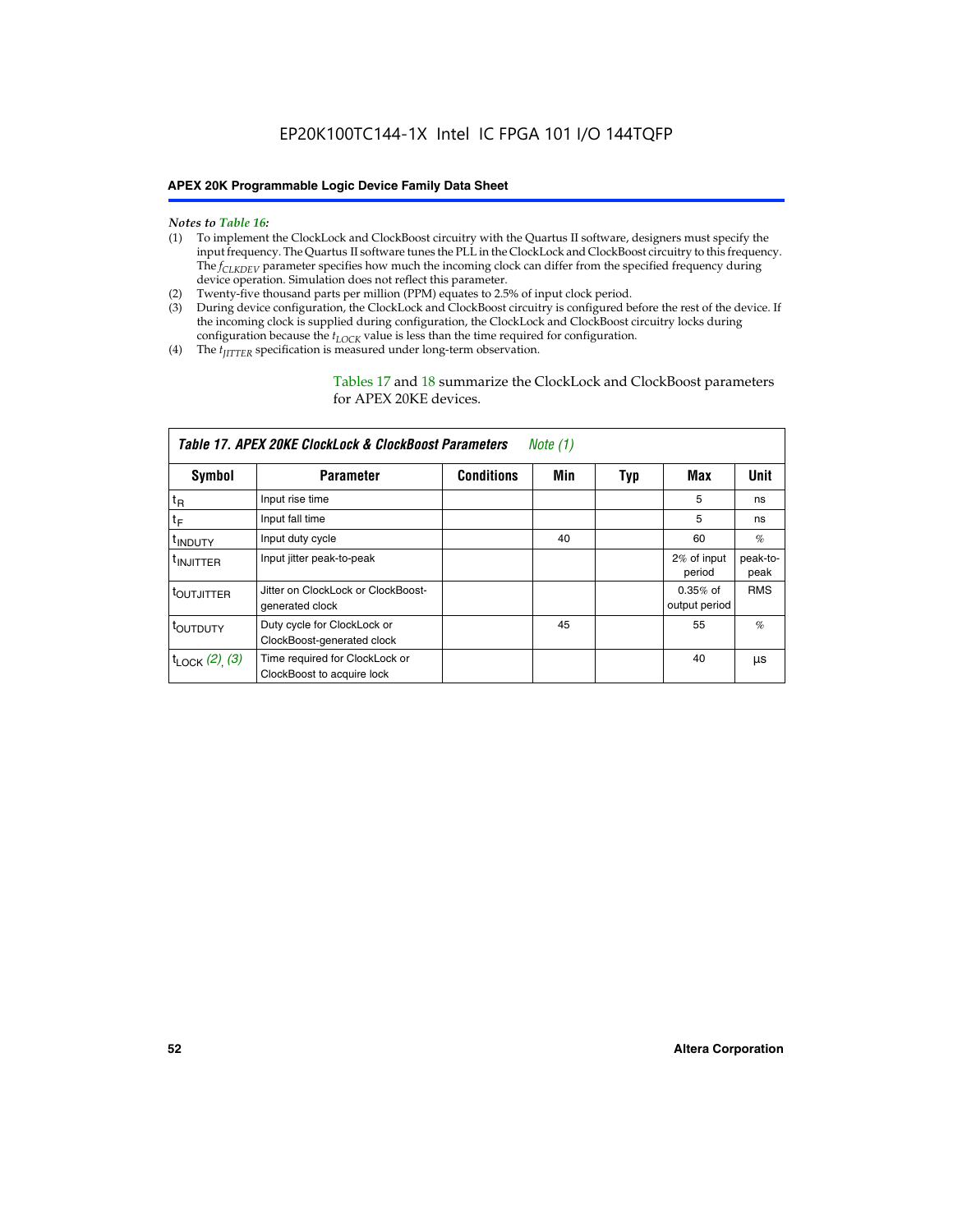| Symbol                  | <b>Parameter</b>                                 | I/O Standard      |     | -1X Speed Grade | -2X Speed Grade |     | <b>Units</b> |
|-------------------------|--------------------------------------------------|-------------------|-----|-----------------|-----------------|-----|--------------|
|                         |                                                  |                   | Min | <b>Max</b>      | Min             | Max |              |
| $f_{VCO}$ (4)           | Voltage controlled oscillator<br>operating range |                   | 200 | 500             | 200             | 500 | <b>MHz</b>   |
| f <sub>CLOCK0</sub>     | Clock0 PLL output frequency<br>for internal use  |                   | 1.5 | 335             | 1.5             | 200 | MHz          |
| f <sub>CLOCK1</sub>     | Clock1 PLL output frequency<br>for internal use  |                   | 20  | 335             | 20              | 200 | MHz          |
| f <sub>CLOCK0_EXT</sub> | Output clock frequency for                       | 3.3-V LVTTL       | 1.5 | 245             | 1.5             | 226 | <b>MHz</b>   |
|                         | external clock0 output                           | 2.5-V LVTTL       | 1.5 | 234             | 1.5             | 221 | MHz          |
|                         |                                                  | 1.8-V LVTTL       | 1.5 | 223             | 1.5             | 216 | <b>MHz</b>   |
|                         |                                                  | $GTL+$            | 1.5 | 205             | 1.5             | 193 | MHz          |
|                         |                                                  | SSTL-2 Class<br>I | 1.5 | 158             | 1.5             | 157 | <b>MHz</b>   |
|                         |                                                  | SSTL-2 Class<br>Ш | 1.5 | 142             | 1.5             | 142 | <b>MHz</b>   |
|                         |                                                  | SSTL-3 Class<br>L | 1.5 | 166             | 1.5             | 162 | <b>MHz</b>   |
|                         |                                                  | SSTL-3 Class<br>Ш | 1.5 | 149             | 1.5             | 146 | <b>MHz</b>   |
|                         |                                                  | <b>LVDS</b>       | 1.5 | 420             | 1.5             | 350 | <b>MHz</b>   |
| f <sub>CLOCK1_EXT</sub> | Output clock frequency for                       | 3.3-V LVTTL       | 20  | 245             | 20              | 226 | <b>MHz</b>   |
|                         | external clock1 output                           | 2.5-V LVTTL       | 20  | 234             | 20              | 221 | <b>MHz</b>   |
|                         |                                                  | 1.8-V LVTTL       | 20  | 223             | 20              | 216 | MHz          |
|                         |                                                  | $GTL+$            | 20  | 205             | 20              | 193 | <b>MHz</b>   |
|                         |                                                  | SSTL-2 Class<br>L | 20  | 158             | 20              | 157 | <b>MHz</b>   |
|                         |                                                  | SSTL-2 Class<br>Ш | 20  | 142             | 20              | 142 | <b>MHz</b>   |
|                         |                                                  | SSTL-3 Class      | 20  | 166             | 20              | 162 | MHz          |
|                         |                                                  | SSTL-3 Class<br>Ш | 20  | 149             | 20              | 146 | <b>MHz</b>   |
|                         |                                                  | <b>LVDS</b>       | 20  | 420             | 20              | 350 | MHz          |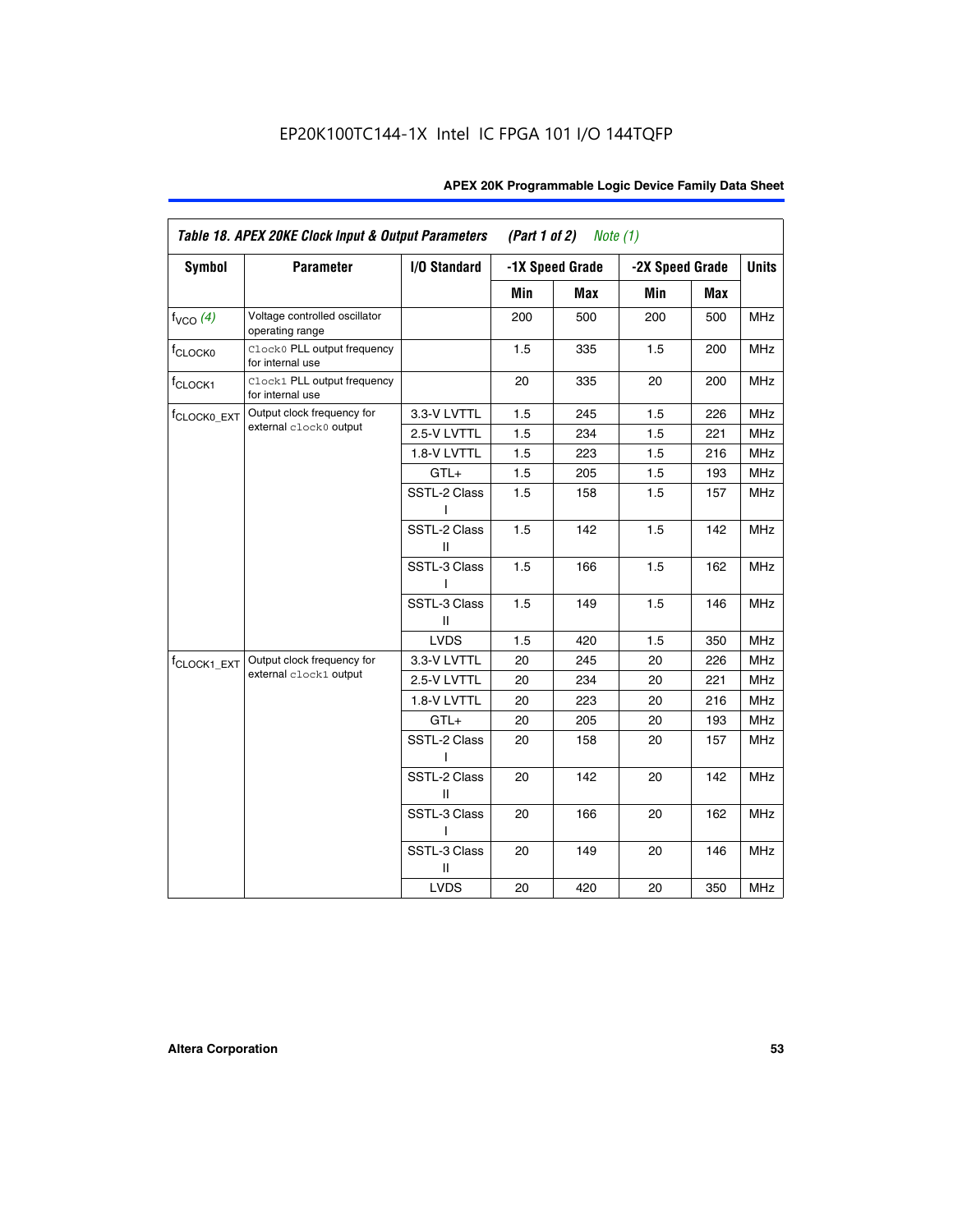| Table 18. APEX 20KE Clock Input & Output Parameters<br>(Part 2 of 2)<br>Note $(1)$ |                       |                   |     |                 |     |     |            |
|------------------------------------------------------------------------------------|-----------------------|-------------------|-----|-----------------|-----|-----|------------|
| <b>Symbol</b><br><b>Parameter</b><br><b>I/O Standard</b>                           |                       | -1X Speed Grade   |     | -2X Speed Grade |     |     |            |
|                                                                                    |                       |                   | Min | Max             | Min | Max |            |
| $f_{IN}$                                                                           | Input clock frequency | 3.3-V LVTTL       | 1.5 | 290             | 1.5 | 257 | <b>MHz</b> |
|                                                                                    |                       | 2.5-V LVTTL       | 1.5 | 281             | 1.5 | 250 | <b>MHz</b> |
|                                                                                    |                       | 1.8-V LVTTL       | 1.5 | 272             | 1.5 | 243 | MHz        |
|                                                                                    |                       | $GTL+$            | 1.5 | 303             | 1.5 | 261 | <b>MHz</b> |
|                                                                                    |                       | SSTL-2 Class      | 1.5 | 291             | 1.5 | 253 | <b>MHz</b> |
|                                                                                    |                       | SSTL-2 Class<br>Ш | 1.5 | 291             | 1.5 | 253 | <b>MHz</b> |
|                                                                                    |                       | SSTL-3 Class      | 1.5 | 300             | 1.5 | 260 | <b>MHz</b> |
|                                                                                    |                       | SSTL-3 Class<br>Ш | 1.5 | 300             | 1.5 | 260 | <b>MHz</b> |
|                                                                                    |                       | <b>LVDS</b>       | 1.5 | 420             | 1.5 | 350 | <b>MHz</b> |

#### *Notes to Tables 17 and 18:*

(1) All input clock specifications must be met. The PLL may not lock onto an incoming clock if the clock specifications are not met, creating an erroneous clock within the device.

- (2) The maximum lock time is 40 µs or 2000 input clock cycles, whichever occurs first.
- (3) Before configuration, the PLL circuits are disable and powered down. During configuration, the PLLs are still disabled. The PLLs begin to lock once the device is in the user mode. If the clock enable feature is used, lock begins once the CLKLK\_ENA pin goes high in user mode.
- (4) The PLL VCO operating range is 200 MHz  $\eth$  f<sub>VCO</sub>  $\eth$  840 MHz for LVDS mode.

# **SignalTap Embedded Logic Analyzer**

APEX 20K devices include device enhancements to support the SignalTap embedded logic analyzer. By including this circuitry, the APEX 20K device provides the ability to monitor design operation over a period of time through the IEEE Std. 1149.1 (JTAG) circuitry; a designer can analyze internal logic at speed without bringing internal signals to the I/O pins. This feature is particularly important for advanced packages such as FineLine BGA packages because adding a connection to a pin during the debugging process can be difficult after a board is designed and manufactured.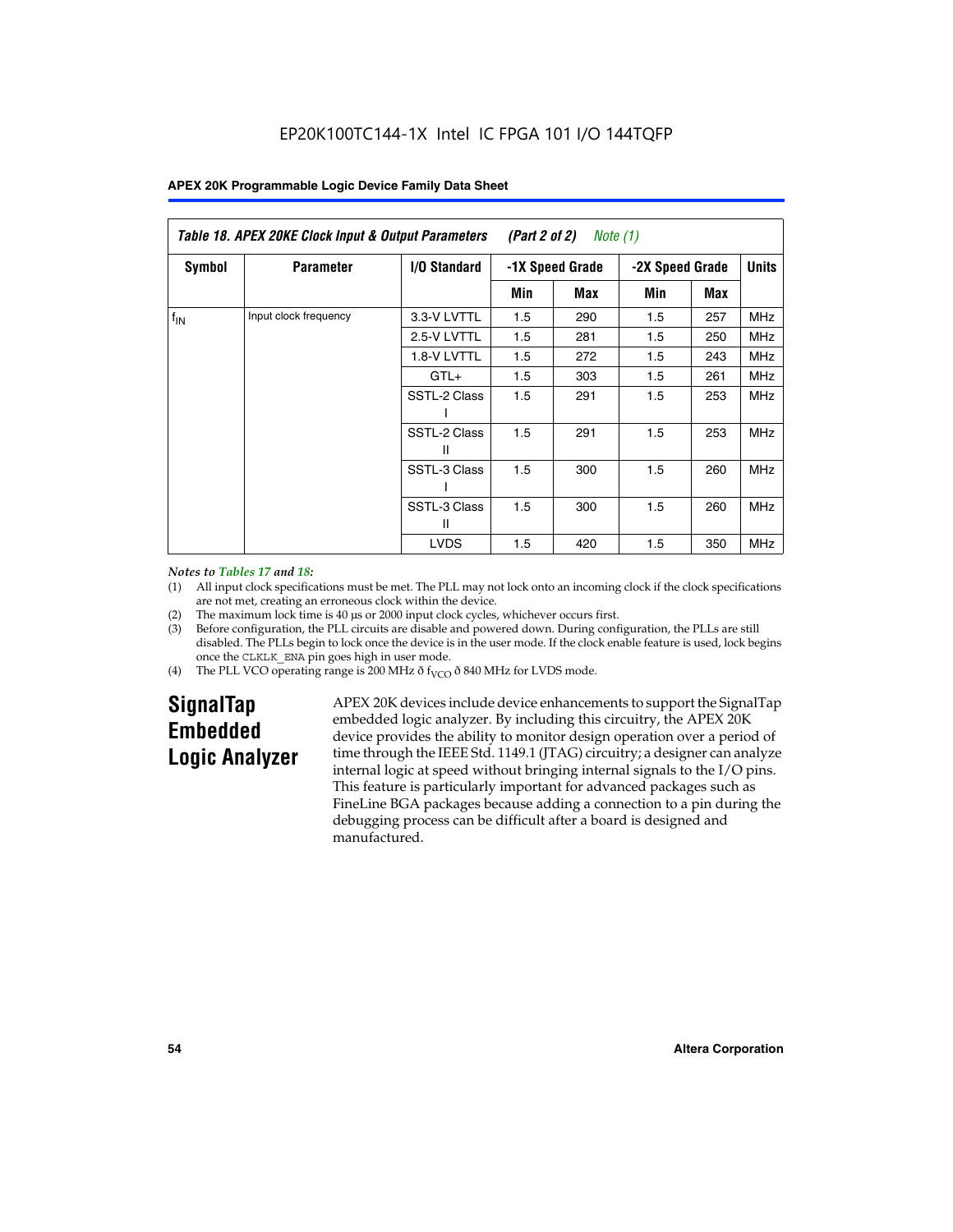# **IEEE Std. 1149.1 (JTAG) Boundary-Scan Support**

All APEX 20K devices provide JTAG BST circuitry that complies with the IEEE Std. 1149.1-1990 specification. JTAG boundary-scan testing can be performed before or after configuration, but not during configuration. APEX 20K devices can also use the JTAG port for configuration with the Quartus II software or with hardware using either Jam Files (**.jam**) or Jam Byte-Code Files (**.jbc**). Finally, APEX 20K devices use the JTAG port to monitor the logic operation of the device with the SignalTap embedded logic analyzer. APEX 20K devices support the JTAG instructions shown in Table 19. Although EP20K1500E devices support the JTAG BYPASS and SignalTap instructions, they do not support boundary-scan testing or the use of the JTAG port for configuration.

| <i><b>Table 19. APEX 20K JTAG Instructions</b></i> |                                                                                                                                                                                                                                            |  |  |
|----------------------------------------------------|--------------------------------------------------------------------------------------------------------------------------------------------------------------------------------------------------------------------------------------------|--|--|
| <b>JTAG Instruction</b>                            | <b>Description</b>                                                                                                                                                                                                                         |  |  |
| SAMPLE/PRELOAD                                     | Allows a snapshot of signals at the device pins to be captured and examined during<br>normal device operation, and permits an initial data pattern to be output at the device<br>pins. Also used by the SignalTap embedded logic analyzer. |  |  |
| <b>EXTEST</b>                                      | Allows the external circuitry and board-level interconnections to be tested by forcing a<br>test pattern at the output pins and capturing test results at the input pins.                                                                  |  |  |
| BYPASS (1)                                         | Places the 1-bit bypass register between the TDI and TDO pins, which allows the BST<br>data to pass synchronously through selected devices to adjacent devices during<br>normal device operation.                                          |  |  |
| <b>USERCODE</b>                                    | Selects the 32-bit USERCODE register and places it between the TDI and TDO pins,<br>allowing the USERCODE to be serially shifted out of TDO.                                                                                               |  |  |
| <b>IDCODE</b>                                      | Selects the IDCODE register and places it between TDI and TDO, allowing the<br><b>IDCODE</b> to be serially shifted out of TDO.                                                                                                            |  |  |
| <b>ICR Instructions</b>                            | Used when configuring an APEX 20K device via the JTAG port with a MasterBlaster™<br>or ByteBlasterMV™ download cable, or when using a Jam File or Jam Byte-Code File<br>via an embedded processor.                                         |  |  |
| SignalTap Instructions<br>(1)                      | Monitors internal device operation with the SignalTap embedded logic analyzer.                                                                                                                                                             |  |  |

 $\overline{\phantom{a}}$ 

*Note to Table 19:*

(1) The EP20K1500E device supports the JTAG BYPASS instruction and the SignalTap instructions.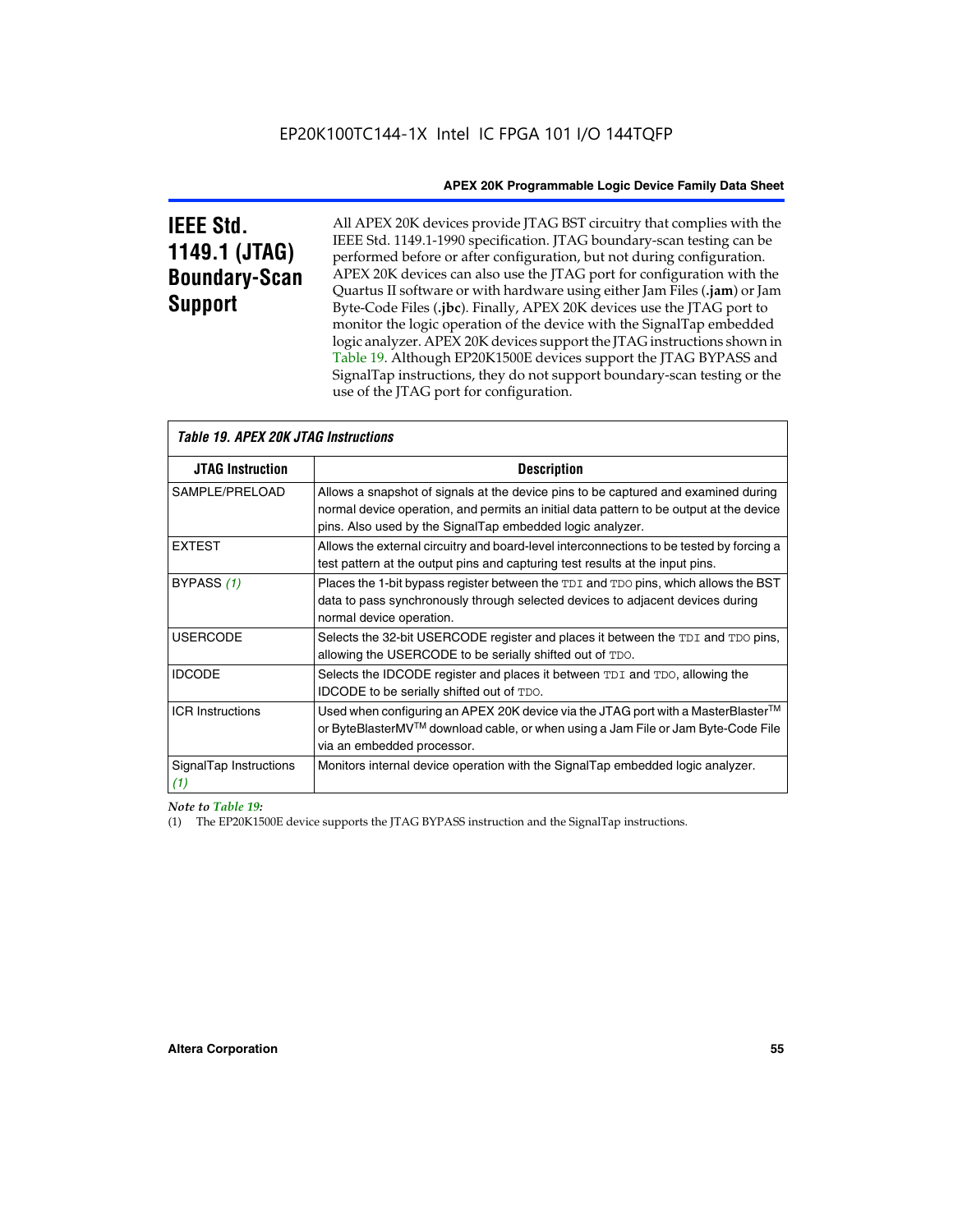The APEX 20K device instruction register length is 10 bits. The APEX 20K device USERCODE register length is 32 bits. Tables 20 and 21 show the boundary-scan register length and device IDCODE information for APEX 20K devices.

| Table 20. APEX 20K Boundary-Scan Register Length |                                      |  |  |  |
|--------------------------------------------------|--------------------------------------|--|--|--|
| <b>Device</b>                                    | <b>Boundary-Scan Register Length</b> |  |  |  |
| EP20K30E                                         | 420                                  |  |  |  |
| EP20K60E                                         | 624                                  |  |  |  |
| EP20K100                                         | 786                                  |  |  |  |
| EP20K100E                                        | 774                                  |  |  |  |
| EP20K160E                                        | 984                                  |  |  |  |
| EP20K200                                         | 1,176                                |  |  |  |
| EP20K200E                                        | 1,164                                |  |  |  |
| EP20K300E                                        | 1,266                                |  |  |  |
| EP20K400                                         | 1,536                                |  |  |  |
| EP20K400E                                        | 1,506                                |  |  |  |
| EP20K600E                                        | 1,806                                |  |  |  |
| EP20K1000E                                       | 2,190                                |  |  |  |
| EP20K1500E                                       | 1 $(1)$                              |  |  |  |

#### *Note to Table 20:*

(1) This device does not support JTAG boundary scan testing.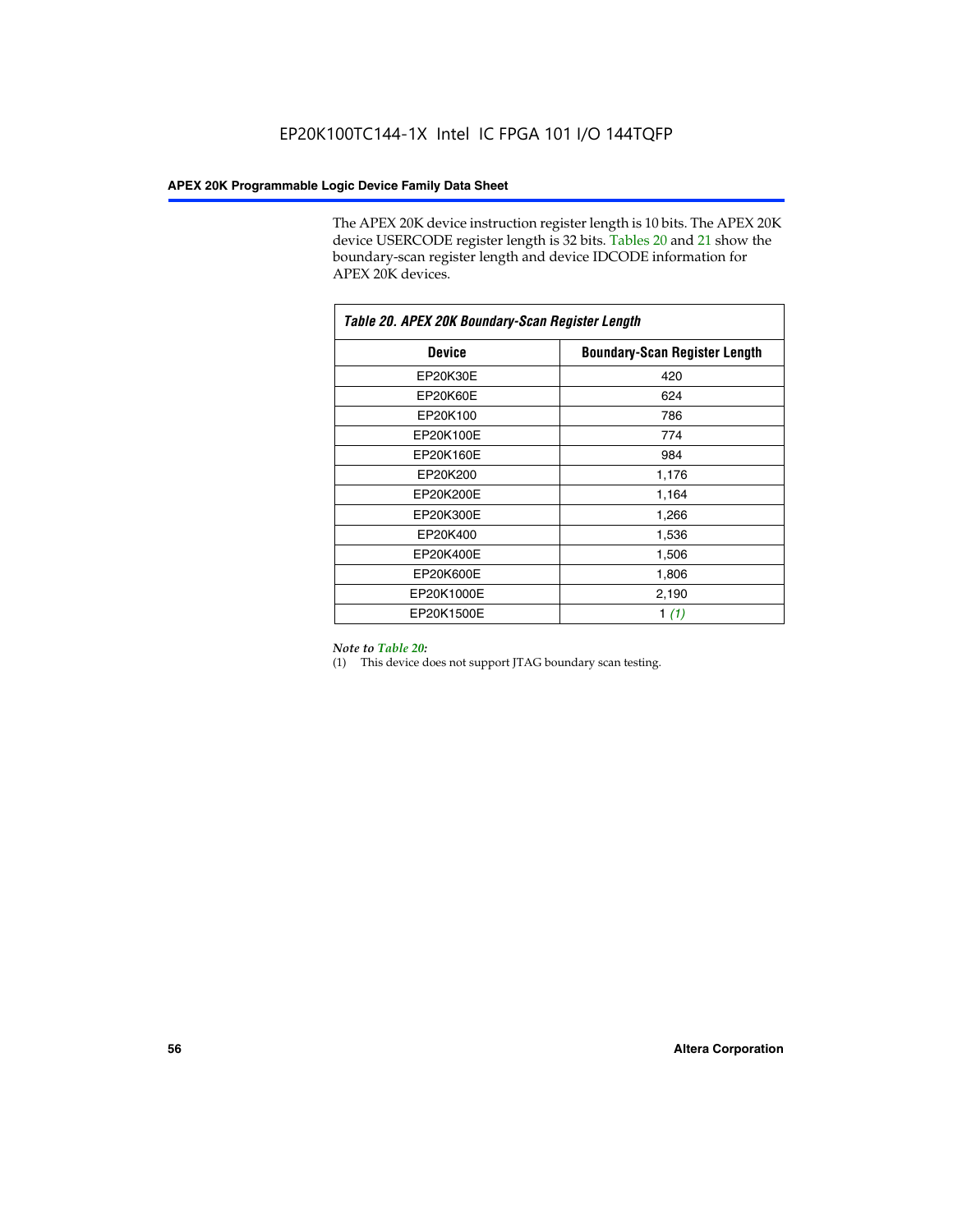| Table 21, 32-Bit APEX 20K Device IDCODE |                            |                                          |                                                  |                           |  |  |
|-----------------------------------------|----------------------------|------------------------------------------|--------------------------------------------------|---------------------------|--|--|
| <b>Device</b>                           |                            | <b>IDCODE (32 Bits) <math>(1)</math></b> |                                                  |                           |  |  |
|                                         | <b>Version</b><br>(4 Bits) | Part Number (16 Bits)                    | <b>Manufacturer</b><br><b>Identity (11 Bits)</b> | $1(1 \text{ Bit})$<br>(2) |  |  |
| EP20K30E                                | 0000                       | 0000<br>0011 0000<br>1000                | 0110 1110<br>000                                 | 1                         |  |  |
| EP20K60E                                | 0000                       | 0000 0110<br>1000<br>0000                | 0110 1110<br>000                                 | 1                         |  |  |
| EP20K100                                | 0000                       | 0000<br>0100<br>0001 0110                | 000<br>0110 1110                                 | 1                         |  |  |
| EP20K100E                               | 0000                       | 0001 0000<br>0000<br>1000                | 0110 1110<br>000                                 | 1                         |  |  |
| EP20K160E                               | 0000                       | 0001 0110<br>0000<br>1000                | 0110 1110<br>000                                 | 1                         |  |  |
| EP20K200                                | 0000                       | 1000<br>0011 0010<br>0000                | 0110 1110<br>000                                 | 1                         |  |  |
| EP20K200E                               | 0000                       | 0010 0000 0000<br>1000                   | 000<br>0110 1110                                 | 1                         |  |  |
| EP20K300E                               | 0000                       | 0011 0000<br>1000<br>0000                | 0110 1110<br>000                                 | 1                         |  |  |
| EP20K400                                | 0000                       | 0001<br>0110<br>0110<br>0100             | 0110 1110<br>000                                 | 1                         |  |  |
| EP20K400E                               | 0000                       | 0000<br>0000<br>1000<br>0100             | 0110 1110<br>000                                 | 1                         |  |  |
| EP20K600E                               | 0000                       | 0110<br>0000<br>0000<br>1000             | 0110 1110<br>000                                 | 1                         |  |  |
| EP20K1000E                              | 0000                       | 0000<br>0000<br>0000<br>1001             | 000<br>0110 1110                                 | 1                         |  |  |

*Notes to Table 21:*

The most significant bit (MSB) is on the left.

(2) The IDCODE's least significant bit (LSB) is always 1.

# Figure 31 shows the timing requirements for the JTAG signals.



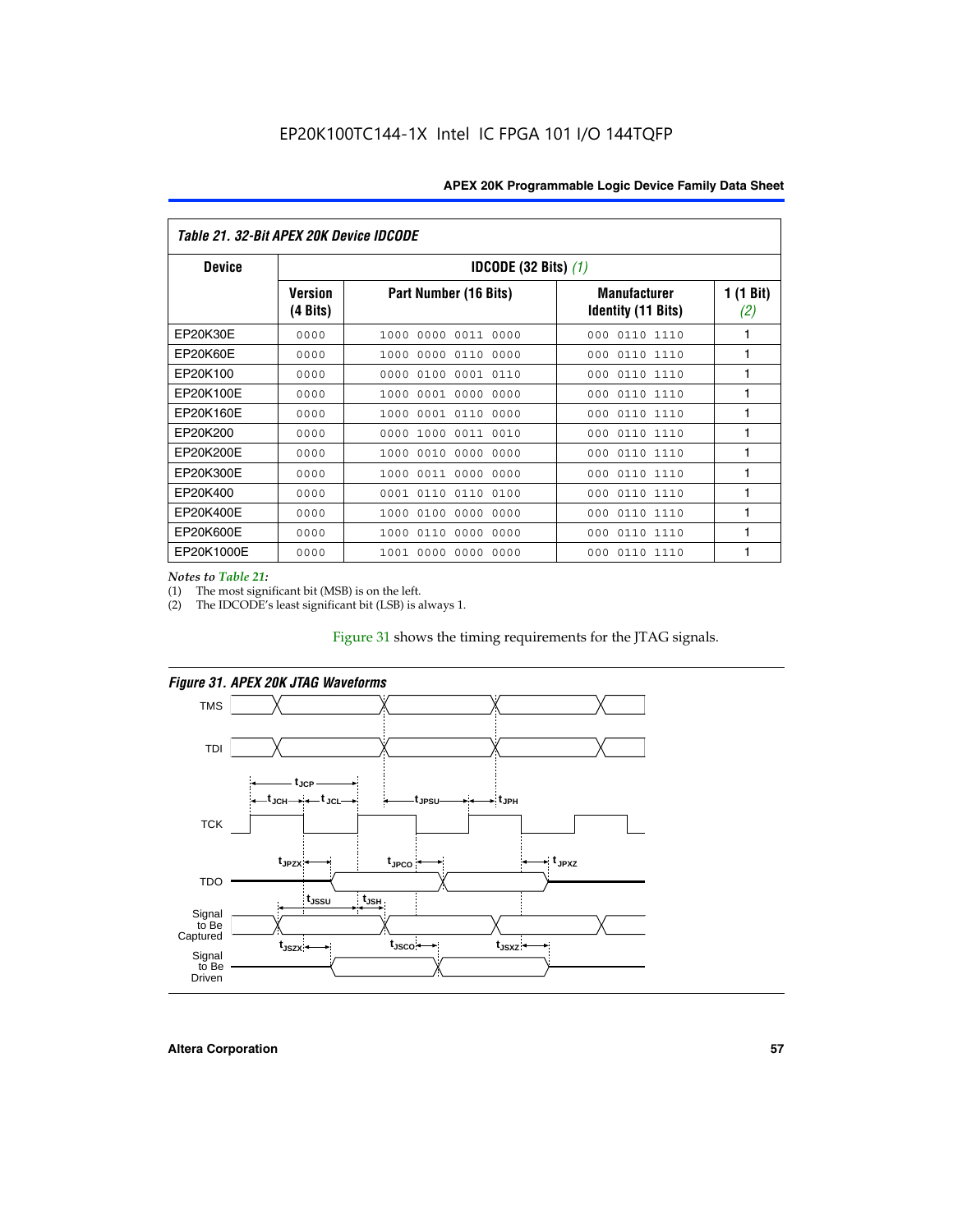Table 22 shows the JTAG timing parameters and values for APEX 20K devices.

|                   | TADIE ZZ. AFEA ZUN JTAU TIIIIIIU FAIAIIIEIEIS & VAIUES |     |            |      |  |  |  |
|-------------------|--------------------------------------------------------|-----|------------|------|--|--|--|
| Symbol            | Parameter                                              | Min | <b>Max</b> | Unit |  |  |  |
| $t_{JCP}$         | TCK clock period                                       | 100 |            | ns   |  |  |  |
| $t_{JCH}$         | TCK clock high time                                    | 50  |            | ns   |  |  |  |
| tjcl              | TCK clock low time                                     | 50  |            | ns   |  |  |  |
| t <sub>JPSU</sub> | JTAG port setup time                                   | 20  |            | ns   |  |  |  |
| t <sub>JPH</sub>  | JTAG port hold time                                    | 45  |            | ns   |  |  |  |
| <sup>t</sup> JPCO | JTAG port clock to output                              |     | 25         | ns   |  |  |  |
| t <sub>JPZX</sub> | JTAG port high impedance to valid output               |     | 25         | ns   |  |  |  |
| t <sub>JPXZ</sub> | JTAG port valid output to high impedance               |     | 25         | ns   |  |  |  |
| tussu             | Capture register setup time                            | 20  |            | ns   |  |  |  |
| $t_{\sf JSH}$     | Capture register hold time                             | 45  |            | ns   |  |  |  |
| t <sub>JSCO</sub> | Update register clock to output                        |     | 35         | ns   |  |  |  |
| t <sub>JSZX</sub> | Update register high impedance to valid output         |     | 35         | ns   |  |  |  |
| t <sub>JSXZ</sub> | Update register valid output to high impedance         |     | 35         | ns   |  |  |  |

*Table 22. APEX 20K JTAG Timing Parameters & Values*

For more information, see the following documents:

- *Application Note 39 (IEEE Std. 1149.1 (JTAG) Boundary-Scan Testing in Altera Devices)*
- Jam Programming & Test Language Specification

**Generic Testing** Each APEX 20K device is functionally tested. Complete testing of each configurable static random access memory (SRAM) bit and all logic functionality ensures 100% yield. AC test measurements for APEX 20K devices are made under conditions equivalent to those shown in Figure 32. Multiple test patterns can be used to configure devices during all stages of the production flow.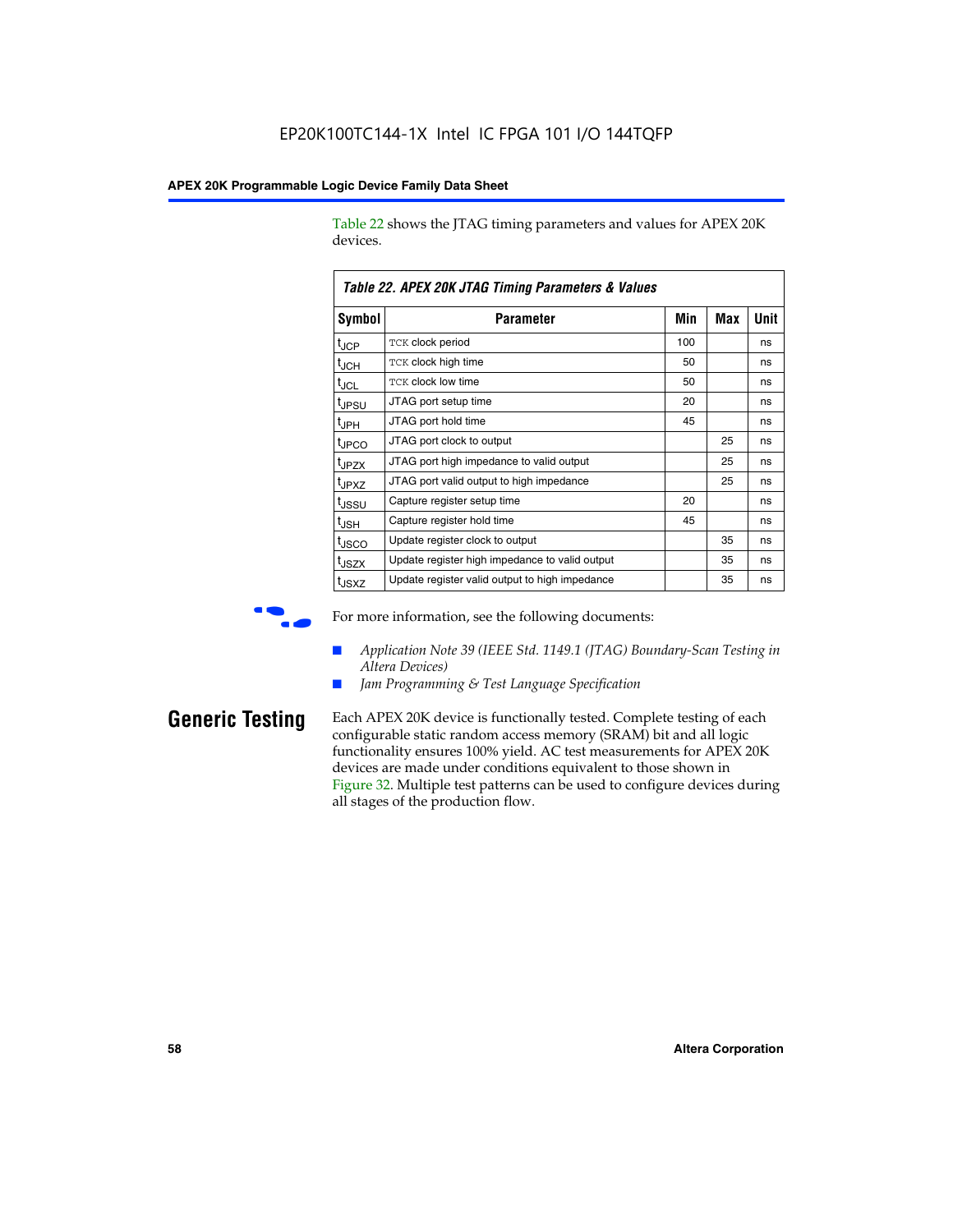

#### *Note to Figure 32:*

(1) Power supply transients can affect AC measurements. Simultaneous transitions of multiple outputs should be avoided for accurate measurement. Threshold tests must not be performed under AC conditions. Large-amplitude, fast-groundcurrent transients normally occur as the device outputs discharge the load capacitances. When these transients flow through the parasitic inductance between the device ground pin and the test system ground, significant reductions in observable noise immunity can result.

# **Operating Conditions**

Tables 23 through 26 provide information on absolute maximum ratings, recommended operating conditions, DC operating conditions, and capacitance for 2.5-V APEX 20K devices.

| TADIG LU. MI LA LUN U.U-V TUIGIAIN DGVIUG MUSUNUG MAANNUNI NAMNUS<br>$100103$ $11, 121$ |                            |                                                   |        |      |              |
|-----------------------------------------------------------------------------------------|----------------------------|---------------------------------------------------|--------|------|--------------|
| Symbol                                                                                  | <b>Parameter</b>           | <b>Conditions</b>                                 | Min    | Max  | Unit         |
| V <sub>CCINT</sub>                                                                      | Supply voltage             | With respect to ground $(3)$                      | $-0.5$ | 3.6  | v            |
| V <sub>CCIO</sub>                                                                       |                            |                                                   | $-0.5$ | 4.6  | v            |
| V                                                                                       | DC input voltage           |                                                   | $-2.0$ | 5.75 | v            |
| $I_{OUT}$                                                                               | DC output current, per pin |                                                   | $-25$  | 25   | mA           |
| $T_{\text{STG}}$                                                                        | Storage temperature        | No bias                                           | $-65$  | 150  | $^{\circ}$ C |
| $T_{\sf AMB}$                                                                           | Ambient temperature        | Under bias                                        | $-65$  | 135  | $^{\circ}$ C |
| $T_J$                                                                                   | Junction temperature       | PQFP, RQFP, TQFP, and BGA packages,<br>under bias |        | 135  | $^{\circ}$ C |
|                                                                                         |                            | Ceramic PGA packages, under bias                  |        | 150  | $^{\circ}$ C |

| Table 23. APEX 20K 5.0-V Tolerant Device Absolute Maximum Ratings | Notes (1), (2) |  |
|-------------------------------------------------------------------|----------------|--|
|-------------------------------------------------------------------|----------------|--|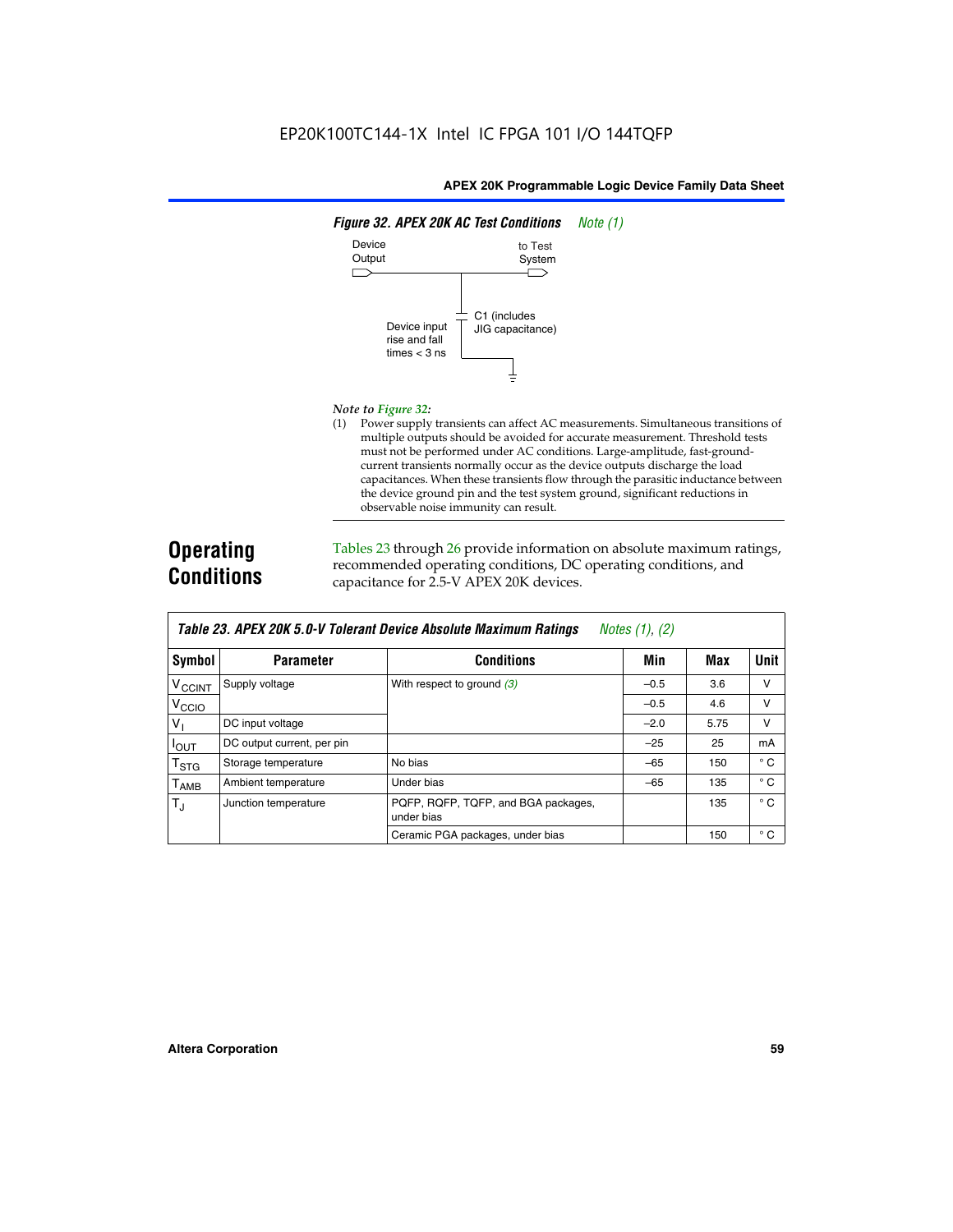# EP20K100TC144-1X Intel IC FPGA 101 I/O 144TQFP

# **APEX 20K Programmable Logic Device Family Data Sheet**

|                          | Table 24. APEX 20K 5.0-V Tolerant Device Recommended Operating Conditions<br>Note $(2)$ |                    |                  |                   |              |  |
|--------------------------|-----------------------------------------------------------------------------------------|--------------------|------------------|-------------------|--------------|--|
| Symbol                   | <b>Parameter</b>                                                                        | <b>Conditions</b>  | Min              | Max               | <b>Unit</b>  |  |
| <b>V<sub>CCINT</sub></b> | Supply voltage for internal logic<br>and input buffers                                  | $(4)$ , $(5)$      | 2.375<br>(2.375) | 2.625<br>(2.625)  | $\vee$       |  |
| V <sub>CCIO</sub>        | Supply voltage for output buffers,<br>3.3-V operation                                   | (4), (5)           | 3.00(3.00)       | 3.60(3.60)        | $\vee$       |  |
|                          | Supply voltage for output buffers,<br>2.5-V operation                                   | (4), (5)           | 2.375<br>(2.375) | 2.625<br>(2.625)  | $\vee$       |  |
| $V_1$                    | Input voltage                                                                           | (3), (6)           | $-0.5$           | 5.75              | $\vee$       |  |
| $V_{\rm O}$              | Output voltage                                                                          |                    | $\Omega$         | V <sub>CCIO</sub> | $\vee$       |  |
| $T_{\rm J}$              | Junction temperature                                                                    | For commercial use | $\Omega$         | 85                | $^{\circ}$ C |  |
|                          |                                                                                         | For industrial use | $-40$            | 100               | $^{\circ}$ C |  |
| $t_{R}$                  | Input rise time                                                                         |                    |                  | 40                | ns           |  |
| $t_{\mathsf{F}}$         | Input fall time                                                                         |                    |                  | 40                | ns           |  |

| Table 25. APEX 20K 5.0-V Tolerant Device DC Operating Conditions (Part 1 of 2) Notes (2), (7), (8) |                                         |                                                                                       |                                          |     |                                          |              |  |
|----------------------------------------------------------------------------------------------------|-----------------------------------------|---------------------------------------------------------------------------------------|------------------------------------------|-----|------------------------------------------|--------------|--|
| Symbol                                                                                             | <b>Parameter</b>                        | <b>Conditions</b>                                                                     | Min                                      | Typ | Max                                      | Unit         |  |
| $V_{\text{IH}}$                                                                                    | High-level input voltage                |                                                                                       | 1.7, $0.5 \times V_{\text{CCIO}}$<br>(9) |     | 5.75                                     | v            |  |
| $V_{IL}$                                                                                           | Low-level input voltage                 |                                                                                       | $-0.5$                                   |     | 0.8, $0.3 \times V_{\text{CCIO}}$<br>(9) | $\vee$       |  |
| $V_{OH}$                                                                                           | 3.3-V high-level TTL output<br>voltage  | $I_{OH} = -8$ mA DC,<br>$V_{\text{CCIO}} = 3.00 \text{ V} (10)$                       | 2.4                                      |     |                                          | $\vee$       |  |
|                                                                                                    | 3.3-V high-level CMOS output<br>voltage | $I_{\text{OH}} = -0.1 \text{ mA DC},$<br>$V_{\text{CCIO}} = 3.00 \text{ V} (10)$      | $V_{CClO}$ – 0.2                         |     |                                          | $\vee$       |  |
|                                                                                                    | 3.3-V high-level PCI output voltage     | $I_{OH} = -0.5$ mA DC,<br>$V_{\text{CCIO}} = 3.00 \text{ to } 3.60 \text{ V}$<br>(10) | $0.9 \times V_{\text{CCIO}}$             |     |                                          | $\mathsf{V}$ |  |
|                                                                                                    | 2.5-V high-level output voltage         | $I_{OH} = -0.1$ mA DC,<br>$V_{\text{CCIO}} = 2.30 \text{ V} (10)$                     | 2.1                                      |     |                                          | $\mathsf{V}$ |  |
|                                                                                                    |                                         | $I_{\text{OH}} = -1 \text{ mA DC},$<br>$V_{\text{CCIO}} = 2.30 V (10)$                | 2.0                                      |     |                                          | $\vee$       |  |
|                                                                                                    |                                         | $I_{OH} = -2$ mA DC,<br>$V_{\text{CCIO}} = 2.30 V (10)$                               | 1.7                                      |     |                                          | v            |  |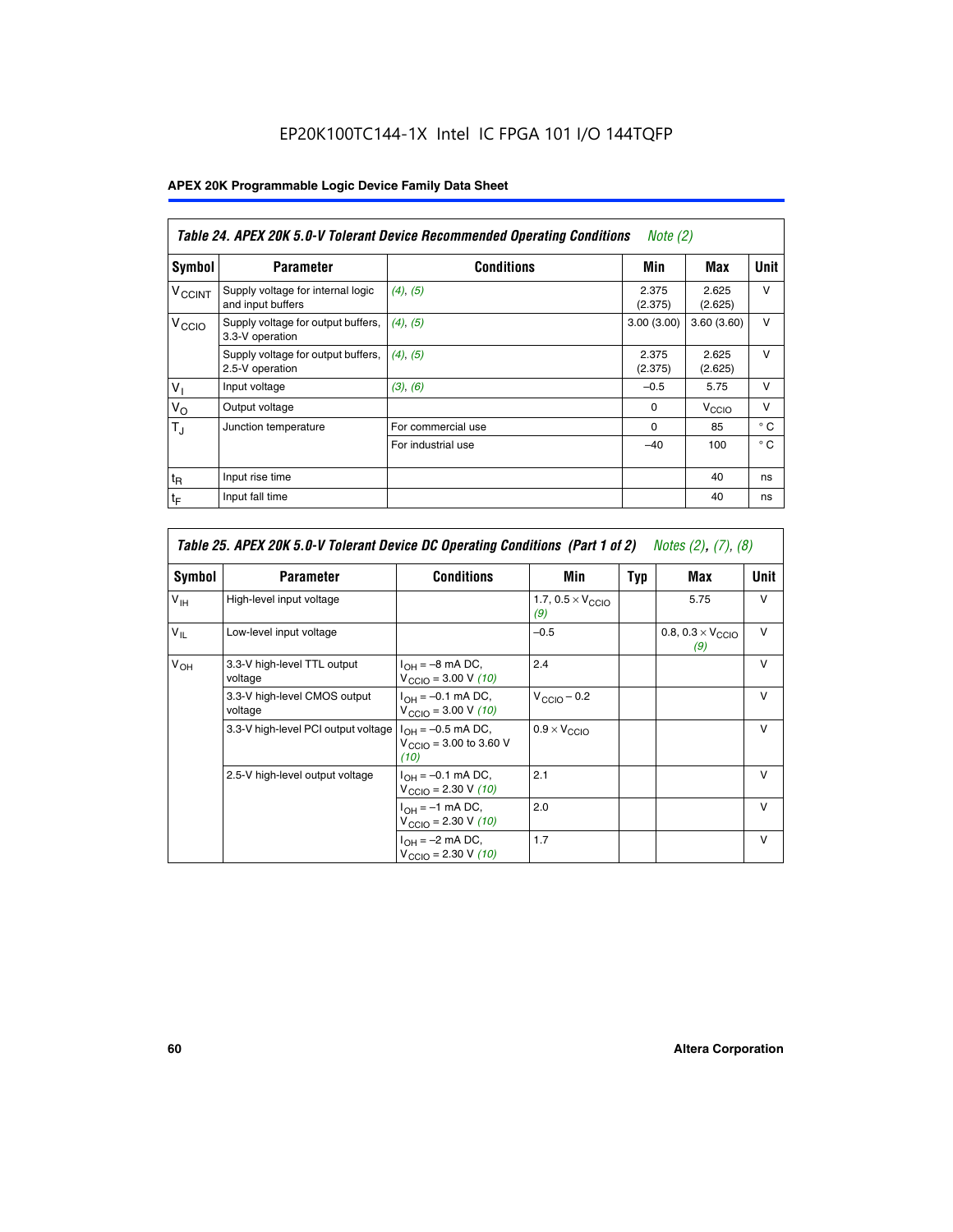|                   | Table 25. APEX 20K 5.0-V Tolerant Device DC Operating Conditions (Part 2 of 2) Notes (2), (7), (8) |                                                                                    |       |     |                              |        |  |
|-------------------|----------------------------------------------------------------------------------------------------|------------------------------------------------------------------------------------|-------|-----|------------------------------|--------|--|
| Symbol            | <b>Parameter</b>                                                                                   | <b>Conditions</b>                                                                  | Min   | Typ | Max                          | Unit   |  |
| $V_{OL}$          | 3.3-V low-level TTL output voltage                                                                 | $I_{\Omega}$ = 12 mA DC,<br>$V_{\text{CCIO}} = 3.00 V (11)$                        |       |     | 0.45                         | $\vee$ |  |
|                   | 3.3-V low-level CMOS output<br>voltage                                                             | $I_{\Omega I} = 0.1$ mA DC,<br>$V_{\text{CCIO}} = 3.00 V (11)$                     |       |     | 0.2                          | $\vee$ |  |
|                   | 3.3-V low-level PCI output voltage                                                                 | $I_{\Omega}$ = 1.5 mA DC,<br>$V_{CClO}$ = 3.00 to 3.60 V<br>(11)                   |       |     | $0.1 \times V_{\text{CCLO}}$ | $\vee$ |  |
|                   | 2.5-V low-level output voltage                                                                     | $I_{\Omega I} = 0.1$ mA DC,<br>$V_{\text{CCIO}} = 2.30 V (11)$                     |       |     | 0.2                          | $\vee$ |  |
|                   |                                                                                                    | $I_{\Omega}$ = 1 mA DC,<br>$V_{\text{CCIO}} = 2.30 V (11)$                         |       |     | 0.4                          | $\vee$ |  |
|                   |                                                                                                    | $I_{\Omega}$ = 2 mA DC,<br>$V_{\text{CCIO}} = 2.30 V (11)$                         |       |     | 0.7                          | $\vee$ |  |
| Τ,                | Input pin leakage current                                                                          | $V_1 = 5.75$ to $-0.5$ V                                                           | $-10$ |     | 10                           | μA     |  |
| $I_{OZ}$          | Tri-stated I/O pin leakage current                                                                 | $V_{\Omega}$ = 5.75 to -0.5 V                                                      | $-10$ |     | 10                           | μA     |  |
| $I_{CC0}$         | $V_{CC}$ supply current (standby)<br>(All ESBs in power-down mode)                                 | $V_1$ = ground, no load, no<br>toggling inputs, -1 speed<br>grade $(12)$           |       | 10  |                              | mA     |  |
|                   |                                                                                                    | $V_1$ = ground, no load, no<br>toggling inputs,<br>$-2$ , $-3$ speed grades $(12)$ |       | 5   |                              | mA     |  |
| R <sub>CONF</sub> | Value of I/O pin pull-up resistor                                                                  | $V_{\text{CCIO}} = 3.0 V (13)$                                                     | 20    |     | 50                           | W      |  |
|                   | before and during configuration                                                                    | $V_{\text{CCIO}} = 2.375 \text{ V} (13)$                                           | 30    |     | 80                           | W      |  |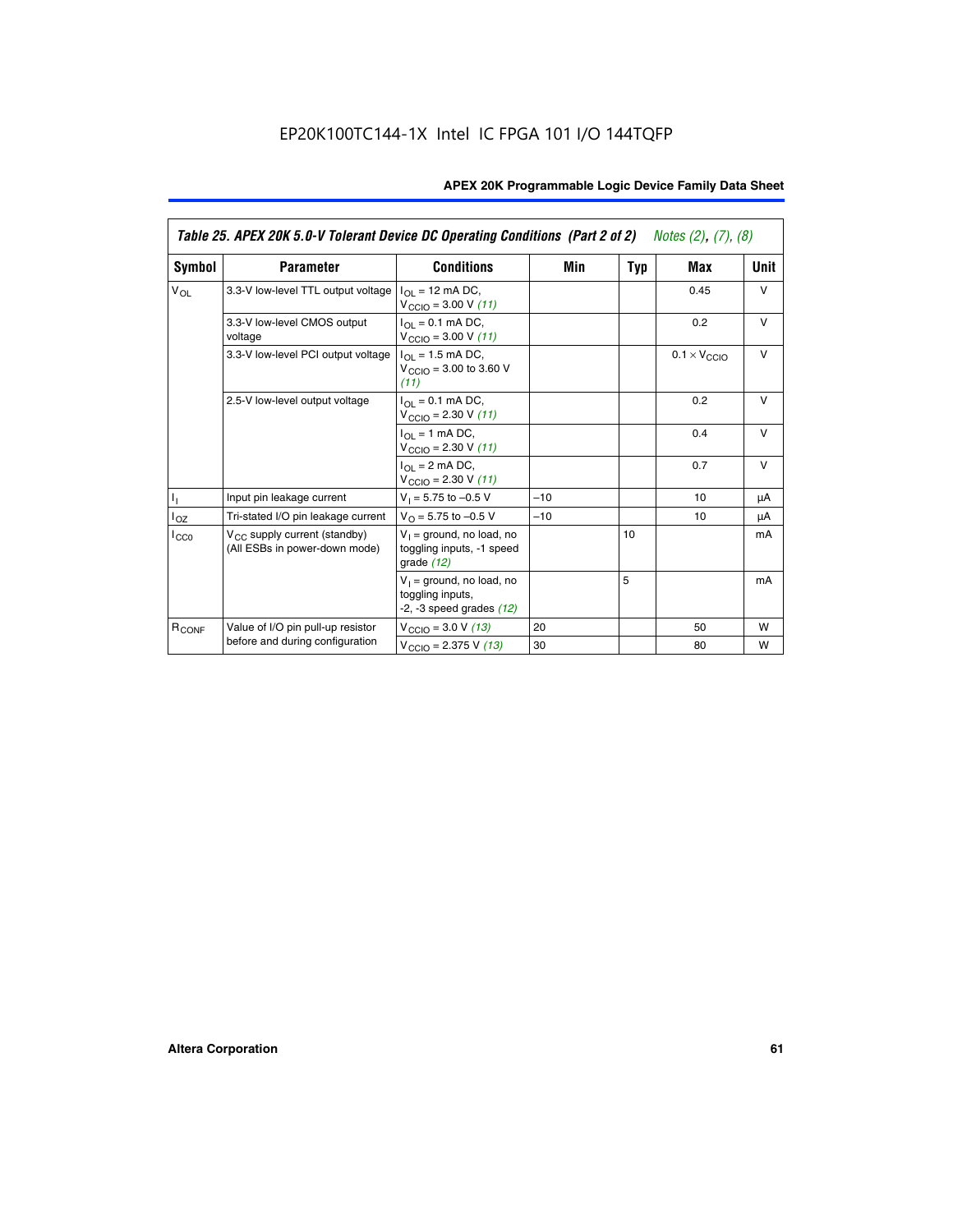|                    | Table 26. APEX 20K 5.0-V Tolerant Device Capacitance<br>Notes (2), (14) |                                      |     |     |      |  |
|--------------------|-------------------------------------------------------------------------|--------------------------------------|-----|-----|------|--|
| Symbol             | <b>Parameter</b>                                                        | <b>Conditions</b>                    | Min | Max | Unit |  |
| $C_{IN}$           | Input capacitance                                                       | $V_{IN} = 0 V$ , f = 1.0 MHz         |     | 8   | pF   |  |
| $C_{\text{INCLK}}$ | Input capacitance on dedicated<br>clock pin                             | $V_{IN} = 0 V$ , f = 1.0 MHz         |     | 12  | pF   |  |
| $C_{OUT}$          | Output capacitance                                                      | $V_{\text{OUT}} = 0 V$ , f = 1.0 MHz |     | 8   | рF   |  |

#### *Notes to Tables 23 through 26:*

- (1) See the *Operating Requirements for Altera Devices Data Sheet*.
- (2) All APEX 20K devices are 5.0-V tolerant.
- (3) Minimum DC input is –0.5 V. During transitions, the inputs may undershoot to –2.0 V or overshoot to 5.75 V for input currents less than 100 mA and periods shorter than 20 ns.
- (4) Numbers in parentheses are for industrial-temperature-range devices.
- (5) Maximum  $V_{CC}$  rise time is 100 ms, and  $V_{CC}$  must rise monotonically.<br>(6) All pins, including dedicated inputs, clock I/O, and JTAG pins, may b
- All pins, including dedicated inputs, clock I/O, and JTAG pins, may be driven before  $V_{\text{CCINT}}$  and  $V_{\text{CCIO}}$  are powered.
- (7) Typical values are for  $T_A = 25^\circ$  C, V<sub>CCINT</sub> = 2.5 V, and V<sub>CCIO</sub> = 2.5 or 3.3 V.<br>(8) These values are specified in the APEX 20K device recommended operat
- These values are specified in the APEX 20K device recommended operating conditions, shown in Table 26 on page 62.
- (9) The APEX 20K input buffers are compatible with 2.5-V and 3.3-V (LVTTL and LVCMOS) signals. Additionally, the input buffers are 3.3-V PCI compliant when  $V_{\text{CCIO}}$  and  $V_{\text{CCINI}}$  meet the relationship shown in Figure 33 on page 68.
- (10) The  $I<sub>OH</sub>$  parameter refers to high-level TTL, PCI or CMOS output current.
- (11) The I<sub>OL</sub> parameter refers to low-level TTL, PCI, or CMOS output current. This parameter applies to open-drain pins as well as output pins.
- (12) This value is specified for normal device operation. The value may vary during power-up.
- (13) Pin pull-up resistance values will be lower if an external source drives the pin higher than  $V_{\text{CCIO}}$ .
- (14) Capacitance is sample-tested only.

Tables 27 through 30 provide information on absolute maximum ratings, recommended operating conditions, DC operating conditions, and capacitance for 1.8-V APEX 20KE devices.

|                           | Table 27. APEX 20KE Device Absolute Maximum Ratings<br>Note (1) |                                                   |        |     |              |  |  |
|---------------------------|-----------------------------------------------------------------|---------------------------------------------------|--------|-----|--------------|--|--|
| Symbol                    | <b>Parameter</b>                                                | <b>Conditions</b>                                 | Min    | Max | Unit I       |  |  |
| $V_{\text{CCINT}}$        | Supply voltage                                                  | With respect to ground $(2)$                      | $-0.5$ | 2.5 | v            |  |  |
| V <sub>CCIO</sub>         |                                                                 |                                                   | $-0.5$ | 4.6 | v            |  |  |
| $V_{1}$                   | DC input voltage                                                |                                                   | $-0.5$ | 4.6 | v            |  |  |
| $I_{\text{OUT}}$          | DC output current, per pin                                      |                                                   | $-25$  | 25  | mA           |  |  |
| $\mathsf{T}_{\text{STG}}$ | Storage temperature                                             | No bias                                           | $-65$  | 150 | $^{\circ}$ C |  |  |
| Т <sub>АМВ</sub>          | Ambient temperature                                             | Under bias                                        | $-65$  | 135 | $^{\circ}$ C |  |  |
| $\mathsf{T}_{\text{d}}$   | Junction temperature                                            | PQFP, RQFP, TQFP, and BGA packages,<br>under bias |        | 135 | $^{\circ}$ C |  |  |
|                           |                                                                 | Ceramic PGA packages, under bias                  |        | 150 | $^{\circ}$ C |  |  |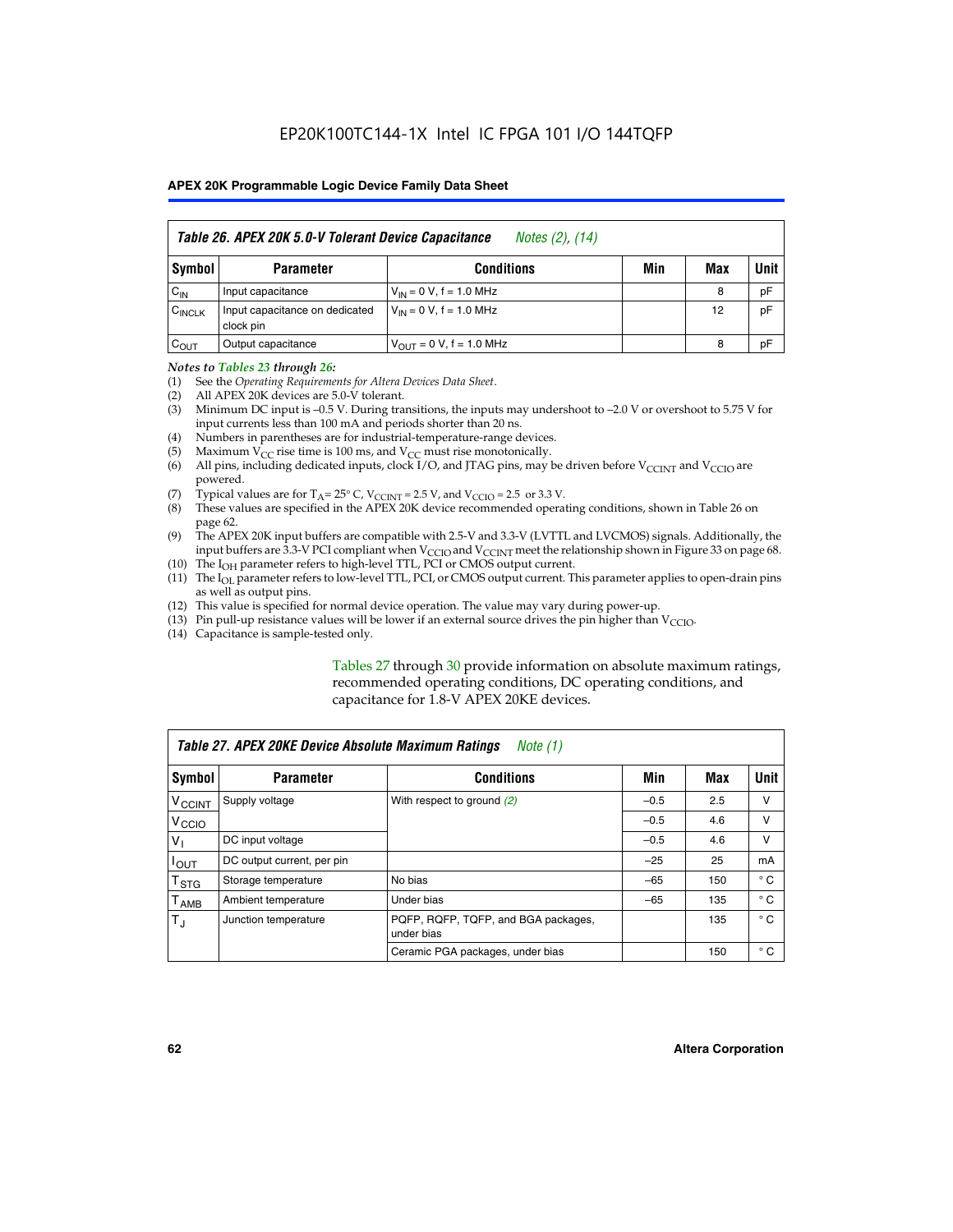|                             | <b>Table 28. APEX 20KE Device Recommended Operating Conditions</b> |                    |                  |                   |              |  |  |  |
|-----------------------------|--------------------------------------------------------------------|--------------------|------------------|-------------------|--------------|--|--|--|
| <b>Symbol</b>               | <b>Parameter</b>                                                   | <b>Conditions</b>  | Min              | Max               | <b>Unit</b>  |  |  |  |
| <b>V<sub>CCINT</sub></b>    | Supply voltage for internal logic and<br>input buffers             | (3), (4)           | 1.71(1.71)       | 1.89(1.89)        | $\vee$       |  |  |  |
| V <sub>CCIO</sub>           | Supply voltage for output buffers, 3.3-V<br>operation              | (3), (4)           | 3.00(3.00)       | 3.60(3.60)        | $\vee$       |  |  |  |
|                             | Supply voltage for output buffers, 2.5-V<br>operation              | (3), (4)           | 2.375<br>(2.375) | 2.625<br>(2.625)  | $\vee$       |  |  |  |
|                             | Supply voltage for output buffers, 1.8-V<br>operation              | (3), (4)           | 1.71(1.71)       | 1.89(1.89)        | $\vee$       |  |  |  |
| $V_1$                       | Input voltage                                                      | (5), (6)           | $-0.5$           | 4.0               | $\vee$       |  |  |  |
| $V_{\rm O}$                 | Output voltage                                                     |                    | $\Omega$         | V <sub>CCIO</sub> | v            |  |  |  |
| $T_{\rm J}$                 | Junction temperature                                               | For commercial use | $\Omega$         | 85                | $^{\circ}$ C |  |  |  |
|                             |                                                                    | For industrial use | $-40$            | 100               | $^{\circ}$ C |  |  |  |
| $t_{R}$                     | Input rise time                                                    |                    |                  | 40                | ns           |  |  |  |
| $\mathfrak{t}_{\mathsf{F}}$ | Input fall time                                                    |                    |                  | 40                | ns           |  |  |  |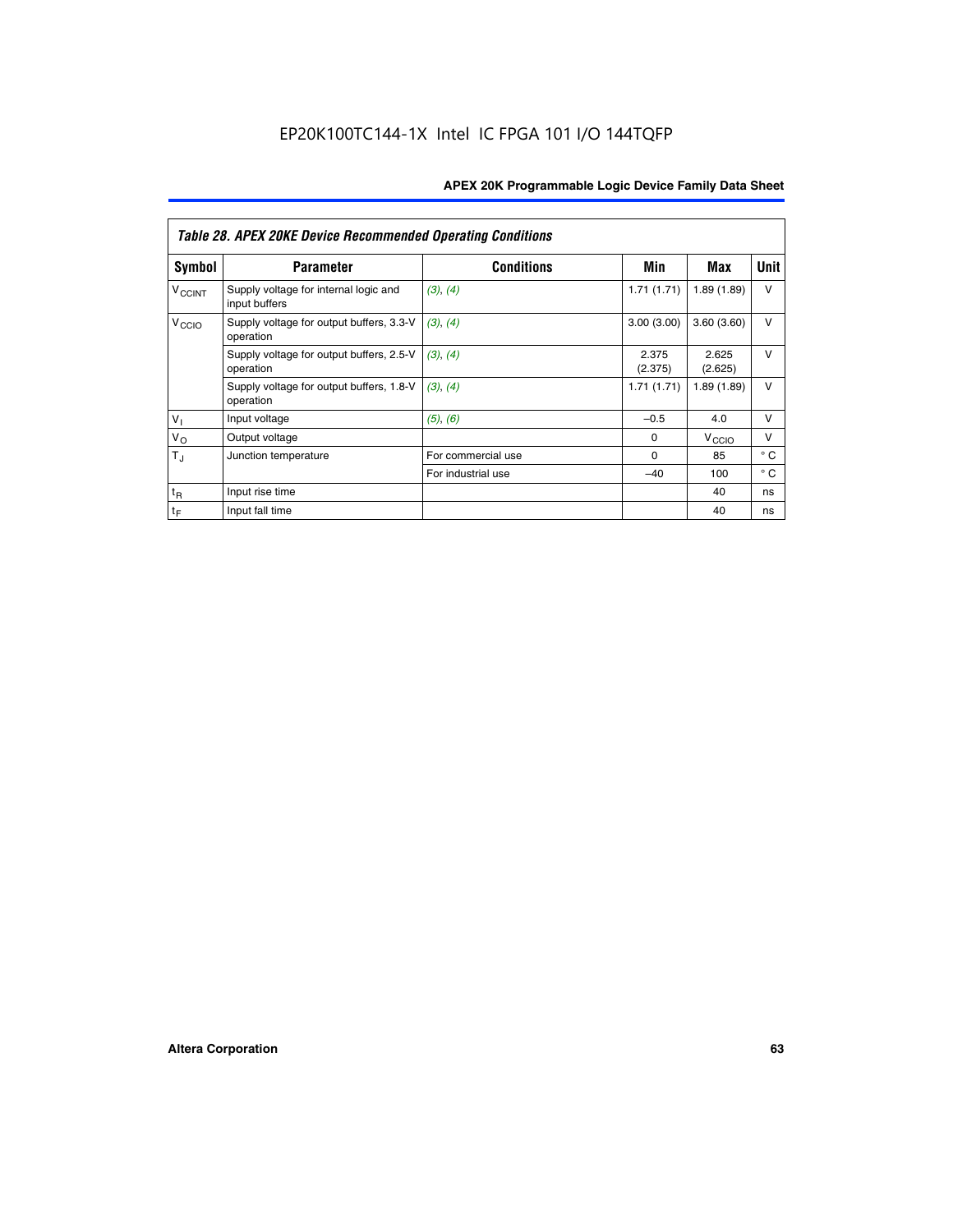# EP20K100TC144-1X Intel IC FPGA 101 I/O 144TQFP

# **APEX 20K Programmable Logic Device Family Data Sheet**

| <b>Symbol</b>              | <b>Parameter</b>                                                   | <b>Conditions</b>                                                                        | Min                                       | <b>Typ</b> | Max                                       | Unit      |
|----------------------------|--------------------------------------------------------------------|------------------------------------------------------------------------------------------|-------------------------------------------|------------|-------------------------------------------|-----------|
| $V_{\text{IH}}$            | High-level LVTTL, CMOS, or 3.3-V<br>PCI input voltage              |                                                                                          | 1.7, $0.5 \times V_{\text{CCIO}}$<br>(10) |            | 4.1                                       | V         |
| $\mathsf{V}_{\mathsf{IL}}$ | Low-level LVTTL, CMOS, or 3.3-V<br>PCI input voltage               |                                                                                          | $-0.5$                                    |            | 0.8, $0.3 \times V_{\text{CCIO}}$<br>(10) | $\vee$    |
| $V_{OH}$                   | 3.3-V high-level LVTTL output<br>voltage                           | $I_{OH} = -12$ mA DC,<br>$V_{\text{CCIO}} = 3.00 V (11)$                                 | 2.4                                       |            |                                           | v         |
|                            | 3.3-V high-level LVCMOS output<br>voltage                          | $I_{OH} = -0.1$ mA DC,<br>$V_{\text{CCIO}} = 3.00 V (11)$                                | $V_{\text{CGIO}} - 0.2$                   |            |                                           | v         |
|                            | 3.3-V high-level PCI output voltage $ I_{OH} = -0.5$ mA DC,        | $V_{\text{CGIO}} = 3.00$ to 3.60 V<br>(11)                                               | $0.9 \times V_{\text{CCIO}}$              |            |                                           | V         |
|                            | 2.5-V high-level output voltage                                    | $I_{OH} = -0.1$ mA DC,<br>$V_{\text{CCIO}} = 2.30 V (11)$                                | 2.1                                       |            |                                           | v         |
|                            |                                                                    | $I_{OH} = -1$ mA DC,<br>$V_{\text{CCIO}} = 2.30 V (11)$                                  | 2.0                                       |            |                                           | v         |
|                            |                                                                    | $I_{OH} = -2$ mA DC,<br>$V_{\text{CCIO}}$ = 2.30 V (11)                                  | 1.7                                       |            |                                           | V         |
| $V_{OL}$                   | 3.3-V low-level LVTTL output<br>voltage                            | $I_{\Omega}$ = 12 mA DC,<br>$V_{\text{CCIO}} = 3.00 V (12)$                              |                                           |            | 0.4                                       | v         |
|                            | 3.3-V low-level LVCMOS output<br>voltage                           | $I_{\Omega} = 0.1$ mA DC,<br>$V_{\text{CCIO}} = 3.00 V (12)$                             |                                           |            | 0.2                                       | $\vee$    |
|                            | 3.3-V low-level PCI output voltage                                 | $I_{\Omega}$ = 1.5 mA DC,<br>$V_{\text{CCIO}} = 3.00 \text{ to } 3.60 \text{ V}$<br>(12) |                                           |            | $0.1 \times V_{\text{CCIO}}$              | v         |
|                            | 2.5-V low-level output voltage                                     | $I_{\Omega} = 0.1$ mA DC,<br>$V_{\text{CCIO}}$ = 2.30 V (12)                             |                                           |            | 0.2                                       | V         |
|                            |                                                                    | $I_{\Omega} = 1$ mA DC,<br>$V_{\text{CCIO}}$ = 2.30 V (12)                               |                                           |            | 0.4                                       | v         |
|                            |                                                                    | $I_{OL}$ = 2 mA DC,<br>$V_{\text{CCIO}} = 2.30 V (12)$                                   |                                           |            | 0.7                                       | v         |
| ъ,                         | Input pin leakage current                                          | $V_1 = 4.1$ to -0.5 V (13)                                                               | $-10$                                     |            | 10                                        | μA        |
| $I_{OZ}$                   | Tri-stated I/O pin leakage current                                 | $V_O$ = 4.1 to -0.5 V (13)                                                               | $-10$                                     |            | 10                                        | μA        |
| $I_{CC0}$                  | $V_{CC}$ supply current (standby)<br>(All ESBs in power-down mode) | $V_1$ = ground, no load, no<br>toggling inputs, -1 speed<br>grade                        |                                           | 10         |                                           | mA        |
|                            |                                                                    | $V_1$ = ground, no load, no<br>toggling inputs,<br>-2, -3 speed grades                   |                                           | 5          |                                           | mA        |
| R <sub>CONF</sub>          | Value of I/O pin pull-up resistor                                  | $V_{\text{CCIO}} = 3.0 V (14)$                                                           | 20                                        |            | 50                                        | $k\Omega$ |
|                            | before and during configuration                                    | $V_{\text{CGIO}} = 2.375 V (14)$                                                         | 30                                        |            | 80                                        | kΩ        |
|                            |                                                                    | $V_{\text{CCIO}} = 1.71 V (14)$                                                          | 60                                        |            | 150                                       | $k\Omega$ |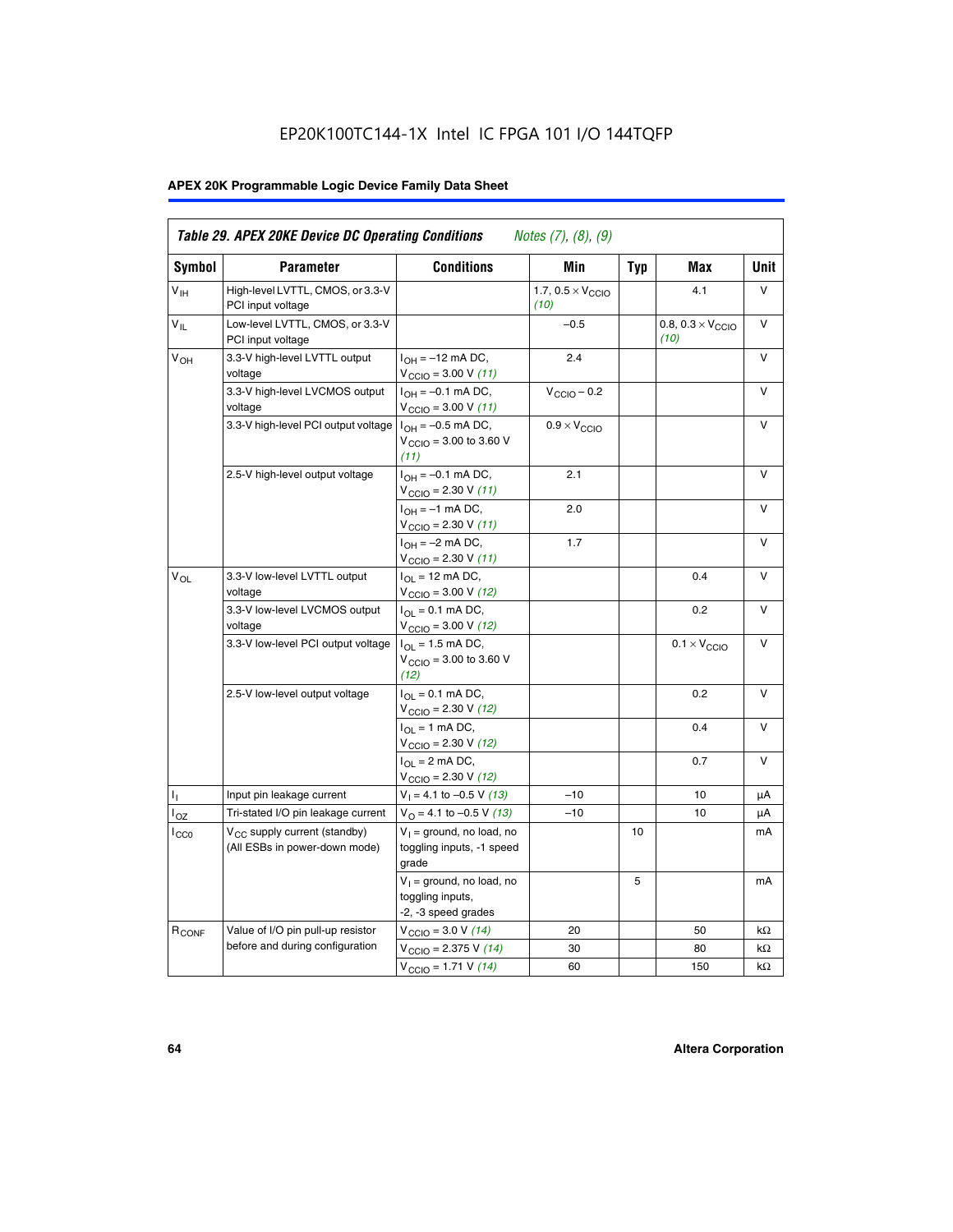**1 For DC Operating Specifications on APEX 20KE I/O standards,** please refer to *Application Note 117 (Using Selectable I/O Standards in Altera Devices).*

| Table 30. APEX 20KE Device Capacitance<br><i>Note</i> (15) |                                             |                                |     |     |      |
|------------------------------------------------------------|---------------------------------------------|--------------------------------|-----|-----|------|
| Symbol                                                     | <b>Parameter</b>                            | <b>Conditions</b>              | Min | Max | Unit |
| $C_{\text{IN}}$                                            | Input capacitance                           | $V_{IN} = 0 V$ , f = 1.0 MHz   |     | 8   | pF   |
| $C_{\text{INCLK}}$                                         | Input capacitance on<br>dedicated clock pin | $V_{IN} = 0 V$ , f = 1.0 MHz   |     | 12  | pF   |
| $C_{OUT}$                                                  | Output capacitance                          | $V_{OUIT} = 0 V$ , f = 1.0 MHz |     | 8   | рF   |

- *Notes to Tables 27 through 30:* (1) See the *Operating Requirements for Altera Devices Data Sheet*.
- (2) Minimum DC input is –0.5 V. During transitions, the inputs may undershoot to –2.0 V or overshoot to 5.75 V for input currents less than 100 mA and periods shorter than 20 ns.
- (3) Numbers in parentheses are for industrial-temperature-range devices.
- (4) Maximum  $V_{CC}$  rise time is 100 ms, and  $V_{CC}$  must rise monotonically.<br>(5) Minimum DC input is -0.5 V. During transitions, the inputs may und
- Minimum DC input is  $-0.5$  V. During transitions, the inputs may undershoot to  $-2.0$  V or overshoot to the voltage shown in the following table based on input duty cycle for input currents less than 100 mA. The overshoot is dependent upon duty cycle of the signal. The DC case is equivalent to 100% duty cycle.

| Vin  | Max. Duty Cycle |
|------|-----------------|
| 4.0V | 100% (DC)       |
| 4.1  | 90%             |
| 4.2  | 50%             |
| 4.3  | 30%             |
|      |                 |

- 4.4  $17\%$ <br>4.5  $10\%$
- 10%
- (6) All pins, including dedicated inputs, clock, I/O, and JTAG pins, may be driven before  $V_{\text{CCINT}}$  and  $V_{\text{CCIO}}$  are powered.
- (7) Typical values are for  $T_A = 25^\circ$  C, V<sub>CCINT</sub> = 1.8 V, and V<sub>CCIO</sub> = 1.8 V, 2.5 V or 3.3 V.
- (8) These values are specified under the APEX 20KE device recommended operating conditions, shown in Table 24 on page 60.
- (9) Refer to *Application Note 117 (Using Selectable I/O Standards in Altera Devices)* for the V<sub>IH</sub>, V<sub>IL</sub>, V<sub>OH</sub>, V<sub>OL</sub>, and I<sub>I</sub> parameters when VCCIO = 1.8 V.
- (10) The APEX 20KE input buffers are compatible with 1.8-V, 2.5-V and 3.3-V (LVTTL and LVCMOS) signals. Additionally, the input buffers are 3.3-V PCI compliant. Input buffers also meet specifications for GTL+, CTT, AGP, SSTL-2, SSTL-3, and HSTL.
- (11) The  $I_{OH}$  parameter refers to high-level TTL, PCI, or CMOS output current.
- (12) The I<sub>OL</sub> parameter refers to low-level TTL, PCI, or CMOS output current. This parameter applies to open-drain pins as well as output pins.
- (13) This value is specified for normal device operation. The value may vary during power-up.
- (14) Pin pull-up resistance values will be lower if an external source drives the pin higher than  $V_{CCIO}$ .
- (15) Capacitance is sample-tested only.

Figure 33 shows the relationship between  $V_{\text{CCIO}}$  and  $V_{\text{CCINT}}$  for 3.3-V PCI compliance on APEX 20K devices.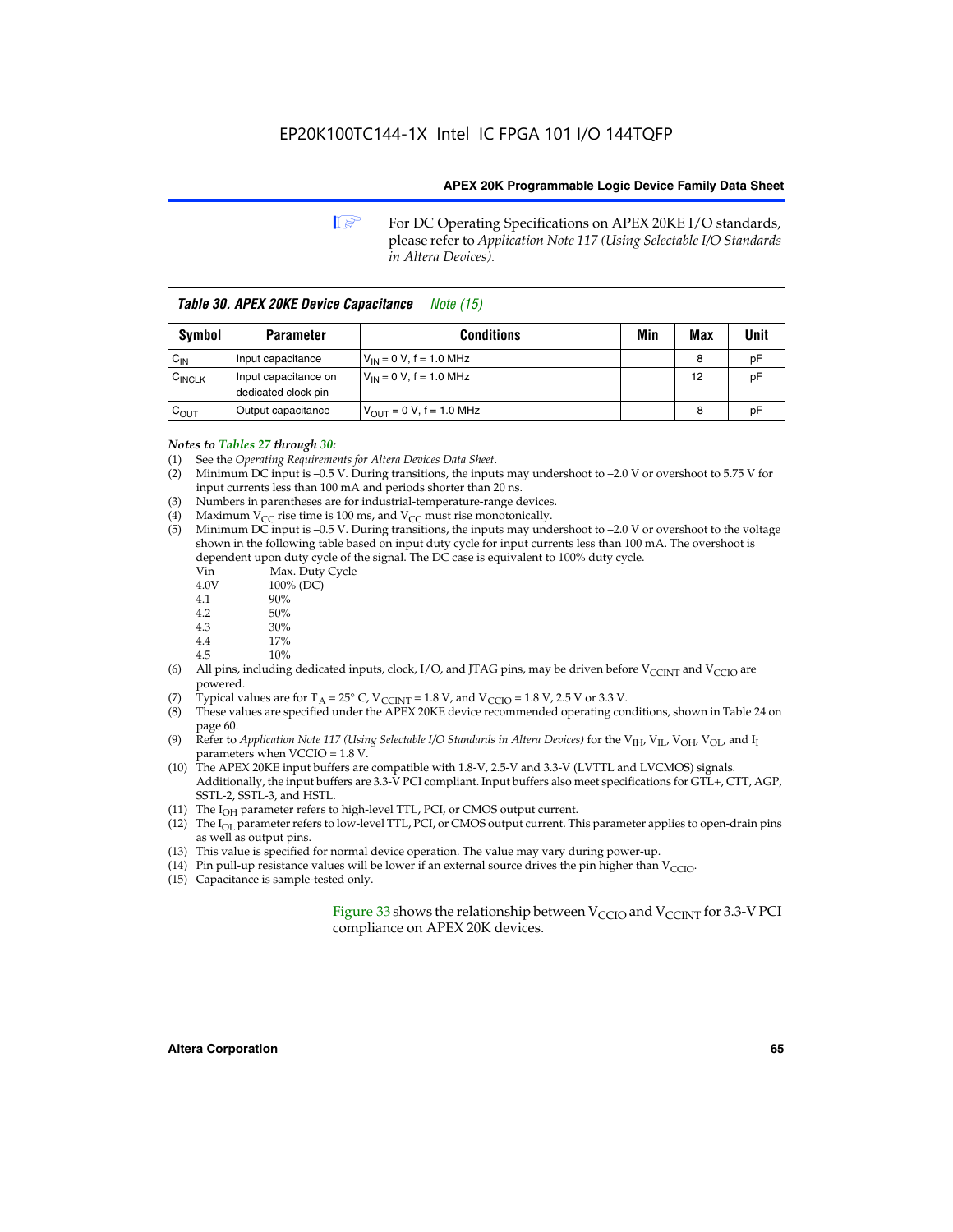

Figure 34 shows the typical output drive characteristics of APEX 20K devices with 3.3-V and 2.5-V V<sub>CCIO</sub>. The output driver is compatible with the 3.3-V *PCI Local Bus Specification, Revision 2.2* (when VCCIO pins are connected to 3.3 V). 5-V tolerant APEX 20K devices in the -1 speed grade are 5-V PCI compliant over all operating conditions.







**66 Altera Corporation**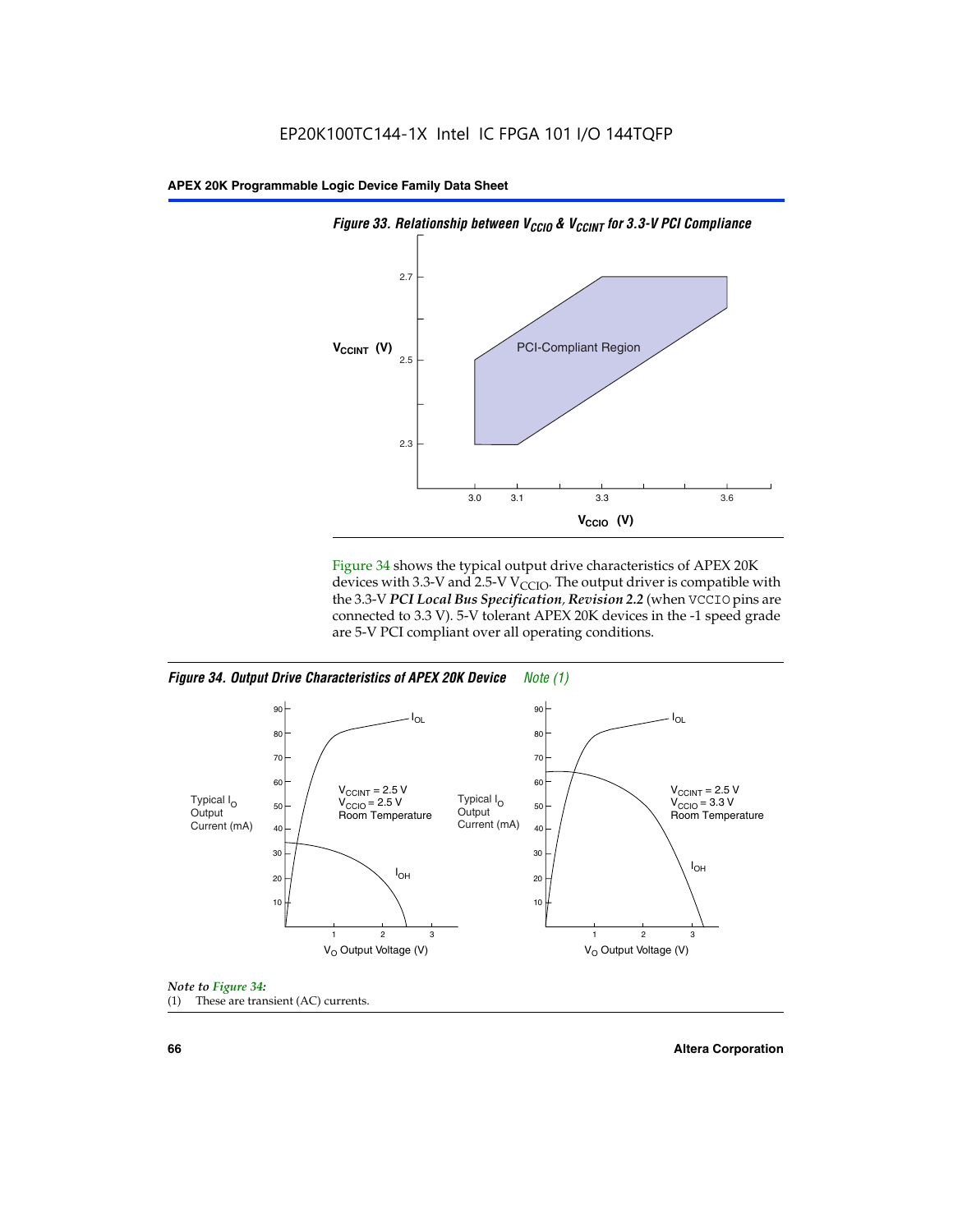

Figure 35 shows the output drive characteristics of APEX 20KE devices.

*Note to Figure 35:* (1) These are transient (AC) currents.

**Timing Model** The high-performance FastTrack and MegaLAB interconnect routing resources ensure predictable performance, accurate simulation, and accurate timing analysis. This predictable performance contrasts with that of FPGAs, which use a segmented connection scheme and therefore have unpredictable performance.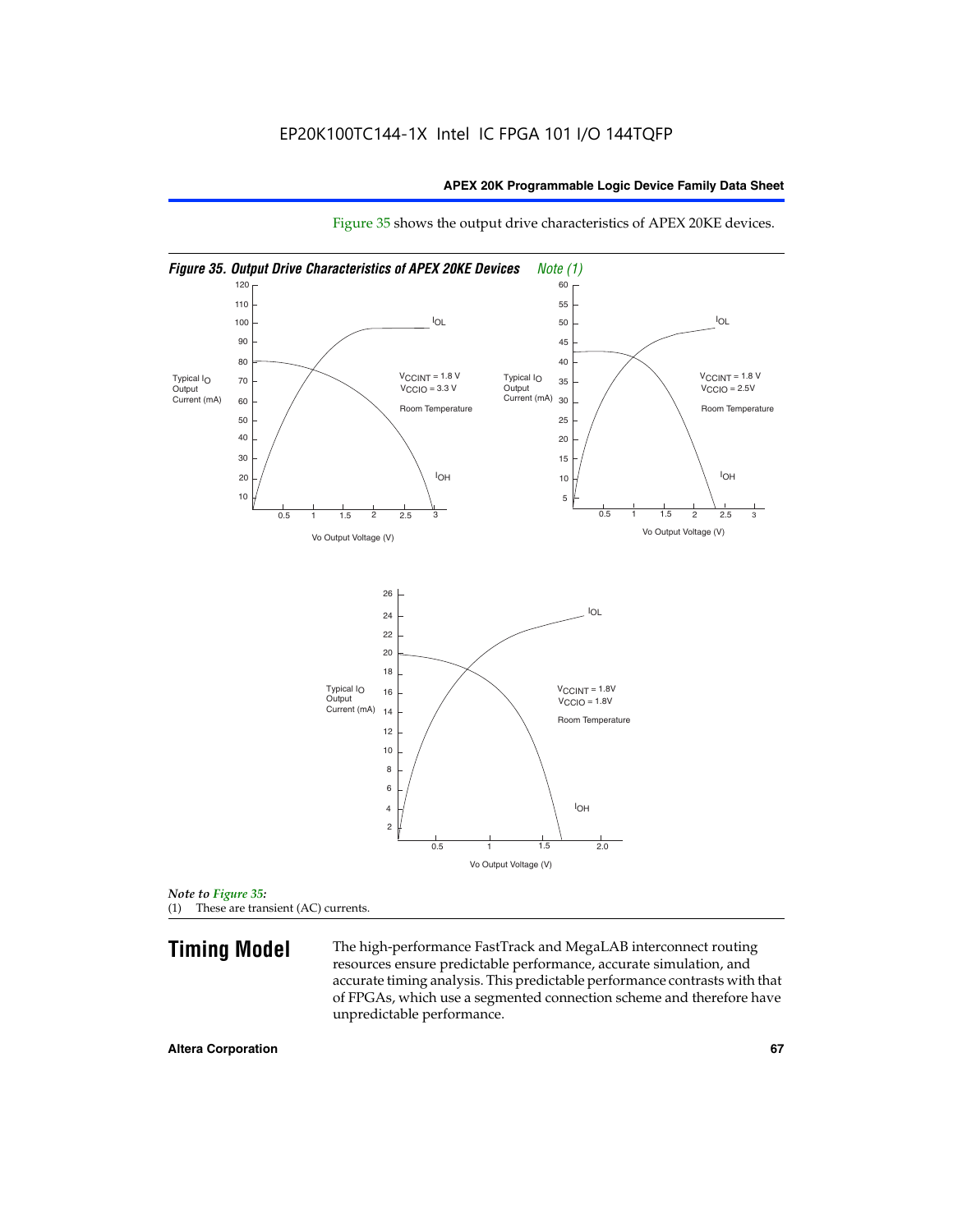All specifications are always representative of worst-case supply voltage and junction temperature conditions. All output-pin-timing specifications are reported for maximum driver strength.

Figure  $36$  shows the  $f_{MAX}$  timing model for APEX 20K devices.



Figure 37 shows the  $f_{MAX}$  timing model for APEX 20KE devices. These parameters can be used to estimate  $f_{MAX}$  for multiple levels of logic. Quartus II software timing analysis should be used for more accurate timing information.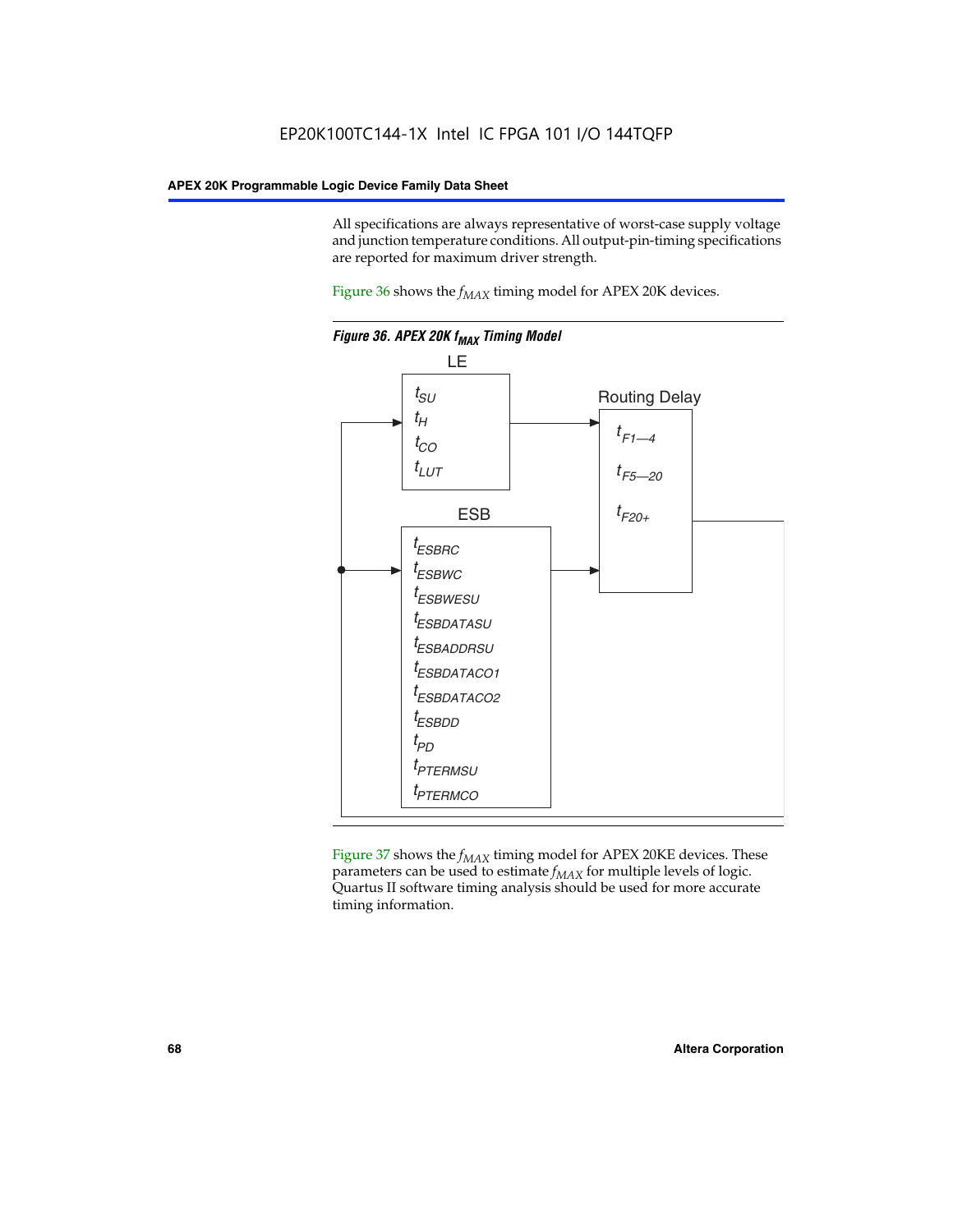

**Figure 37. APEX 20KE f<sub>MAX</sub> Timing Model**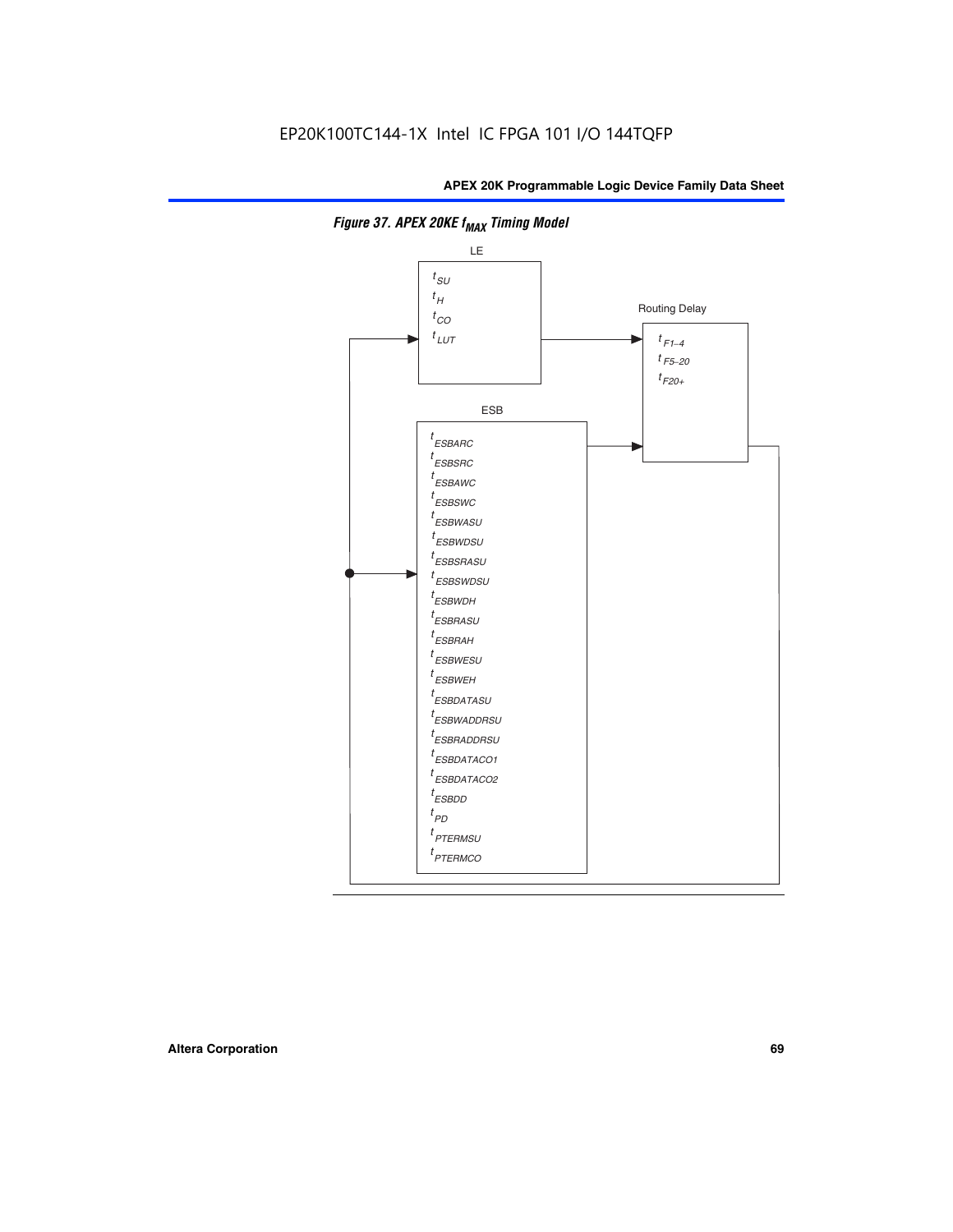Figures 38 and 39 show the asynchronous and synchronous timing waveforms, respectively, for the ESB macroparameters in Table 31.



*Figure 38. ESB Asynchronous Timing Waveforms*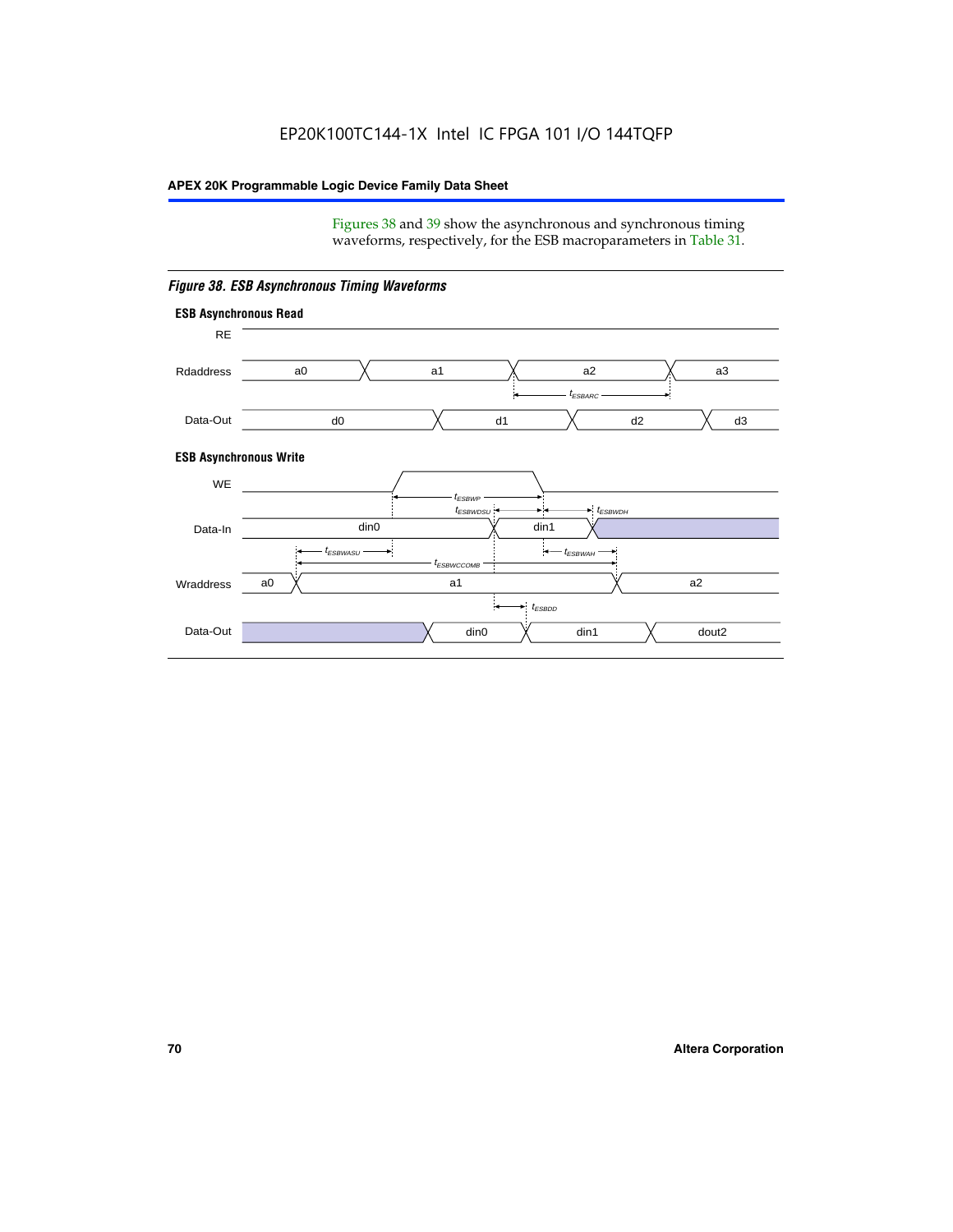

# *Figure 39. ESB Synchronous Timing Waveforms*

# **ESB Synchronous Write (ESB Output Registers Used)**



Figure 40 shows the timing model for bidirectional I/O pin timing.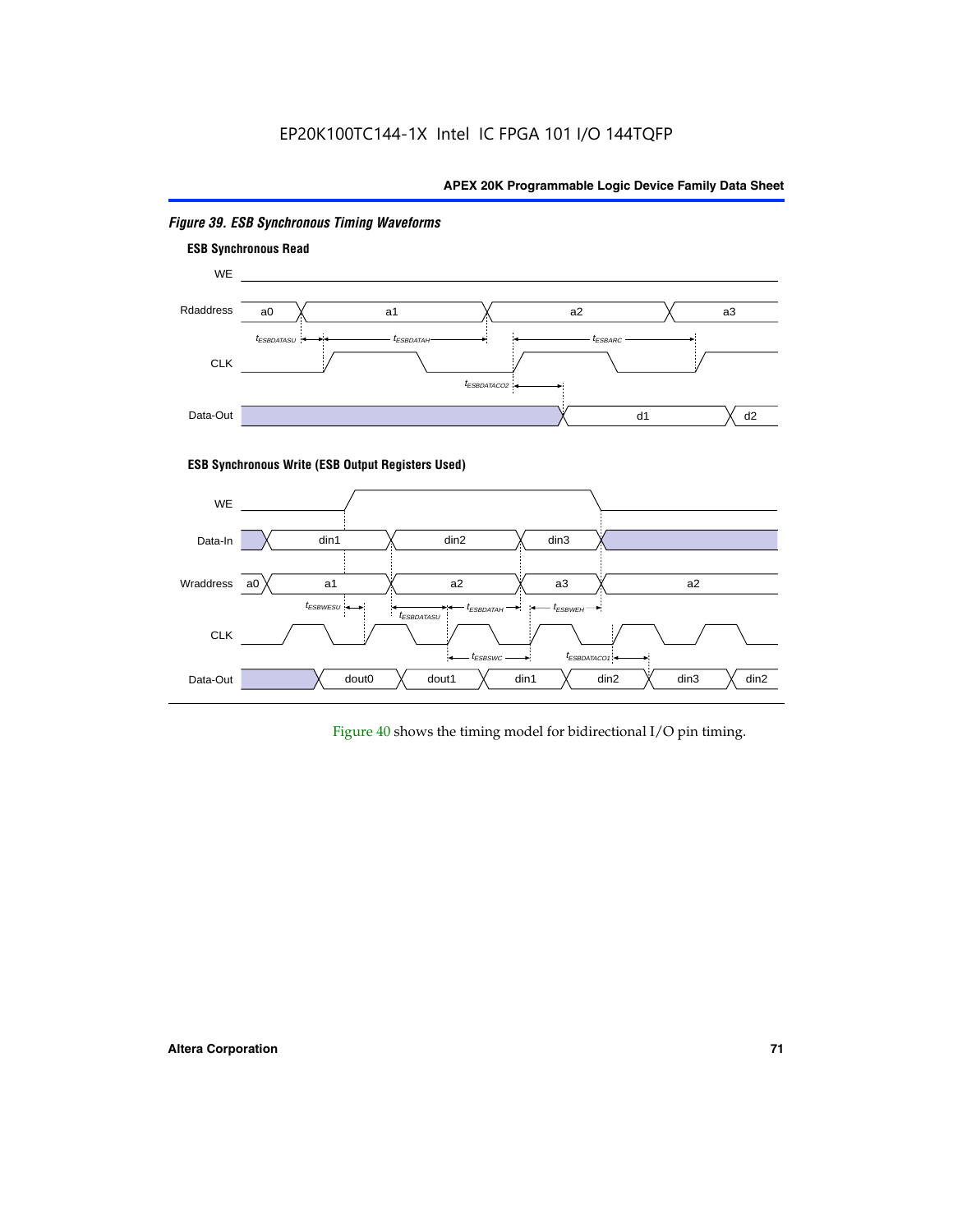

### *Figure 40. Synchronous Bidirectional Pin External Timing*

# *Notes to Figure 40:*

- The output enable and input registers are LE registers in the LAB adjacent to a bidirectional row pin. The output enable register is set with "Output Enable Routing= Signal-Pin" option in the Quartus II software.
- (2) The LAB adjacent input register is set with "Decrease Input Delay to Internal Cells= Off". This maintains a zero hold time for lab adjacent registers while giving a fast, position independent setup time. A faster setup time with zero hold time is possible by setting "Decrease Input Delay to Internal Cells= ON" and moving the input register farther away from the bidirectional pin. The exact position where zero hold occurs with the minimum setup time, varies with device density and speed grade.

Table 31 describes the  $f_{MAX}$  timing parameters shown in Figure 36 on page 68.

| Table 31. APEX 20K f <sub>MAX</sub> Timing Parameters<br>(Part 1 of 2) |                                                                |  |  |  |  |
|------------------------------------------------------------------------|----------------------------------------------------------------|--|--|--|--|
| Symbol                                                                 | <b>Parameter</b>                                               |  |  |  |  |
| $t_{\text{SU}}$                                                        | LE register setup time before clock                            |  |  |  |  |
| $t_H$                                                                  | LE register hold time after clock                              |  |  |  |  |
| $t_{CO}$                                                               | LE register clock-to-output delay                              |  |  |  |  |
| t <sub>LUT</sub>                                                       | LUT delay for data-in                                          |  |  |  |  |
| <sup>t</sup> ESBRC                                                     | ESB Asynchronous read cycle time                               |  |  |  |  |
| <sup>t</sup> ESBWC                                                     | ESB Asynchronous write cycle time                              |  |  |  |  |
| <sup>t</sup> ESBWESU                                                   | ESB WE setup time before clock when using input register       |  |  |  |  |
| <sup>t</sup> ESBDATASU                                                 | ESB data setup time before clock when using input register     |  |  |  |  |
| <sup>t</sup> ESBDATAH                                                  | ESB data hold time after clock when using input register       |  |  |  |  |
| <sup>t</sup> ESBADDRSU                                                 | ESB address setup time before clock when using input registers |  |  |  |  |
| ESBDATACO1                                                             | ESB clock-to-output delay when using output registers          |  |  |  |  |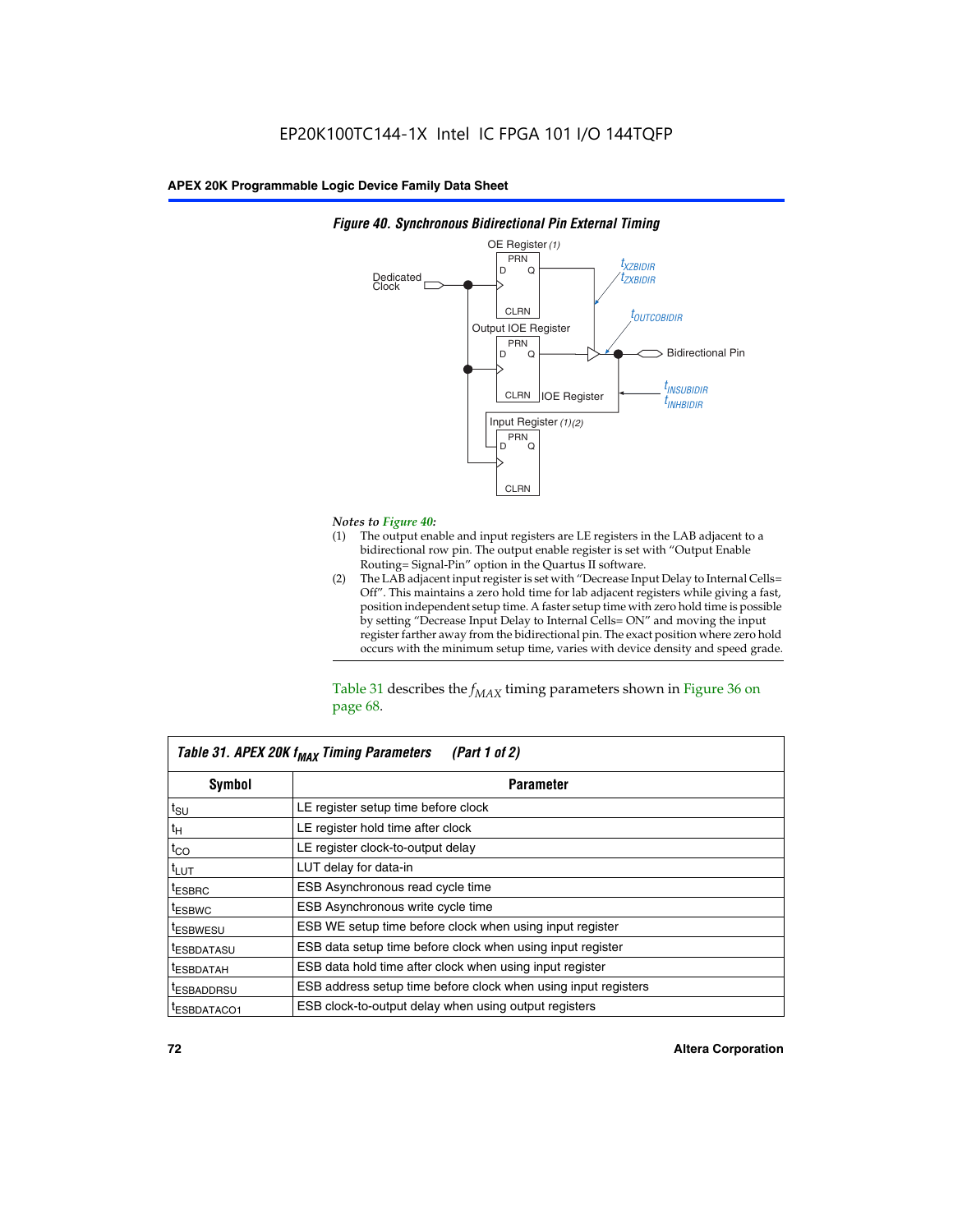| Table 31. APEX 20K f <sub>MAX</sub> Timing Parameters<br>(Part 2 of 2) |                                                    |  |  |  |  |
|------------------------------------------------------------------------|----------------------------------------------------|--|--|--|--|
| Symbol                                                                 | <b>Parameter</b>                                   |  |  |  |  |
| t <sub>ESBDATACO2</sub>                                                | ESB clock-to-output delay without output registers |  |  |  |  |
| <sup>t</sup> ESBDD                                                     | ESB data-in to data-out delay for RAM mode         |  |  |  |  |
| t <sub>PD</sub>                                                        | ESB macrocell input to non-registered output       |  |  |  |  |
| <sup>t</sup> PTERMSU                                                   | ESB macrocell register setup time before clock     |  |  |  |  |
| <sup>t</sup> PTERMCO                                                   | ESB macrocell register clock-to-output delay       |  |  |  |  |
| $t_{F1-4}$                                                             | Fanout delay using local interconnect              |  |  |  |  |
| $t_{F5-20}$                                                            | Fanout delay using MegaLab Interconnect            |  |  |  |  |
| $t_{F20+}$                                                             | Fanout delay using FastTrack Interconnect          |  |  |  |  |
| $t_{CH}$                                                               | Minimum clock high time from clock pin             |  |  |  |  |
| $t_{CL}$                                                               | Minimum clock low time from clock pin              |  |  |  |  |
| t <sub>CLRP</sub>                                                      | LE clear pulse width                               |  |  |  |  |
| t <sub>PREP</sub>                                                      | LE preset pulse width                              |  |  |  |  |
| <sup>t</sup> ESBCH                                                     | Clock high time                                    |  |  |  |  |
| <sup>t</sup> ESBCL                                                     | Clock low time                                     |  |  |  |  |
| <sup>t</sup> ESBWP                                                     | Write pulse width                                  |  |  |  |  |
| <sup>t</sup> ESBRP                                                     | Read pulse width                                   |  |  |  |  |

## Tables 32 and 33 describe APEX 20K external timing parameters.

| Table 32. APEX 20K External Timing Parameters<br>Note (1) |                                                         |  |  |  |  |
|-----------------------------------------------------------|---------------------------------------------------------|--|--|--|--|
| Symbol                                                    | <b>Clock Parameter</b>                                  |  |  |  |  |
| <sup>t</sup> insu                                         | Setup time with global clock at IOE register            |  |  |  |  |
| $t_{\mathsf{INH}}$                                        | Hold time with global clock at IOE register             |  |  |  |  |
| toutco                                                    | Clock-to-output delay with global clock at IOE register |  |  |  |  |

| Table 33. APEX 20K External Bidirectional Timing Parameters<br>Note (1) |                                                                                                |              |  |  |  |  |
|-------------------------------------------------------------------------|------------------------------------------------------------------------------------------------|--------------|--|--|--|--|
| Symbol                                                                  | <b>Parameter</b>                                                                               |              |  |  |  |  |
| <sup>I</sup> INSUBIDIR                                                  | Setup time for bidirectional pins with global clock at same-row or same-<br>column LE register |              |  |  |  |  |
| <sup>t</sup> INHBIDIR                                                   | Hold time for bidirectional pins with global clock at same-row or same-<br>column LE register  |              |  |  |  |  |
| <sup>t</sup> OUTCOBIDIR                                                 | Clock-to-output delay for bidirectional pins with global clock at IOE<br>register              | $C1 = 10 pF$ |  |  |  |  |
| <sup>T</sup> XZBIDIR                                                    | Synchronous IOE output buffer disable delay                                                    | $C1 = 10 pF$ |  |  |  |  |
| <sup>I</sup> ZXBIDIR                                                    | Synchronous IOE output buffer enable delay, slow slew rate $=$ off                             | $C1 = 10 pF$ |  |  |  |  |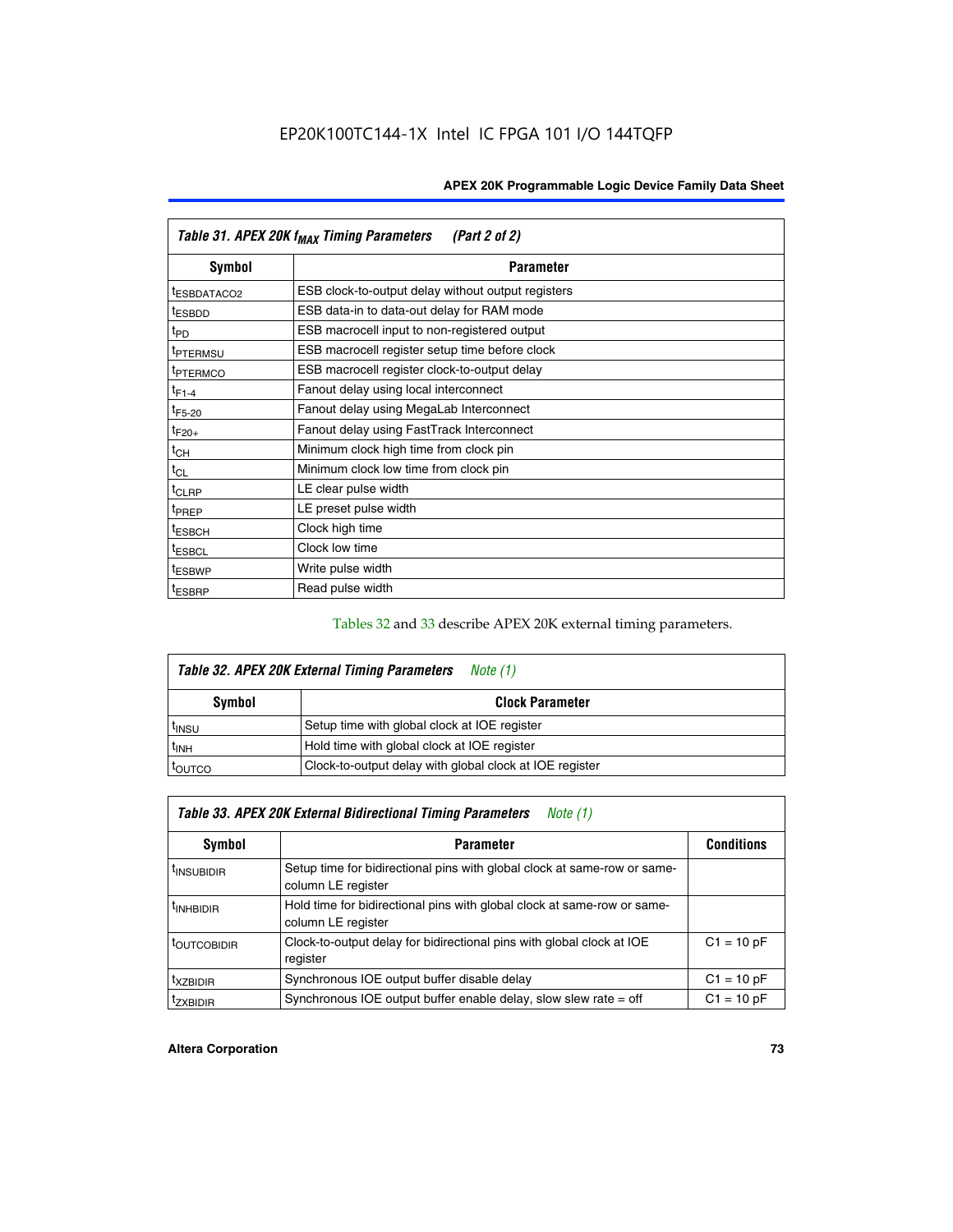$\mathbf{r}$ 

#### *Note to Tables 32 and 33:*

(1) These timing parameters are sample-tested only.

Tables 34 through 37 show APEX 20KE LE, ESB, routing, and functional timing microparameters for the  $f_{MAX}$  timing model.

| <b>Table 34. APEX 20KE LE Timing Microparameters</b> |                                     |  |  |  |  |
|------------------------------------------------------|-------------------------------------|--|--|--|--|
| Symbol<br><b>Parameter</b>                           |                                     |  |  |  |  |
| t <sub>SU</sub>                                      | LE register setup time before clock |  |  |  |  |
| $t_H$                                                | LE register hold time after clock   |  |  |  |  |
| $t_{CO}$                                             | LE register clock-to-output delay   |  |  |  |  |
| <b>LUT</b>                                           | LUT delay for data-in to data-out   |  |  |  |  |

| <b>Table 35. APEX 20KE ESB Timing Microparameters</b> |                                                            |  |  |  |
|-------------------------------------------------------|------------------------------------------------------------|--|--|--|
| Symbol                                                | <b>Parameter</b>                                           |  |  |  |
| <sup>t</sup> ESBARC                                   | ESB Asynchronous read cycle time                           |  |  |  |
| <sup>t</sup> ESBSRC                                   | ESB Synchronous read cycle time                            |  |  |  |
| <b><i>ESBAWC</i></b>                                  | ESB Asynchronous write cycle time                          |  |  |  |
| t <sub>ESBSWC</sub>                                   | ESB Synchronous write cycle time                           |  |  |  |
| t <sub>ESBWASU</sub>                                  | ESB write address setup time with respect to WE            |  |  |  |
| <sup>t</sup> ESBWAH                                   | ESB write address hold time with respect to WE             |  |  |  |
| t <sub>ESBWDSU</sub>                                  | ESB data setup time with respect to WE                     |  |  |  |
| <sup>t</sup> ESBWDH                                   | ESB data hold time with respect to WE                      |  |  |  |
| tESBRASU                                              | ESB read address setup time with respect to RE             |  |  |  |
| <sup>t</sup> ESBRAH                                   | ESB read address hold time with respect to RE              |  |  |  |
| <i><b>ESBWESU</b></i>                                 | ESB WE setup time before clock when using input register   |  |  |  |
| t <sub>ESBWEH</sub>                                   | ESB WE hold time after clock when using input register     |  |  |  |
| <b><i>t</i>ESBDATASU</b>                              | ESB data setup time before clock when using input register |  |  |  |
| t <sub>ESBDATAH</sub>                                 | ESB data hold time after clock when using input register   |  |  |  |
| t <sub>ESBWADDRSU</sub>                               | ESB write address setup time before clock when using input |  |  |  |
|                                                       | registers                                                  |  |  |  |
| <i><b>LESBRADDRSU</b></i>                             | ESB read address setup time before clock when using input  |  |  |  |
|                                                       | registers                                                  |  |  |  |
| t <sub>ESBDATACO1</sub>                               | ESB clock-to-output delay when using output registers      |  |  |  |
| t <sub>ESBDATACO2</sub>                               | ESB clock-to-output delay without output registers         |  |  |  |
| $t_{ESBDD}$                                           | ESB data-in to data-out delay for RAM mode                 |  |  |  |
| $t_{\mathsf{PD}}$                                     | ESB Macrocell input to non-registered output               |  |  |  |
| t <sub>PTERMSU</sub>                                  | ESB Macrocell register setup time before clock             |  |  |  |
| t <sub>PTERMCO</sub>                                  | ESB Macrocell register clock-to-output delay               |  |  |  |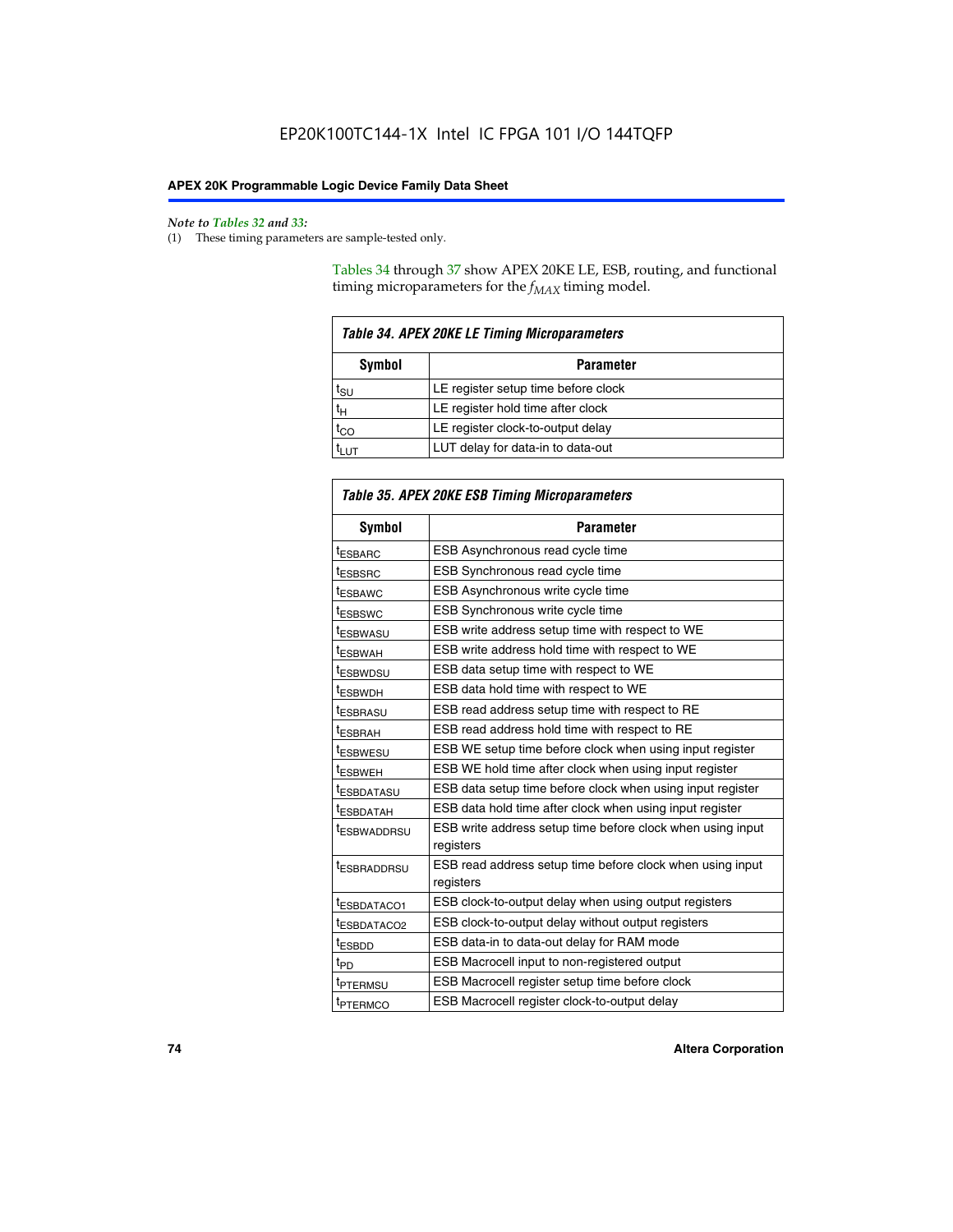| <b>Table 36. APEX 20KE Routing Timing Microparameters</b><br>Note (1) |                                                    |  |  |  |  |
|-----------------------------------------------------------------------|----------------------------------------------------|--|--|--|--|
| Symbol<br><b>Parameter</b>                                            |                                                    |  |  |  |  |
| $t_{F1-4}$                                                            | Fanout delay using Local Interconnect              |  |  |  |  |
| $t_{F5-20}$                                                           | Fanout delay estimate using MegaLab Interconnect   |  |  |  |  |
| $t_{F20+}$                                                            | Fanout delay estimate using FastTrack Interconnect |  |  |  |  |

#### *Note to Table 36:*

(1) These parameters are worst-case values for typical applications. Post-compilation timing simulation and timing analysis are required to determine actual worst-case performance.

| Symbol        | <b>Parameter</b>                       |  |  |  |  |  |
|---------------|----------------------------------------|--|--|--|--|--|
| <b>TCH</b>    | Minimum clock high time from clock pin |  |  |  |  |  |
| <b>TCL</b>    | Minimum clock low time from clock pin  |  |  |  |  |  |
| <b>TCLRP</b>  | LE clear Pulse Width                   |  |  |  |  |  |
| <b>TPREP</b>  | LE preset pulse width                  |  |  |  |  |  |
| <b>TESBCH</b> | Clock high time for ESB                |  |  |  |  |  |
| <b>TESBCL</b> | Clock low time for ESB                 |  |  |  |  |  |
| <b>TESBWP</b> | Write pulse width                      |  |  |  |  |  |
| <b>TESBRP</b> | Read pulse width                       |  |  |  |  |  |

### *Table 37. APEX 20KE Functional Timing Microparameters*

Tables 38 and 39 describe the APEX 20KE external timing parameters.

| Table 38. APEX 20KE External Timing Parameters<br>Note (1) |                                                                |              |  |  |  |  |
|------------------------------------------------------------|----------------------------------------------------------------|--------------|--|--|--|--|
| <b>Clock Parameter</b><br><b>Conditions</b><br>Symbol      |                                                                |              |  |  |  |  |
| <sup>t</sup> insu                                          | Setup time with global clock at IOE input register             |              |  |  |  |  |
| $t_{\text{INH}}$                                           | Hold time with global clock at IOE input register              |              |  |  |  |  |
| t <sub>outco</sub>                                         | Clock-to-output delay with global clock at IOE output register | $C1 = 10 pF$ |  |  |  |  |
| <sup>t</sup> INSUPLL                                       | Setup time with PLL clock at IOE input register                |              |  |  |  |  |
| <sup>t</sup> INHPLL                                        | Hold time with PLL clock at IOE input register                 |              |  |  |  |  |
| <b><i>LOUTCOPLL</i></b>                                    | Clock-to-output delay with PLL clock at IOE output register    | $C1 = 10 pF$ |  |  |  |  |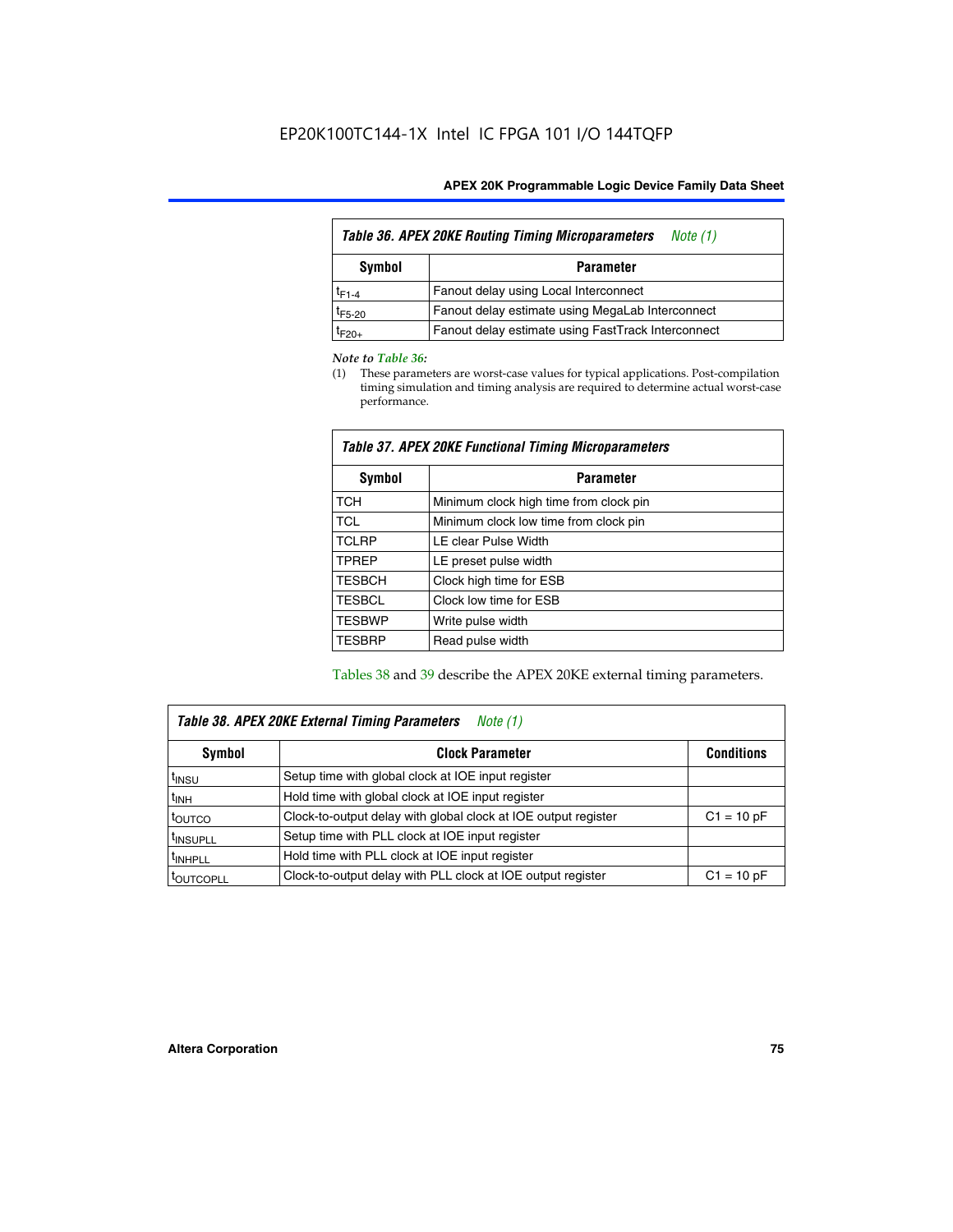| Table 39. APEX 20KE External Bidirectional Timing Parameters<br>Note $(1)$ |                                                                                                          |              |  |  |  |  |  |  |
|----------------------------------------------------------------------------|----------------------------------------------------------------------------------------------------------|--------------|--|--|--|--|--|--|
| <b>Symbol</b>                                                              | <b>Conditions</b><br><b>Parameter</b>                                                                    |              |  |  |  |  |  |  |
| <sup>t</sup> INSUBIDIR                                                     | Setup time for bidirectional pins with global clock at LAB adjacent Input<br>Register                    |              |  |  |  |  |  |  |
| <sup>t</sup> INHBIDIR                                                      | Hold time for bidirectional pins with global clock at LAB adjacent Input<br>Register                     |              |  |  |  |  |  |  |
| <b><i>LOUTCOBIDIR</i></b>                                                  | $C1 = 10 pF$<br>Clock-to-output delay for bidirectional pins with global clock at IOE output<br>register |              |  |  |  |  |  |  |
| t <sub>XZBIDIR</sub>                                                       | $C1 = 10 pF$<br>Synchronous Output Enable Register to output buffer disable delay                        |              |  |  |  |  |  |  |
| <sup>t</sup> zxbidir                                                       | Synchronous Output Enable Register output buffer enable delay                                            | $C1 = 10 pF$ |  |  |  |  |  |  |
| <sup>I</sup> INSUBIDIRPLL                                                  | Setup time for bidirectional pins with PLL clock at LAB adjacent Input<br>Register                       |              |  |  |  |  |  |  |
| <sup>t</sup> INHBIDIRPLL                                                   | Hold time for bidirectional pins with PLL clock at LAB adjacent Input<br>Register                        |              |  |  |  |  |  |  |
| <b><i>LOUTCOBIDIRPLL</i></b>                                               | Clock-to-output delay for bidirectional pins with PLL clock at IOE output<br>register                    | $C1 = 10 pF$ |  |  |  |  |  |  |
| <sup>t</sup> XZBIDIRPLL                                                    | Synchronous Output Enable Register to output buffer disable delay with<br><b>PLL</b>                     | $C1 = 10 pF$ |  |  |  |  |  |  |
| <sup>I</sup> ZXBIDIRPLL                                                    | Synchronous Output Enable Register output buffer enable delay with PLL                                   | $C1 = 10 pF$ |  |  |  |  |  |  |

*Note to Tables 38 and 39:*

(1) These timing parameters are sample-tested only.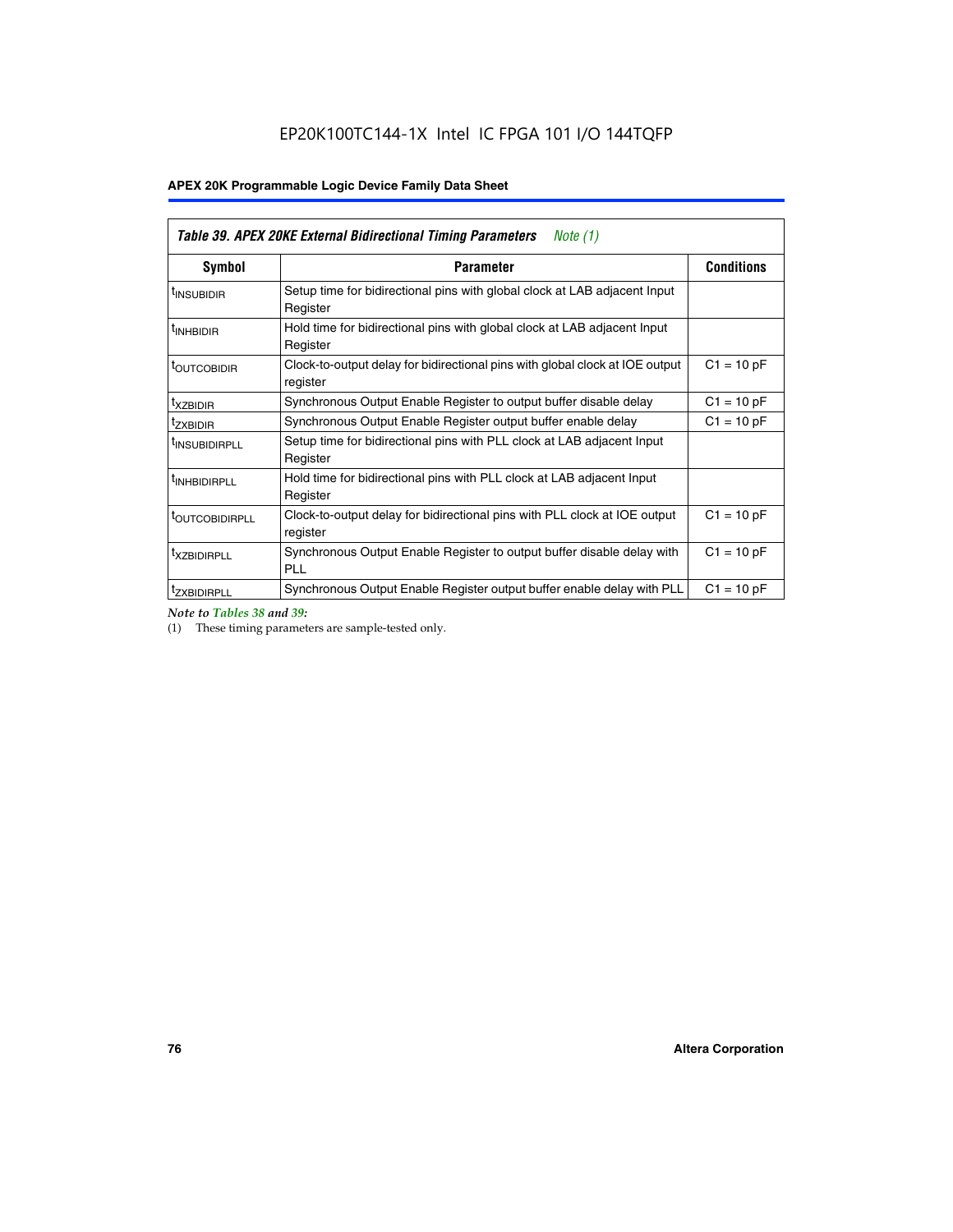Tables 40 through 42 show the **f<sub>MAX</sub>** timing parameters for EP20K100, EP20K200, and EP20K400 APEX 20K devices.

| Table 40. EP20K100 f <sub>MAX</sub> Timing Parameters |                |     |                |     |                |            |              |
|-------------------------------------------------------|----------------|-----|----------------|-----|----------------|------------|--------------|
| <b>Symbol</b>                                         | -1 Speed Grade |     | -2 Speed Grade |     | -3 Speed Grade |            | <b>Units</b> |
|                                                       | Min            | Max | Min            | Max | Min            | <b>Max</b> |              |
| t <sub>su</sub>                                       | 0.5            |     | 0.6            |     | 0.8            |            | ns           |
| $t_H$                                                 | 0.7            |     | 0.8            |     | 1.0            |            | ns           |
| $t_{CO}$                                              |                | 0.3 |                | 0.4 |                | 0.5        | ns           |
| $t_{LUT}$                                             |                | 0.8 |                | 1.0 |                | 1.3        | ns           |
| <sup>t</sup> ESBRC                                    |                | 1.7 |                | 2.1 |                | 2.4        | ns           |
| t <sub>ESBWC</sub>                                    |                | 5.7 |                | 6.9 |                | 8.1        | ns           |
| t <sub>ESBWESU</sub>                                  | 3.3            |     | 3.9            |     | 4.6            |            | ns           |
| <sup>t</sup> ESBDATASU                                | 2.2            |     | 2.7            |     | 3.1            |            | ns           |
| <sup>t</sup> ESBDATAH                                 | 0.6            |     | 0.8            |     | 0.9            |            | ns           |
| <sup>t</sup> ESBADDRSU                                | 2.4            |     | 2.9            |     | 3.3            |            | ns           |
| <sup>t</sup> ESBDATACO1                               |                | 1.3 |                | 1.6 |                | 1.8        | ns           |
| <sup>t</sup> ESBDATACO2                               |                | 2.6 |                | 3.1 |                | 3.6        | ns           |
| t <sub>ESBDD</sub>                                    |                | 2.5 |                | 3.3 |                | 3.6        | ns           |
| $t_{PD}$                                              |                | 2.5 |                | 3.0 |                | 3.6        | ns           |
| <b>TPTERMSU</b>                                       | 2.3            |     | 2.6            |     | 3.2            |            | ns           |
| t <sub>PTERMCO</sub>                                  |                | 1.5 |                | 1.8 |                | 2.1        | ns           |
| $t_{F1-4}$                                            |                | 0.5 |                | 0.6 |                | 0.7        | ns           |
| $t_{F5-20}$                                           |                | 1.6 |                | 1.7 |                | 1.8        | ns           |
| $t_{F20+}$                                            |                | 2.2 |                | 2.2 |                | 2.3        | ns           |
| $t_{\mathsf{CH}}$                                     | 2.0            |     | 2.5            |     | 3.0            |            | ns           |
| $t_{CL}$                                              | 2.0            |     | 2.5            |     | 3.0            |            | ns           |
| t <sub>CLRP</sub>                                     | 0.3            |     | 0.4            |     | 0.4            |            | ns           |
| t <sub>PREP</sub>                                     | 0.5            |     | 0.5            |     | 0.5            |            | ns           |
| <sup>t</sup> ESBCH                                    | 2.0            |     | 2.5            |     | 3.0            |            | ns           |
| <b><i>LESBCL</i></b>                                  | 2.0            |     | 2.5            |     | 3.0            |            | ns           |
| t <sub>ESBWP</sub>                                    | 1.6            |     | 1.9            |     | 2.2            |            | ns           |
| $t_{ESBRP}$                                           | 1.0            |     | 1.3            |     | 1.4            |            | ns           |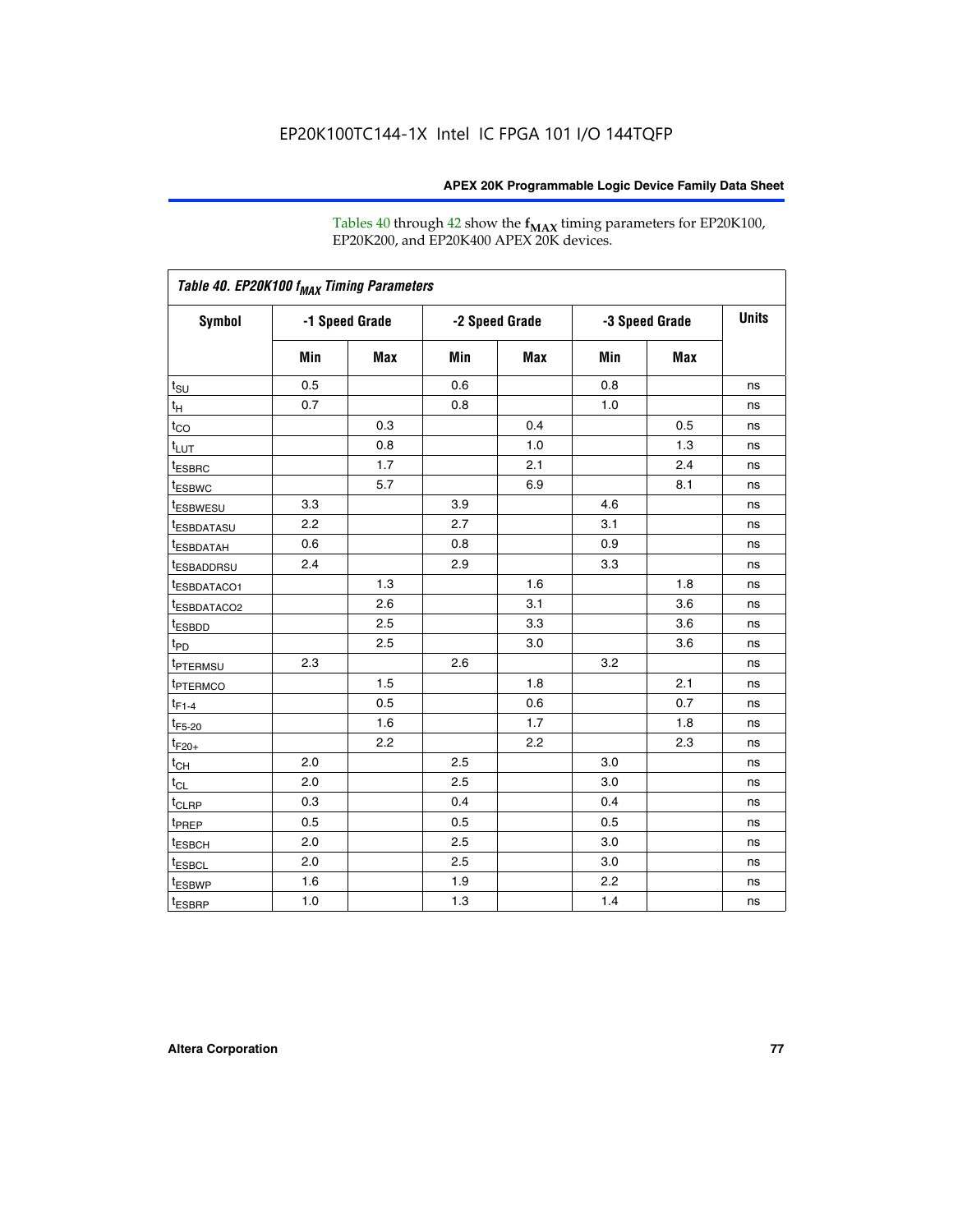| Table 41. EP20K200 f <sub>MAX</sub> Timing Parameters |                |     |     |                |     |                |    |
|-------------------------------------------------------|----------------|-----|-----|----------------|-----|----------------|----|
| Symbol                                                | -1 Speed Grade |     |     | -2 Speed Grade |     | -3 Speed Grade |    |
|                                                       | Min            | Max | Min | <b>Max</b>     | Min | Max            |    |
| $t_{\text{SU}}$                                       | 0.5            |     | 0.6 |                | 0.8 |                | ns |
| $t_H$                                                 | 0.7            |     | 0.8 |                | 1.0 |                | ns |
| $t_{CO}$                                              |                | 0.3 |     | 0.4            |     | 0.5            | ns |
| $t_{LUT}$                                             |                | 0.8 |     | 1.0            |     | 1.3            | ns |
| t <sub>ESBRC</sub>                                    |                | 1.7 |     | 2.1            |     | 2.4            | ns |
| t <sub>ESBWC</sub>                                    |                | 5.7 |     | 6.9            |     | 8.1            | ns |
| t <sub>ESBWESU</sub>                                  | 3.3            |     | 3.9 |                | 4.6 |                | ns |
| <sup>t</sup> ESBDATASU                                | 2.2            |     | 2.7 |                | 3.1 |                | ns |
| t <sub>ESBDATAH</sub>                                 | 0.6            |     | 0.8 |                | 0.9 |                | ns |
| t <sub>ESBADDRSU</sub>                                | 2.4            |     | 2.9 |                | 3.3 |                | ns |
| <u>t<sub>ESBDATACO1</sub></u>                         |                | 1.3 |     | 1.6            |     | 1.8            | ns |
| <sup>t</sup> ESBDATACO2                               |                | 2.6 |     | 3.1            |     | 3.6            | ns |
| t <sub>ESBDD</sub>                                    |                | 2.5 |     | 3.3            |     | 3.6            | ns |
| t <sub>PD</sub>                                       |                | 2.5 |     | 3.0            |     | 3.6            | ns |
| t <sub>PTERMSU</sub>                                  | 2.3            |     | 2.7 |                | 3.2 |                | ns |
| t <sub>PTERMCO</sub>                                  |                | 1.5 |     | 1.8            |     | 2.1            | ns |
| $t_{F1-4}$                                            |                | 0.5 |     | 0.6            |     | 0.7            | ns |
| $t_{F5-20}$                                           |                | 1.6 |     | 1.7            |     | 1.8            | ns |
| $t_{F20+}$                                            |                | 2.2 |     | 2.2            |     | 2.3            | ns |
| $\textnormal{t}_{\textnormal{CH}}$                    | 2.0            |     | 2.5 |                | 3.0 |                | ns |
| $t_{CL}$                                              | 2.0            |     | 2.5 |                | 3.0 |                | ns |
| t <sub>CLRP</sub>                                     | 0.3            |     | 0.4 |                | 0.4 |                | ns |
| t <sub>PREP</sub>                                     | 0.4            |     | 0.5 |                | 0.5 |                | ns |
| t <sub>ESBCH</sub>                                    | 2.0            |     | 2.5 |                | 3.0 |                | ns |
| t <sub>ESBCL</sub>                                    | 2.0            |     | 2.5 |                | 3.0 |                | ns |
| t <sub>ESBWP</sub>                                    | 1.6            |     | 1.9 |                | 2.2 |                | ns |
| t <sub>ESBRP</sub>                                    | 1.0            |     | 1.3 |                | 1.4 |                | ns |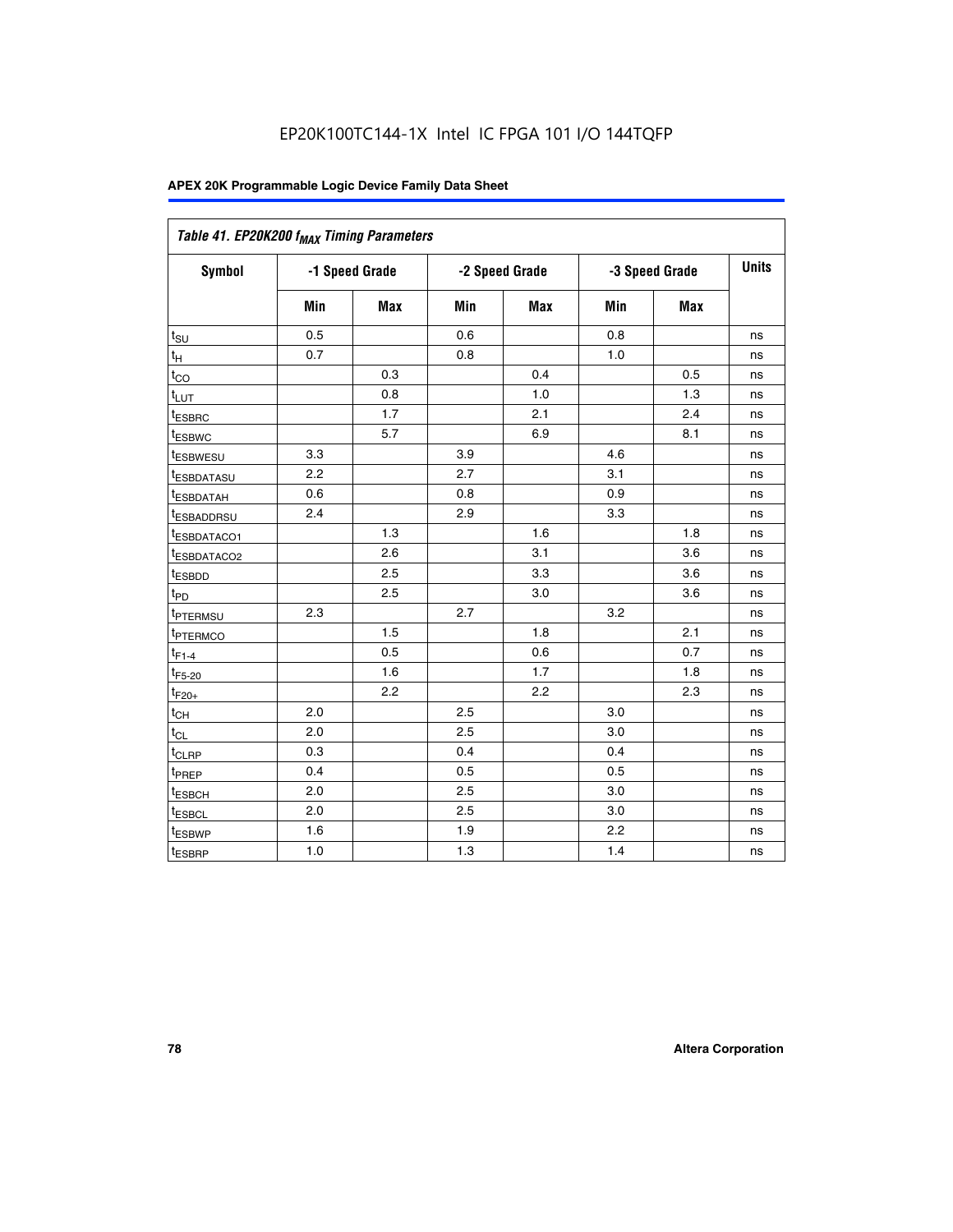| Table 42. EP20K400 f <sub>MAX</sub> Timing Parameters |     |                |     |                |     |                |              |  |  |  |
|-------------------------------------------------------|-----|----------------|-----|----------------|-----|----------------|--------------|--|--|--|
| <b>Symbol</b>                                         |     | -1 Speed Grade |     | -2 Speed Grade |     | -3 Speed Grade | <b>Units</b> |  |  |  |
|                                                       | Min | Max            | Min | <b>Max</b>     | Min | <b>Max</b>     |              |  |  |  |
| $t_{\text{SU}}$                                       | 0.1 |                | 0.3 |                | 0.6 |                | ns           |  |  |  |
| $t_{\mathsf{H}}$                                      | 0.5 |                | 0.8 |                | 0.9 |                | ns           |  |  |  |
| $t_{CO}$                                              |     | 0.1            |     | 0.4            |     | 0.6            | ns           |  |  |  |
| t <sub>LUT</sub>                                      |     | 1.0            |     | 1.2            |     | 1.4            | ns           |  |  |  |
| t <sub>ESBRC</sub>                                    |     | 1.7            |     | 2.1            |     | 2.4            | ns           |  |  |  |
| <sup>t</sup> ESBWC                                    |     | 5.7            |     | 6.9            |     | 8.1            | ns           |  |  |  |
| <i>t</i> ESBWESU                                      | 3.3 |                | 3.9 |                | 4.6 |                | ns           |  |  |  |
| <sup>t</sup> ESBDATASU                                | 2.2 |                | 2.7 |                | 3.1 |                | ns           |  |  |  |
| <sup>t</sup> ESBDATAH                                 | 0.6 |                | 0.8 |                | 0.9 |                | ns           |  |  |  |
| <sup>t</sup> ESBADDRSU                                | 2.4 |                | 2.9 |                | 3.3 |                | ns           |  |  |  |
| t <sub>ESBDATACO1</sub>                               |     | 1.3            |     | 1.6            |     | 1.8            | ns           |  |  |  |
| <sup>t</sup> ESBDATACO2                               |     | 2.5            |     | 3.1            |     | 3.6            | ns           |  |  |  |
| t <sub>ESBDD</sub>                                    |     | 2.5            |     | 3.3            |     | 3.6            | ns           |  |  |  |
| $t_{PD}$                                              |     | 2.5            |     | 3.1            |     | 3.6            | ns           |  |  |  |
| t <sub>PTERMSU</sub>                                  | 1.7 |                | 2.1 |                | 2.4 |                | ns           |  |  |  |
| t <sub>PTERMCO</sub>                                  |     | 1.0            |     | 1.2            |     | 1.4            | ns           |  |  |  |
| $t_{F1-4}$                                            |     | 0.4            |     | 0.5            |     | 0.6            | ns           |  |  |  |
| $t_{F5-20}$                                           |     | 2.6            |     | 2.8            |     | 2.9            | ns           |  |  |  |
| $t_{F20+}$                                            |     | 3.7            |     | 3.8            |     | 3.9            | ns           |  |  |  |
| $t_{CH}$                                              | 2.0 |                | 2.5 |                | 3.0 |                | ns           |  |  |  |
| $t_{CL}$                                              | 2.0 |                | 2.5 |                | 3.0 |                | ns           |  |  |  |
| t <sub>CLRP</sub>                                     | 0.5 |                | 0.6 |                | 0.8 |                | ns           |  |  |  |
| t <sub>PREP</sub>                                     | 0.5 |                | 0.5 |                | 0.5 |                | ns           |  |  |  |
| t <sub>ESBCH</sub>                                    | 2.0 |                | 2.5 |                | 3.0 |                | ns           |  |  |  |
| <b><i>LESBCL</i></b>                                  | 2.0 |                | 2.5 |                | 3.0 |                | ns           |  |  |  |
| t <sub>ESBWP</sub>                                    | 1.5 |                | 1.9 |                | 2.2 |                | ns           |  |  |  |
| t <sub>ESBRP</sub>                                    | 1.0 |                | 1.2 |                | 1.4 |                | ns           |  |  |  |

Tables 43 through 48 show the I/O external and external bidirectional timing parameter values for EP20K100, EP20K200, and EP20K400 APEX 20K devices.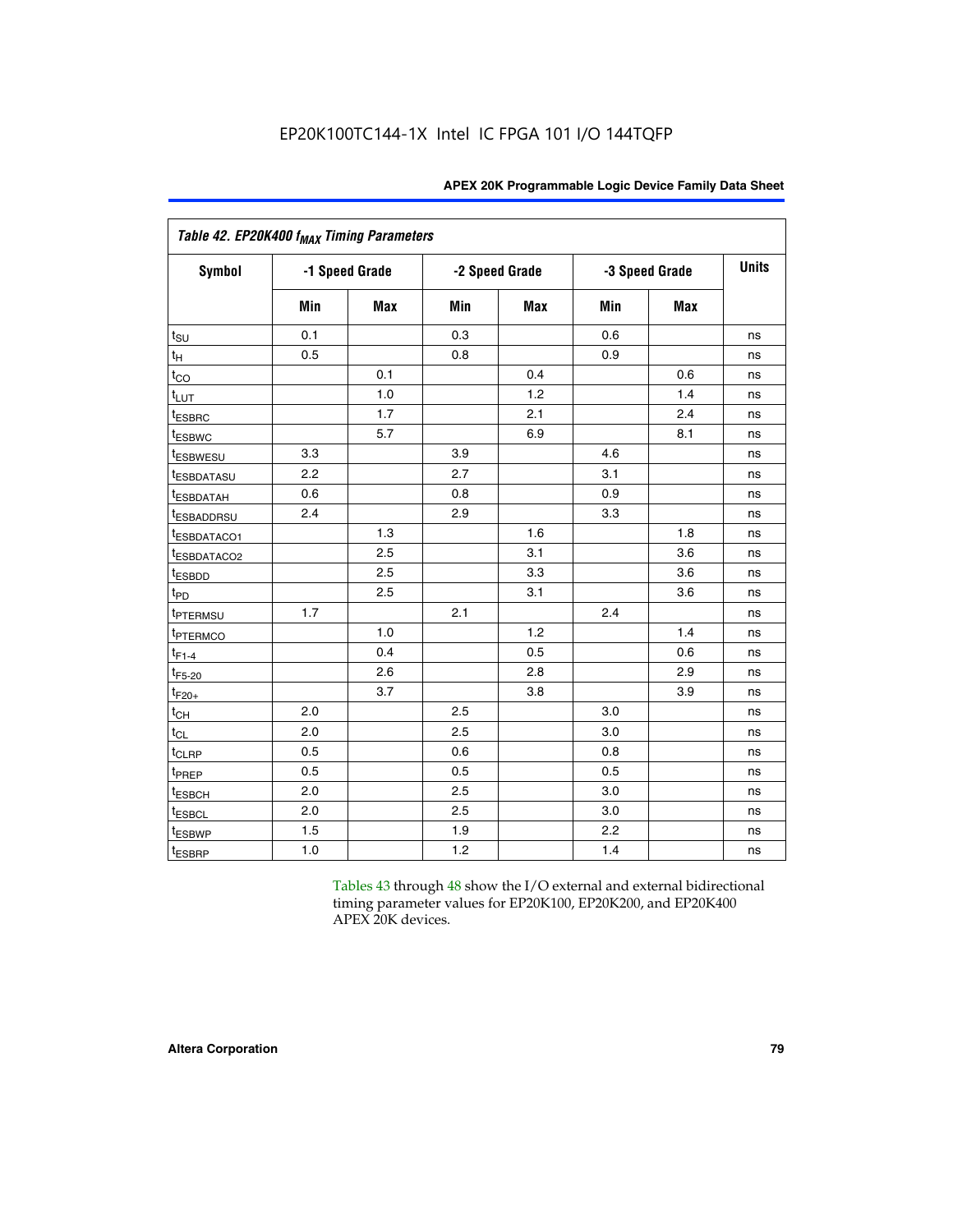| Table 43. EP20K100 External Timing Parameters |     |                |     |                |     |                |    |  |  |  |  |
|-----------------------------------------------|-----|----------------|-----|----------------|-----|----------------|----|--|--|--|--|
| Symbol                                        |     | -1 Speed Grade |     | -2 Speed Grade |     | -3 Speed Grade |    |  |  |  |  |
|                                               | Min | <b>Max</b>     | Min | <b>Max</b>     | Min | <b>Max</b>     |    |  |  |  |  |
| $t_{INSU}$ (1)                                | 2.3 |                | 2.8 |                | 3.2 |                | ns |  |  |  |  |
| $t_{INH}$ (1)                                 | 0.0 |                | 0.0 |                | 0.0 |                | ns |  |  |  |  |
| $t_{\text{OUTCO}}(1)$                         | 2.0 | 4.5            | 2.0 | 4.9            | 2.0 | 6.6            | ns |  |  |  |  |
| $t_{INSU}$ (2)                                | 1.1 |                | 1.2 |                |     |                | ns |  |  |  |  |
| $t_{INH}$ (2)                                 | 0.0 |                | 0.0 |                |     |                | ns |  |  |  |  |
| $t_{\text{OUTCO}}$ (2)                        | 0.5 | 2.7            | 0.5 | 3.1            |     | 4.8            | ns |  |  |  |  |

|                                | <b>Table 44. EP20K100 External Bidirectional Timing Parameters</b> |                |     |                |     |                |    |  |  |  |  |
|--------------------------------|--------------------------------------------------------------------|----------------|-----|----------------|-----|----------------|----|--|--|--|--|
| Symbol                         |                                                                    | -1 Speed Grade |     | -2 Speed Grade |     | -3 Speed Grade |    |  |  |  |  |
|                                | Min                                                                | Max            | Min | Max            | Min | Max            |    |  |  |  |  |
| $t_{\text{INSUBIDIR}}(1)$      | 2.3                                                                |                | 2.8 |                | 3.2 |                | ns |  |  |  |  |
| $t_{INHBIDIR}$ (1)             | 0.0                                                                |                | 0.0 |                | 0.0 |                | ns |  |  |  |  |
| <sup>t</sup> OUTCOBIDIR<br>(1) | 2.0                                                                | 4.5            | 2.0 | 4.9            | 2.0 | 6.6            | ns |  |  |  |  |
| $t_{XZBIDIR}$ (1)              |                                                                    | 5.0            |     | 5.9            |     | 6.9            | ns |  |  |  |  |
| $t_{ZXBIDIR}$ (1)              |                                                                    | 5.0            |     | 5.9            |     | 6.9            | ns |  |  |  |  |
| $t_{INSUBIDIR}$ (2)            | 1.0                                                                |                | 1.2 |                |     |                | ns |  |  |  |  |
| $t_{INHBIDIR}$ (2)             | 0.0                                                                |                | 0.0 |                |     |                | ns |  |  |  |  |
| <sup>t</sup> OUTCOBIDIR<br>(2) | 0.5                                                                | 2.7            | 0.5 | 3.1            |     |                | ns |  |  |  |  |
| $t_{XZBIDIR}$ (2)              |                                                                    | 4.3            |     | 5.0            |     |                | ns |  |  |  |  |
| $t_{ZXBIDIR}$ (2)              |                                                                    | 4.3            |     | 5.0            |     |                | ns |  |  |  |  |

| Table 45. EP20K200 External Timing Parameters |     |                |     |                |     |                |             |  |  |  |  |
|-----------------------------------------------|-----|----------------|-----|----------------|-----|----------------|-------------|--|--|--|--|
| Symbol                                        |     | -1 Speed Grade |     | -2 Speed Grade |     | -3 Speed Grade | <b>Unit</b> |  |  |  |  |
|                                               | Min | Max            | Min | <b>Max</b>     | Min | <b>Max</b>     |             |  |  |  |  |
| $t$ <sub>INSU</sub> $(1)$                     | 1.9 |                | 2.3 |                | 2.6 |                | ns          |  |  |  |  |
| $t_{INH}$ (1)                                 | 0.0 |                | 0.0 |                | 0.0 |                | ns          |  |  |  |  |
| $t_{\text{OUTCO}}(1)$                         | 2.0 | 4.6            | 2.0 | 5.6            | 2.0 | 6.8            | ns          |  |  |  |  |
| $t_{INSU}$ (2)                                | 1.1 |                | 1.2 |                |     |                | ns          |  |  |  |  |
| $t_{INH}$ (2)                                 | 0.0 |                | 0.0 |                |     |                | ns          |  |  |  |  |
| $t_{OUTCO}$ (2)                               | 0.5 | 2.7            | 0.5 | 3.1            |     |                | ns          |  |  |  |  |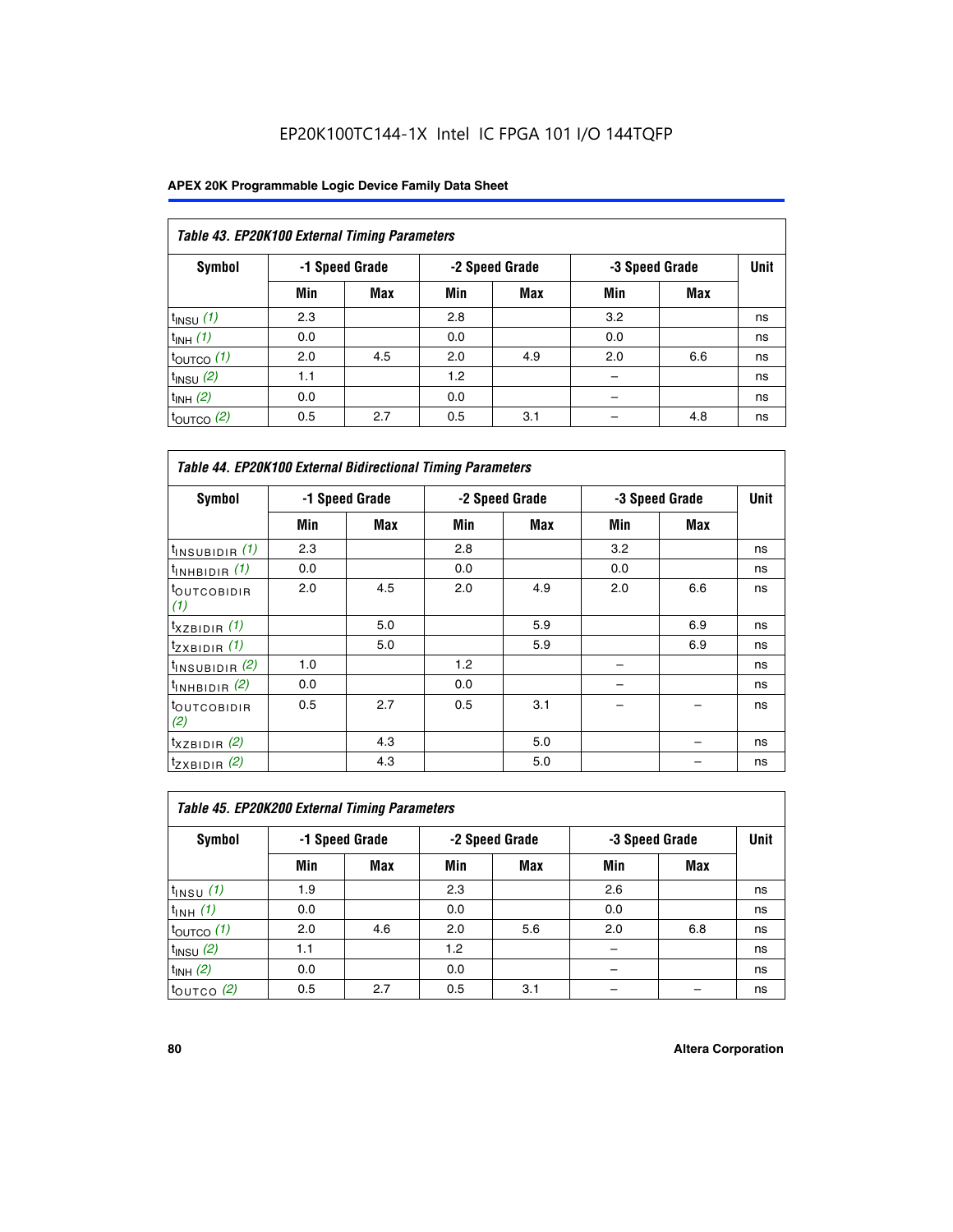| Table 46. EP20K200 External Bidirectional Timing Parameters |     |                |     |                |     |                |             |
|-------------------------------------------------------------|-----|----------------|-----|----------------|-----|----------------|-------------|
| Symbol                                                      |     | -1 Speed Grade |     | -2 Speed Grade |     | -3 Speed Grade | <b>Unit</b> |
|                                                             | Min | Max            | Min | Max            | Min | Max            |             |
| $t_{\text{INSUBIDIR}}(1)$                                   | 1.9 |                | 2.3 |                | 2.6 |                | ns          |
| $t_{INHBIDIR}$ (1)                                          | 0.0 |                | 0.0 |                | 0.0 |                | ns          |
| $t_{\text{OUTCOBIDIR}}(1)$                                  | 2.0 | 4.6            | 2.0 | 5.6            | 2.0 | 6.8            | ns          |
| $t_{XZBIDIR}$ (1)                                           |     | 5.0            |     | 5.9            |     | 6.9            | ns          |
| $t_{ZXBIDIR}$ (1)                                           |     | 5.0            |     | 5.9            |     | 6.9            | ns          |
| $t_{INSUBIDIR}$ (2)                                         | 1.1 |                | 1.2 |                |     |                | ns          |
| $t_{INHBIDIR}$ (2)                                          | 0.0 |                | 0.0 |                |     |                | ns          |
| $t_{\text{OUTCOBIDIR}}$ (2)                                 | 0.5 | 2.7            | 0.5 | 3.1            |     |                | ns          |
| $t_{XZBIDIR}$ (2)                                           |     | 4.3            |     | 5.0            |     |                | ns          |
| $t_{ZXBIDIR}$ (2)                                           |     | 4.3            |     | 5.0            |     |                | ns          |

## *Table 47. EP20K400 External Timing Parameters*

| Symbol                 |     | -1 Speed Grade |     | -2 Speed Grade |     | -3 Speed Grade |    |  |
|------------------------|-----|----------------|-----|----------------|-----|----------------|----|--|
|                        | Min | <b>Max</b>     | Min | <b>Max</b>     | Min | <b>Max</b>     |    |  |
| $t_{INSU}$ (1)         | 1.4 |                | 1.8 |                | 2.0 |                | ns |  |
| $t_{INH}$ (1)          | 0.0 |                | 0.0 |                | 0.0 |                | ns |  |
| $t_{\text{OUTCO}}(1)$  | 2.0 | 4.9            | 2.0 | 6.1            | 2.0 | 7.0            | ns |  |
| $t_{INSU}$ (2)         | 0.4 |                | 1.0 |                |     |                | ns |  |
| $t_{INH}$ (2)          | 0.0 |                | 0.0 |                |     |                | ns |  |
| $t_{\text{OUTCO}}$ (2) | 0.5 | 3.1            | 0.5 | 4.1            |     |                | ns |  |

*Table 48. EP20K400 External Bidirectional Timing Parameters*

| Symbol                      | -1 Speed Grade |     | -2 Speed Grade |     |     | -3 Speed Grade | <b>Unit</b> |
|-----------------------------|----------------|-----|----------------|-----|-----|----------------|-------------|
|                             | Min            | Max | Min            | Max | Min | Max            |             |
| $t_{\text{INSUBIDIR}}(1)$   | 1.4            |     | 1.8            |     | 2.0 |                | ns          |
| $t_{INHBIDIR}$ (1)          | 0.0            |     | 0.0            |     | 0.0 |                | ns          |
| $t_{\text{OUTCOBIDIR}}(1)$  | 2.0            | 4.9 | 2.0            | 6.1 | 2.0 | 7.0            | ns          |
| $t_{XZBIDIR}$ (1)           |                | 7.3 |                | 8.9 |     | 10.3           | ns          |
| $t_{ZXBIDIR}$ (1)           |                | 7.3 |                | 8.9 |     | 10.3           | ns          |
| $t_{\text{INSUBIDIR}}(2)$   | 0.5            |     | 1.0            |     |     |                | ns          |
| $t_{INHBIDIR}$ (2)          | 0.0            |     | 0.0            |     |     |                | ns          |
| $t_{\text{OUTCOBIDIR}}$ (2) | 0.5            | 3.1 | 0.5            | 4.1 |     |                | ns          |
| $t_{XZBIDIR}$ (2)           |                | 6.2 |                | 7.6 |     |                | ns          |
| $t_{ZXBIDIR}$ $(2)$         |                | 6.2 |                | 7.6 |     |                | ns          |

#### **Altera Corporation 81**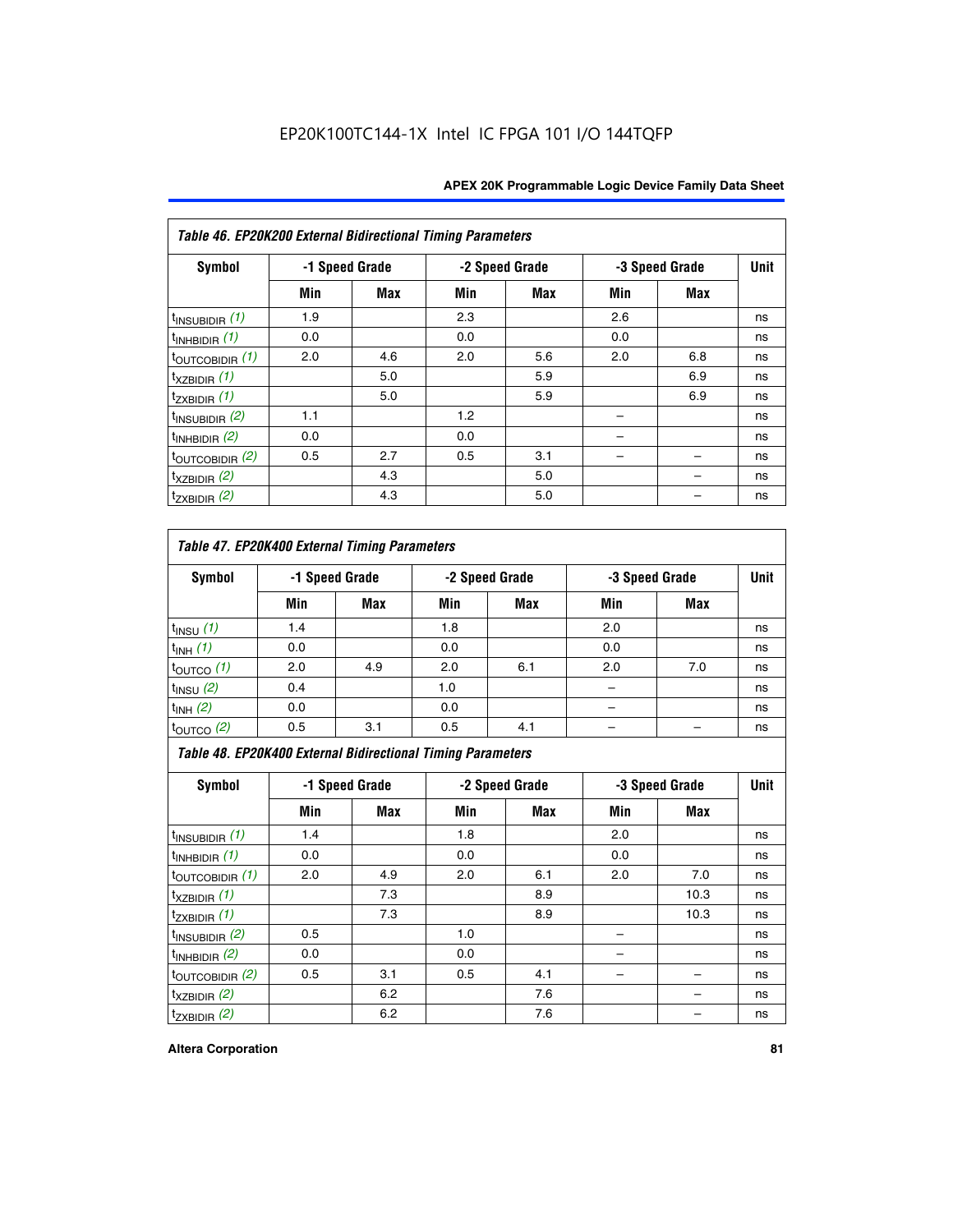#### *Notes to Tables 43 through 48:*

- (1) This parameter is measured without using ClockLock or ClockBoost circuits.
- (2) This parameter is measured using ClockLock or ClockBoost circuits.

Tables 49 through 54 describe  $f_{MAX}$  LE Timing Microparameters,  $f_{MAX}$ ESB Timing Microparameters, *f<sub>MAX</sub>* Routing Delays, Minimum Pulse Width Timing Parameters, External Timing Parameters, and External Bidirectional Timing Parameters for EP20K30E APEX 20KE devices.

|                  | Table 49. EP20K30E f <sub>MAX</sub> LE Timing Microparameters |      |      |            |      |      |    |  |  |  |  |  |
|------------------|---------------------------------------------------------------|------|------|------------|------|------|----|--|--|--|--|--|
| <b>Symbol</b>    |                                                               | -1   |      | -2         |      | -3   |    |  |  |  |  |  |
|                  | Min                                                           | Max  | Min  | <b>Max</b> | Min  | Max  |    |  |  |  |  |  |
| t <sub>SU</sub>  | 0.01                                                          |      | 0.02 |            | 0.02 |      | ns |  |  |  |  |  |
| 't <sub>Η</sub>  | 0.11                                                          |      | 0.16 |            | 0.23 |      | ns |  |  |  |  |  |
| $t_{CO}$         |                                                               | 0.32 |      | 0.45       |      | 0.67 | ns |  |  |  |  |  |
| t <sub>LUT</sub> |                                                               | 0.85 |      | 1.20       |      | 1.77 | ns |  |  |  |  |  |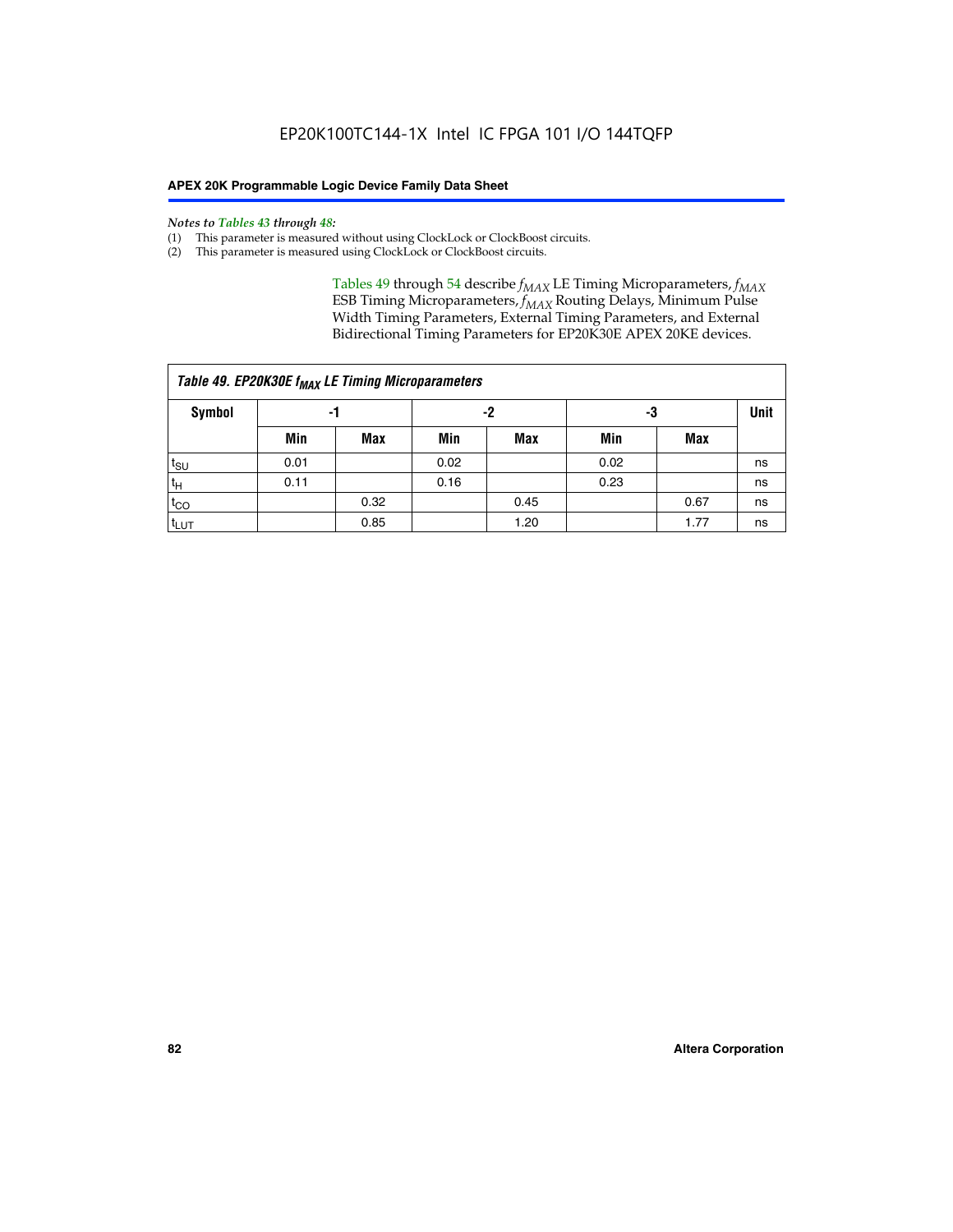| Table 50. EP20K30E f <sub>MAX</sub> ESB Timing Microparameters |      |            |      |            |      |            |             |
|----------------------------------------------------------------|------|------------|------|------------|------|------------|-------------|
| Symbol                                                         |      | $-1$       |      | $-2$       |      | -3         | <b>Unit</b> |
|                                                                | Min  | <b>Max</b> | Min  | <b>Max</b> | Min  | <b>Max</b> |             |
| <sup>t</sup> ESBARC                                            |      | 2.03       |      | 2.86       |      | 4.24       | ns          |
| <sup>t</sup> ESBSRC                                            |      | 2.58       |      | 3.49       |      | 5.02       | ns          |
| <sup>t</sup> ESBAWC                                            |      | 3.88       |      | 5.45       |      | 8.08       | ns          |
| t <sub>ESBSWC</sub>                                            |      | 4.08       |      | 5.35       |      | 7.48       | ns          |
| <sup>t</sup> ESBWASU                                           | 1.77 |            | 2.49 |            | 3.68 |            | ns          |
| <sup>t</sup> ESBWAH                                            | 0.00 |            | 0.00 |            | 0.00 |            | ns          |
| <sup>t</sup> ESBWDSU                                           | 1.95 |            | 2.74 |            | 4.05 |            | ns          |
| <sup>t</sup> ESBWDH                                            | 0.00 |            | 0.00 |            | 0.00 |            | ns          |
| <sup>t</sup> ESBRASU                                           | 1.96 |            | 2.75 |            | 4.07 |            | ns          |
| <sup>t</sup> ESBRAH                                            | 0.00 |            | 0.00 |            | 0.00 |            | ns          |
| <i>t</i> <sub>ESBWESU</sub>                                    | 1.80 |            | 2.73 |            | 4.28 |            | ns          |
| <sup>I</sup> ESBWEH                                            | 0.00 |            | 0.00 |            | 0.00 |            | ns          |
| t <sub>ESBDATASU</sub>                                         | 0.07 |            | 0.48 |            | 1.17 |            | ns          |
| <sup>t</sup> ESBDATAH                                          | 0.13 |            | 0.13 |            | 0.13 |            | ns          |
| <sup>t</sup> ESBWADDRSU                                        | 0.30 |            | 0.80 |            | 1.64 |            | ns          |
| <sup>I</sup> ESBRADDRSU                                        | 0.37 |            | 0.90 |            | 1.78 |            | ns          |
| ESBDATACO1                                                     |      | 1.11       |      | 1.32       |      | 1.67       | ns          |
| <sup>t</sup> ESBDATACO2                                        |      | 2.65       |      | 3.73       |      | 5.53       | ns          |
| <sup>t</sup> ESBDD                                             |      | 3.88       |      | 5.45       |      | 8.08       | ns          |
| t <sub>PD</sub>                                                |      | 1.91       |      | 2.69       |      | 3.98       | ns          |
| <sup>t</sup> PTERMSU                                           | 1.04 |            | 1.71 |            | 2.82 |            | ns          |
| t <sub>PTERMCO</sub>                                           |      | 1.13       |      | 1.34       |      | 1.69       | ns          |

## **Table 51. EP20K30E f<sub>MAX</sub> Routing Delays**

| Symbol      | - 1 |            | -2  |            | -3  |            | Unit |
|-------------|-----|------------|-----|------------|-----|------------|------|
|             | Min | <b>Max</b> | Min | <b>Max</b> | Min | <b>Max</b> |      |
| $t_{F1-4}$  |     | 0.24       |     | 0.27       |     | 0.31       | ns   |
| $t_{F5-20}$ |     | 1.03       |     | 1.14       |     | 1.30       | ns   |
| $t_{F20+}$  |     | 1.42       |     | 1.54       |     | 1.77       | ns   |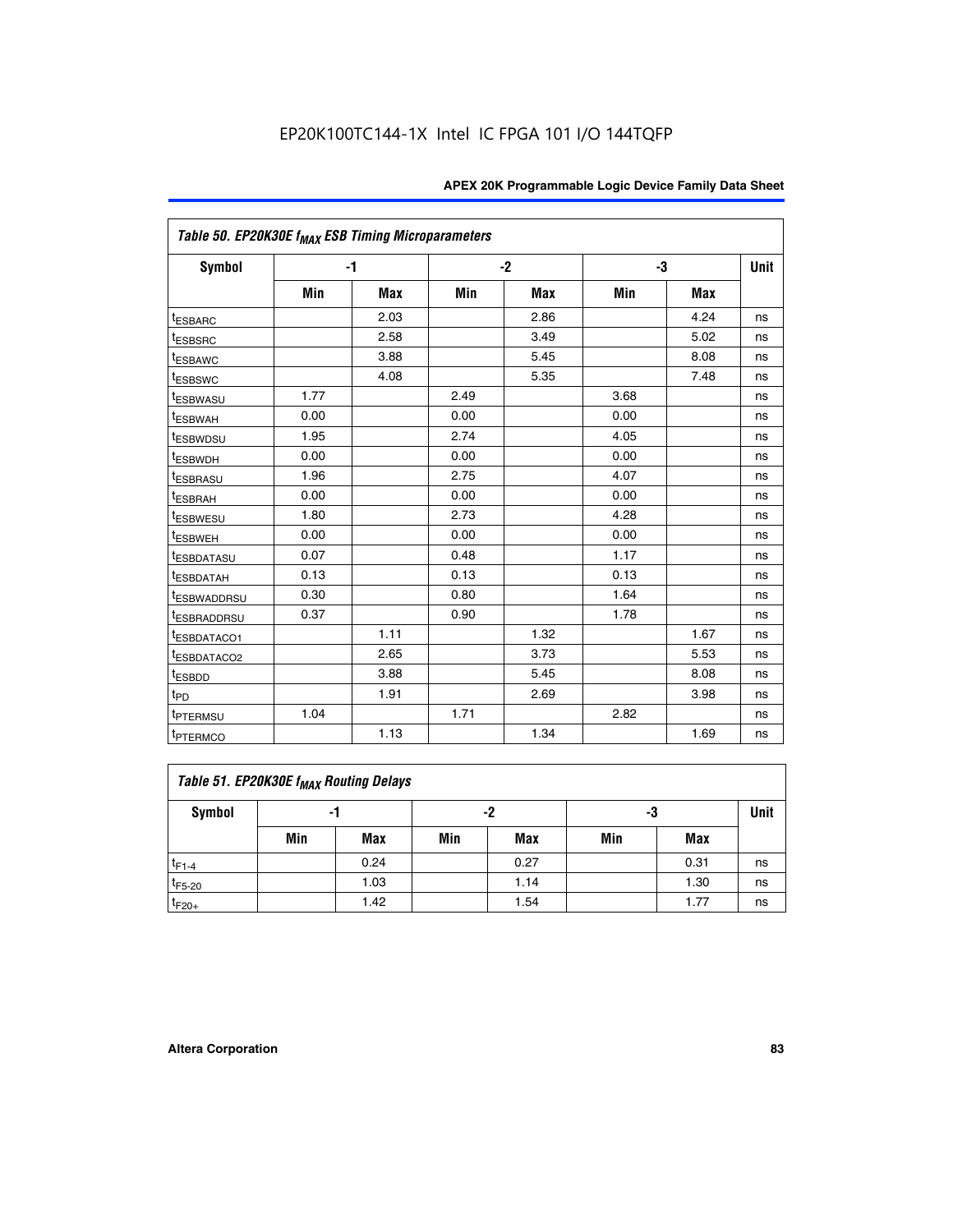### **APEX 20K Programmable Logic Device Family Data Sheet**

|                    | Table 52. EP20K30E Minimum Pulse Width Timing Parameters |            |      |            |      |            |             |  |  |  |  |  |
|--------------------|----------------------------------------------------------|------------|------|------------|------|------------|-------------|--|--|--|--|--|
| <b>Symbol</b>      | -1                                                       |            |      | $-2$       | -3   |            | <b>Unit</b> |  |  |  |  |  |
|                    | Min                                                      | <b>Max</b> | Min  | <b>Max</b> | Min  | <b>Max</b> |             |  |  |  |  |  |
| $t_{CH}$           | 0.55                                                     |            | 0.78 |            | 1.15 |            | ns          |  |  |  |  |  |
| $t_{CL}$           | 0.55                                                     |            | 0.78 |            | 1.15 |            | ns          |  |  |  |  |  |
| $t_{CLRP}$         | 0.22                                                     |            | 0.31 |            | 0.46 |            | ns          |  |  |  |  |  |
| <sup>t</sup> PREP  | 0.22                                                     |            | 0.31 |            | 0.46 |            | ns          |  |  |  |  |  |
| <sup>t</sup> ESBCH | 0.55                                                     |            | 0.78 |            | 1.15 |            | ns          |  |  |  |  |  |
| <sup>t</sup> ESBCL | 0.55                                                     |            | 0.78 |            | 1.15 |            | ns          |  |  |  |  |  |
| <sup>t</sup> ESBWP | 1.43                                                     |            | 2.01 |            | 2.97 |            | ns          |  |  |  |  |  |
| <sup>t</sup> ESBRP | 1.15                                                     |            | 1.62 |            | 2.39 |            | ns          |  |  |  |  |  |

| Table 53. EP20K30E External Timing Parameters |      |            |      |            |                |            |             |  |  |  |  |
|-----------------------------------------------|------|------------|------|------------|----------------|------------|-------------|--|--|--|--|
| <b>Symbol</b>                                 | -1   |            |      | -2         |                | -3         | <b>Unit</b> |  |  |  |  |
|                                               | Min  | <b>Max</b> | Min  | <b>Max</b> | Min            | <b>Max</b> |             |  |  |  |  |
| $t_{INSU}$                                    | 2.02 |            | 2.13 |            | 2.24           |            | ns          |  |  |  |  |
| $t_{\rm INH}$                                 | 0.00 |            | 0.00 |            | 0.00           |            | ns          |  |  |  |  |
| <b>t</b> outco                                | 2.00 | 4.88       | 2.00 | 5.36       | 2.00           | 5.88       | ns          |  |  |  |  |
| <sup>t</sup> INSUPLL                          | 2.11 |            | 2.23 |            |                |            | ns          |  |  |  |  |
| <sup>t</sup> INHPLL                           | 0.00 |            | 0.00 |            | $\blacksquare$ |            | ns          |  |  |  |  |
| <b>LOUTCOPLL</b>                              | 0.50 | 2.60       | 0.50 | 2.88       | -              |            | ns          |  |  |  |  |

| Table 54. EP20K30E External Bidirectional Timing Parameters |      |      |      |      |                          |      |             |  |  |  |  |
|-------------------------------------------------------------|------|------|------|------|--------------------------|------|-------------|--|--|--|--|
| Symbol                                                      |      | -1   |      | $-2$ |                          | -3   | <b>Unit</b> |  |  |  |  |
|                                                             | Min  | Max  | Min  | Max  | Min                      | Max  |             |  |  |  |  |
| <sup>t</sup> INSUBIDIR                                      | 1.85 |      | 1.77 |      | 1.54                     |      | ns          |  |  |  |  |
| <b>INHBIDIR</b>                                             | 0.00 |      | 0.00 |      | 0.00                     |      | ns          |  |  |  |  |
| <b>LOUTCOBIDIR</b>                                          | 2.00 | 4.88 | 2.00 | 5.36 | 2.00                     | 5.88 | ns          |  |  |  |  |
| <sup>T</sup> XZBIDIR                                        |      | 7.48 |      | 8.46 |                          | 9.83 | ns          |  |  |  |  |
| <sup>t</sup> zxbidir                                        |      | 7.48 |      | 8.46 |                          | 9.83 | ns          |  |  |  |  |
| <sup>I</sup> INSUBIDIRPLL                                   | 4.12 |      | 4.24 |      | $\overline{\phantom{0}}$ |      | ns          |  |  |  |  |
| <b>INHBIDIRPLL</b>                                          | 0.00 |      | 0.00 |      |                          |      | ns          |  |  |  |  |
| <b><i>COUTCOBIDIRPLL</i></b>                                | 0.50 | 2.60 | 0.50 | 2.88 |                          |      | ns          |  |  |  |  |
| <sup>I</sup> XZBIDIRPLL                                     |      | 5.21 |      | 5.99 |                          |      | ns          |  |  |  |  |
| <sup>I</sup> ZXBIDIRPLL                                     |      | 5.21 |      | 5.99 |                          |      | ns          |  |  |  |  |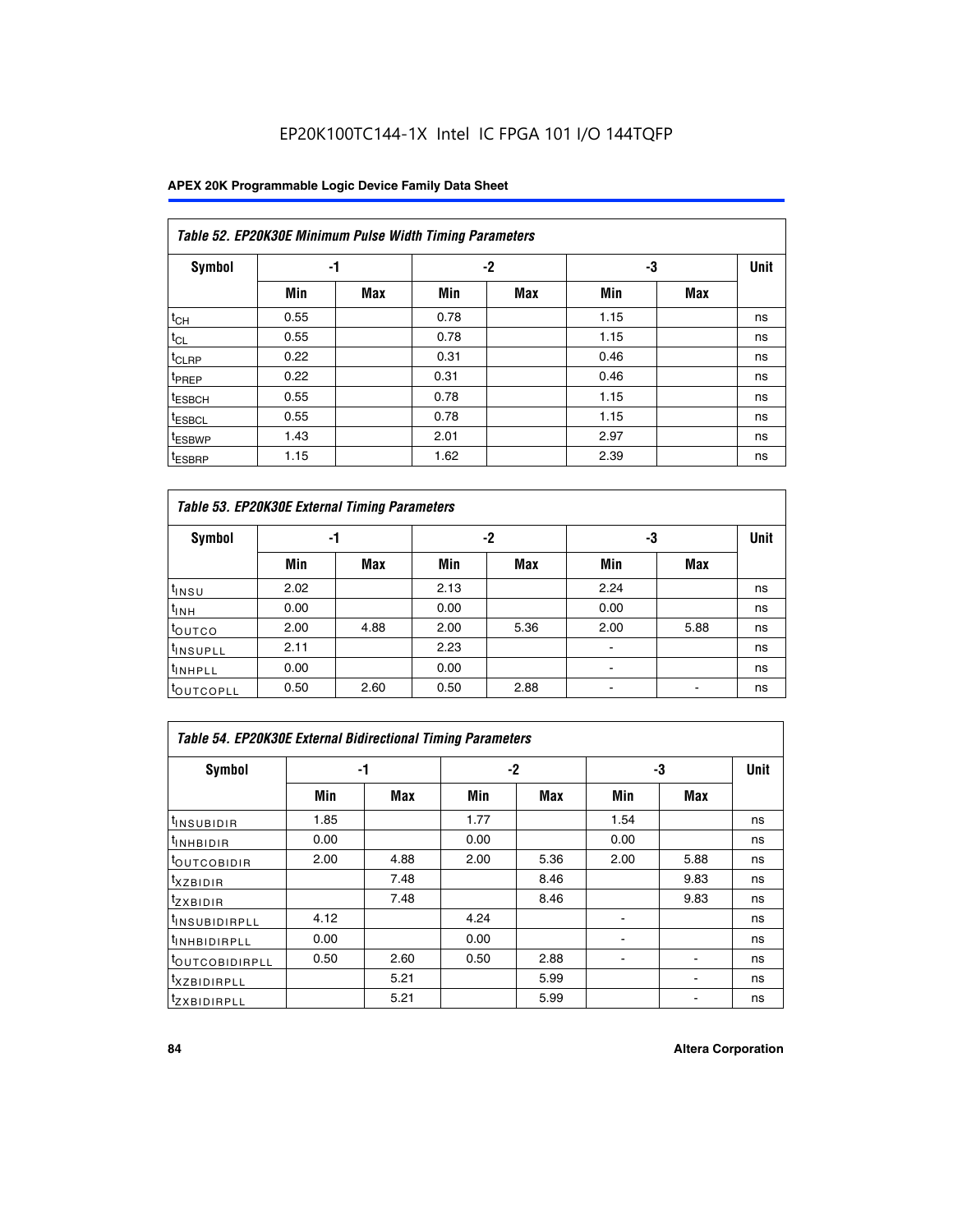Tables 55 through 60 describe *f<sub>MAX</sub>* LE Timing Microparameters, *f<sub>MAX</sub>* ESB Timing Microparameters, *f<sub>MAX</sub>* Routing Delays, Minimum Pulse Width Timing Parameters, External Timing Parameters, and External Bidirectional Timing Parameters for EP20K60E APEX 20KE devices.

| Table 55. EP20K60E f <sub>MAX</sub> LE Timing Microparameters |          |      |      |      |      |      |             |  |  |  |  |
|---------------------------------------------------------------|----------|------|------|------|------|------|-------------|--|--|--|--|
| <b>Symbol</b>                                                 | -2<br>-1 |      |      |      |      | -3   | <b>Unit</b> |  |  |  |  |
|                                                               | Min      | Max  | Min  | Max  | Min  | Max  |             |  |  |  |  |
| $t_{\text{SU}}$                                               | 0.17     |      | 0.15 |      | 0.16 |      | ns          |  |  |  |  |
| $t_H$                                                         | 0.32     |      | 0.33 |      | 0.39 |      | ns          |  |  |  |  |
| $t_{CO}$                                                      |          | 0.29 |      | 0.40 |      | 0.60 | ns          |  |  |  |  |
| t <sub>lut</sub>                                              |          | 0.77 |      | 1.07 |      | 1.59 | ns          |  |  |  |  |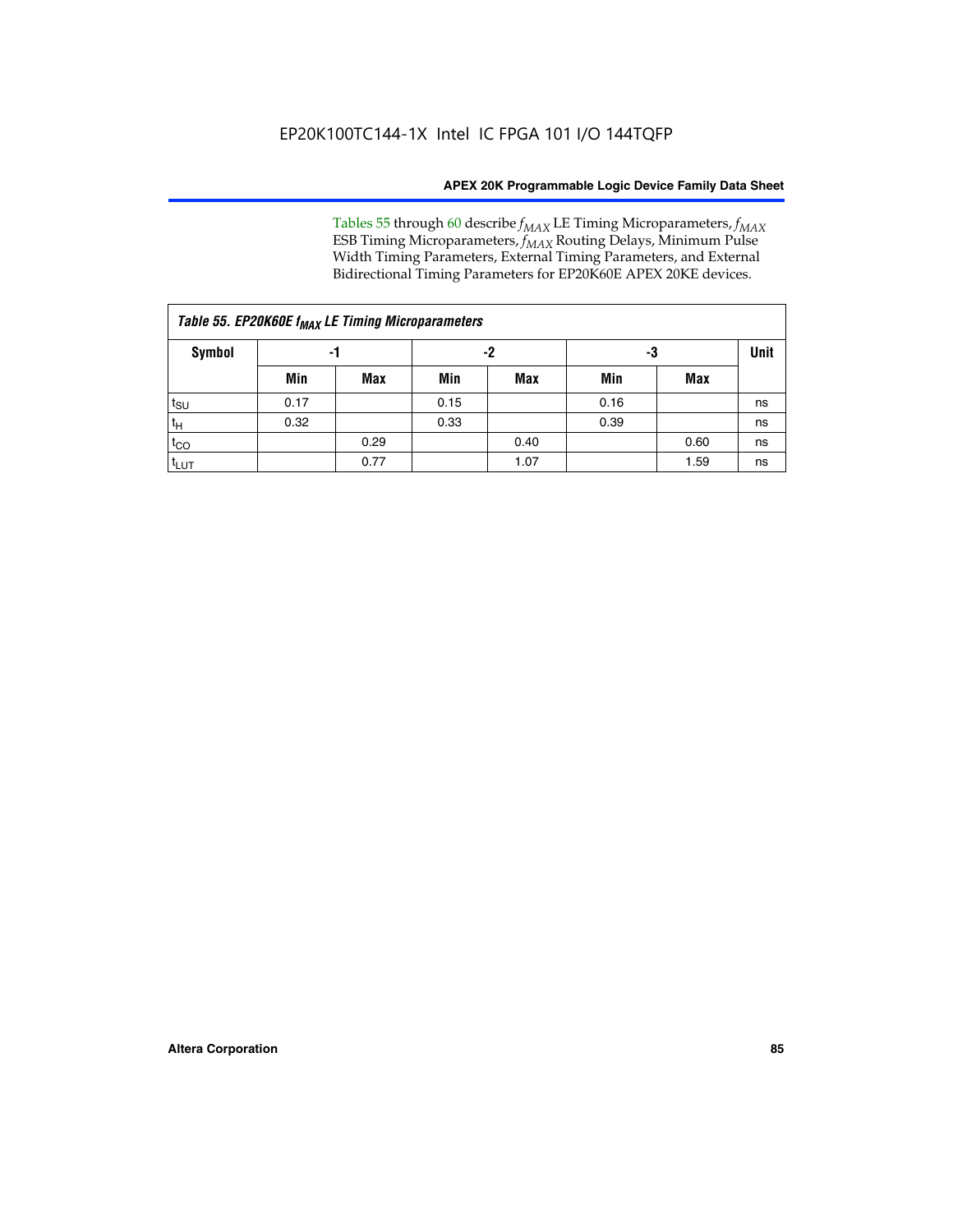| Table 56. EP20K60E f <sub>MAX</sub> ESB Timing Microparameters |      |            |      |            |      |            |             |
|----------------------------------------------------------------|------|------------|------|------------|------|------------|-------------|
| <b>Symbol</b>                                                  |      | $-1$       |      | $-2$       |      | -3         | <b>Unit</b> |
|                                                                | Min  | <b>Max</b> | Min  | <b>Max</b> | Min  | <b>Max</b> |             |
| <sup>t</sup> ESBARC                                            |      | 1.83       |      | 2.57       |      | 3.79       | ns          |
| t <sub>ESBSRC</sub>                                            |      | 2.46       |      | 3.26       |      | 4.61       | ns          |
| <sup>t</sup> ESBAWC                                            |      | 3.50       |      | 4.90       |      | 7.23       | ns          |
| <sup>t</sup> ESBSWC                                            |      | 3.77       |      | 4.90       |      | 6.79       | ns          |
| <sup>t</sup> ESBWASU                                           | 1.59 |            | 2.23 |            | 3.29 |            | ns          |
| <sup>t</sup> ESBWAH                                            | 0.00 |            | 0.00 |            | 0.00 |            | ns          |
| t <sub>ESBWDSU</sub>                                           | 1.75 |            | 2.46 |            | 3.62 |            | ns          |
| t <sub>ESBWDH</sub>                                            | 0.00 |            | 0.00 |            | 0.00 |            | ns          |
| t <sub>ESBRASU</sub>                                           | 1.76 |            | 2.47 |            | 3.64 |            | ns          |
| <sup>t</sup> ESBRAH                                            | 0.00 |            | 0.00 |            | 0.00 |            | ns          |
| t <sub>ESBWESU</sub>                                           | 1.68 |            | 2.49 |            | 3.87 |            | ns          |
| t <sub>ESBWEH</sub>                                            | 0.00 |            | 0.00 |            | 0.00 |            | ns          |
| <sup>t</sup> ESBDATASU                                         | 0.08 |            | 0.43 |            | 1.04 |            | ns          |
| t <sub>ESBDATAH</sub>                                          | 0.13 |            | 0.13 |            | 0.13 |            | ns          |
| <sup>t</sup> ESBWADDRSU                                        | 0.29 |            | 0.72 |            | 1.46 |            | ns          |
| <sup>t</sup> ESBRADDRSU                                        | 0.36 |            | 0.81 |            | 1.58 |            | ns          |
| <sup>t</sup> ESBDATACO1                                        |      | 1.06       |      | 1.24       |      | 1.55       | ns          |
| <sup>t</sup> ESBDATACO2                                        |      | 2.39       |      | 3.35       |      | 4.94       | ns          |
| <sup>t</sup> ESBDD                                             |      | 3.50       |      | 4.90       |      | 7.23       | ns          |
| t <sub>PD</sub>                                                |      | 1.72       |      | 2.41       |      | 3.56       | ns          |
| t <sub>PTERMSU</sub>                                           | 0.99 |            | 1.56 |            | 2.55 |            | ns          |
| t <sub>PTERMCO</sub>                                           |      | 1.07       |      | 1.26       |      | 1.08       | ns          |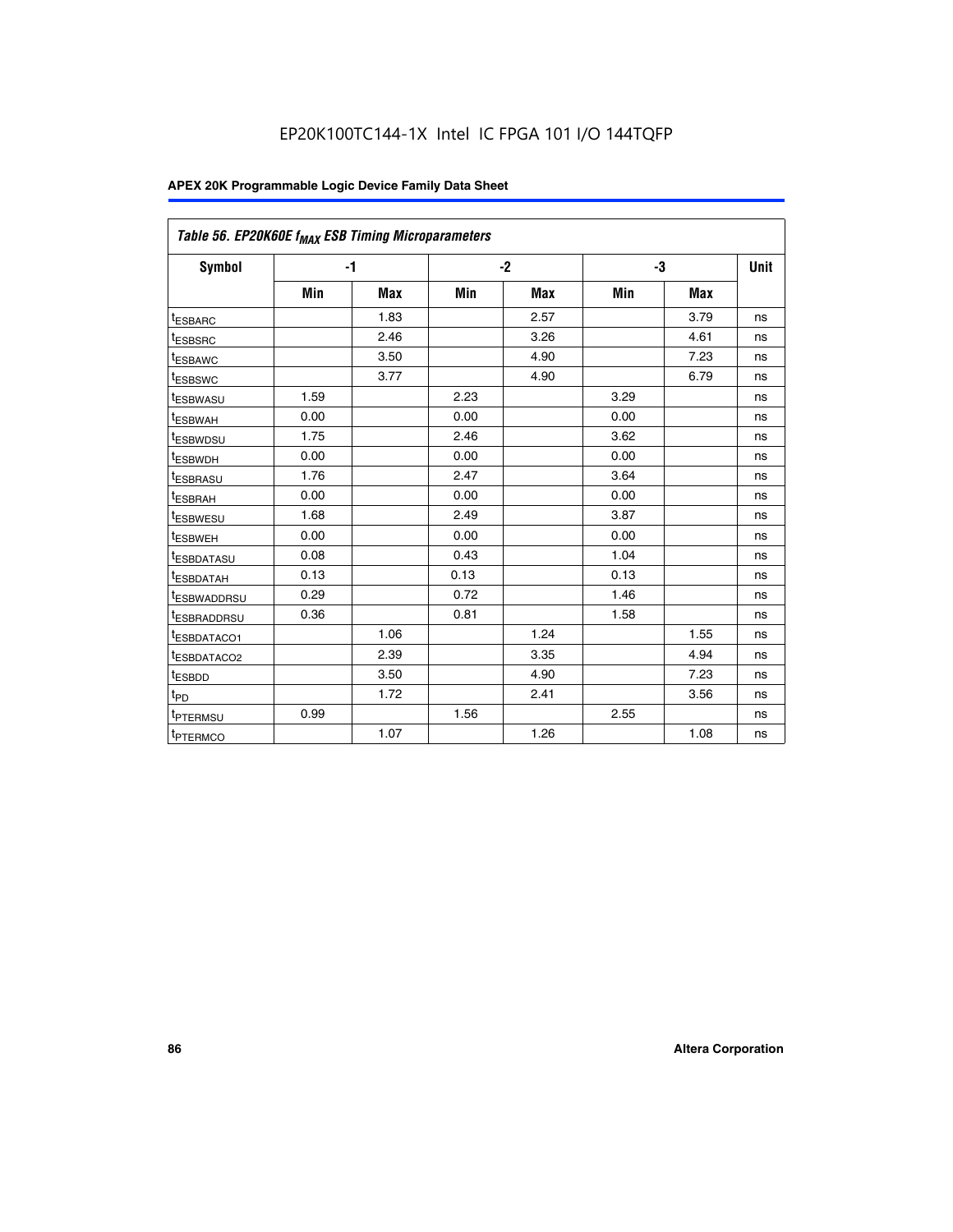| Table 57. EP20K60E f <sub>MAX</sub> Routing Delays |     |      |     |      |     |      |             |  |  |  |  |
|----------------------------------------------------|-----|------|-----|------|-----|------|-------------|--|--|--|--|
| Symbol                                             |     | -1   |     | -2   |     | -3   | <b>Unit</b> |  |  |  |  |
|                                                    | Min | Max  | Min | Max  | Min | Max  |             |  |  |  |  |
| $t_{F1-4}$                                         |     | 0.24 |     | 0.26 |     | 0.30 | ns          |  |  |  |  |
| $t_{F5-20}$                                        |     | 1.45 |     | 1.58 |     | 1.79 | ns          |  |  |  |  |
| $t_{F20+}$                                         |     | 1.96 |     | 2.14 |     | 2.45 | ns          |  |  |  |  |

|                    | Table 58. EP20K60E Minimum Pulse Width Timing Parameters |            |      |     |      |     |             |
|--------------------|----------------------------------------------------------|------------|------|-----|------|-----|-------------|
| Symbol             |                                                          | -1         |      | -2  |      | -3  | <b>Unit</b> |
|                    | Min                                                      | <b>Max</b> | Min  | Max | Min  | Max |             |
| $t_{CH}$           | 2.00                                                     |            | 2.50 |     | 2.75 |     | ns          |
| $t_{CL}$           | 2.00                                                     |            | 2.50 |     | 2.75 |     | ns          |
| $t_{CLRP}$         | 0.20                                                     |            | 0.28 |     | 0.41 |     | ns          |
| t <sub>PREP</sub>  | 0.20                                                     |            | 0.28 |     | 0.41 |     | ns          |
| <sup>t</sup> ESBCH | 2.00                                                     |            | 2.50 |     | 2.75 |     | ns          |
| <sup>t</sup> ESBCL | 2.00                                                     |            | 2.50 |     | 2.75 |     | ns          |
| <sup>t</sup> ESBWP | 1.29                                                     |            | 1.80 |     | 2.66 |     | ns          |
| <sup>t</sup> ESBRP | 1.04                                                     |            | 1.45 |     | 2.14 |     | ns          |

| Table 59. EP20K60E External Timing Parameters |      |      |      |          |      |      |    |  |  |  |  |  |
|-----------------------------------------------|------|------|------|----------|------|------|----|--|--|--|--|--|
| Symbol                                        | -1   |      |      | -2<br>-3 |      | Unit |    |  |  |  |  |  |
|                                               | Min  | Max  | Min  | Max      | Min  | Max  |    |  |  |  |  |  |
| $t_{INSU}$                                    | 2.03 |      | 2.12 |          | 2.23 |      | ns |  |  |  |  |  |
| t <sub>INH</sub>                              | 0.00 |      | 0.00 |          | 0.00 |      | ns |  |  |  |  |  |
| toutco                                        | 2.00 | 4.84 | 2.00 | 5.31     | 2.00 | 5.81 | ns |  |  |  |  |  |
| <sup>t</sup> INSUPLL                          | 1.12 |      | 1.15 |          |      |      | ns |  |  |  |  |  |
| <sup>t</sup> INHPLL                           | 0.00 |      | 0.00 |          | ۰    |      | ns |  |  |  |  |  |
| toutcopll                                     | 0.50 | 3.37 | 0.50 | 3.69     |      |      | ns |  |  |  |  |  |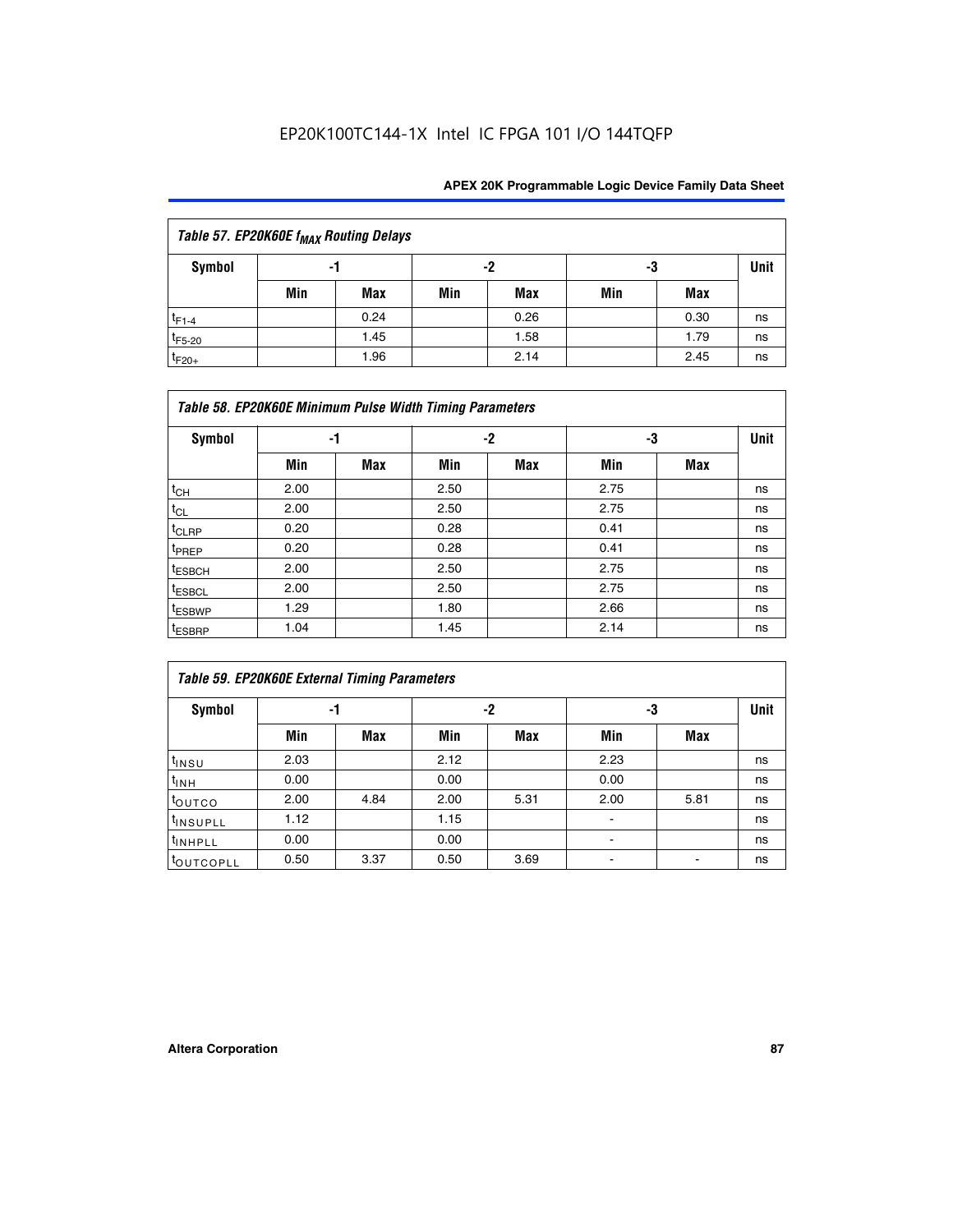|                            | <b>Table 60. EP20K60E External Bidirectional Timing Parameters</b> |      |      |          |      |      |      |  |  |  |  |  |
|----------------------------|--------------------------------------------------------------------|------|------|----------|------|------|------|--|--|--|--|--|
| Symbol                     |                                                                    | -1   |      | -3<br>-2 |      |      | Unit |  |  |  |  |  |
|                            | Min                                                                | Max  | Min  | Max      | Min  | Max  |      |  |  |  |  |  |
| tINSUBIDIR                 | 2.77                                                               |      | 2.91 |          | 3.11 |      | ns   |  |  |  |  |  |
| $t_{\rm INHBIDIR}$         | 0.00                                                               |      | 0.00 |          | 0.00 |      | ns   |  |  |  |  |  |
| <sup>t</sup> OUTCOBIDIR    | 2.00                                                               | 4.84 | 2.00 | 5.31     | 2.00 | 5.81 | ns   |  |  |  |  |  |
| $t_{XZBIDIR}$              |                                                                    | 6.47 |      | 7.44     |      | 8.65 | ns   |  |  |  |  |  |
| <sup>t</sup> zxbidir       |                                                                    | 6.47 |      | 7.44     |      | 8.65 | ns   |  |  |  |  |  |
| <sup>t</sup> INSUBIDIRPLL  | 3.44                                                               |      | 3.24 |          |      |      | ns   |  |  |  |  |  |
| t <sub>INHBIDIRPLL</sub>   | 0.00                                                               |      | 0.00 |          |      |      | ns   |  |  |  |  |  |
| <sup>t</sup> OUTCOBIDIRPLL | 0.50                                                               | 3.37 | 0.50 | 3.69     |      |      | ns   |  |  |  |  |  |
| <i>txzBIDIRPLL</i>         |                                                                    | 5.00 |      | 5.82     |      |      | ns   |  |  |  |  |  |
| <sup>t</sup> ZXBIDIRPLL    |                                                                    | 5.00 |      | 5.82     |      |      | ns   |  |  |  |  |  |

Tables 61 through 66 describe  $f_{MAX}$  LE Timing Microparameters, *fMAX* ESB Timing Microparameters, *fMAX* Routing Delays, Minimum Pulse Width Timing Parameters, External Timing Parameters, and External Bidirectional Timing Parameters for EP20K100E APEX 20KE devices.

| Table 61. EP20K100E f <sub>MAX</sub> LE Timing Microparameters |      |      |      |            |      |            |             |  |  |  |  |
|----------------------------------------------------------------|------|------|------|------------|------|------------|-------------|--|--|--|--|
| <b>Symbol</b>                                                  |      | -1   |      | -2         |      | -3         | <b>Unit</b> |  |  |  |  |
|                                                                | Min  | Max  | Min  | <b>Max</b> | Min  | <b>Max</b> |             |  |  |  |  |
| $t_{\text{SU}}$                                                | 0.25 |      | 0.25 |            | 0.25 |            | ns          |  |  |  |  |
| tμ                                                             | 0.25 |      | 0.25 |            | 0.25 |            | ns          |  |  |  |  |
| $t_{CO}$                                                       |      | 0.28 |      | 0.28       |      | 0.34       | ns          |  |  |  |  |
| t <sub>LUT</sub>                                               |      | 0.80 |      | 0.95       |      | 1.13       | ns          |  |  |  |  |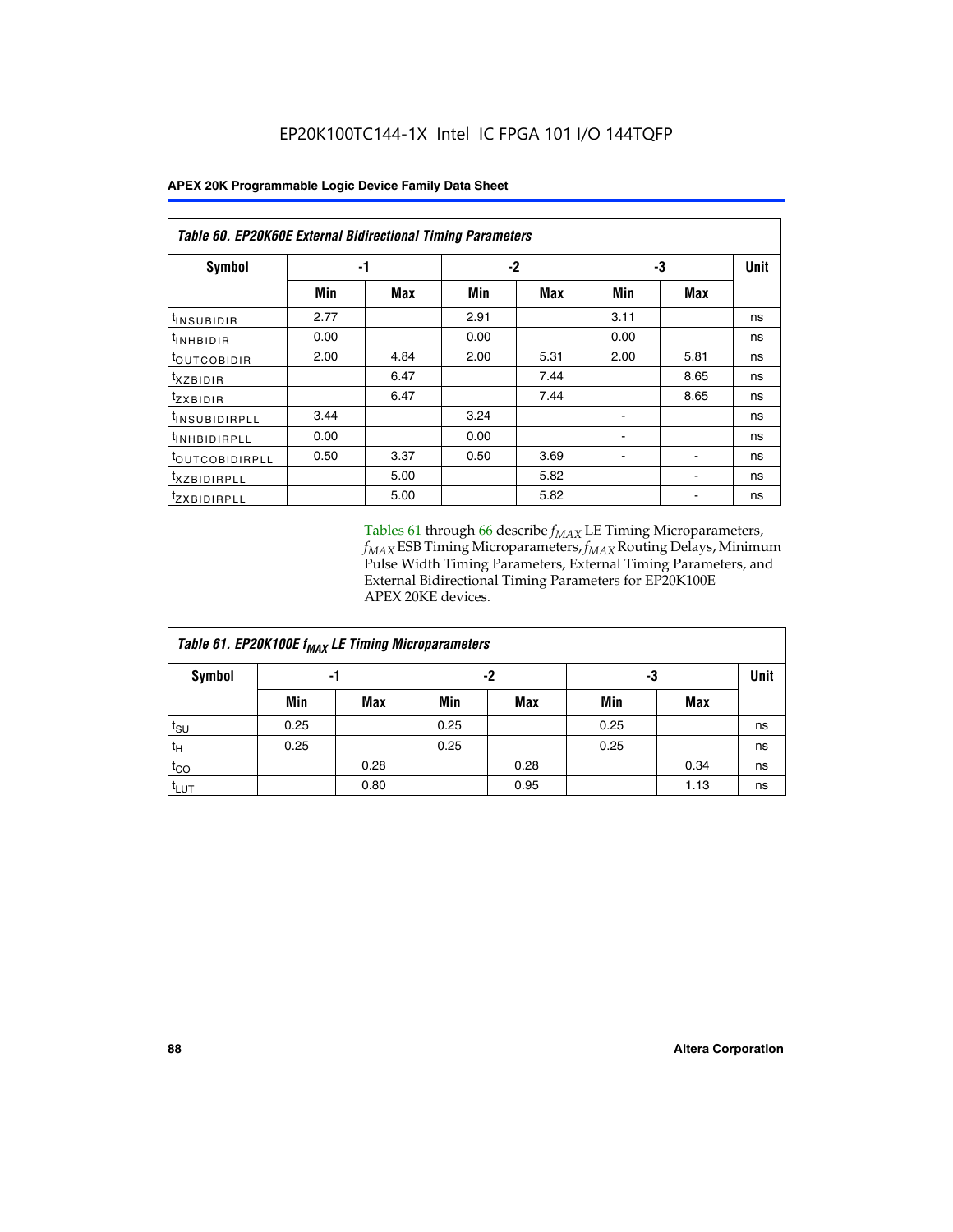| Table 62. EP20K100E f <sub>MAX</sub> ESB Timing Microparameters |         |      |         |            |         |            |             |
|-----------------------------------------------------------------|---------|------|---------|------------|---------|------------|-------------|
| <b>Symbol</b>                                                   |         | $-1$ |         | $-2$       |         | -3         | <b>Unit</b> |
|                                                                 | Min     | Max  | Min     | <b>Max</b> | Min     | <b>Max</b> |             |
| <sup>t</sup> ESBARC                                             |         | 1.61 |         | 1.84       |         | 1.97       | ns          |
| <sup>t</sup> ESBSRC                                             |         | 2.57 |         | 2.97       |         | 3.20       | ns          |
| <sup>t</sup> ESBAWC                                             |         | 0.52 |         | 4.09       |         | 4.39       | ns          |
| <sup>t</sup> ESBSWC                                             |         | 3.17 |         | 3.78       |         | 4.09       | ns          |
| <sup>t</sup> ESBWASU                                            | 0.56    |      | 6.41    |            | 0.63    |            | ns          |
| <sup>t</sup> ESBWAH                                             | 0.48    |      | 0.54    |            | 0.55    |            | ns          |
| <sup>t</sup> ESBWDSU                                            | 0.71    |      | 0.80    |            | 0.81    |            | ns          |
| <sup>t</sup> ESBWDH                                             | .048    |      | 0.54    |            | 0.55    |            | ns          |
| <sup>t</sup> ESBRASU                                            | 1.57    |      | 1.75    |            | 1.87    |            | ns          |
| <sup>t</sup> ESBRAH                                             | 0.00    |      | 0.00    |            | 0.20    |            | ns          |
| <sup>t</sup> ESBWESU                                            | 1.54    |      | 1.72    |            | 1.80    |            | ns          |
| <sup>t</sup> ESBWEH                                             | 0.00    |      | 0.00    |            | 0.00    |            | ns          |
| <sup>t</sup> ESBDATASU                                          | $-0.16$ |      | $-0.20$ |            | $-0.20$ |            | ns          |
| <sup>t</sup> ESBDATAH                                           | 0.13    |      | 0.13    |            | 0.13    |            | ns          |
| <sup>t</sup> ESBWADDRSU                                         | 0.12    |      | 0.08    |            | 0.13    |            | ns          |
| <sup>I</sup> ESBRADDRSU                                         | 0.17    |      | 0.15    |            | 0.19    |            | ns          |
| ESBDATACO1                                                      |         | 1.20 |         | 1.39       |         | 1.52       | ns          |
| ESBDATACO <sub>2</sub>                                          |         | 2.54 |         | 2.99       |         | 3.22       | ns          |
| <sup>t</sup> ESBDD                                              |         | 3.06 |         | 3.56       |         | 3.85       | ns          |
| $t_{PD}$                                                        |         | 1.73 |         | 2.02       |         | 2.20       | ns          |
| t <sub>PTERMSU</sub>                                            | 1.11    |      | 1.26    |            | 1.38    |            | ns          |
| <sup>t</sup> PTERMCO                                            |         | 1.19 |         | 1.40       |         | 1.08       | ns          |

| Table 63. EP20K100E f <sub>MAX</sub> Routing Delays |     |      |     |            |     |      |    |  |  |  |
|-----------------------------------------------------|-----|------|-----|------------|-----|------|----|--|--|--|
| Symbol                                              |     | -1   |     | -2         |     | -3   |    |  |  |  |
|                                                     | Min | Max  | Min | <b>Max</b> | Min | Max  |    |  |  |  |
| $t_{F1-4}$                                          |     | 0.24 |     | 0.27       |     | 0.29 | ns |  |  |  |
| $t_{F5-20}$                                         |     | 1.04 |     | 1.26       |     | 1.52 | ns |  |  |  |
| $t_{F20+}$                                          |     | 1.12 |     | 1.36       |     | 1.86 | ns |  |  |  |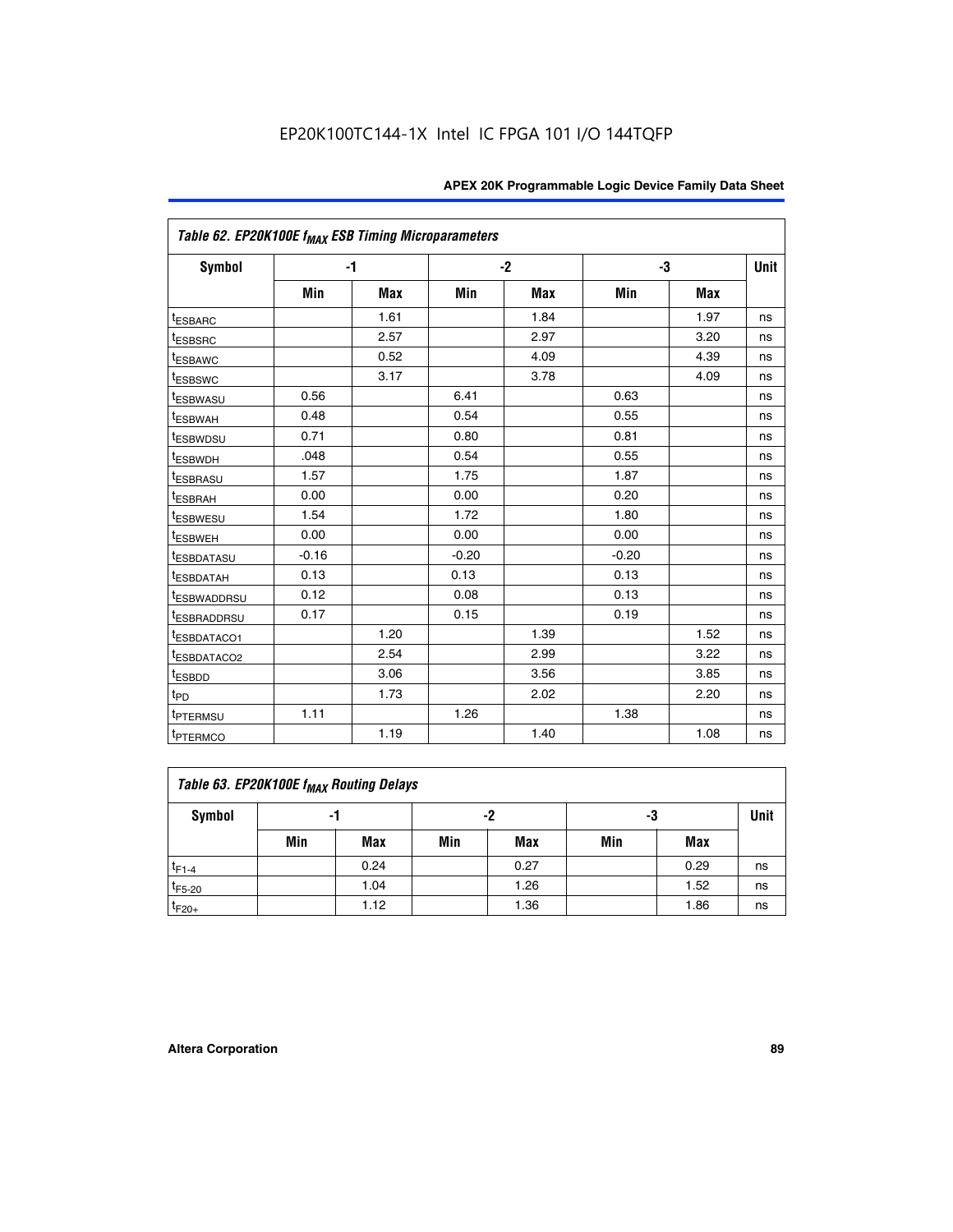### **APEX 20K Programmable Logic Device Family Data Sheet**

| Table 64. EP20K100E Minimum Pulse Width Timing Parameters |      |            |      |            |      |            |    |  |  |  |  |
|-----------------------------------------------------------|------|------------|------|------------|------|------------|----|--|--|--|--|
| <b>Symbol</b>                                             | -1   |            |      | $-2$       | -3   |            |    |  |  |  |  |
|                                                           | Min  | <b>Max</b> | Min  | <b>Max</b> | Min  | <b>Max</b> |    |  |  |  |  |
| $t_{CH}$                                                  | 2.00 |            | 2.00 |            | 2.00 |            | ns |  |  |  |  |
| $t_{CL}$                                                  | 2.00 |            | 2.00 |            | 2.00 |            | ns |  |  |  |  |
| t <sub>CLRP</sub>                                         | 0.20 |            | 0.20 |            | 0.20 |            | ns |  |  |  |  |
| <sup>t</sup> PREP                                         | 0.20 |            | 0.20 |            | 0.20 |            | ns |  |  |  |  |
| <sup>t</sup> ESBCH                                        | 2.00 |            | 2.00 |            | 2.00 |            | ns |  |  |  |  |
| <sup>t</sup> ESBCL                                        | 2.00 |            | 2.00 |            | 2.00 |            | ns |  |  |  |  |
| <sup>t</sup> ESBWP                                        | 1.29 |            | 1.53 |            | 1.66 |            | ns |  |  |  |  |
| <sup>t</sup> ESBRP                                        | 1.11 |            | 1.29 |            | 1.41 |            | ns |  |  |  |  |

|                      | Table 65. EP20K100E External Timing Parameters |            |      |            |                          |            |             |  |  |  |  |  |  |
|----------------------|------------------------------------------------|------------|------|------------|--------------------------|------------|-------------|--|--|--|--|--|--|
| <b>Symbol</b>        | -1                                             |            |      | -2         | -3                       |            | <b>Unit</b> |  |  |  |  |  |  |
|                      | Min                                            | <b>Max</b> | Min  | <b>Max</b> | Min                      | <b>Max</b> |             |  |  |  |  |  |  |
| t <sub>INSU</sub>    | 2.23                                           |            | 2.32 |            | 2.43                     |            | ns          |  |  |  |  |  |  |
| $t_{\rm INH}$        | 0.00                                           |            | 0.00 |            | 0.00                     |            | ns          |  |  |  |  |  |  |
| toutco               | 2.00                                           | 4.86       | 2.00 | 5.35       | 2.00                     | 5.84       | ns          |  |  |  |  |  |  |
| <sup>t</sup> INSUPLL | 1.58                                           |            | 1.66 |            |                          |            | ns          |  |  |  |  |  |  |
| <sup>t</sup> INHPLL  | 0.00                                           |            | 0.00 |            | $\overline{\phantom{a}}$ |            | ns          |  |  |  |  |  |  |
| <b>LOUTCOPLL</b>     | 0.50                                           | 2.96       | 0.50 | 3.29       | -                        |            | ns          |  |  |  |  |  |  |

| Table 66. EP20K100E External Bidirectional Timing Parameters |      |      |      |      |      |            |      |  |  |  |
|--------------------------------------------------------------|------|------|------|------|------|------------|------|--|--|--|
| Symbol                                                       |      | -1   |      | $-2$ |      | -3         | Unit |  |  |  |
|                                                              | Min  | Max  | Min  | Max  | Min  | <b>Max</b> |      |  |  |  |
| <sup>t</sup> INSUBIDIR                                       | 2.74 |      | 2.96 |      | 3.19 |            | ns   |  |  |  |
| <b>TINHBIDIR</b>                                             | 0.00 |      | 0.00 |      | 0.00 |            | ns   |  |  |  |
| <b>LOUTCOBIDIR</b>                                           | 2.00 | 4.86 | 2.00 | 5.35 | 2.00 | 5.84       | ns   |  |  |  |
| <sup>T</sup> XZBIDIR                                         |      | 5.00 |      | 5.48 |      | 5.89       | ns   |  |  |  |
| $I_{Z}$ XBIDIR                                               |      | 5.00 |      | 5.48 |      | 5.89       | ns   |  |  |  |
| <sup>t</sup> INSUBIDIRPLL                                    | 4.64 |      | 5.03 |      |      |            | ns   |  |  |  |
| <sup>I</sup> INHBIDIRPLL                                     | 0.00 |      | 0.00 |      |      |            | ns   |  |  |  |
| <b><i>COUTCOBIDIRPLL</i></b>                                 | 0.50 | 2.96 | 0.50 | 3.29 |      |            | ns   |  |  |  |
| <sup>I</sup> XZBIDIRPLL                                      |      | 3.10 |      | 3.42 |      |            | ns   |  |  |  |
| <sup>I</sup> ZXBIDIRPLL                                      |      | 3.10 |      | 3.42 |      |            | ns   |  |  |  |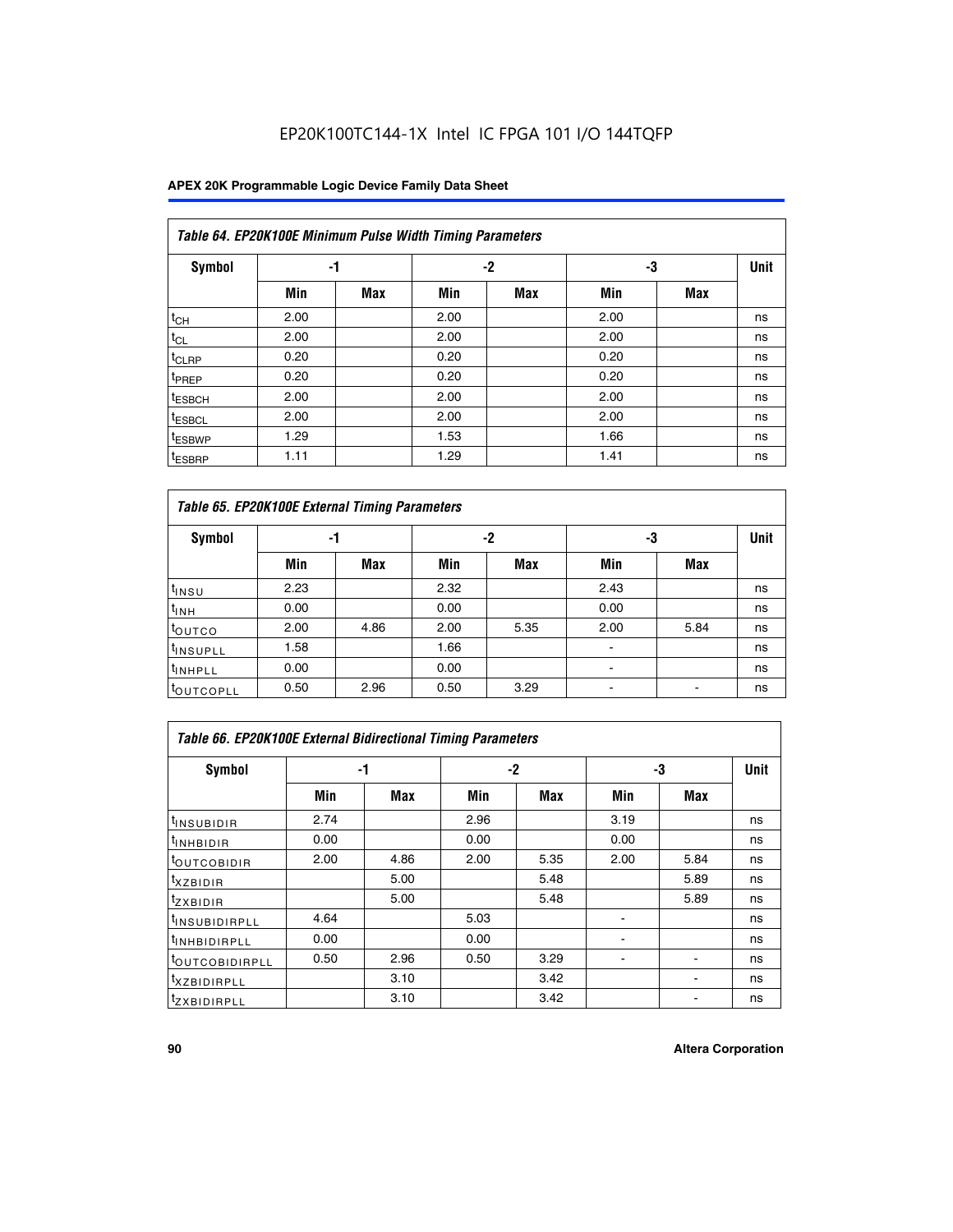Tables 67 through 72 describe *f<sub>MAX</sub>* LE Timing Microparameters, *f<sub>MAX</sub>* ESB Timing Microparameters, *f<sub>MAX</sub>* Routing Delays, Minimum Pulse Width Timing Parameters, External Timing Parameters, and External Bidirectional Timing Parameters for EP20K160E APEX 20KE devices.

|                  | Table 67. EP20K160E f <sub>MAX</sub> LE Timing Microparameters |            |      |            |      |      |    |  |  |  |  |  |
|------------------|----------------------------------------------------------------|------------|------|------------|------|------|----|--|--|--|--|--|
| Symbol           | -1                                                             |            |      | -2         |      | -3   |    |  |  |  |  |  |
|                  | Min                                                            | <b>Max</b> | Min  | <b>Max</b> | Min  | Max  |    |  |  |  |  |  |
| $t_{\text{SU}}$  | 0.22                                                           |            | 0.24 |            | 0.26 |      | ns |  |  |  |  |  |
| $t_H$            | 0.22                                                           |            | 0.24 |            | 0.26 |      | ns |  |  |  |  |  |
| $t_{CO}$         |                                                                | 0.25       |      | 0.31       |      | 0.35 | ns |  |  |  |  |  |
| t <sub>lut</sub> |                                                                | 0.69       |      | 0.88       |      | 1.12 | ns |  |  |  |  |  |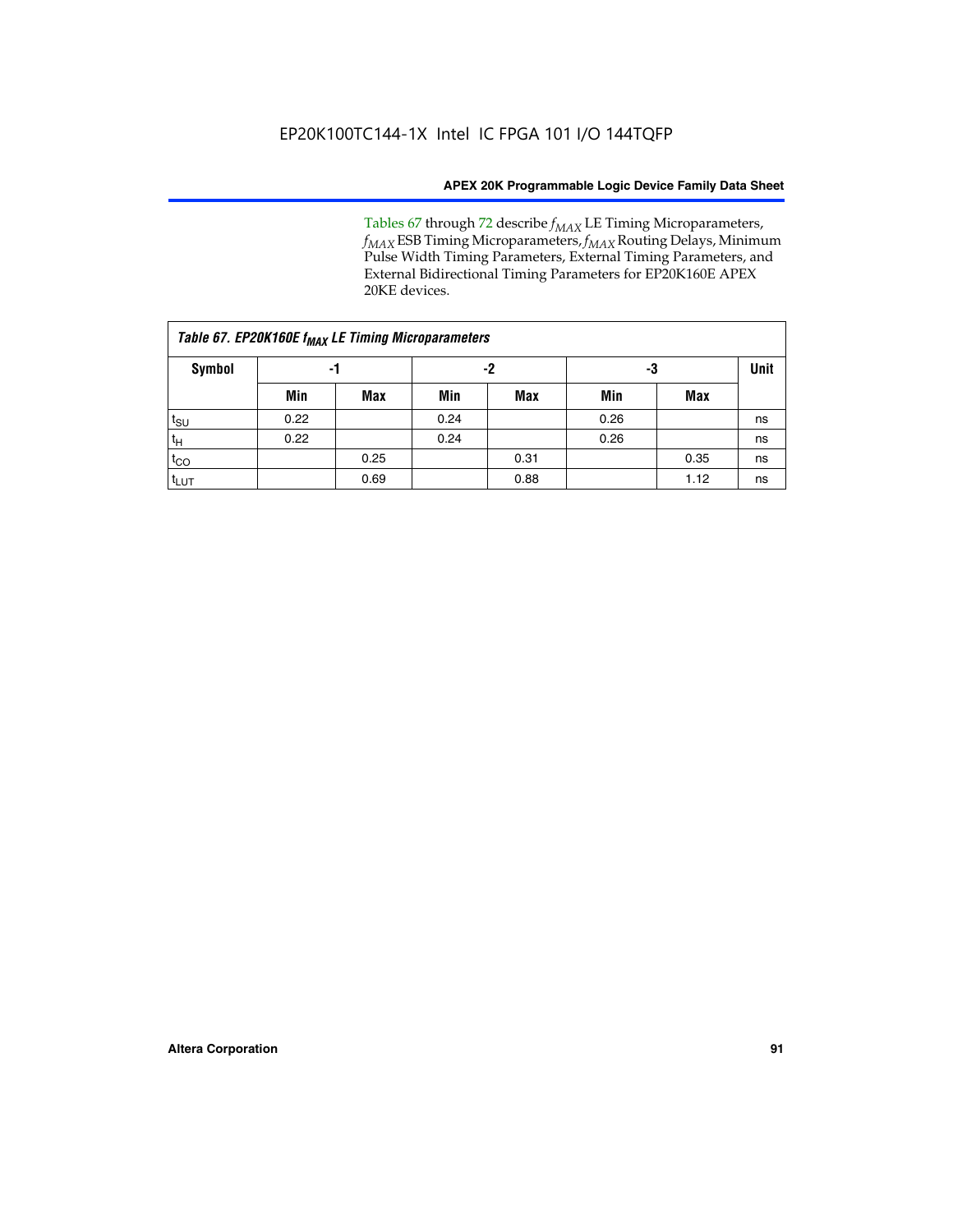| Table 68. EP20K160E f <sub>MAX</sub> ESB Timing Microparameters |         |            |         |            |      |      |      |
|-----------------------------------------------------------------|---------|------------|---------|------------|------|------|------|
| <b>Symbol</b>                                                   |         | $-1$       |         | $-2$       |      | -3   | Unit |
|                                                                 | Min     | <b>Max</b> | Min     | <b>Max</b> | Min  | Max  |      |
| <sup>t</sup> ESBARC                                             |         | 1.65       |         | 2.02       |      | 2.11 | ns   |
| t <sub>ESBSRC</sub>                                             |         | 2.21       |         | 2.70       |      | 3.11 | ns   |
| <sup>t</sup> ESBAWC                                             |         | 3.04       |         | 3.79       |      | 4.42 | ns   |
| t <sub>ESBSWC</sub>                                             |         | 2.81       |         | 3.56       |      | 4.10 | ns   |
| <sup>t</sup> ESBWASU                                            | 0.54    |            | 0.66    |            | 0.73 |      | ns   |
| <sup>t</sup> ESBWAH                                             | 0.36    |            | 0.45    |            | 0.47 |      | ns   |
| t <sub>ESBWDSU</sub>                                            | 0.68    |            | 0.81    |            | 0.94 |      | ns   |
| <sup>t</sup> ESBWDH                                             | 0.36    |            | 0.45    |            | 0.47 |      | ns   |
| t <sub>ESBRASU</sub>                                            | 1.58    |            | 1.87    |            | 2.06 |      | ns   |
| <sup>t</sup> ESBRAH                                             | 0.00    |            | 0.00    |            | 0.01 |      | ns   |
| <sup>t</sup> ESBWESU                                            | 1.41    |            | 1.71    |            | 2.00 |      | ns   |
| t <sub>ESBWEH</sub>                                             | 0.00    |            | 0.00    |            | 0.00 |      | ns   |
| t <sub>ESBDATASU</sub>                                          | $-0.02$ |            | $-0.03$ |            | 0.09 |      | ns   |
| t <sub>ESBDATAH</sub>                                           | 0.13    |            | 0.13    |            | 0.13 |      | ns   |
| t <sub>ESBWADDRSU</sub>                                         | 0.14    |            | 0.17    |            | 0.35 |      | ns   |
| <sup>t</sup> ESBRADDRSU                                         | 0.21    |            | 0.27    |            | 0.43 |      | ns   |
| <sup>I</sup> ESBDATACO1                                         |         | 1.04       |         | 1.30       |      | 1.46 | ns   |
| t <sub>ESBDATACO2</sub>                                         |         | 2.15       |         | 2.70       |      | 3.16 | ns   |
| <sup>t</sup> ESBDD                                              |         | 2.69       |         | 3.35       |      | 3.97 | ns   |
| $t_{\mathsf{PD}}$                                               |         | 1.55       |         | 1.93       |      | 2.29 | ns   |
| t <sub>PTERMSU</sub>                                            | 1.01    |            | 1.23    |            | 1.52 |      | ns   |
| t <sub>PTERMCO</sub>                                            |         | 1.06       |         | 1.32       |      | 1.04 | ns   |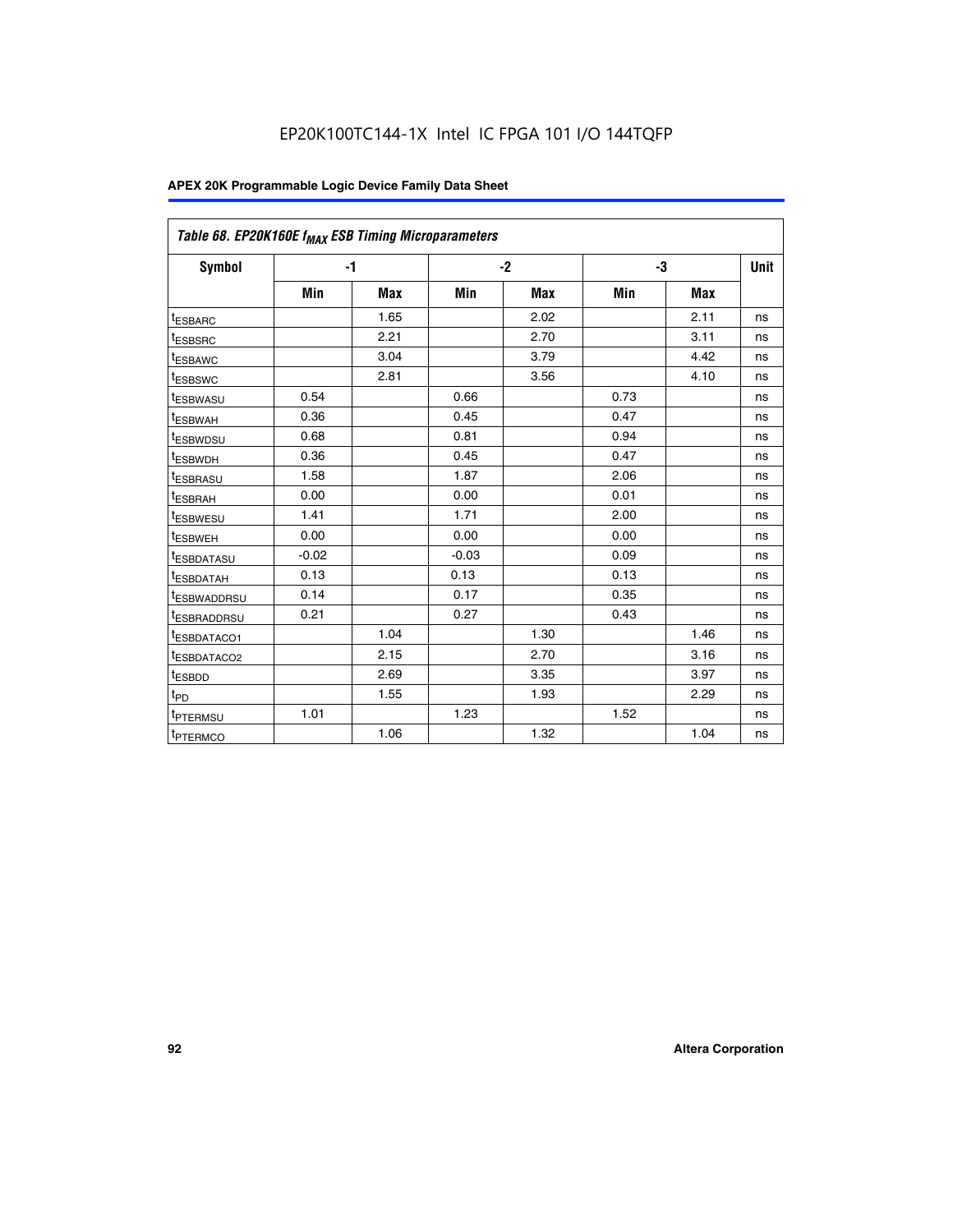| Table 69. EP20K160E f <sub>MAX</sub> Routing Delays |     |                |     |      |     |             |    |  |  |  |  |
|-----------------------------------------------------|-----|----------------|-----|------|-----|-------------|----|--|--|--|--|
| Symbol                                              |     | -2<br>-3<br>-1 |     |      |     | <b>Unit</b> |    |  |  |  |  |
|                                                     | Min | Max            | Min | Max  | Min | Max         |    |  |  |  |  |
| $t_{F1-4}$                                          |     | 0.25           |     | 0.26 |     | 0.28        | ns |  |  |  |  |
| $t_{F5-20}$                                         |     | 1.00           |     | 1.18 |     | 1.35        | ns |  |  |  |  |
| $t_{F20+}$                                          |     | 1.95           |     | 2.19 |     | 2.30        | ns |  |  |  |  |

|                    | Table 70. EP20K160E Minimum Pulse Width Timing Parameters |            |      |            |      |     |             |  |  |  |  |  |
|--------------------|-----------------------------------------------------------|------------|------|------------|------|-----|-------------|--|--|--|--|--|
| <b>Symbol</b>      |                                                           | -1         |      | $-2$       |      | -3  | <b>Unit</b> |  |  |  |  |  |
|                    | Min                                                       | <b>Max</b> | Min  | <b>Max</b> | Min  | Max |             |  |  |  |  |  |
| $t_{CH}$           | 1.34                                                      |            | 1.43 |            | 1.55 |     | ns          |  |  |  |  |  |
| $t_{CL}$           | 1.34                                                      |            | 1.43 |            | 1.55 |     | ns          |  |  |  |  |  |
| $t_{CLRP}$         | 0.18                                                      |            | 0.19 |            | 0.21 |     | ns          |  |  |  |  |  |
| t <sub>PREP</sub>  | 0.18                                                      |            | 0.19 |            | 0.21 |     | ns          |  |  |  |  |  |
| <sup>t</sup> ESBCH | 1.34                                                      |            | 1.43 |            | 1.55 |     | ns          |  |  |  |  |  |
| <sup>t</sup> ESBCL | 1.34                                                      |            | 1.43 |            | 1.55 |     | ns          |  |  |  |  |  |
| t <sub>ESBWP</sub> | 1.15                                                      |            | 1.45 |            | 1.73 |     | ns          |  |  |  |  |  |
| t <sub>ESBRP</sub> | 0.93                                                      |            | 1.15 |            | 1.38 |     | ns          |  |  |  |  |  |

|                      | Table 71. EP20K160E External Timing Parameters |      |      |      |                |      |    |  |  |  |  |  |
|----------------------|------------------------------------------------|------|------|------|----------------|------|----|--|--|--|--|--|
| Symbol               | -1                                             |      |      | -2   | -3             | Unit |    |  |  |  |  |  |
|                      | Min                                            | Max  | Min  | Max  | Min            | Max  |    |  |  |  |  |  |
| $t_{INSU}$           | 2.23                                           |      | 2.34 |      | 2.47           |      | ns |  |  |  |  |  |
| $t_{INH}$            | 0.00                                           |      | 0.00 |      | 0.00           |      | ns |  |  |  |  |  |
| toutco               | 2.00                                           | 5.07 | 2.00 | 5.59 | 2.00           | 6.13 | ns |  |  |  |  |  |
| <sup>t</sup> INSUPLL | 2.12                                           |      | 2.07 |      | $\blacksquare$ |      | ns |  |  |  |  |  |
| <sup>t</sup> INHPLL  | 0.00                                           |      | 0.00 |      | ۰              |      | ns |  |  |  |  |  |
| toutcopll            | 0.50                                           | 3.00 | 0.50 | 3.35 |                |      | ns |  |  |  |  |  |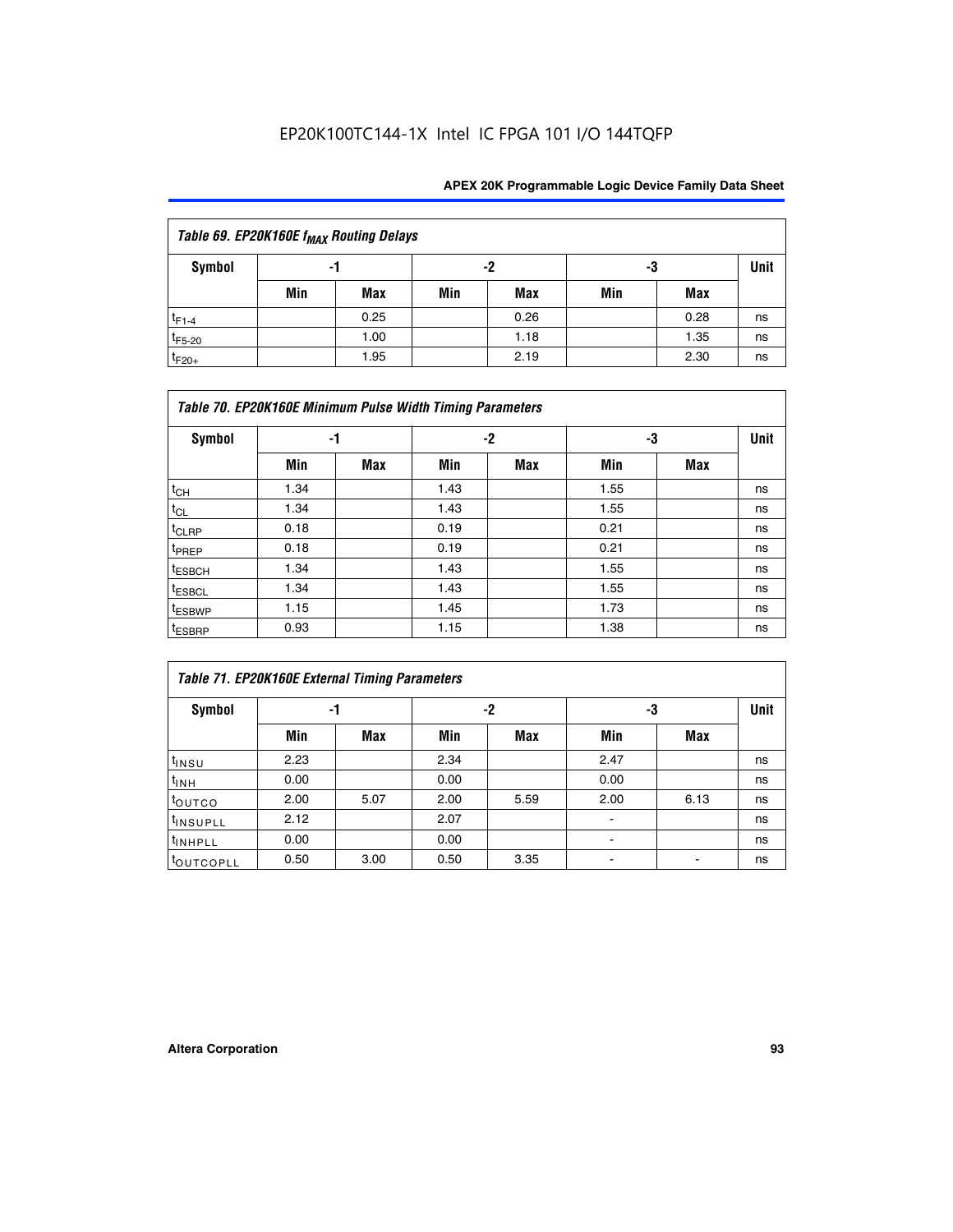|                              | Table 72. EP20K160E External Bidirectional Timing Parameters |      |      |      |                          |                          |    |  |  |  |  |
|------------------------------|--------------------------------------------------------------|------|------|------|--------------------------|--------------------------|----|--|--|--|--|
| Symbol                       | -1                                                           |      |      | $-2$ | -3                       | <b>Unit</b>              |    |  |  |  |  |
|                              | Min                                                          | Max  | Min  | Max  | Min                      | Max                      |    |  |  |  |  |
| t <sub>insubidir</sub>       | 2.86                                                         |      | 3.24 |      | 3.54                     |                          | ns |  |  |  |  |
| <b>UNHBIDIR</b>              | 0.00                                                         |      | 0.00 |      | 0.00                     |                          | ns |  |  |  |  |
| <b>LOUTCOBIDIR</b>           | 2.00                                                         | 5.07 | 2.00 | 5.59 | 2.00                     | 6.13                     | ns |  |  |  |  |
| KZBIDIR                      |                                                              | 7.43 |      | 8.23 |                          | 8.58                     | ns |  |  |  |  |
| <sup>t</sup> zxbidir         |                                                              | 7.43 |      | 8.23 |                          | 8.58                     | ns |  |  |  |  |
| <sup>t</sup> INSUBIDIRPLL    | 4.93                                                         |      | 5.48 |      |                          |                          | ns |  |  |  |  |
| <sup>t</sup> INHBIDIRPLL     | 0.00                                                         |      | 0.00 |      | ۰                        |                          | ns |  |  |  |  |
| <b><i>LOUTCOBIDIRPLL</i></b> | 0.50                                                         | 3.00 | 0.50 | 3.35 | $\overline{\phantom{0}}$ | $\overline{\phantom{0}}$ | ns |  |  |  |  |
| <sup>T</sup> XZBIDIRPLL      |                                                              | 5.36 |      | 5.99 |                          |                          | ns |  |  |  |  |
| <sup>I</sup> ZXBIDIRPLL      |                                                              | 5.36 |      | 5.99 |                          |                          | ns |  |  |  |  |

Tables 73 through 78 describe  $f_{MAX}$  LE Timing Microparameters,  $f_{MAX}$ ESB Timing Microparameters, *f<sub>MAX</sub>* Routing Delays, Minimum Pulse Width Timing Parameters, External Timing Parameters, and External Bidirectional Timing Parameters for EP20K200E APEX 20KE devices.

| Table 73. EP20K200E f <sub>MAX</sub> LE Timing Microparameters |      |      |      |      |      |      |    |  |  |  |  |
|----------------------------------------------------------------|------|------|------|------|------|------|----|--|--|--|--|
| <b>Symbol</b>                                                  | -1   |      | -2   |      | -3   | Unit |    |  |  |  |  |
|                                                                | Min  | Max  | Min  | Max  | Min  | Max  |    |  |  |  |  |
| $t_{\text{SU}}$                                                | 0.23 |      | 0.24 |      | 0.26 |      | ns |  |  |  |  |
| $t_H$                                                          | 0.23 |      | 0.24 |      | 0.26 |      | ns |  |  |  |  |
| $t_{CO}$                                                       |      | 0.26 |      | 0.31 |      | 0.36 | ns |  |  |  |  |
| t <sub>LUT</sub>                                               |      | 0.70 |      | 0.90 |      | 1.14 | ns |  |  |  |  |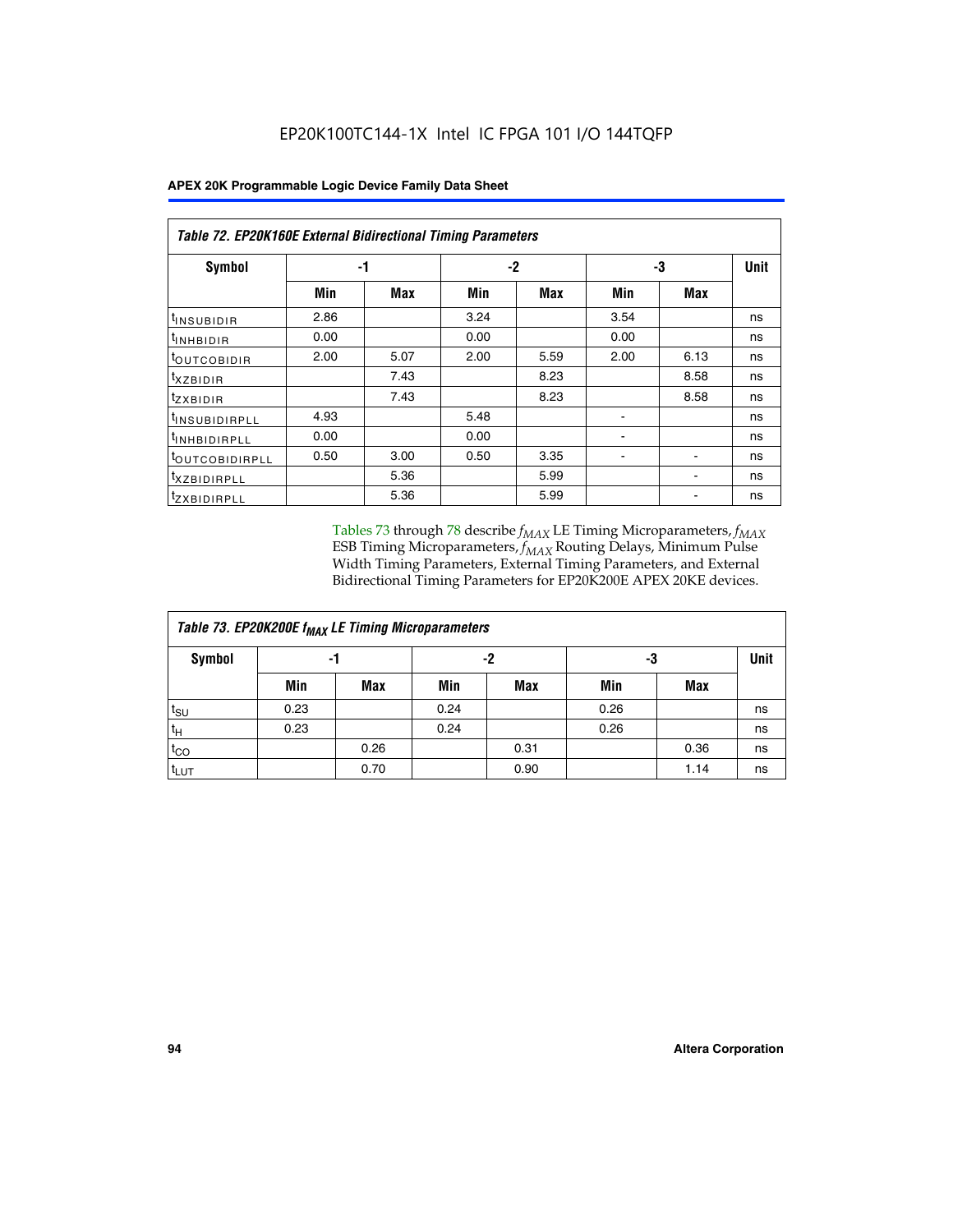| Table 74. EP20K200E f <sub>MAX</sub> ESB Timing Microparameters |         |            |         |            |      |      |      |
|-----------------------------------------------------------------|---------|------------|---------|------------|------|------|------|
| <b>Symbol</b>                                                   |         | $-1$       |         | $-2$       | -3   |      | Unit |
|                                                                 | Min     | <b>Max</b> | Min     | <b>Max</b> | Min  | Max  |      |
| <sup>t</sup> ESBARC                                             |         | 1.68       |         | 2.06       |      | 2.24 | ns   |
| <sup>t</sup> ESBSRC                                             |         | 2.27       |         | 2.77       |      | 3.18 | ns   |
| t <sub>ESBAWC</sub>                                             |         | 3.10       |         | 3.86       |      | 4.50 | ns   |
| <sup>t</sup> ESBSWC                                             |         | 2.90       |         | 3.67       |      | 4.21 | ns   |
| t <sub>ESBWASU</sub>                                            | 0.55    |            | 0.67    |            | 0.74 |      | ns   |
| <sup>t</sup> ESBWAH                                             | 0.36    |            | 0.46    |            | 0.48 |      | ns   |
| <sup>t</sup> ESBWDSU                                            | 0.69    |            | 0.83    |            | 0.95 |      | ns   |
| t <sub>ESBWDH</sub>                                             | 0.36    |            | 0.46    |            | 0.48 |      | ns   |
| <sup>t</sup> ESBRASU                                            | 1.61    |            | 1.90    |            | 2.09 |      | ns   |
| <sup>t</sup> ESBRAH                                             | 0.00    |            | 0.00    |            | 0.01 |      | ns   |
| <sup>t</sup> ESBWESU                                            | 1.42    |            | 1.71    |            | 2.01 |      | ns   |
| <sup>I</sup> ESBWEH                                             | 0.00    |            | 0.00    |            | 0.00 |      | ns   |
| t <sub>ESBDATASU</sub>                                          | $-0.06$ |            | $-0.07$ |            | 0.05 |      | ns   |
| <sup>t</sup> ESBDATAH                                           | 0.13    |            | 0.13    |            | 0.13 |      | ns   |
| <sup>t</sup> ESBWADDRSU                                         | 0.11    |            | 0.13    |            | 0.31 |      | ns   |
| <sup>I</sup> ESBRADDRSU                                         | 0.18    |            | 0.23    |            | 0.39 |      | ns   |
| <sup>I</sup> ESBDATACO1                                         |         | 1.09       |         | 1.35       |      | 1.51 | ns   |
| <sup>t</sup> ESBDATACO2                                         |         | 2.19       |         | 2.75       |      | 3.22 | ns   |
| <sup>t</sup> ESBDD                                              |         | 2.75       |         | 3.41       |      | 4.03 | ns   |
| t <sub>PD</sub>                                                 |         | 1.58       |         | 1.97       |      | 2.33 | ns   |
| t <sub>PTERMSU</sub>                                            | 1.00    |            | 1.22    |            | 1.51 |      | ns   |
| t <sub>PTERMCO</sub>                                            |         | 1.10       |         | 1.37       |      | 1.09 | ns   |

| Table 75. EP20K200E f <sub>MAX</sub> Routing Delays |     |      |     |      |     |      |    |  |  |  |  |
|-----------------------------------------------------|-----|------|-----|------|-----|------|----|--|--|--|--|
| Symbol                                              | -1  |      |     | -2   |     | -3   |    |  |  |  |  |
|                                                     | Min | Max  | Min | Max  | Min | Max  |    |  |  |  |  |
| $t_{F1-4}$                                          |     | 0.25 |     | 0.27 |     | 0.29 | ns |  |  |  |  |
| $t_{F5-20}$                                         |     | 1.02 |     | 1.20 |     | 1.41 | ns |  |  |  |  |
| $t_{F20+}$                                          |     | 1.99 |     | 2.23 |     | 2.53 | ns |  |  |  |  |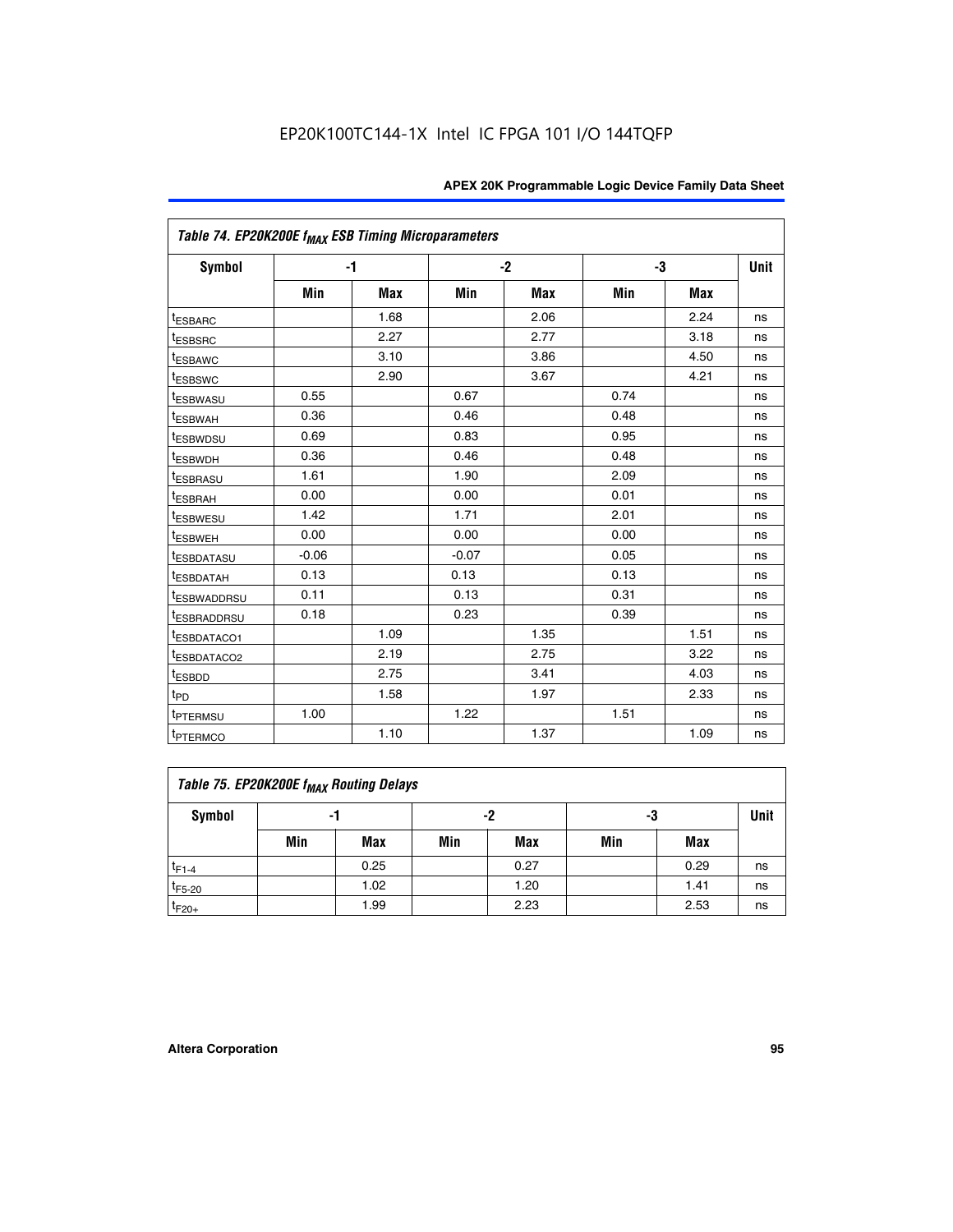|                    | Table 76. EP20K200E Minimum Pulse Width Timing Parameters |            |      |      |      |            |             |  |  |  |  |  |
|--------------------|-----------------------------------------------------------|------------|------|------|------|------------|-------------|--|--|--|--|--|
| Symbol             | -1                                                        |            |      | $-2$ | -3   |            | <b>Unit</b> |  |  |  |  |  |
|                    | Min                                                       | <b>Max</b> | Min  | Max  | Min  | <b>Max</b> |             |  |  |  |  |  |
| $t_{CH}$           | 1.36                                                      |            | 2.44 |      | 2.65 |            | ns          |  |  |  |  |  |
| $t_{CL}$           | 1.36                                                      |            | 2.44 |      | 2.65 |            | ns          |  |  |  |  |  |
| $t_{CLRP}$         | 0.18                                                      |            | 0.19 |      | 0.21 |            | ns          |  |  |  |  |  |
| <sup>t</sup> PREP  | 0.18                                                      |            | 0.19 |      | 0.21 |            | ns          |  |  |  |  |  |
| <sup>t</sup> ESBCH | 1.36                                                      |            | 2.44 |      | 2.65 |            | ns          |  |  |  |  |  |
| <sup>t</sup> ESBCL | 1.36                                                      |            | 2.44 |      | 2.65 |            | ns          |  |  |  |  |  |
| <sup>t</sup> ESBWP | 1.18                                                      |            | 1.48 |      | 1.76 |            | ns          |  |  |  |  |  |
| <sup>t</sup> ESBRP | 0.95                                                      |            | 1.17 |      | 1.41 |            | ns          |  |  |  |  |  |

|                       | Table 77. EP20K200E External Timing Parameters |            |      |            |      |      |    |  |  |  |  |  |
|-----------------------|------------------------------------------------|------------|------|------------|------|------|----|--|--|--|--|--|
| <b>Symbol</b>         |                                                | -1         |      | -2         |      | -3   |    |  |  |  |  |  |
|                       | Min                                            | <b>Max</b> | Min  | <b>Max</b> | Min  | Max  |    |  |  |  |  |  |
| t <sub>INSU</sub>     | 2.24                                           |            | 2.35 |            | 2.47 |      | ns |  |  |  |  |  |
| $t_{\text{INH}}$      | 0.00                                           |            | 0.00 |            | 0.00 |      | ns |  |  |  |  |  |
| toutco                | 2.00                                           | 5.12       | 2.00 | 5.62       | 2.00 | 6.11 | ns |  |  |  |  |  |
| <sup>t</sup> INSUPLL  | 2.13                                           |            | 2.07 |            |      |      | ns |  |  |  |  |  |
| <sup>t</sup> INHPLL   | 0.00                                           |            | 0.00 |            | -    |      | ns |  |  |  |  |  |
| <sup>I</sup> OUTCOPLL | 0.50                                           | 3.01       | 0.50 | 3.36       |      |      | ns |  |  |  |  |  |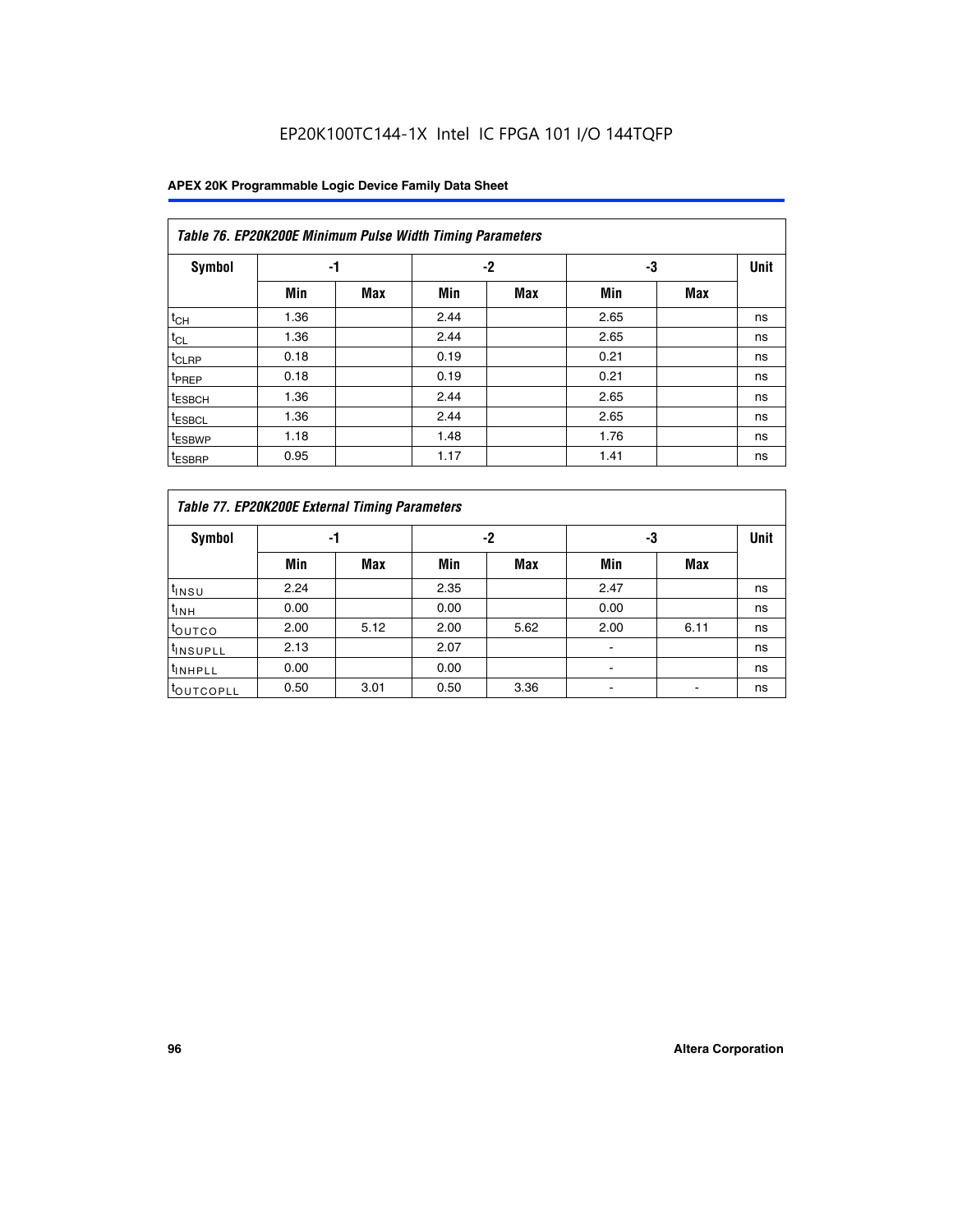| Table 78. EP20K200E External Bidirectional Timing Parameters |      |      |      |      |      |             |    |  |  |  |  |
|--------------------------------------------------------------|------|------|------|------|------|-------------|----|--|--|--|--|
| Symbol                                                       |      | -1   |      | -2   | -3   | <b>Unit</b> |    |  |  |  |  |
|                                                              | Min  | Max  | Min  | Max  | Min  | <b>Max</b>  |    |  |  |  |  |
| $t_{INSUBIDIR}$                                              | 2.81 |      | 3.19 |      | 3.54 |             | ns |  |  |  |  |
| $t_{INHBIDIR}$                                               | 0.00 |      | 0.00 |      | 0.00 |             | ns |  |  |  |  |
| t <sub>outcobidir</sub>                                      | 2.00 | 5.12 | 2.00 | 5.62 | 2.00 | 6.11        | ns |  |  |  |  |
| <i>txzbidir</i>                                              |      | 7.51 |      | 8.32 |      | 8.67        | ns |  |  |  |  |
| tzxbidir                                                     |      | 7.51 |      | 8.32 |      | 8.67        | ns |  |  |  |  |
| t <sub>INSUBIDIRPLL</sub>                                    | 3.30 |      | 3.64 |      |      |             | ns |  |  |  |  |
| <b>tINHBIDIRPLL</b>                                          | 0.00 |      | 0.00 |      |      |             | ns |  |  |  |  |
| <sup>t</sup> OUTCOBIDIRPLL                                   | 0.50 | 3.01 | 0.50 | 3.36 |      |             | ns |  |  |  |  |
| <i>txzbidirpll</i>                                           |      | 5.40 |      | 6.05 |      |             | ns |  |  |  |  |
| <i>tzxBIDIRPLL</i>                                           |      | 5.40 |      | 6.05 |      |             | ns |  |  |  |  |

Tables 79 through 84 describe  $f_{MAX}$  LE Timing Microparameters,  $f_{MAX}$ ESB Timing Microparameters, *f<sub>MAX</sub>* Routing Delays, Minimum Pulse Width Timing Parameters, External Timing Parameters, and External Bidirectional Timing Parameters for EP20K300E APEX 20KE devices.

| Table 79. EP20K300E f <sub>MAX</sub> LE Timing Microparameters |      |      |      |      |      |            |    |  |  |  |  |
|----------------------------------------------------------------|------|------|------|------|------|------------|----|--|--|--|--|
| <b>Symbol</b>                                                  |      | -1   |      | -2   |      | -3         |    |  |  |  |  |
|                                                                | Min  | Max  | Min  | Max  | Min  | <b>Max</b> |    |  |  |  |  |
| $t_{\text{SU}}$                                                | 0.16 |      | 0.17 |      | 0.18 |            | ns |  |  |  |  |
| $t_H$                                                          | 0.31 |      | 0.33 |      | 0.38 |            | ns |  |  |  |  |
| $t_{CO}$                                                       |      | 0.28 |      | 0.38 |      | 0.51       | ns |  |  |  |  |
| $t_{LUT}$                                                      |      | 0.79 |      | 1.07 |      | 1.43       | ns |  |  |  |  |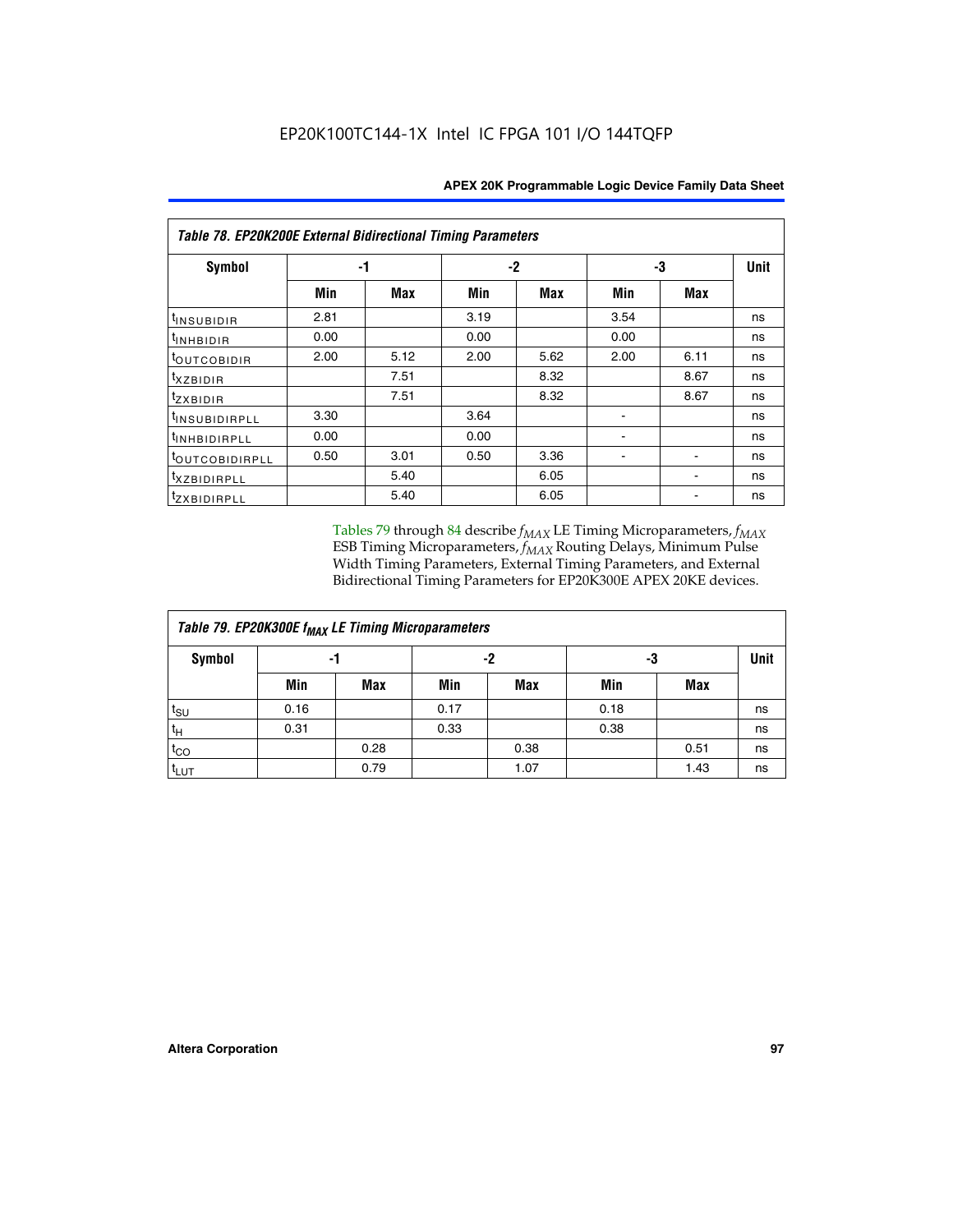| Table 80. EP20K300E f <sub>MAX</sub> ESB Timing Microparameters |      |      |      |      |      |      |      |
|-----------------------------------------------------------------|------|------|------|------|------|------|------|
| <b>Symbol</b>                                                   |      | $-1$ |      | $-2$ |      | -3   | Unit |
|                                                                 | Min  | Max  | Min  | Max  | Min  | Max  |      |
| <sup>t</sup> ESBARC                                             |      | 1.79 |      | 2.44 |      | 3.25 | ns   |
| t <sub>ESBSRC</sub>                                             |      | 2.40 |      | 3.12 |      | 4.01 | ns   |
| t <sub>ESBAWC</sub>                                             |      | 3.41 |      | 4.65 |      | 6.20 | ns   |
| <sup>t</sup> ESBSWC                                             |      | 3.68 |      | 4.68 |      | 5.93 | ns   |
| t <sub>ESBWASU</sub>                                            | 1.55 |      | 2.12 |      | 2.83 |      | ns   |
| t <sub>ESBWAH</sub>                                             | 0.00 |      | 0.00 |      | 0.00 |      | ns   |
| <sup>t</sup> ESBWDSU                                            | 1.71 |      | 2.33 |      | 3.11 |      | ns   |
| <sup>t</sup> ESBWDH                                             | 0.00 |      | 0.00 |      | 0.00 |      | ns   |
| t <sub>ESBRASU</sub>                                            | 1.72 |      | 2.34 |      | 3.13 |      | ns   |
| <sup>t</sup> ESBRAH                                             | 0.00 |      | 0.00 |      | 0.00 |      | ns   |
| t <sub>ESBWESU</sub>                                            | 1.63 |      | 2.36 |      | 3.28 |      | ns   |
| <sup>t</sup> ESBWEH                                             | 0.00 |      | 0.00 |      | 0.00 |      | ns   |
| <sup>t</sup> ESBDATASU                                          | 0.07 |      | 0.39 |      | 0.80 |      | ns   |
| <sup>t</sup> ESBDATAH                                           | 0.13 |      | 0.13 |      | 0.13 |      | ns   |
| <sup>t</sup> ESBWADDRSU                                         | 0.27 |      | 0.67 |      | 1.17 |      | ns   |
| tESBRADDRSU                                                     | 0.34 |      | 0.75 |      | 1.28 |      | ns   |
| <sup>I</sup> ESBDATACO1                                         |      | 1.03 |      | 1.20 |      | 1.40 | ns   |
| <sup>t</sup> ESBDATACO2                                         |      | 2.33 |      | 3.18 |      | 4.24 | ns   |
| <sup>t</sup> ESBDD                                              |      | 3.41 |      | 4.65 |      | 6.20 | ns   |
| t <sub>PD</sub>                                                 |      | 1.68 |      | 2.29 |      | 3.06 | ns   |
| t <sub>PTERMSU</sub>                                            | 0.96 |      | 1.48 |      | 2.14 |      | ns   |
| t <sub>PTERMCO</sub>                                            |      | 1.05 |      | 1.22 |      | 1.42 | ns   |

| Table 81. EP20K300E f <sub>MAX</sub> Routing Delays |     |      |     |            |     |      |      |  |  |  |
|-----------------------------------------------------|-----|------|-----|------------|-----|------|------|--|--|--|
| Symbol                                              |     | -1   | -2  |            | -3  |      | Unit |  |  |  |
|                                                     | Min | Max  | Min | <b>Max</b> | Min | Max  |      |  |  |  |
| $t_{F1-4}$                                          |     | 0.22 |     | 0.24       |     | 0.26 | ns   |  |  |  |
| $t_{F5-20}$                                         |     | 1.33 |     | 1.43       |     | 1.58 | ns   |  |  |  |
| $t_{F20+}$                                          |     | 3.63 |     | 3.93       |     | 4.35 | ns   |  |  |  |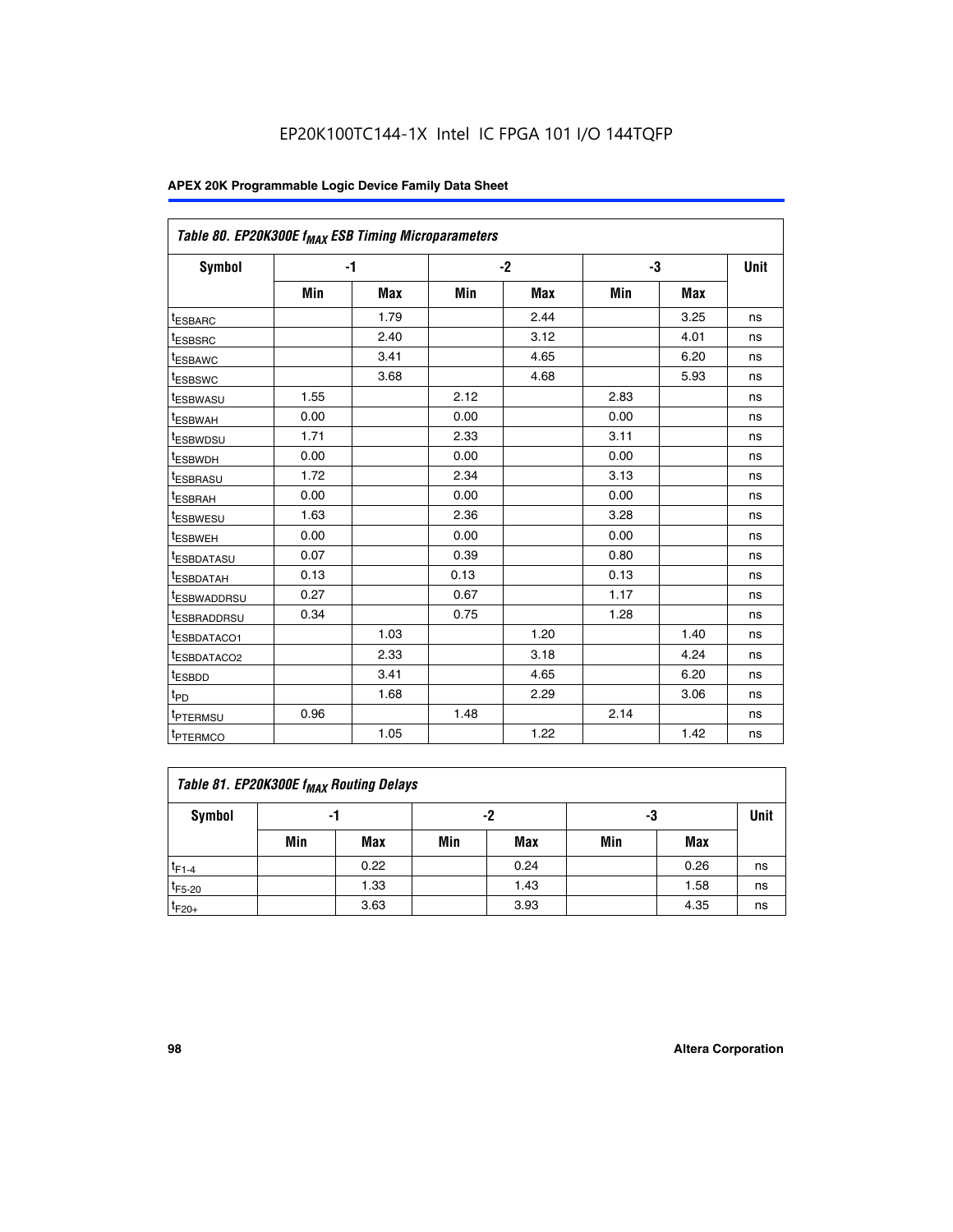|                    | Table 82. EP20K300E Minimum Pulse Width Timing Parameters |            |      |            |      |            |             |  |  |  |  |  |
|--------------------|-----------------------------------------------------------|------------|------|------------|------|------------|-------------|--|--|--|--|--|
| <b>Symbol</b>      |                                                           | -1         |      | $-2$       |      |            | <b>Unit</b> |  |  |  |  |  |
|                    | Min                                                       | <b>Max</b> | Min  | <b>Max</b> | Min  | <b>Max</b> |             |  |  |  |  |  |
| $t_{CH}$           | 1.25                                                      |            | 1.43 |            | 1.67 |            | ns          |  |  |  |  |  |
| $t_{CL}$           | 1.25                                                      |            | 1.43 |            | 1.67 |            | ns          |  |  |  |  |  |
| $t_{CLRP}$         | 0.19                                                      |            | 0.26 |            | 0.35 |            | ns          |  |  |  |  |  |
| t <sub>PREP</sub>  | 0.19                                                      |            | 0.26 |            | 0.35 |            | ns          |  |  |  |  |  |
| <sup>t</sup> ESBCH | 1.25                                                      |            | 1.43 |            | 1.67 |            | ns          |  |  |  |  |  |
| <sup>t</sup> ESBCL | 1.25                                                      |            | 1.43 |            | 1.67 |            | ns          |  |  |  |  |  |
| t <sub>ESBWP</sub> | 1.25                                                      |            | 1.71 |            | 2.28 |            | ns          |  |  |  |  |  |
| <sup>t</sup> ESBRP | 1.01                                                      |            | 1.38 |            | 1.84 |            | ns          |  |  |  |  |  |

|                       | Table 83. EP20K300E External Timing Parameters |      |      |      |      |            |    |  |  |  |  |  |  |
|-----------------------|------------------------------------------------|------|------|------|------|------------|----|--|--|--|--|--|--|
| Symbol                |                                                | -1   |      | -2   |      | -3         |    |  |  |  |  |  |  |
|                       | Min                                            | Max  | Min  | Max  | Min  | <b>Max</b> |    |  |  |  |  |  |  |
| t <sub>INSU</sub>     | 2.31                                           |      | 2.44 |      | 2.57 |            | ns |  |  |  |  |  |  |
| $t_{\rm INH}$         | 0.00                                           |      | 0.00 |      | 0.00 |            | ns |  |  |  |  |  |  |
| toutco                | 2.00                                           | 5.29 | 2.00 | 5.82 | 2.00 | 6.24       | ns |  |  |  |  |  |  |
| <sup>t</sup> INSUPLL  | 1.76                                           |      | 1.85 |      |      |            | ns |  |  |  |  |  |  |
| <sup>t</sup> INHPLL   | 0.00                                           |      | 0.00 |      | -    |            | ns |  |  |  |  |  |  |
| <sup>t</sup> OUTCOPLL | 0.50                                           | 2.65 | 0.50 | 2.95 |      |            | ns |  |  |  |  |  |  |

| Table 84. EP20K300E External Bidirectional Timing Parameters |      |      |      |      |      |             |    |  |  |  |  |
|--------------------------------------------------------------|------|------|------|------|------|-------------|----|--|--|--|--|
| Symbol                                                       |      | -1   | $-2$ |      | -3   | <b>Unit</b> |    |  |  |  |  |
|                                                              | Min  | Max  | Min  | Max  | Min  | <b>Max</b>  |    |  |  |  |  |
| <sup>t</sup> INSUBIDIR                                       | 2.77 |      | 2.85 |      | 3.11 |             | ns |  |  |  |  |
| <b>TINHBIDIR</b>                                             | 0.00 |      | 0.00 |      | 0.00 |             | ns |  |  |  |  |
| <sup>t</sup> OUTCOBIDIR                                      | 2.00 | 5.29 | 2.00 | 5.82 | 2.00 | 6.24        | ns |  |  |  |  |
| KZBIDIR                                                      |      | 7.59 |      | 8.30 |      | 9.09        | ns |  |  |  |  |
| $t_{Z}$ <i>x</i> BIDIR                                       |      | 7.59 |      | 8.30 |      | 9.09        | ns |  |  |  |  |
| <b>INSUBIDIRPLL</b>                                          | 2.50 |      | 2.76 |      |      |             | ns |  |  |  |  |
| <sup>t</sup> INHBIDIRPLL                                     | 0.00 |      | 0.00 |      |      |             | ns |  |  |  |  |
| <sup>t</sup> OUTCOBIDIRPLL                                   | 0.50 | 2.65 | 0.50 | 2.95 |      |             | ns |  |  |  |  |
| <sup>t</sup> XZBIDIRPLL                                      |      | 5.00 |      | 5.43 |      |             | ns |  |  |  |  |
| <sup>t</sup> ZXBIDIRPLL                                      |      | 5.00 |      | 5.43 |      |             | ns |  |  |  |  |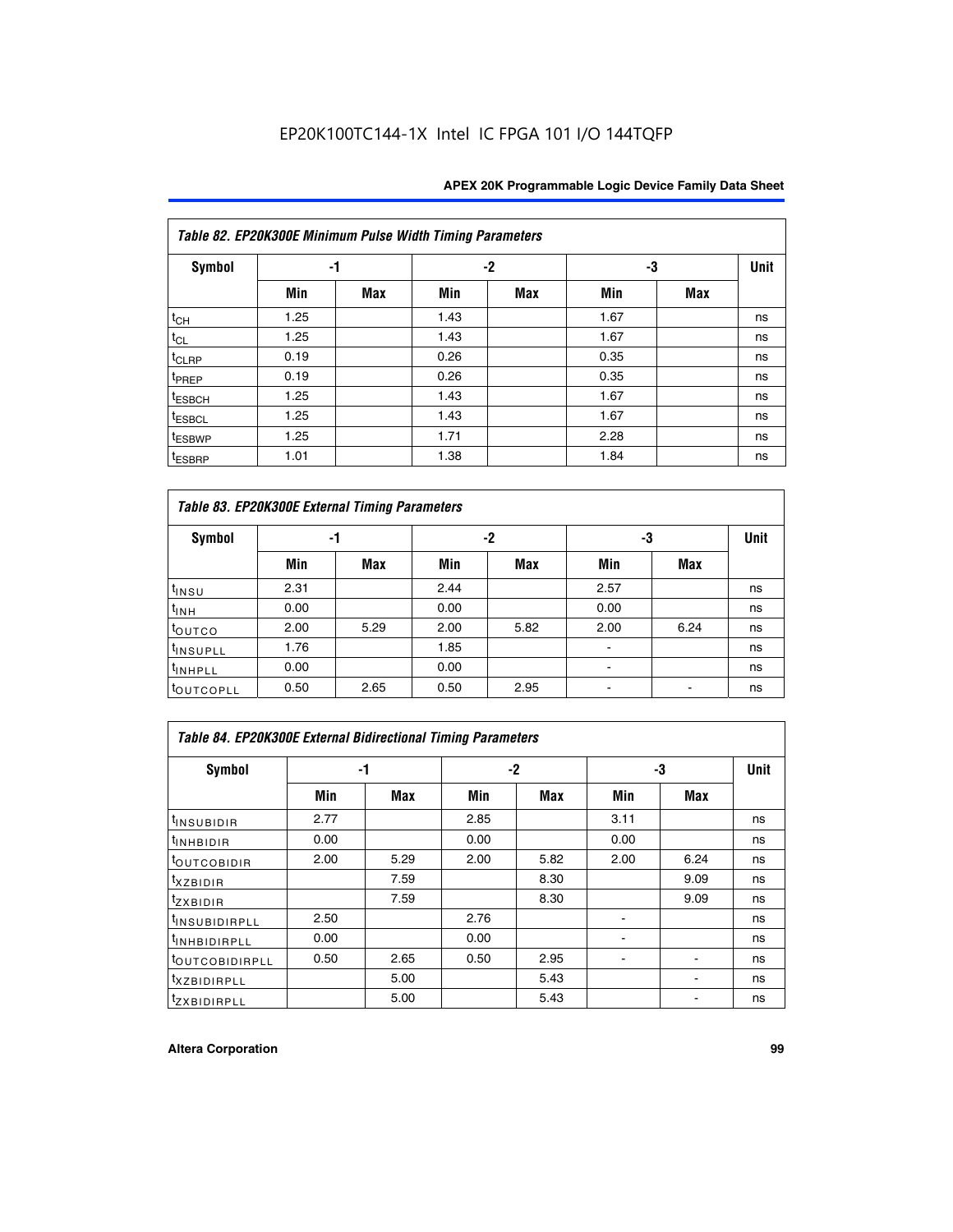Tables 85 through 90 describe  $f_{MAX}$  LE Timing Microparameters,  $f_{MAX}$ ESB Timing Microparameters, *f<sub>MAX</sub>* Routing Delays, Minimum Pulse Width Timing Parameters, External Timing Parameters, and External Bidirectional Timing Parameters for EP20K400E APEX 20KE devices.

| Table 85. EP20K400E f <sub>MAX</sub> LE Timing Microparameters |                |            |                |            |                |      |      |  |  |  |  |
|----------------------------------------------------------------|----------------|------------|----------------|------------|----------------|------|------|--|--|--|--|
| Symbol                                                         | -1 Speed Grade |            | -2 Speed Grade |            | -3 Speed Grade |      | Unit |  |  |  |  |
|                                                                | Min            | <b>Max</b> | Min            | <b>Max</b> | Min            | Max  |      |  |  |  |  |
| $t_{\text{SU}}$                                                | 0.23           |            | 0.23           |            | 0.23           |      | ns   |  |  |  |  |
| $t_H$                                                          | 0.23           |            | 0.23           |            | 0.23           |      | ns   |  |  |  |  |
| $t_{CO}$                                                       |                | 0.25       |                | 0.29       |                | 0.32 | ns   |  |  |  |  |
| ι <sup>t</sup> ιυτ                                             |                | 0.70       |                | 0.83       |                | 1.01 | ns   |  |  |  |  |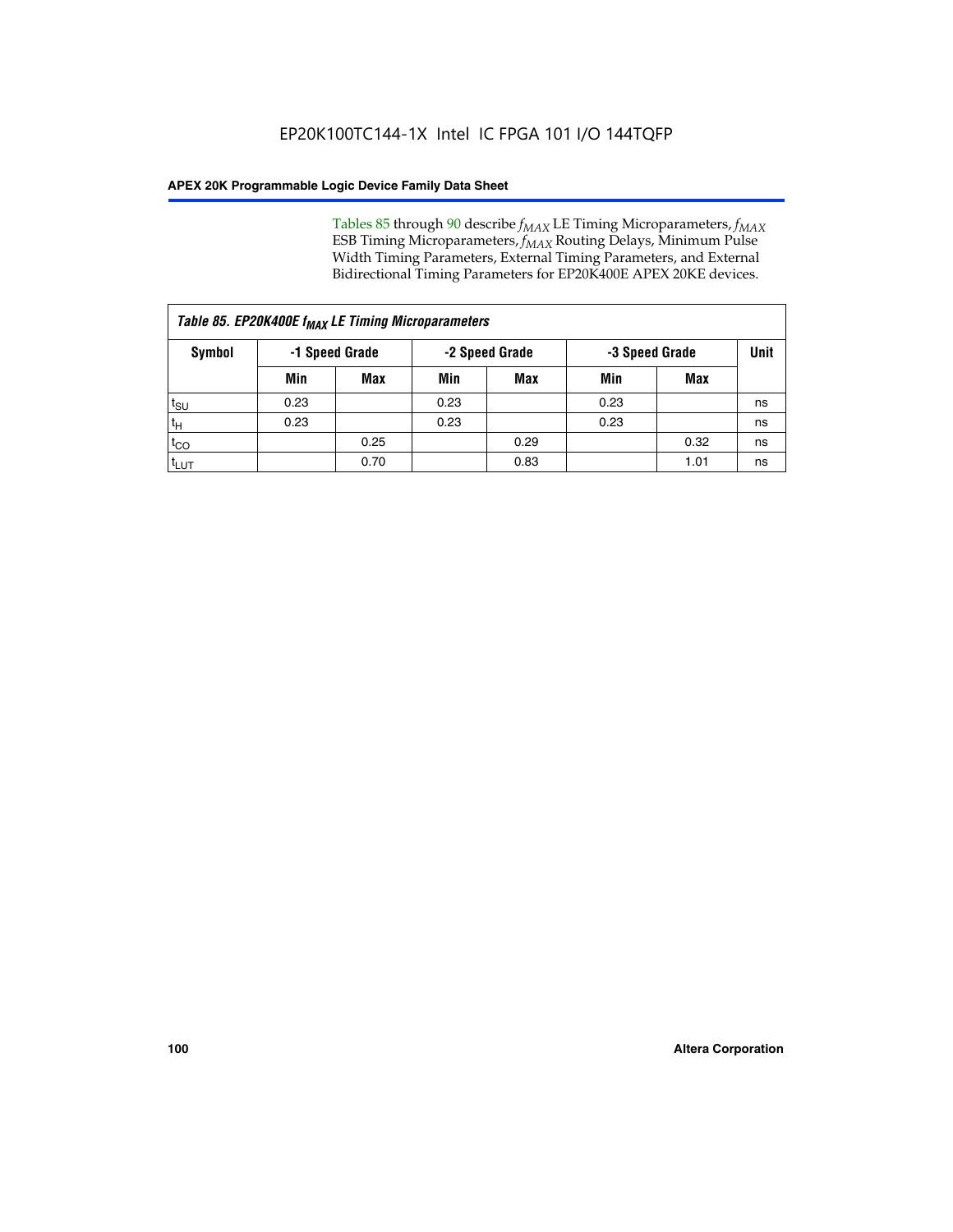| Table 86. EP20K400E f <sub>MAX</sub> ESB Timing Microparameters |         |                |         |                |                |            |             |
|-----------------------------------------------------------------|---------|----------------|---------|----------------|----------------|------------|-------------|
| Symbol                                                          |         | -1 Speed Grade |         | -2 Speed Grade | -3 Speed Grade |            | <b>Unit</b> |
|                                                                 | Min     | <b>Max</b>     | Min     | Max            | Min            | <b>Max</b> |             |
| <sup>t</sup> ESBARC                                             |         | 1.67           |         | 1.91           |                | 1.99       | ns          |
| <sup>t</sup> ESBSRC                                             |         | 2.30           |         | 2.66           |                | 2.93       | ns          |
| <sup>t</sup> ESBAWC                                             |         | 3.09           |         | 3.58           |                | 3.99       | ns          |
| <sup>t</sup> ESBSWC                                             |         | 3.01           |         | 3.65           |                | 4.05       | ns          |
| <sup>t</sup> ESBWASU                                            | 0.54    |                | 0.63    |                | 0.65           |            | ns          |
| t <sub>ESBWAH</sub>                                             | 0.36    |                | 0.43    |                | 0.42           |            | ns          |
| <sup>t</sup> ESBWDSU                                            | 0.69    |                | 0.77    |                | 0.84           |            | ns          |
| <sup>I</sup> ESBWDH                                             | 0.36    |                | 0.43    |                | 0.42           |            | ns          |
| t <sub>ESBRASU</sub>                                            | 1.61    |                | 1.77    |                | 1.86           |            | ns          |
| t <sub>ESBRAH</sub>                                             | 0.00    |                | 0.00    |                | 0.01           |            | ns          |
| <sup>t</sup> ESBWESU                                            | 1.35    |                | 1.47    |                | 1.61           |            | ns          |
| t <sub>ESBWEH</sub>                                             | 0.00    |                | 0.00    |                | 0.00           |            | ns          |
| <sup>I</sup> ESBDATASU                                          | $-0.18$ |                | $-0.30$ |                | $-0.27$        |            | ns          |
| <b>ESBDATAH</b>                                                 | 0.13    |                | 0.13    |                | 0.13           |            | ns          |
| <sup>T</sup> ESBWADDRSU                                         | $-0.02$ |                | $-0.11$ |                | $-0.03$        |            | ns          |
| <sup>T</sup> ESBRADDRSU                                         | 0.06    |                | $-0.01$ |                | $-0.05$        |            | ns          |
| <sup>t</sup> ESBDATACO1                                         |         | 1.16           |         | 1.40           |                | 1.54       | ns          |
| <sup>t</sup> ESBDATACO2                                         |         | 2.18           |         | 2.55           |                | 2.85       | ns          |
| <sup>t</sup> ESBDD                                              |         | 2.73           |         | 3.17           |                | 3.58       | ns          |
| $t_{P\underline{D}}$                                            |         | 1.57           |         | 1.83           |                | 2.07       | ns          |
| t <sub>PTERMSU</sub>                                            | 0.92    |                | 0.99    |                | 1.18           |            | ns          |
| <sup>t</sup> PTERMCO                                            |         | 1.18           |         | 1.43           |                | 1.17       | ns          |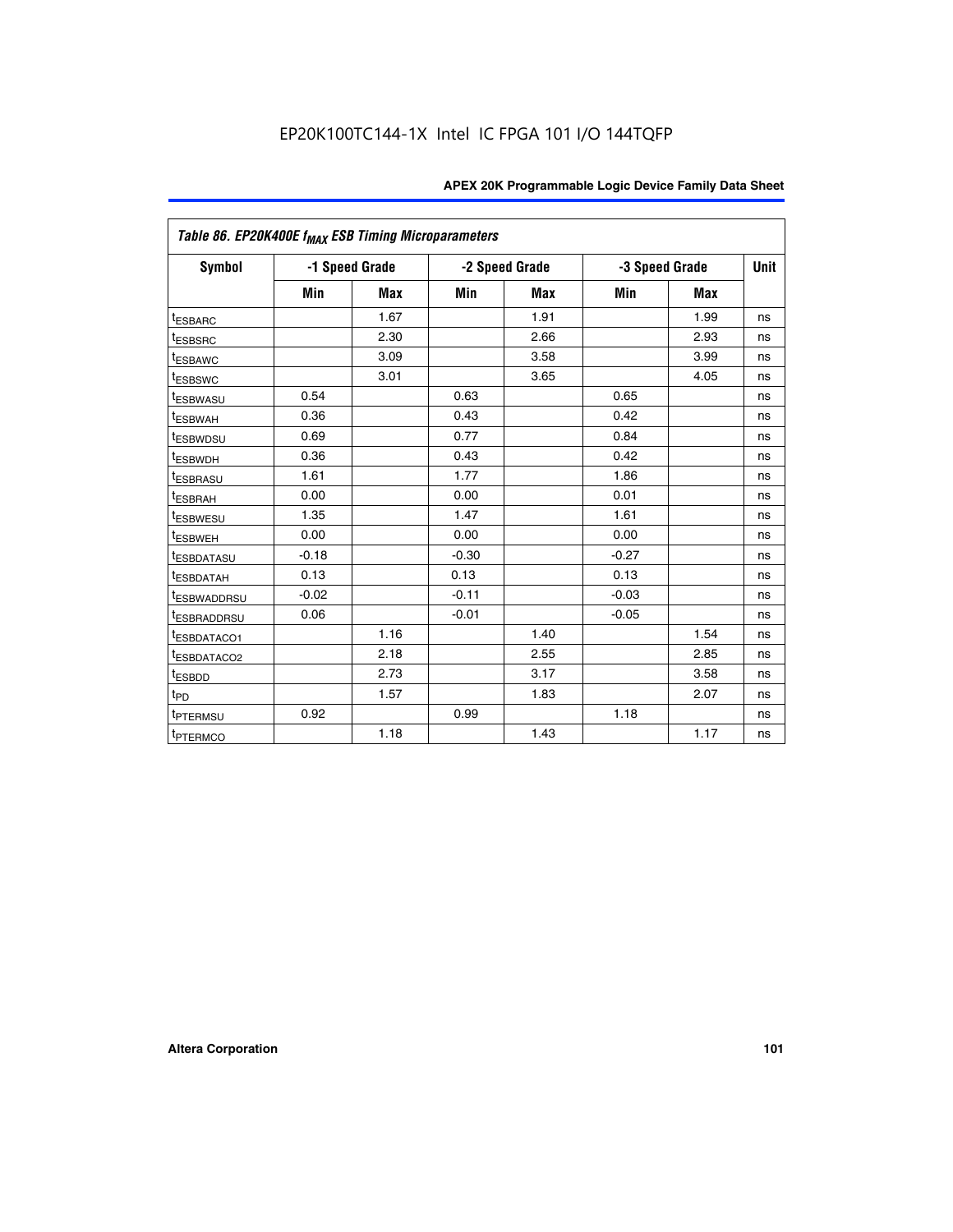| Table 87. EP20K400E f <sub>MAX</sub> Routing Delays |     |                |     |                |     |                |      |  |  |  |  |
|-----------------------------------------------------|-----|----------------|-----|----------------|-----|----------------|------|--|--|--|--|
| Symbol                                              |     | -1 Speed Grade |     | -2 Speed Grade |     | -3 Speed Grade | Unit |  |  |  |  |
|                                                     | Min | <b>Max</b>     | Min | Max            | Min | Max            |      |  |  |  |  |
| $t_{F1-4}$                                          |     | 0.25           |     | 0.25           |     | 0.26           | ns   |  |  |  |  |
| $t_{F5-20}$                                         |     | 1.01           |     | 1.12           |     | 1.25           | ns   |  |  |  |  |
| $t_{F20+}$                                          |     | 3.71           |     | 3.92           |     | 4.17           | ns   |  |  |  |  |

|                    | Table 88. EP20K400E Minimum Pulse Width Timing Parameters |                |      |                |      |                |             |  |  |  |  |
|--------------------|-----------------------------------------------------------|----------------|------|----------------|------|----------------|-------------|--|--|--|--|
| Symbol             |                                                           | -1 Speed Grade |      | -2 Speed Grade |      | -3 Speed Grade | <b>Unit</b> |  |  |  |  |
|                    | Min                                                       | <b>Max</b>     | Min  | <b>Max</b>     | Min  | Max            |             |  |  |  |  |
| $t_{CH}$           | 1.36                                                      |                | 2.22 |                | 2.35 |                | ns          |  |  |  |  |
| $t_{CL}$           | 1.36                                                      |                | 2.26 |                | 2.35 |                | ns          |  |  |  |  |
| $t_{CLRP}$         | 0.18                                                      |                | 0.18 |                | 0.19 |                | ns          |  |  |  |  |
| t <sub>PREP</sub>  | 0.18                                                      |                | 0.18 |                | 0.19 |                | ns          |  |  |  |  |
| t <sub>ESBCH</sub> | 1.36                                                      |                | 2.26 |                | 2.35 |                | ns          |  |  |  |  |
| <sup>t</sup> ESBCL | 1.36                                                      |                | 2.26 |                | 2.35 |                | ns          |  |  |  |  |
| <sup>t</sup> ESBWP | 1.17                                                      |                | 1.38 |                | 1.56 |                | ns          |  |  |  |  |
| <sup>t</sup> ESBRP | 0.94                                                      |                | 1.09 |                | 1.25 |                | ns          |  |  |  |  |

| Table 89. EP20K400E External Timing Parameters |                |      |      |                |                          |                |    |  |  |
|------------------------------------------------|----------------|------|------|----------------|--------------------------|----------------|----|--|--|
| Symbol                                         | -1 Speed Grade |      |      | -2 Speed Grade |                          | -3 Speed Grade |    |  |  |
|                                                | Min            | Max  | Min  | <b>Max</b>     | Min                      | Max            |    |  |  |
| t <sub>INSU</sub>                              | 2.51           |      | 2.64 |                | 2.77                     |                | ns |  |  |
| $t_{INH}$                                      | 0.00           |      | 0.00 |                | 0.00                     |                | ns |  |  |
| toutco                                         | 2.00           | 5.25 | 2.00 | 5.79           | 2.00                     | 6.32           | ns |  |  |
| <sup>t</sup> INSUPLL                           | 3.221          |      | 3.38 |                | ۰                        |                | ns |  |  |
| I <sup>t</sup> INHPLL                          | 0.00           |      | 0.00 |                | $\overline{\phantom{a}}$ |                | ns |  |  |
| t <sub>OUTCOPLL</sub>                          | 0.50           | 2.25 | 0.50 | 2.45           | ۰                        |                | ns |  |  |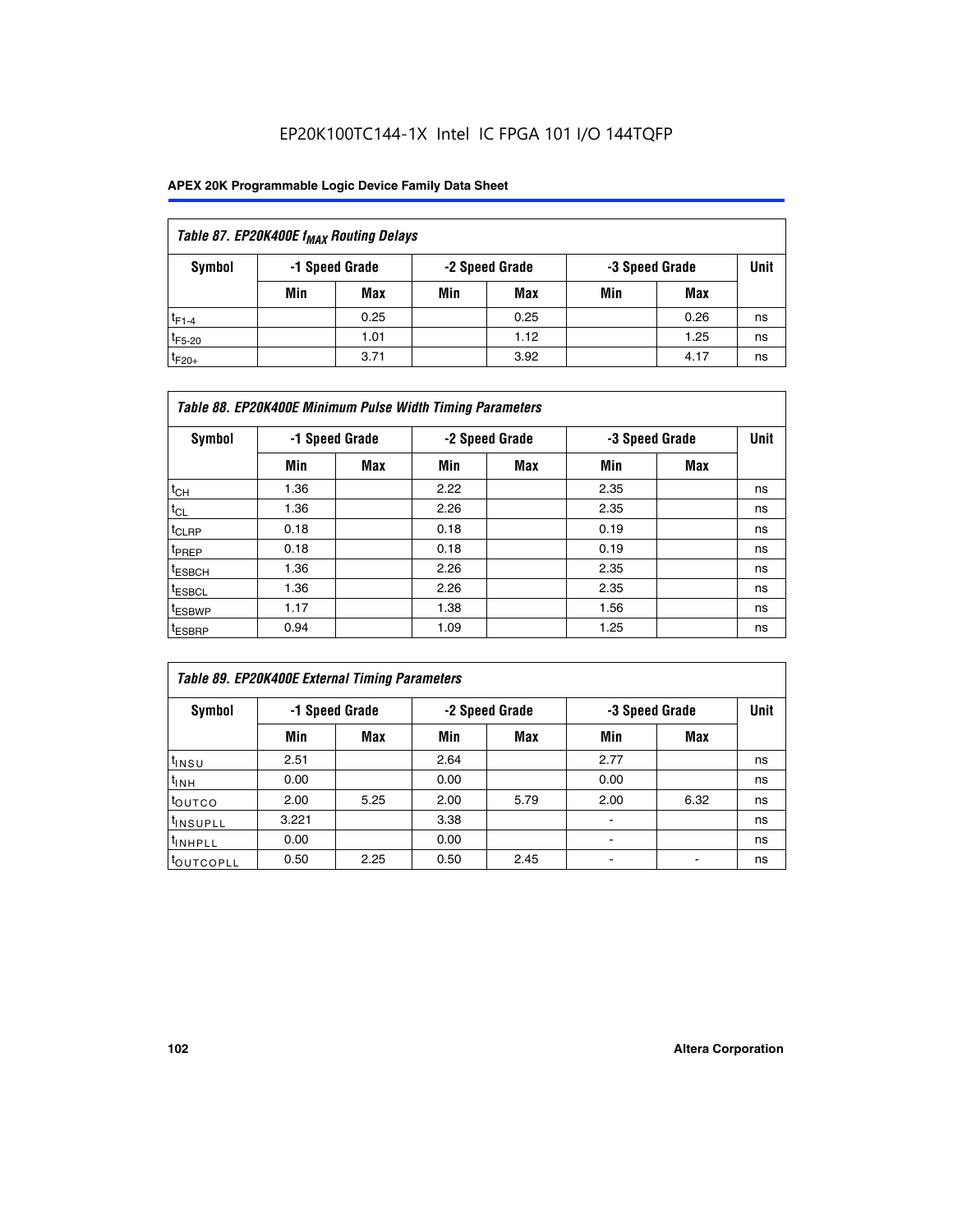| <b>Table 90. EP20K400E External Bidirectional Timing Parameters</b> |      |                |      |                |      |                |      |  |  |  |
|---------------------------------------------------------------------|------|----------------|------|----------------|------|----------------|------|--|--|--|
| Symbol                                                              |      | -1 Speed Grade |      | -2 Speed Grade |      | -3 Speed Grade | Unit |  |  |  |
|                                                                     | Min  | Max            | Min  | <b>Max</b>     | Min  | Max            |      |  |  |  |
| t <sub>INSUBIDIR</sub>                                              | 2.93 |                | 3.23 |                | 3.44 |                | ns   |  |  |  |
| tINHBIDIR                                                           | 0.00 |                | 0.00 |                | 0.00 |                | ns   |  |  |  |
| t <sub>outcobidir</sub>                                             | 2.00 | 5.25           | 2.00 | 5.79           | 2.00 | 6.32           | ns   |  |  |  |
| <i>txzbidir</i>                                                     |      | 5.95           |      | 6.77           |      | 7.12           | ns   |  |  |  |
| tzxbidir                                                            |      | 5.95           |      | 6.77           |      | 7.12           | ns   |  |  |  |
| t <sub>INSUBIDIRPLL</sub>                                           | 4.31 |                | 4.76 |                |      |                | ns   |  |  |  |
| <sup>t</sup> INHBIDIRPLL                                            | 0.00 |                | 0.00 |                |      |                | ns   |  |  |  |
| tout COBIDIRPLL                                                     | 0.50 | 2.25           | 0.50 | 2.45           |      |                | ns   |  |  |  |
| <i>txzBIDIRPLL</i>                                                  |      | 2.94           |      | 3.43           |      |                | ns   |  |  |  |
| tzxBIDIRPLL                                                         |      | 2.94           |      | 3.43           |      |                | ns   |  |  |  |

Tables 91 through 96 describe  $f_{MAX}$  LE Timing Microparameters,  $f_{MAX}$ ESB Timing Microparameters, *f<sub>MAX</sub>* Routing Delays, Minimum Pulse Width Timing Parameters, External Timing Parameters, and External Bidirectional Timing Parameters for EP20K600E APEX 20KE devices.

| Table 91. EP20K600E f <sub>MAX</sub> LE Timing Microparameters |      |                |      |                |                |      |             |  |  |
|----------------------------------------------------------------|------|----------------|------|----------------|----------------|------|-------------|--|--|
| Symbol                                                         |      | -1 Speed Grade |      | -2 Speed Grade | -3 Speed Grade |      | <b>Unit</b> |  |  |
|                                                                | Min  | <b>Max</b>     | Min  | <b>Max</b>     | Min            | Max  |             |  |  |
| t <sub>SU</sub>                                                | 0.16 |                | 0.16 |                | 0.17           |      | ns          |  |  |
| $t_H$                                                          | 0.29 |                | 0.33 |                | 0.37           |      | ns          |  |  |
| $t_{CO}$                                                       |      | 0.65           |      | 0.38           |                | 0.49 | ns          |  |  |
| t <sub>LUT</sub>                                               |      | 0.70           |      | 1.00           |                | 1.30 | ns          |  |  |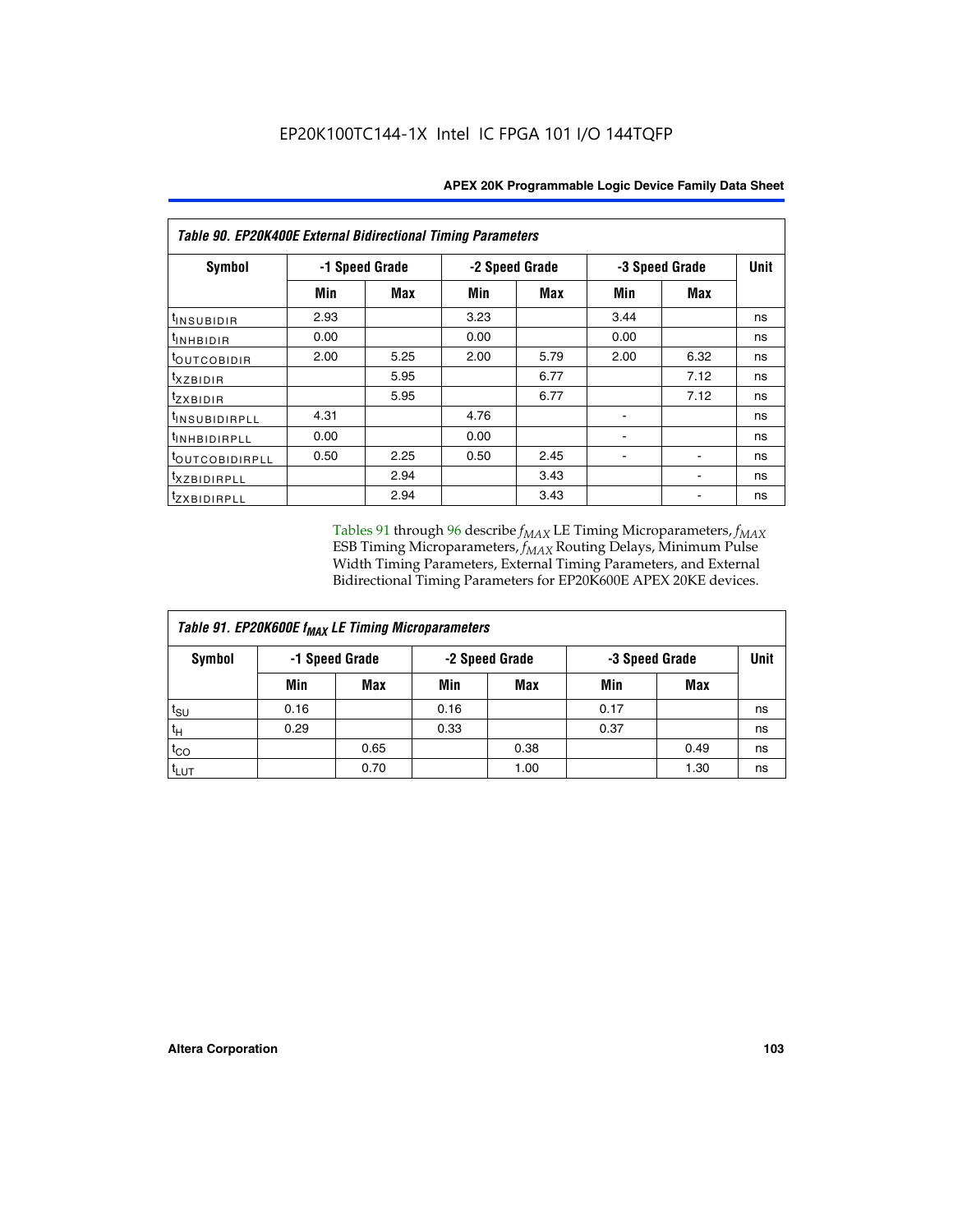| Table 92. EP20K600E f <sub>MAX</sub> ESB Timing Microparameters |         |                |      |                |                |            |      |
|-----------------------------------------------------------------|---------|----------------|------|----------------|----------------|------------|------|
| <b>Symbol</b>                                                   |         | -1 Speed Grade |      | -2 Speed Grade | -3 Speed Grade |            | Unit |
|                                                                 | Min     | <b>Max</b>     | Min  | <b>Max</b>     | Min            | <b>Max</b> |      |
| <sup>t</sup> ESBARC                                             |         | 1.67           |      | 2.39           |                | 3.11       | ns   |
| t <sub>ESBSRC</sub>                                             |         | 2.27           |      | 3.07           |                | 3.86       | ns   |
| t <sub>ESBAWC</sub>                                             |         | 3.19           |      | 4.56           |                | 5.93       | ns   |
| t <sub>ESBSWC</sub>                                             |         | 3.51           |      | 4.62           |                | 5.72       | ns   |
| <sup>t</sup> ESBWASU                                            | 1.46    |                | 2.08 |                | 2.70           |            | ns   |
| <sup>t</sup> ESBWAH                                             | 0.00    |                | 0.00 |                | 0.00           |            | ns   |
| t <sub>ESBWDSU</sub>                                            | 1.60    |                | 2.29 |                | 2.97           |            | ns   |
| <sup>t</sup> ESBWDH                                             | 0.00    |                | 0.00 |                | 0.00           |            | ns   |
| <sup>t</sup> ESBRASU                                            | 1.61    |                | 2.30 |                | 2.99           |            | ns   |
| <sup>t</sup> ESBRAH                                             | 0.00    |                | 0.00 |                | 0.00           |            | ns   |
| <sup>t</sup> ESBWESU                                            | 1.49    |                | 2.30 |                | 3.11           |            | ns   |
| t <sub>ESBWEH</sub>                                             | 0.00    |                | 0.00 |                | 0.00           |            | ns   |
| <sup>t</sup> ESBDATASU                                          | $-0.01$ |                | 0.35 |                | 0.71           |            | ns   |
| <sup>t</sup> ESBDATAH                                           | 0.13    |                | 0.13 |                | 0.13           |            | ns   |
| <sup>t</sup> ESBWADDRSU                                         | 0.19    |                | 0.62 |                | 1.06           |            | ns   |
| tESBRADDRSU                                                     | 0.25    |                | 0.71 |                | 1.17           |            | ns   |
| <sup>I</sup> ESBDATACO1                                         |         | 1.01           |      | 1.19           |                | 1.37       | ns   |
| <sup>t</sup> ESBDATACO2                                         |         | 2.18           |      | 3.12           |                | 4.05       | ns   |
| <sup>t</sup> ESBDD                                              |         | 3.19           |      | 4.56           |                | 5.93       | ns   |
| t <sub>PD</sub>                                                 |         | 1.57           |      | 2.25           |                | 2.92       | ns   |
| <sup>t</sup> PTERMSU                                            | 0.85    |                | 1.43 |                | 2.01           |            | ns   |
| t <sub>PTERMCO</sub>                                            |         | 1.03           |      | 1.21           |                | 1.39       | ns   |

| Table 93. EP20K600E f <sub>MAX</sub> Routing Delays |     |                                                    |     |      |      |      |    |  |  |
|-----------------------------------------------------|-----|----------------------------------------------------|-----|------|------|------|----|--|--|
| Symbol                                              |     | -1 Speed Grade<br>-2 Speed Grade<br>-3 Speed Grade |     |      | Unit |      |    |  |  |
|                                                     | Min | Max                                                | Min | Max  | Min  | Max  |    |  |  |
| $t_{F1-4}$                                          |     | 0.22                                               |     | 0.25 |      | 0.26 | ns |  |  |
| $t_{F5-20}$                                         |     | 1.26                                               |     | 1.39 |      | 1.52 | ns |  |  |
| $t_{F20+}$                                          |     | 3.51                                               |     | 3.88 |      | 4.26 | ns |  |  |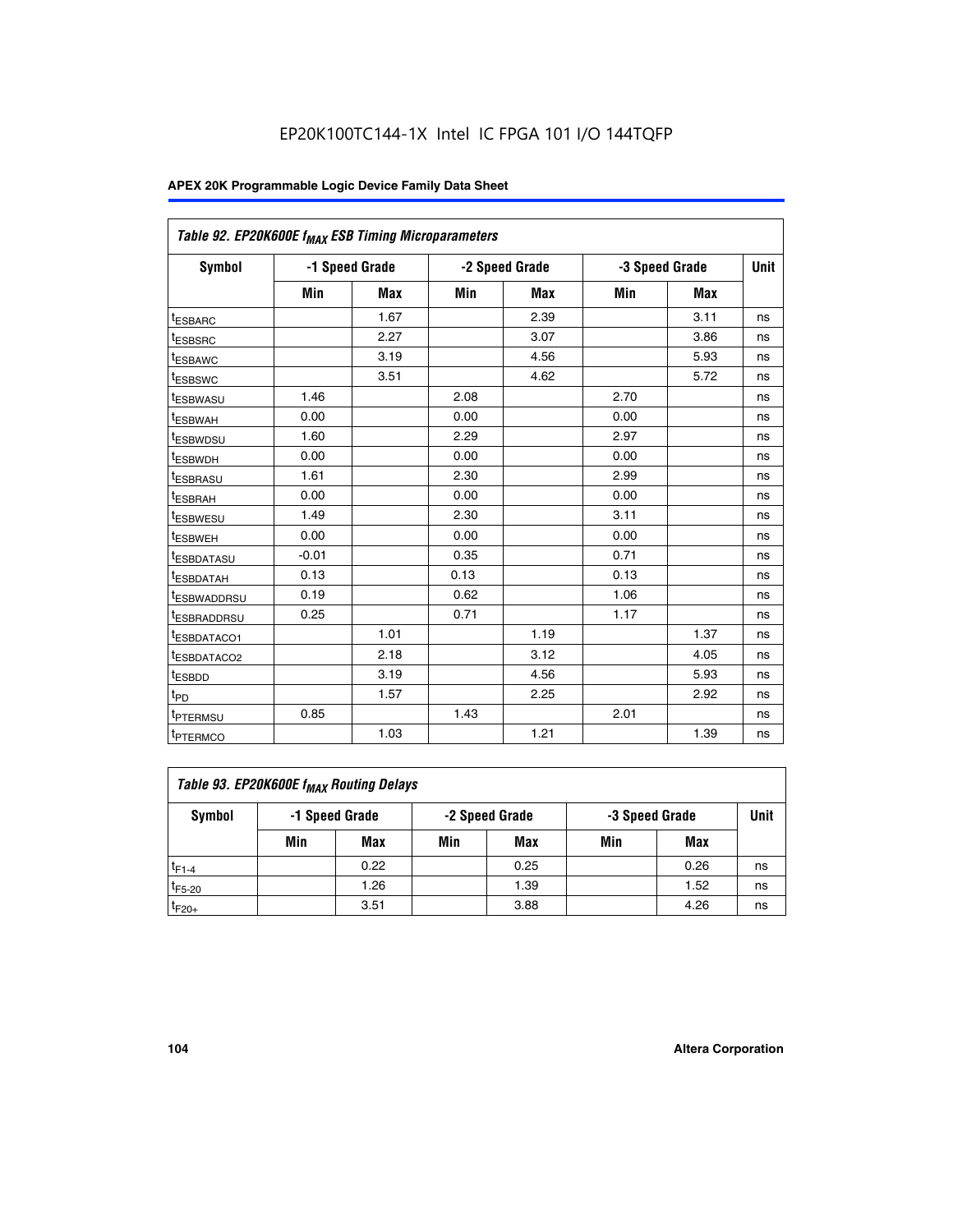| Table 94. EP20K600E Minimum Pulse Width Timing Parameters |      |                |      |                |      |                |    |  |  |
|-----------------------------------------------------------|------|----------------|------|----------------|------|----------------|----|--|--|
| Symbol                                                    |      | -1 Speed Grade |      | -2 Speed Grade |      | -3 Speed Grade |    |  |  |
|                                                           | Min  | Max            | Min  | Max            | Min  | <b>Max</b>     |    |  |  |
| $t_{CH}$                                                  | 2.00 |                | 2.50 |                | 2.75 |                | ns |  |  |
| $t_{CL}$                                                  | 2.00 |                | 2.50 |                | 2.75 |                | ns |  |  |
| t <sub>CLRP</sub>                                         | 0.18 |                | 0.26 |                | 0.34 |                | ns |  |  |
| t <sub>PREP</sub>                                         | 0.18 |                | 0.26 |                | 0.34 |                | ns |  |  |
| <sup>t</sup> ESBCH                                        | 2.00 |                | 2.50 |                | 2.75 |                | ns |  |  |
| <sup>t</sup> ESBCL                                        | 2.00 |                | 2.50 |                | 2.75 |                | ns |  |  |
| <sup>t</sup> ESBWP                                        | 1.17 |                | 1.68 |                | 2.18 |                | ns |  |  |
| <sup>t</sup> ESBRP                                        | 0.95 |                | 1.35 |                | 1.76 |                | ns |  |  |

| Table 95. EP20K600E External Timing Parameters |      |                |      |                |                          |             |    |  |  |
|------------------------------------------------|------|----------------|------|----------------|--------------------------|-------------|----|--|--|
| Symbol                                         |      | -1 Speed Grade |      | -2 Speed Grade | -3 Speed Grade           | <b>Unit</b> |    |  |  |
|                                                | Min  | Max            | Min  | <b>Max</b>     | Min                      | <b>Max</b>  |    |  |  |
| t <sub>insu</sub>                              | 2.74 |                | 2.74 |                | 2.87                     |             | ns |  |  |
| $t_{INH}$                                      | 0.00 |                | 0.00 |                | 0.00                     |             | ns |  |  |
| toutco                                         | 2.00 | 5.51           | 2.00 | 6.06           | 2.00                     | 6.61        | ns |  |  |
| <sup>t</sup> INSUPLL                           | 1.86 |                | 1.96 |                |                          |             | ns |  |  |
| <sup>t</sup> INHPLL                            | 0.00 |                | 0.00 |                | $\overline{\phantom{a}}$ |             | ns |  |  |
| <b>LOUTCOPLL</b>                               | 0.50 | 2.62           | 0.50 | 2.91           |                          |             | ns |  |  |

| <b>Table 96. EP20K600E External Bidirectional Timing Parameters</b> |                |            |      |                |      |                |             |  |  |
|---------------------------------------------------------------------|----------------|------------|------|----------------|------|----------------|-------------|--|--|
| Symbol                                                              | -1 Speed Grade |            |      | -2 Speed Grade |      | -3 Speed Grade | <b>Unit</b> |  |  |
|                                                                     | Min            | <b>Max</b> | Min  | <b>Max</b>     | Min  | <b>Max</b>     |             |  |  |
| t <sub>insubidir</sub>                                              | 0.64           |            | 0.98 |                | 1.08 |                | ns          |  |  |
| $t_{\rm INHBIDIR}$                                                  | 0.00           |            | 0.00 |                | 0.00 |                | ns          |  |  |
| <sup>t</sup> OUTCOBIDIR                                             | 2.00           | 5.51       | 2.00 | 6.06           | 2.00 | 6.61           | ns          |  |  |
| <sup>t</sup> xzbidir                                                |                | 6.10       |      | 6.74           |      | 7.10           | ns          |  |  |
| $t_{Z}$ <i>x</i> BIDIR                                              |                | 6.10       |      | 6.74           |      | 7.10           | ns          |  |  |
| <sup>t</sup> INSUBIDIRPLL                                           | 2.26           |            | 2.68 |                |      |                | ns          |  |  |
| <sup>t</sup> INHBIDIRPLL                                            | 0.00           |            | 0.00 |                |      |                | ns          |  |  |
| <b><i>LOUTCOBIDIRPLL</i></b>                                        | 0.50           | 2.62       | 0.50 | 2.91           |      |                | ns          |  |  |
| <sup>t</sup> xzbidirpll                                             |                | 3.21       |      | 3.59           |      |                | ns          |  |  |
| <i>t</i> zxbidirpll                                                 |                | 3.21       |      | 3.59           |      |                | ns          |  |  |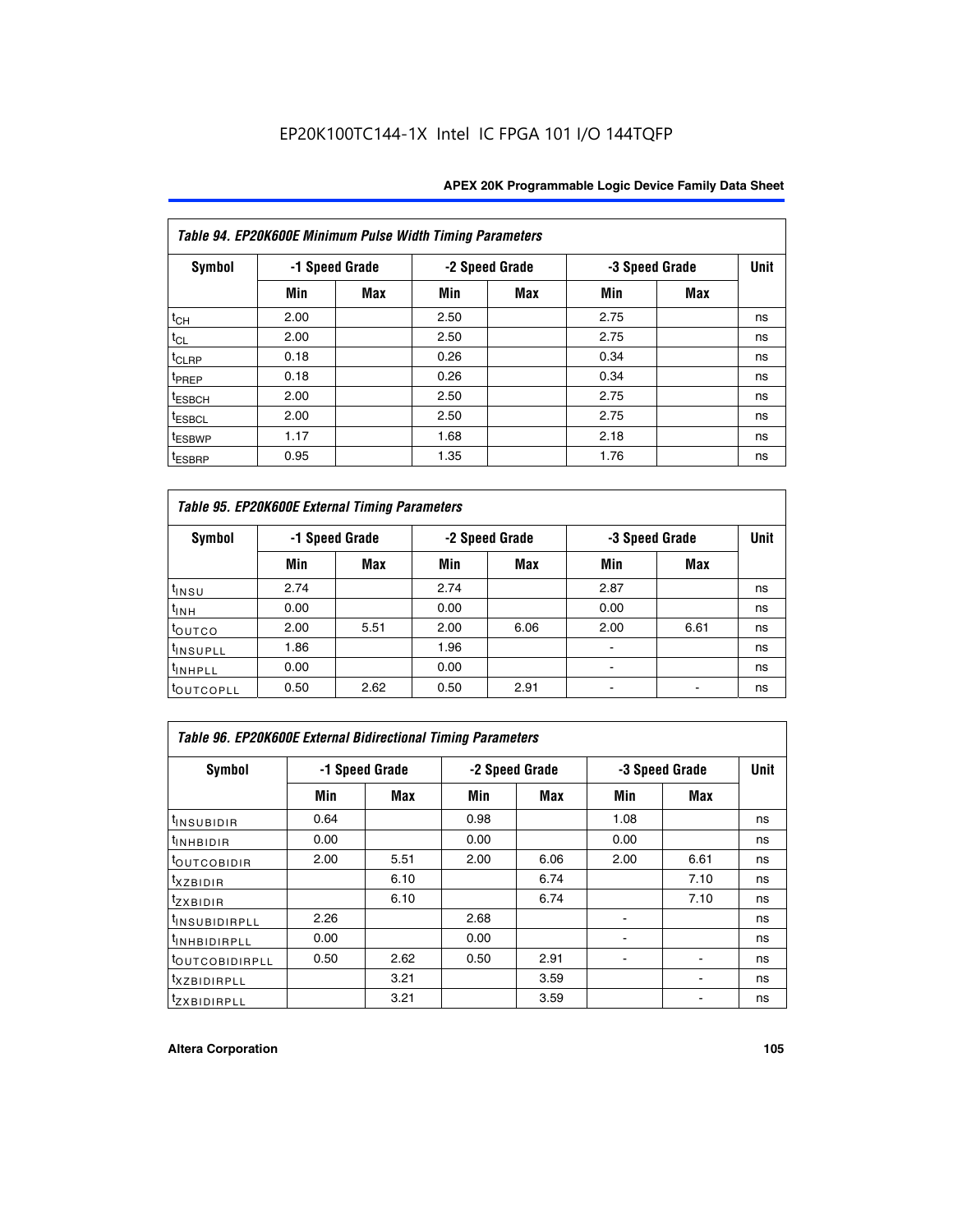Tables 97 through 102 describe  $f_{MAX}$  LE Timing Microparameters,  $f_{MAX}$ ESB Timing Microparameters, *f<sub>MAX</sub>* Routing Delays, Minimum Pulse Width Timing Parameters, External Timing Parameters, and External Bidirectional Timing Parameters for EP20K1000E APEX 20KE devices.

| Table 97. EP20K1000E f <sub>MAX</sub> LE Timing Microparameters |      |                |      |                |                |      |      |  |  |
|-----------------------------------------------------------------|------|----------------|------|----------------|----------------|------|------|--|--|
| Symbol                                                          |      | -1 Speed Grade |      | -2 Speed Grade | -3 Speed Grade |      | Unit |  |  |
|                                                                 | Min  | <b>Max</b>     | Min  | <b>Max</b>     | Min            | Max  |      |  |  |
| $t_{\text{SU}}$                                                 | 0.25 |                | 0.25 |                | 0.25           |      | ns   |  |  |
| $t_H$                                                           | 0.25 |                | 0.25 |                | 0.25           |      | ns   |  |  |
| $t_{CO}$                                                        |      | 0.28           |      | 0.32           |                | 0.33 | ns   |  |  |
| t <sub>LUT</sub>                                                |      | 0.80           |      | 0.95           |                | 1.13 | ns   |  |  |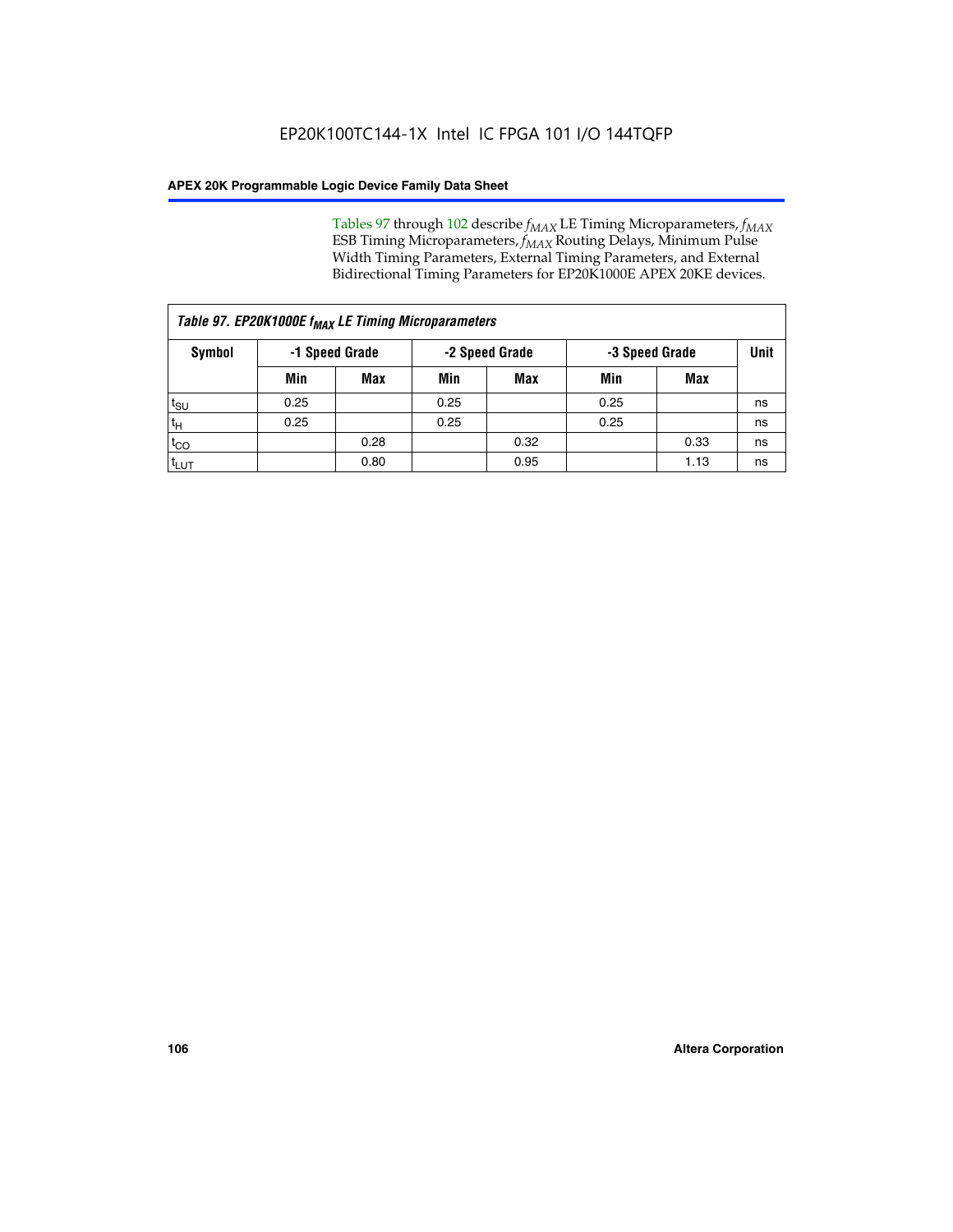| Table 98. EP20K1000E f <sub>MAX</sub> ESB Timing Microparameters |      |                |      |                |                |             |    |
|------------------------------------------------------------------|------|----------------|------|----------------|----------------|-------------|----|
| <b>Symbol</b>                                                    |      | -1 Speed Grade |      | -2 Speed Grade | -3 Speed Grade | <b>Unit</b> |    |
|                                                                  | Min  | <b>Max</b>     | Min  | <b>Max</b>     | Min            | Max         |    |
| <sup>t</sup> ESBARC                                              |      | 1.78           |      | 2.02           |                | 1.95        | ns |
| <sup>t</sup> ESBSRC                                              |      | 2.52           |      | 2.91           |                | 3.14        | ns |
| <sup>t</sup> ESBAWC                                              |      | 3.52           |      | 4.11           |                | 4.40        | ns |
| <sup>t</sup> ESBSWC                                              |      | 3.23           |      | 3.84           |                | 4.16        | ns |
| t <sub>ESBWASU</sub>                                             | 0.62 |                | 0.67 |                | 0.61           |             | ns |
| <sup>t</sup> ESBWAH                                              | 0.41 |                | 0.55 |                | 0.55           |             | ns |
| <sup>t</sup> ESBWDSU                                             | 0.77 |                | 0.79 |                | 0.81           |             | ns |
| <sup>t</sup> ESBWDH                                              | 0.41 |                | 0.55 |                | 0.55           |             | ns |
| <sup>t</sup> ESBRASU                                             | 1.74 |                | 1.92 |                | 1.85           |             | ns |
| t <sub>ESBRAH</sub>                                              | 0.00 |                | 0.01 |                | 0.23           |             | ns |
| <sup>t</sup> ESBWESU                                             | 2.07 |                | 2.28 |                | 2.41           |             | ns |
| t <sub>ESBWEH</sub>                                              | 0.00 |                | 0.00 |                | 0.00           |             | ns |
| <sup>t</sup> ESBDATASU                                           | 0.25 |                | 0.27 |                | 0.29           |             | ns |
| <b>ESBDATAH</b>                                                  | 0.13 |                | 0.13 |                | 0.13           |             | ns |
| <sup>t</sup> ESBWADDRSU                                          | 0.11 |                | 0.04 |                | 0.11           |             | ns |
| <sup>T</sup> ESBRADDRSU                                          | 0.14 |                | 0.11 |                | 0.16           |             | ns |
| <sup>t</sup> ESBDATACO1                                          |      | 1.29           |      | 1.50           |                | 1.63        | ns |
| <sup>I</sup> ESBDATACO2                                          |      | 2.55           |      | 2.99           |                | 3.22        | ns |
| t <sub>ESBDD</sub>                                               |      | 3.12           |      | 3.57           |                | 3.85        | ns |
| $t_{\mathsf{PD}}$                                                |      | 1.84           |      | 2.13           |                | 2.32        | ns |
| t <sub>PTERMSU</sub>                                             | 1.08 |                | 1.19 |                | 1.32           |             | ns |
| <sup>t</sup> PTERMCO                                             |      | 1.31           |      | 1.53           |                | 1.66        | ns |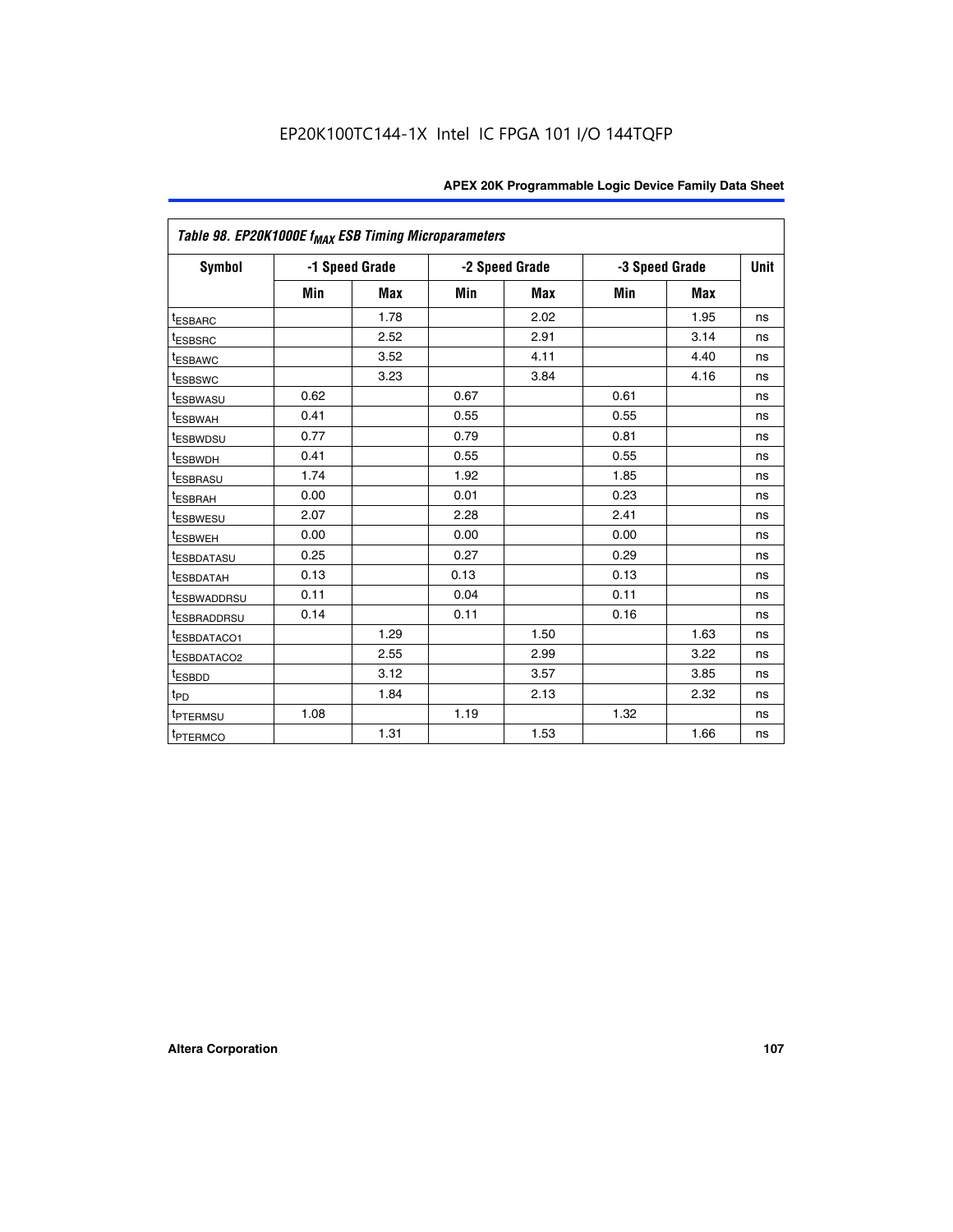# EP20K100TC144-1X Intel IC FPGA 101 I/O 144TQFP

## **APEX 20K Programmable Logic Device Family Data Sheet**

| Table 99. EP20K1000E f <sub>MAX</sub> Routing Delays |     |                |                |      |                |      |      |  |  |  |  |
|------------------------------------------------------|-----|----------------|----------------|------|----------------|------|------|--|--|--|--|
| Symbol                                               |     | -1 Speed Grade | -2 Speed Grade |      | -3 Speed Grade |      | Unit |  |  |  |  |
|                                                      | Min | Max            | Min            | Max  | Min            | Max  |      |  |  |  |  |
| $t_{F1-4}$                                           |     | 0.27           |                | 0.27 |                | 0.27 | ns   |  |  |  |  |
| $t_{F5-20}$                                          |     | 1.45           |                | 1.63 |                | 1.75 | ns   |  |  |  |  |
| $t_{F20+}$                                           |     | 4.15           |                | 4.33 |                | 4.97 | ns   |  |  |  |  |

| Table 100. EP20K1000E Minimum Pulse Width Timing Parameters |                |            |      |                |      |                |    |  |  |  |  |
|-------------------------------------------------------------|----------------|------------|------|----------------|------|----------------|----|--|--|--|--|
| Symbol                                                      | -1 Speed Grade |            |      | -2 Speed Grade |      | -3 Speed Grade |    |  |  |  |  |
|                                                             | Min            | <b>Max</b> | Min  | Max            | Min  | Max            |    |  |  |  |  |
| $t_{CH}$                                                    | 1.25           |            | 1.43 |                | 1.67 |                | ns |  |  |  |  |
| $t_{CL}$                                                    | 1.25           |            | 1.43 |                | 1.67 |                | ns |  |  |  |  |
| t <sub>CLRP</sub>                                           | 0.20           |            | 0.20 |                | 0.20 |                | ns |  |  |  |  |
| <sup>t</sup> PREP                                           | 0.20           |            | 0.20 |                | 0.20 |                | ns |  |  |  |  |
| <sup>t</sup> ESBCH                                          | 1.25           |            | 1.43 |                | 1.67 |                | ns |  |  |  |  |
| <sup>t</sup> ESBCL                                          | 1.25           |            | 1.43 |                | 1.67 |                | ns |  |  |  |  |
| <sup>t</sup> ESBWP                                          | 1.28           |            | 1.51 |                | 1.65 |                | ns |  |  |  |  |
| <sup>t</sup> ESBRP                                          | 1.11           |            | 1.29 |                | 1.41 |                | ns |  |  |  |  |

| Table 101. EP20K1000E External Timing Parameters |      |                |      |                |      |                |    |  |  |  |  |
|--------------------------------------------------|------|----------------|------|----------------|------|----------------|----|--|--|--|--|
| Symbol                                           |      | -1 Speed Grade |      | -2 Speed Grade |      | -3 Speed Grade |    |  |  |  |  |
|                                                  | Min  | <b>Max</b>     | Min  | <b>Max</b>     | Min  | Max            |    |  |  |  |  |
| t <sub>INSU</sub>                                | 2.70 |                | 2.84 |                | 2.97 |                | ns |  |  |  |  |
| $t_{INH}$                                        | 0.00 |                | 0.00 |                | 0.00 |                | ns |  |  |  |  |
| toutco                                           | 2.00 | 5.75           | 2.00 | 6.33           | 2.00 | 6.90           | ns |  |  |  |  |
| tinsupll                                         | 1.64 |                | 2.09 |                |      |                | ns |  |  |  |  |
| <sup>t</sup> INHPLL                              | 0.00 |                | 0.00 |                | -    |                | ns |  |  |  |  |
| toutcopll                                        | 0.50 | 2.25           | 0.50 | 2.99           | -    |                | ns |  |  |  |  |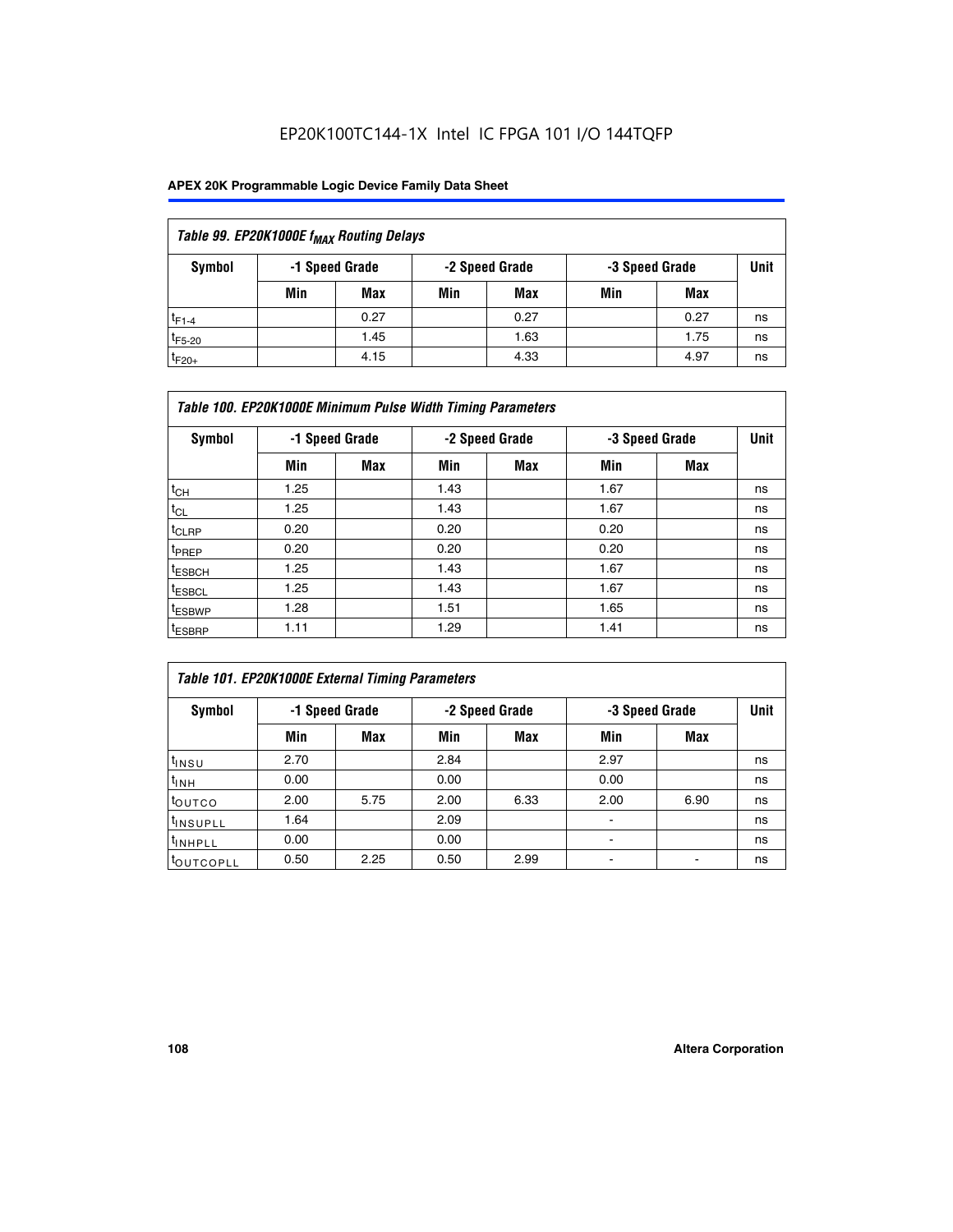| Table 102. EP20K1000E External Bidirectional Timing Parameters |      |                |                |      |                |      |             |  |  |  |
|----------------------------------------------------------------|------|----------------|----------------|------|----------------|------|-------------|--|--|--|
| Symbol                                                         |      | -1 Speed Grade | -2 Speed Grade |      | -3 Speed Grade |      | <b>Unit</b> |  |  |  |
|                                                                | Min  | Max            | Min            | Max  | Min            | Max  |             |  |  |  |
| t <sub>INSUBIDIR</sub>                                         | 3.22 |                | 3.33           |      | 3.51           |      | ns          |  |  |  |
| <sup>t</sup> inhbidir                                          | 0.00 |                | 0.00           |      | 0.00           |      | ns          |  |  |  |
| t <sub>outcobidir</sub>                                        | 2.00 | 5.75           | 2.00           | 6.33 | 2.00           | 6.90 | ns          |  |  |  |
| <i>txzbidir</i>                                                |      | 6.31           |                | 7.09 |                | 7.76 | ns          |  |  |  |
| tzxbidir                                                       |      | 6.31           |                | 7.09 |                | 7.76 | ns          |  |  |  |
| t <sub>INSUBIDIRPL</sub> L                                     | 3.25 |                | 3.26           |      |                |      | ns          |  |  |  |
| tINHBIDIRPLL                                                   | 0.00 |                | 0.00           |      |                |      | ns          |  |  |  |
| <sup>t</sup> OUTCOBIDIRPLL                                     | 0.50 | 2.25           | 0.50           | 2.99 |                |      | ns          |  |  |  |
| <sup>t</sup> xzbidirpll                                        |      | 2.81           |                | 3.80 |                |      | ns          |  |  |  |
| tzxBIDIRPLL                                                    |      | 2.81           |                | 3.80 |                |      | ns          |  |  |  |

Tables 103 through 108 describe  $f_{MAX}$  LE Timing Microparameters,  $f_{MAX}$ ESB Timing Microparameters, *f<sub>MAX</sub>* Routing Delays, Minimum Pulse Width Timing Parameters, External Timing Parameters, and External Bidirectional Timing Parameters for EP20K1500E APEX 20KE devices.

| Table 103. EP20K1500E f <sub>MAX</sub> LE Timing Microparameters |      |                |                |            |                |      |             |  |  |  |  |
|------------------------------------------------------------------|------|----------------|----------------|------------|----------------|------|-------------|--|--|--|--|
| Symbol                                                           |      | -1 Speed Grade | -2 Speed Grade |            | -3 Speed Grade |      | <b>Unit</b> |  |  |  |  |
|                                                                  | Min  | <b>Max</b>     | Min            | <b>Max</b> | Min            | Max  |             |  |  |  |  |
| $t_{\sf SU}$                                                     | 0.25 |                | 0.25           |            | 0.25           |      | ns          |  |  |  |  |
| $t_H$                                                            | 0.25 |                | 0.25           |            | 0.25           |      | ns          |  |  |  |  |
| $t_{CO}$                                                         |      | 0.28           |                | 0.32       |                | 0.33 | ns          |  |  |  |  |
| t <sub>lut</sub>                                                 |      | 0.80           |                | 0.95       |                | 1.13 | ns          |  |  |  |  |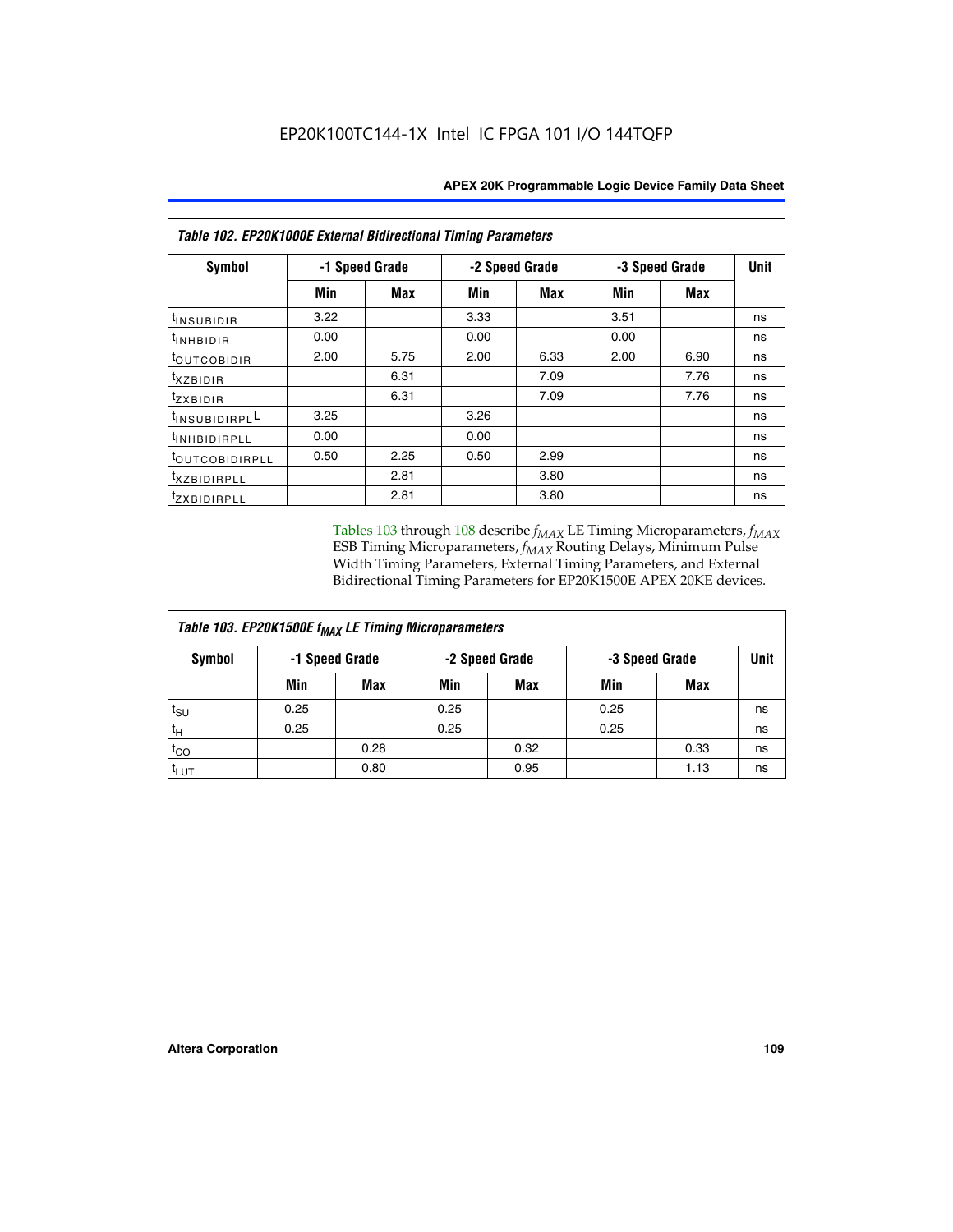| Table 104. EP20K1500E f <sub>MAX</sub> ESB Timing Microparameters |      |                |      |                |      |                |             |  |  |  |
|-------------------------------------------------------------------|------|----------------|------|----------------|------|----------------|-------------|--|--|--|
| <b>Symbol</b>                                                     |      | -1 Speed Grade |      | -2 Speed Grade |      | -3 Speed Grade | <b>Unit</b> |  |  |  |
|                                                                   | Min  | <b>Max</b>     | Min  | <b>Max</b>     | Min  | <b>Max</b>     |             |  |  |  |
| t <sub>ESBARC</sub>                                               |      | 1.78           |      | 2.02           |      | 1.95           | ns          |  |  |  |
| <sup>t</sup> ESBSRC                                               |      | 2.52           |      | 2.91           |      | 3.14           | ns          |  |  |  |
| <sup>t</sup> ESBAWC                                               |      | 3.52           |      | 4.11           |      | 4.40           | ns          |  |  |  |
| <sup>t</sup> ESBSWC                                               |      | 3.23           |      | 3.84           |      | 4.16           | ns          |  |  |  |
| t <sub>ESBWASU</sub>                                              | 0.62 |                | 0.67 |                | 0.61 |                | ns          |  |  |  |
| t <sub>ESBWAH</sub>                                               | 0.41 |                | 0.55 |                | 0.55 |                | ns          |  |  |  |
| <sup>t</sup> ESBWDSU                                              | 0.77 |                | 0.79 |                | 0.81 |                | ns          |  |  |  |
| <sup>t</sup> ESBWDH                                               | 0.41 |                | 0.55 |                | 0.55 |                | ns          |  |  |  |
| t <sub>ESBRASU</sub>                                              | 1.74 |                | 1.92 |                | 1.85 |                | ns          |  |  |  |
| <sup>t</sup> ESBRAH                                               | 0.00 |                | 0.01 |                | 0.23 |                | ns          |  |  |  |
| tESBWESU                                                          | 2.07 |                | 2.28 |                | 2.41 |                | ns          |  |  |  |
| t <sub>ESBWEH</sub>                                               | 0.00 |                | 0.00 |                | 0.00 |                | ns          |  |  |  |
| <sup>t</sup> ESBDATASU                                            | 0.25 |                | 0.27 |                | 0.29 |                | ns          |  |  |  |
| t <sub>ESBDATAH</sub>                                             | 0.13 |                | 0.13 |                | 0.13 |                | ns          |  |  |  |
| <sup>t</sup> ESBWADDRSU                                           | 0.11 |                | 0.04 |                | 0.11 |                | ns          |  |  |  |
| <sup>t</sup> ESBRADDRSU                                           | 0.14 |                | 0.11 |                | 0.16 |                | ns          |  |  |  |
| <u>IESBDATACO1</u>                                                |      | 1.29           |      | 1.50           |      | 1.63           | ns          |  |  |  |
| <sup>t</sup> ESBDATACO2                                           |      | 2.55           |      | 2.99           |      | 3.22           | ns          |  |  |  |
| <sup>t</sup> ESBDD                                                |      | 3.12           |      | 3.57           |      | 3.85           | ns          |  |  |  |
| t <sub>PD</sub>                                                   |      | 1.84           |      | 2.13           |      | 2.32           | ns          |  |  |  |
| <sup>t</sup> PTERMSU                                              | 1.08 |                | 1.19 |                | 1.32 |                | ns          |  |  |  |
| t <sub>PTERMCO</sub>                                              |      | 1.31           |      | 1.53           |      | 1.66           | ns          |  |  |  |

| Table 105. EP20K1500E f <sub>MAX</sub> Routing Delays |     |                |     |                |                |      |      |  |  |  |
|-------------------------------------------------------|-----|----------------|-----|----------------|----------------|------|------|--|--|--|
| Symbol                                                |     | -1 Speed Grade |     | -2 Speed Grade | -3 Speed Grade |      | Unit |  |  |  |
|                                                       | Min | Max            | Min | Max            | Min            | Max  |      |  |  |  |
| $t_{F1-4}$                                            |     | 0.28           |     | 0.28           |                | 0.28 | ns   |  |  |  |
| $t_{F5-20}$                                           |     | 1.36           |     | 1.50           |                | 1.62 | ns   |  |  |  |
| $t_{F20+}$                                            |     | 4.43           |     | 4.48           |                | 5.07 | ns   |  |  |  |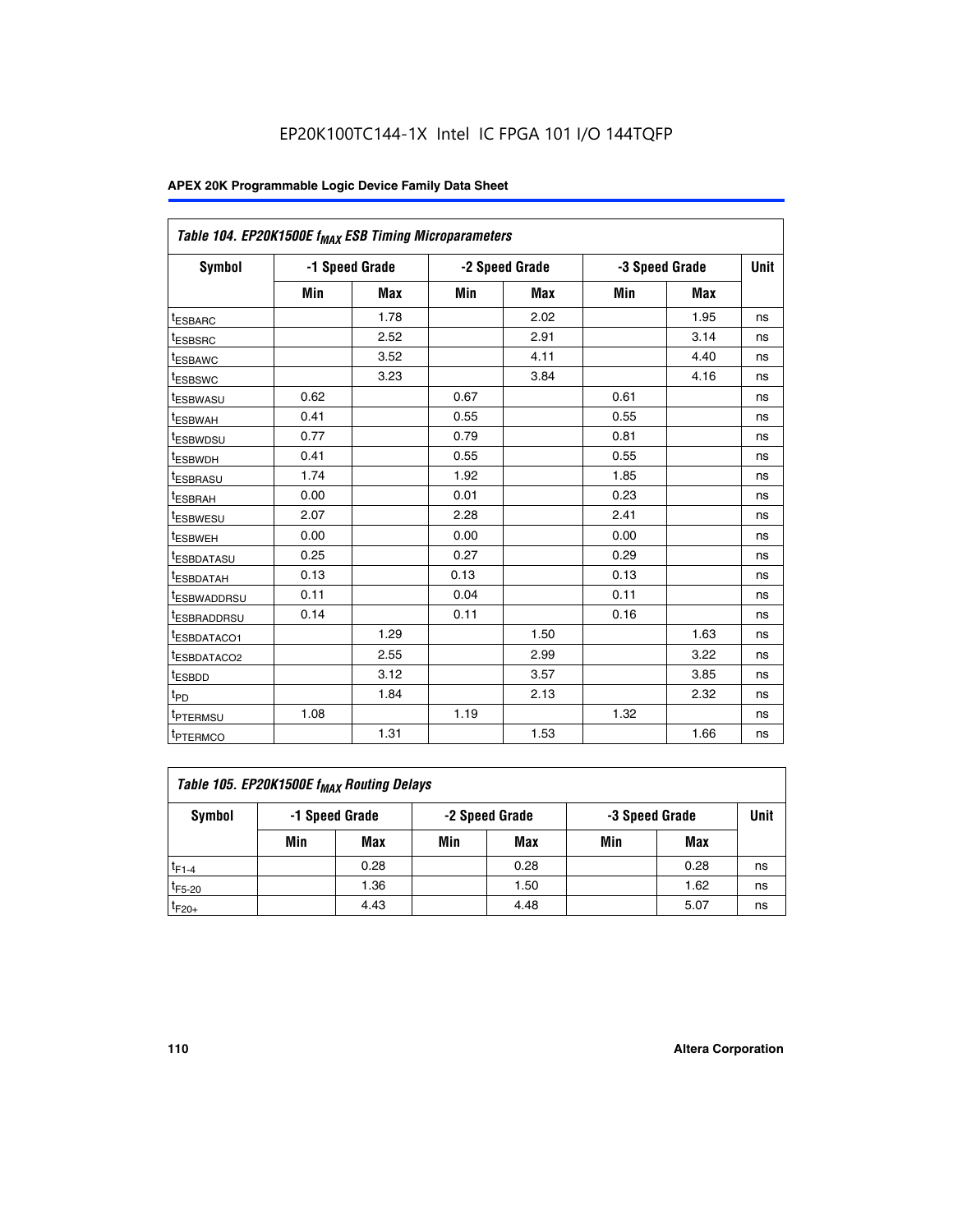| Table 106. EP20K1500E Minimum Pulse Width Timing Parameters |                |            |      |                |      |                |             |  |  |  |  |
|-------------------------------------------------------------|----------------|------------|------|----------------|------|----------------|-------------|--|--|--|--|
| <b>Symbol</b>                                               | -1 Speed Grade |            |      | -2 Speed Grade |      | -3 Speed Grade | <b>Unit</b> |  |  |  |  |
|                                                             | Min            | <b>Max</b> | Min  | Max            | Min  | <b>Max</b>     |             |  |  |  |  |
| $t_{CH}$                                                    | 1.25           |            | 1.43 |                | 1.67 |                | ns          |  |  |  |  |
| $t_{CL}$                                                    | 1.25           |            | 1.43 |                | 1.67 |                | ns          |  |  |  |  |
| $t_{CLRP}$                                                  | 0.20           |            | 0.20 |                | 0.20 |                | ns          |  |  |  |  |
| t <sub>PREP</sub>                                           | 0.20           |            | 0.20 |                | 0.20 |                | ns          |  |  |  |  |
| <sup>t</sup> ESBCH                                          | 1.25           |            | 1.43 |                | 1.67 |                | ns          |  |  |  |  |
| <sup>t</sup> ESBCL                                          | 1.25           |            | 1.43 |                | 1.67 |                | ns          |  |  |  |  |
| <sup>t</sup> ESBWP                                          | 1.28           |            | 1.51 |                | 1.65 |                | ns          |  |  |  |  |
| <sup>t</sup> ESBRP                                          | 1.11           |            | 1.29 |                | 1.41 |                | ns          |  |  |  |  |

| Table 107. EP20K1500E External Timing Parameters |      |                |      |                |                          |                |    |  |  |  |  |
|--------------------------------------------------|------|----------------|------|----------------|--------------------------|----------------|----|--|--|--|--|
| Symbol                                           |      | -1 Speed Grade |      | -2 Speed Grade |                          | -3 Speed Grade |    |  |  |  |  |
|                                                  | Min  | Max            | Min  | <b>Max</b>     | Min                      | Max            |    |  |  |  |  |
| t <sub>insu</sub>                                | 3.09 |                | 3.30 |                | 3.58                     |                | ns |  |  |  |  |
| $t_{INH}$                                        | 0.00 |                | 0.00 |                | 0.00                     |                | ns |  |  |  |  |
| toutco                                           | 2.00 | 6.18           | 2.00 | 6.81           | 2.00                     | 7.36           | ns |  |  |  |  |
| <sup>t</sup> INSUPLL                             | 1.94 |                | 2.08 |                |                          |                | ns |  |  |  |  |
| <sup>t</sup> INHPLL                              | 0.00 |                | 0.00 |                | $\overline{\phantom{0}}$ |                | ns |  |  |  |  |
| <sup>t</sup> OUTCOPLL                            | 0.50 | 2.67           | 0.50 | 2.99           |                          |                | ns |  |  |  |  |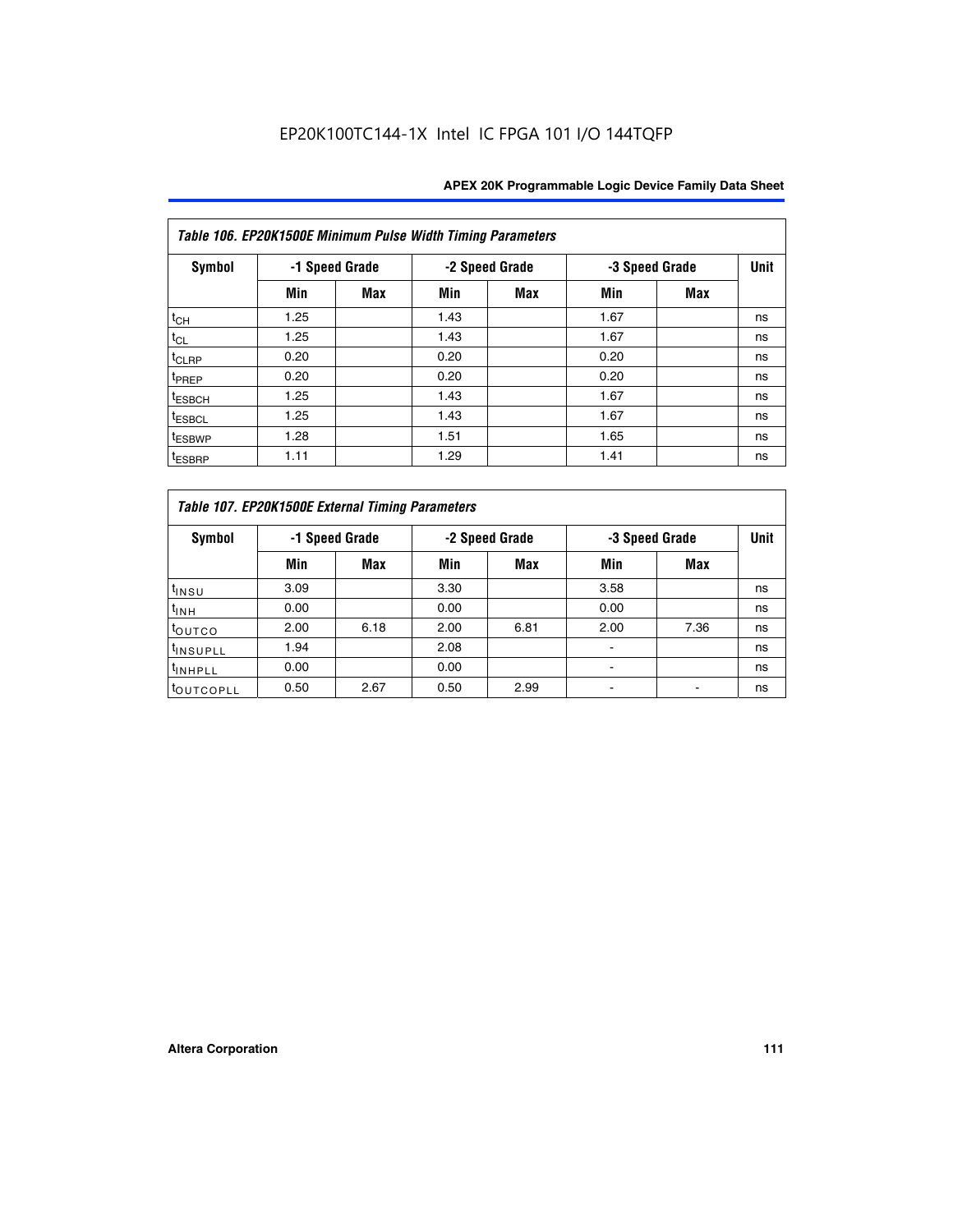| <b>Table 108. EP20K1500E External Bidirectional Timing Parameters</b> |      |                |                |      |                |            |      |  |  |  |
|-----------------------------------------------------------------------|------|----------------|----------------|------|----------------|------------|------|--|--|--|
| Symbol                                                                |      | -1 Speed Grade | -2 Speed Grade |      | -3 Speed Grade |            | Unit |  |  |  |
|                                                                       | Min  | Max            | Min            | Max  | Min            | <b>Max</b> |      |  |  |  |
| <sup>t</sup> INSUBIDIR                                                | 3.47 |                | 3.68           |      | 3.99           |            | ns   |  |  |  |
| <sup>t</sup> INHBIDIR                                                 | 0.00 |                | 0.00           |      | 0.00           |            | ns   |  |  |  |
| <b><i>LOUTCOBIDIR</i></b>                                             | 2.00 | 6.18           | 2.00           | 6.81 | 2.00           | 7.36       | ns   |  |  |  |
| $t_{XZBIDIR}$                                                         |      | 6.91           |                | 7.62 |                | 8.38       | ns   |  |  |  |
| $t_{Z}$ <i>x</i> BIDIR                                                |      | 6.91           |                | 7.62 |                | 8.38       | ns   |  |  |  |
| <sup>t</sup> INSUBIDIRPLL                                             | 3.05 |                | 3.26           |      |                |            | ns   |  |  |  |
| <sup>t</sup> INHBIDIRPLL                                              | 0.00 |                | 0.00           |      |                |            | ns   |  |  |  |
| <sup>t</sup> OUTCOBIDIRPLL                                            | 0.50 | 2.67           | 0.50           | 2.99 |                |            | ns   |  |  |  |
| <sup>t</sup> XZBIDIRPLL                                               |      | 3.41           |                | 3.80 |                |            | ns   |  |  |  |
| <sup>t</sup> zxbidirpll                                               |      | 3.41           |                | 3.80 |                |            | ns   |  |  |  |

Tables 109 and 110 show selectable I/O standard input and output delays for APEX 20KE devices. If you select an I/O standard input or output delay other than LVCMOS, add or subtract the selected speed grade to or from the LVCMOS value.

| Table 109. Selectable I/O Standard Input Delays |     |                |     |                |                |         |             |  |  |  |
|-------------------------------------------------|-----|----------------|-----|----------------|----------------|---------|-------------|--|--|--|
| <b>Symbol</b>                                   |     | -1 Speed Grade |     | -2 Speed Grade | -3 Speed Grade |         | <b>Unit</b> |  |  |  |
|                                                 | Min | Max            | Min | Max            | Min            | Max     | Min         |  |  |  |
| <b>LVCMOS</b>                                   |     | 0.00           |     | 0.00           |                | 0.00    | ns          |  |  |  |
| LVTTL                                           |     | 0.00           |     | 0.00           |                | 0.00    | ns          |  |  |  |
| 2.5V                                            |     | 0.00           |     | 0.04           |                | 0.05    | ns          |  |  |  |
| 1.8V                                            |     | $-0.11$        |     | 0.03           |                | 0.04    | ns          |  |  |  |
| PCI                                             |     | 0.01           |     | 0.09           |                | 0.10    | ns          |  |  |  |
| $GTL+$                                          |     | $-0.24$        |     | $-0.23$        |                | $-0.19$ | ns          |  |  |  |
| SSTL-3 Class I                                  |     | $-0.32$        |     | $-0.21$        |                | $-0.47$ | ns          |  |  |  |
| SSTL-3 Class II                                 |     | $-0.08$        |     | 0.03           |                | $-0.23$ | ns          |  |  |  |
| SSTL-2 Class I                                  |     | $-0.17$        |     | $-0.06$        |                | $-0.32$ | ns          |  |  |  |
| SSTL-2 Class II                                 |     | $-0.16$        |     | $-0.05$        |                | $-0.31$ | ns          |  |  |  |
| <b>LVDS</b>                                     |     | $-0.12$        |     | $-0.12$        |                | $-0.12$ | ns          |  |  |  |
| <b>CTT</b>                                      |     | 0.00           |     | 0.00           |                | 0.00    | ns          |  |  |  |
| <b>AGP</b>                                      |     | 0.00           |     | 0.00           |                | 0.00    | ns          |  |  |  |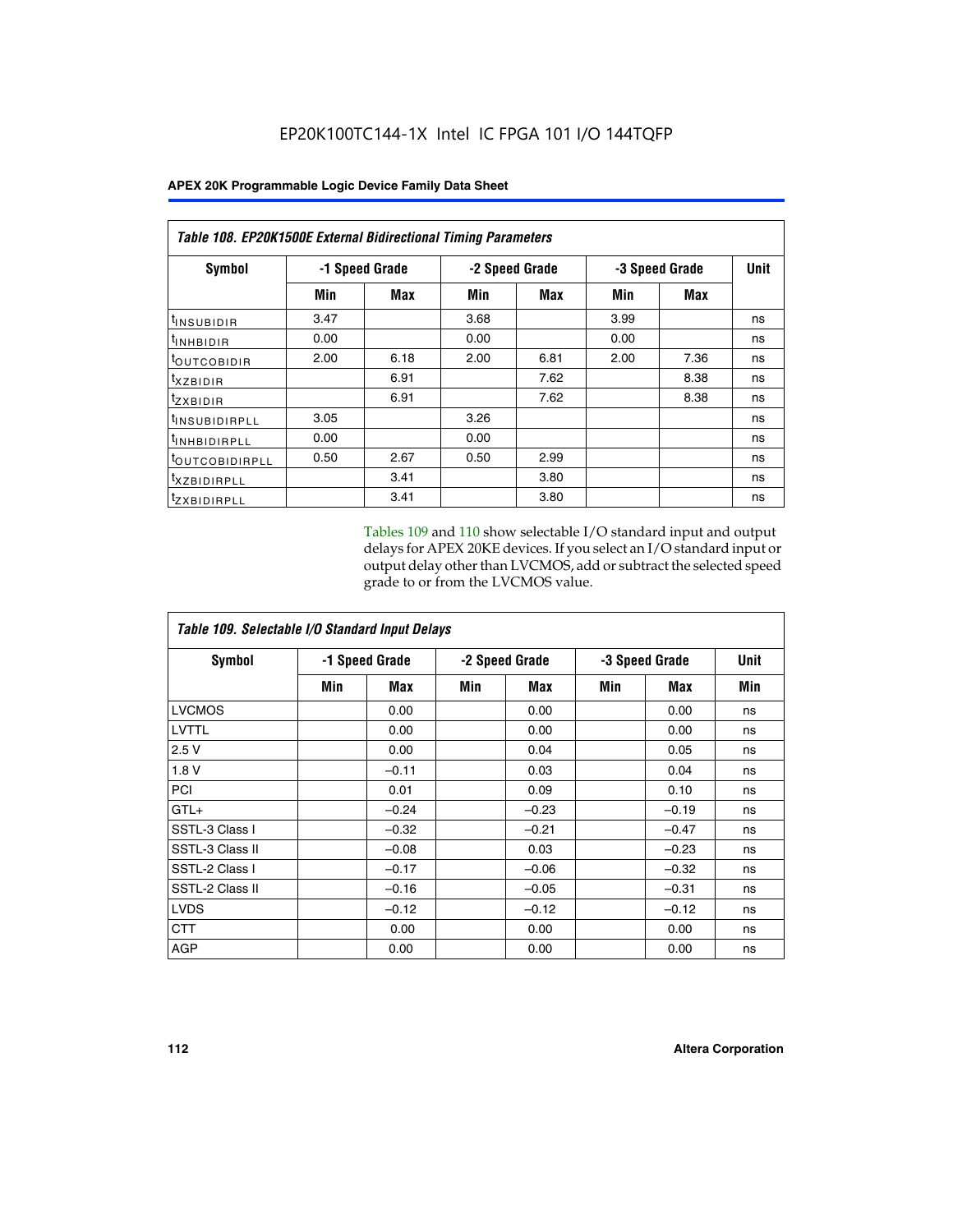|  | <b>APEX 20K Programmable Logic Device Family Data Sheet</b> |  |  |  |
|--|-------------------------------------------------------------|--|--|--|
|--|-------------------------------------------------------------|--|--|--|

| Table 110. Selectable I/O Standard Output Delays |                |         |                |         |                |         |      |  |
|--------------------------------------------------|----------------|---------|----------------|---------|----------------|---------|------|--|
| Symbol                                           | -1 Speed Grade |         | -2 Speed Grade |         | -3 Speed Grade |         | Unit |  |
|                                                  | Min            | Max     | Min            | Max     | Min            | Max     | Min  |  |
| <b>LVCMOS</b>                                    |                | 0.00    |                | 0.00    |                | 0.00    | ns   |  |
| <b>LVTTL</b>                                     |                | 0.00    |                | 0.00    |                | 0.00    | ns   |  |
| 2.5V                                             |                | 0.00    |                | 0.09    |                | 0.10    | ns   |  |
| 1.8V                                             |                | 2.49    |                | 2.98    |                | 3.03    | ns   |  |
| PCI                                              |                | $-0.03$ |                | 0.17    |                | 0.16    | ns   |  |
| $GTL+$                                           |                | 0.75    |                | 0.75    |                | 0.76    | ns   |  |
| SSTL-3 Class I                                   |                | 1.39    |                | 1.51    |                | 1.50    | ns   |  |
| SSTL-3 Class II                                  |                | 1.11    |                | 1.23    |                | 1.23    | ns   |  |
| SSTL-2 Class I                                   |                | 1.35    |                | 1.48    |                | 1.47    | ns   |  |
| SSTL-2 Class II                                  |                | 1.00    |                | 1.12    |                | 1.12    | ns   |  |
| <b>LVDS</b>                                      |                | $-0.48$ |                | $-0.48$ |                | $-0.48$ | ns   |  |
| <b>CTT</b>                                       |                | 0.00    |                | 0.00    |                | 0.00    | ns   |  |
| <b>AGP</b>                                       |                | 0.00    |                | 0.00    |                | 0.00    | ns   |  |

# **Power Consumption**

To estimate device power consumption, use the interactive power calculator on the Altera web site at **http://www.altera.com**.

# **Configuration & Operation**

The APEX 20K architecture supports several configuration schemes. This section summarizes the device operating modes and available device configuration schemes.

# **Operating Modes**

The APEX architecture uses SRAM configuration elements that require configuration data to be loaded each time the circuit powers up. The process of physically loading the SRAM data into the device is called configuration. During initialization, which occurs immediately after configuration, the device resets registers, enables I/O pins, and begins to operate as a logic device. The I/O pins are tri-stated during power-up, and before and during configuration. Together, the configuration and initialization processes are called *command mode*; normal device operation is called *user mode*.

Before and during device configuration, all I/O pins are pulled to  $V_{\text{CCTO}}$ by a built-in weak pull-up resistor.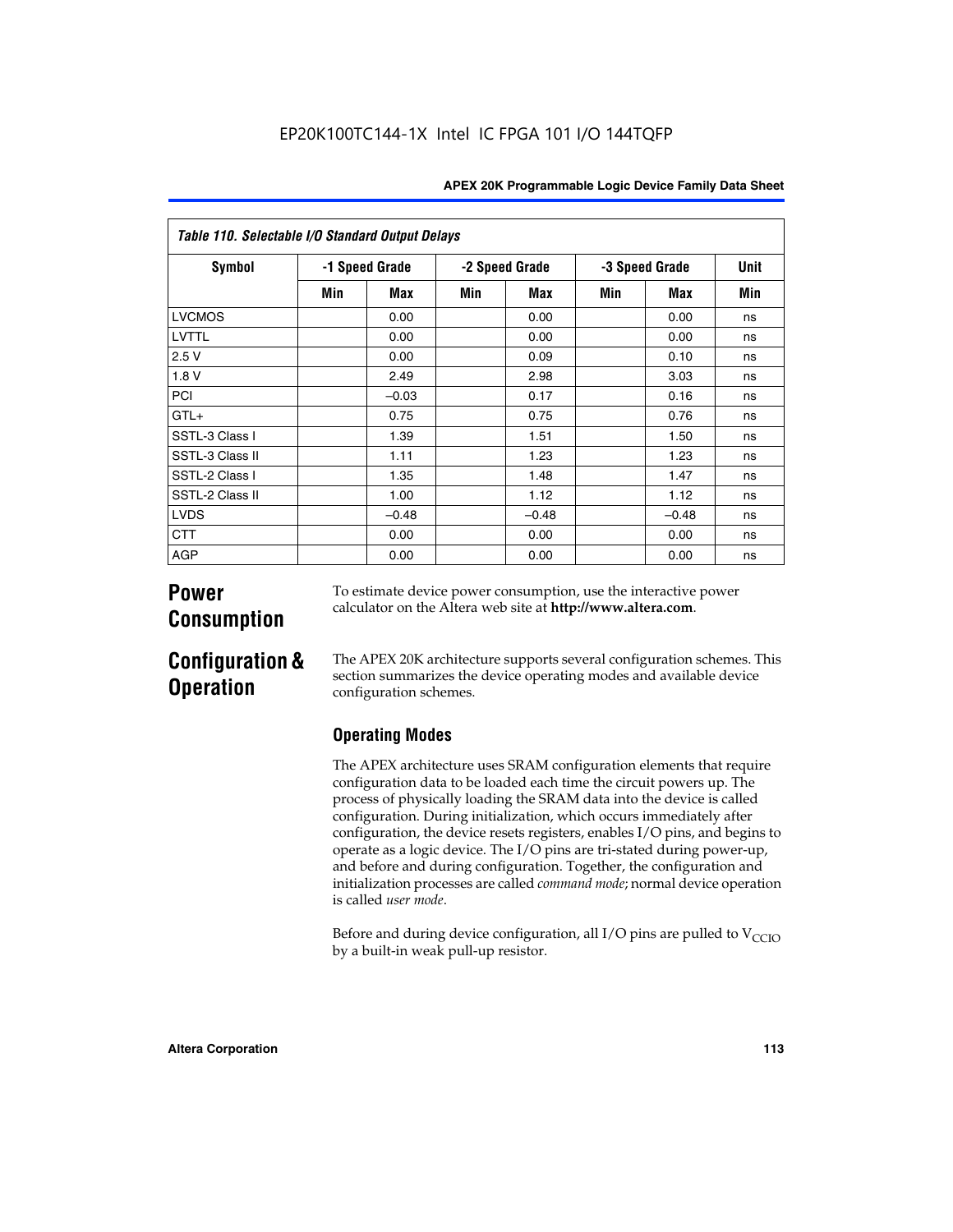SRAM configuration elements allow APEX 20K devices to be reconfigured in-circuit by loading new configuration data into the device. Real-time reconfiguration is performed by forcing the device into command mode with a device pin, loading different configuration data, reinitializing the device, and resuming usermode operation. In-field upgrades can be performed by distributing new configuration files.

# **Configuration Schemes**

The configuration data for an APEX 20K device can be loaded with one of five configuration schemes (see Table 111), chosen on the basis of the target application. An EPC2 or EPC16 configuration device, intelligent controller, or the JTAG port can be used to control the configuration of an APEX 20K device. When a configuration device is used, the system can configure automatically at system power-up.

Multiple APEX 20K devices can be configured in any of five configuration schemes by connecting the configuration enable (nCE) and configuration enable output (nCEO) pins on each device.

| <b>Table 111. Data Sources for Configuration</b> |                                                                                             |  |  |  |  |
|--------------------------------------------------|---------------------------------------------------------------------------------------------|--|--|--|--|
| <b>Configuration Scheme</b>                      | Data Source                                                                                 |  |  |  |  |
| Configuration device                             | EPC1, EPC2, EPC16 configuration devices                                                     |  |  |  |  |
| Passive serial (PS)                              | MasterBlaster or ByteBlasterMV download cable or serial data source                         |  |  |  |  |
| Passive parallel asynchronous (PPA)              | Parallel data source                                                                        |  |  |  |  |
| Passive parallel synchronous (PPS)               | Parallel data source                                                                        |  |  |  |  |
| <b>JTAG</b>                                      | MasterBlaster or ByteBlasterMV download cable or a microprocessor<br>with a Jam or JBC File |  |  |  |  |



**For more information on configuration, see Application Note 116** *(Configuring APEX 20K, FLEX 10K, & FLEX 6000 Devices.)*

**Device Pin-Outs** See the Altera web site **(http://www.altera.com)** or the *Altera Digital Library* for pin-out information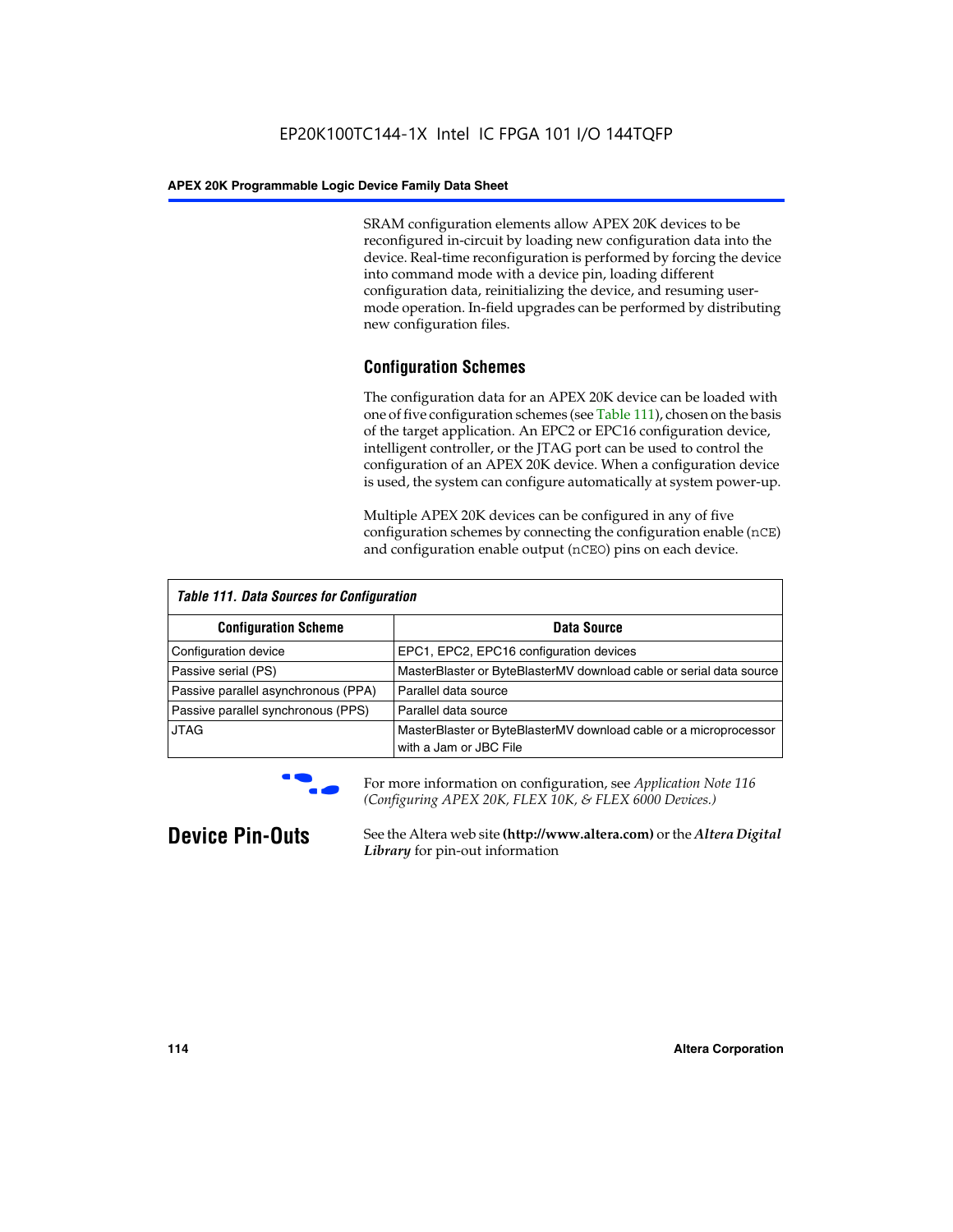#### **Revision History** The information contained in the *APEX 20K Programmable Logic Device Family Data Sheet* version 5.1 supersedes information published in previous versions.

# **Version 5.1**

*APEX 20K Programmable Logic Device Family Data Sheet* version 5.1 contains the following changes:

- In version 5.0, the VI input voltage spec was updated in Table 28 on page 63.
- In version 5.0, *Note* (5) to Tables 27 through 30 was revised.
- Added *Note* (2) to Figure 21 on page 33.

# **Version 5.0**

*APEX 20K Programmable Logic Device Family Data Sheet* version 5.0 contains the following changes:

- Updated Tables 23 through 26. Removed 2.5-V operating condition tables because all APEX 20K devices are now 5.0-V tolerant.
- Updated conditions in Tables 33, 38 and 39.
- Updated data for t<sub>ESBDATAH</sub> parameter.

# **Version 4.3**

*APEX 20K Programmable Logic Device Family Data Sheet* version 4.3 contains the following changes:

- Updated Figure 20.
- Updated *Note (2)* to Table 13.
- Updated notes to Tables 27 through 30.

## **Version 4.2**

*APEX 20K Programmable Logic Device Family Data Sheet* version 4.2 contains the following changes:

- Updated Figure 29.
- Updated *Note (1)* to Figure 29.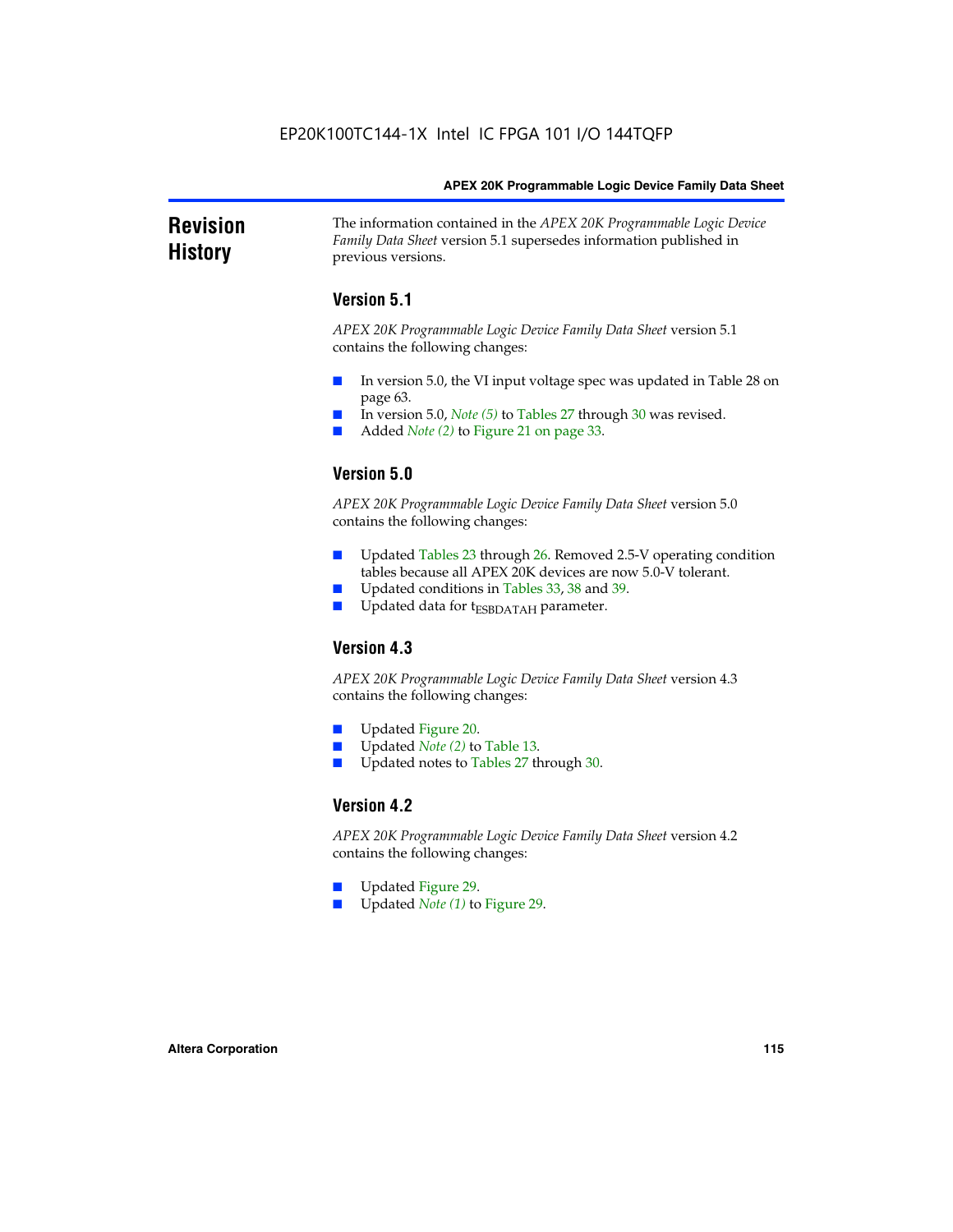# **Version 4.1**

*APEX 20K Programmable Logic Device Family Data Sheet* version 4.1 contains the following changes:

- *t<sub>ESBWEH</sub>* added to Figure 37 and Tables 35, 50, 56, 62, 68, 74, 86, 92, 97, and 104.
- Updated EP20K300E device internal and external timing numbers in Tables 79 through 84.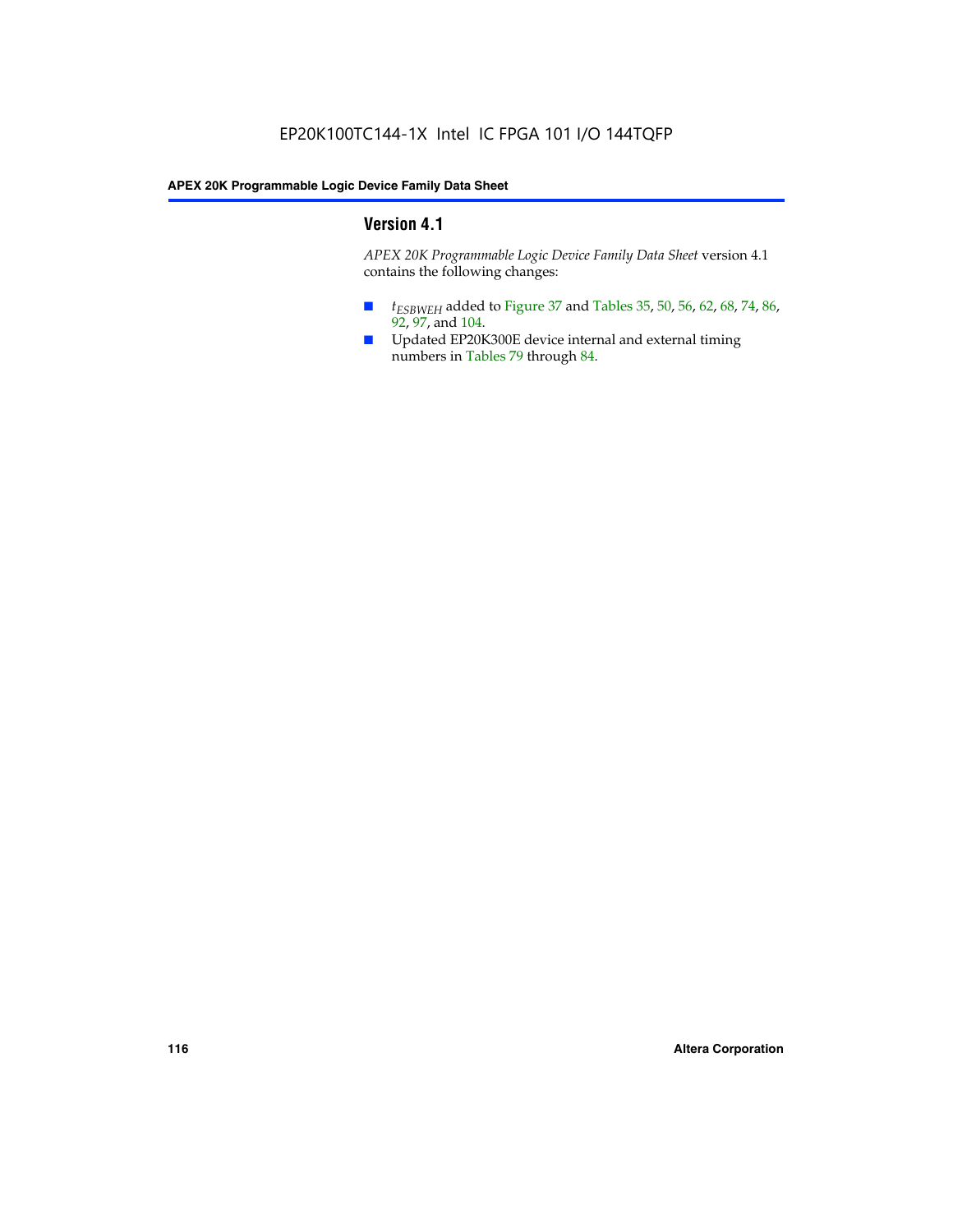

101 Innovation Drive San Jose, CA 95134 (408) 544-7000 http://www.altera.com Applications Hotline: (800) 800-EPLD Customer Marketing: (408) 544-7104 Literature Services: lit\_req@altera.com

Copyright © 2004 Altera Corporation. All rights reserved. Altera, The Programmable Solutions Company, the stylized Altera logo, specific device designations, and all other words and logos that are identified as trademarks and/or service marks are, unless noted otherwise, the trademarks and service marks of Altera Corporation in the U.S. and other countries. All other product or service names are the property of their respective holders. Altera products are protected under numerous U.S. and foreign patents and pending applications, mask work rights, and copyrights. Altera warrants performance of its semiconductor products to current specifications in accordance with Altera's standard warranty, but reserves the right to make changes

to any products and services at any time without notice. Altera assumes no responsibility or liability arising out of the application or use of any information, product, or service described herein except as expressly agreed to in writing by Altera Corporation. Altera customers are advised to obtain the latest version of device specifications before relying on any published information and before placing orders for products or services.



**117 Altera Corporation**